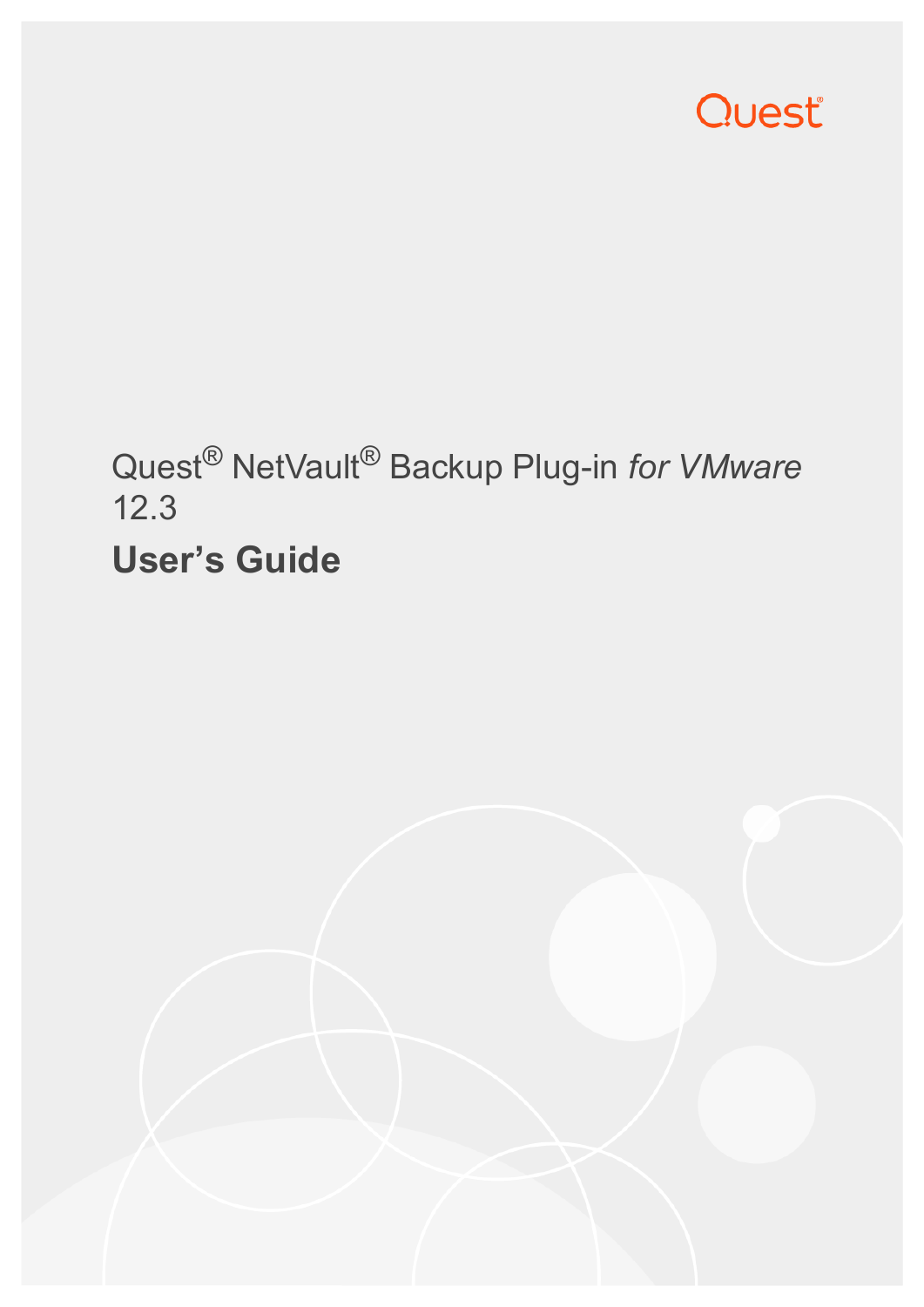### **© 2019 Quest Software Inc.**

#### **ALL RIGHTS RESERVED.**

This guide contains proprietary information protected by copyright. The software described in this guide is furnished under a software license or nondisclosure agreement. This software may be used or copied only in accordance with the terms of the applicable agreement. No part of this guide may be reproduced or transmitted in any form or by any means, electronic or mechanical, including photocopying and recording for any purpose other than the purchaser's personal use without the written permission of Quest Software Inc.

The information in this document is provided in connection with Quest Software products. No license, express or implied, by estoppel or otherwise, to any intellectual property right is granted by this document or in connection with the sale of Quest<br>Software products. EXCEPT AS SET FORTH IN THE TERMS AND CONDITIONS AS SPECIFIED IN THE LICENSE<br>A EXPRESS, IMPLIED OR STATUTORY WARRANTY RELATING TO ITS PRODUCTS INCLUDING, BUT NOT LIMITED TO, THE IMPLIED WARRANTY OF MERCHANTABILITY, FITNESS FOR A PARTICULAR PURPOSE, OR NON-INFRINGEMENT. IN NO EVENT SHALL QUEST SOFTWARE BE LIABLE FOR ANY DIRECT, INDIRECT, CONSEQUENTIAL, PUNITIVE, SPECIAL OR INCIDENTAL DAMAGES (INCLUDING, WITHOUT LIMITATION, DAMAGES FOR LOSS OF PROFITS, BUSINESS<br>INTERRUPTION OR LOSS OF INFORMATION) ARISING OUT OF THE USE OR INABILITY TO USE THIS DOCUMENT, EVEN IF QUEST SOFTWARE HAS BEEN ADVISED OF THE POSSIBILITY OF SUCH DAMAGES. Quest Software makes no representations or warranties with respect to the accuracy or completeness of the contents of this document and reserves the right to make changes to specifications and product descriptions at any time without notice. Quest Software does not make any commitment to update the information contained in this document.

If you have any questions regarding your potential use of this material, contact:

Quest Software Inc. Attn: LEGAL Dept. 4 Polaris Way Aliso Viejo, CA 92656

Refer to our website [\(https://www.quest.com](https://www.quest.com)) for regional and international office information.

#### **Patents**

Quest Software is proud of our advanced technology. Patents and pending patents may apply to this product. For the most current information about applicable patents for this product, please visit our website at [https://www.quest.com/legal.](https://www.quest.com/legal)

#### **Trademarks**

Quest Software, Quest, the Quest logo, and NetVault are trademarks and registered trademarks of Quest Software Inc. For a complete list of Quest marks, visit [https://www.quest.com/legal/trademark-information.aspx.](https://www.quest.com/legal/trademark-information.aspx) All other trademarks and registered trademarks are property of their respective owners.

### **Legend**

- **WARNING: A WARNING icon indicates a potential for property damage, personal injury, or death.**
- **CAUTION: A CAUTION icon indicates potential damage to hardware or loss of data if instructions are not followed.** Ţ
- **IMPORTANT NOTE**, **NOTE**, **TIP**, **MOBILE**, or **VIDEO:** An information icon indicates supporting information.f.

NetVault Backup Plug-in *for VMware* User's Guide Updated - June 2019 Software Version - 12.3 VMW-101-12.3-EN-01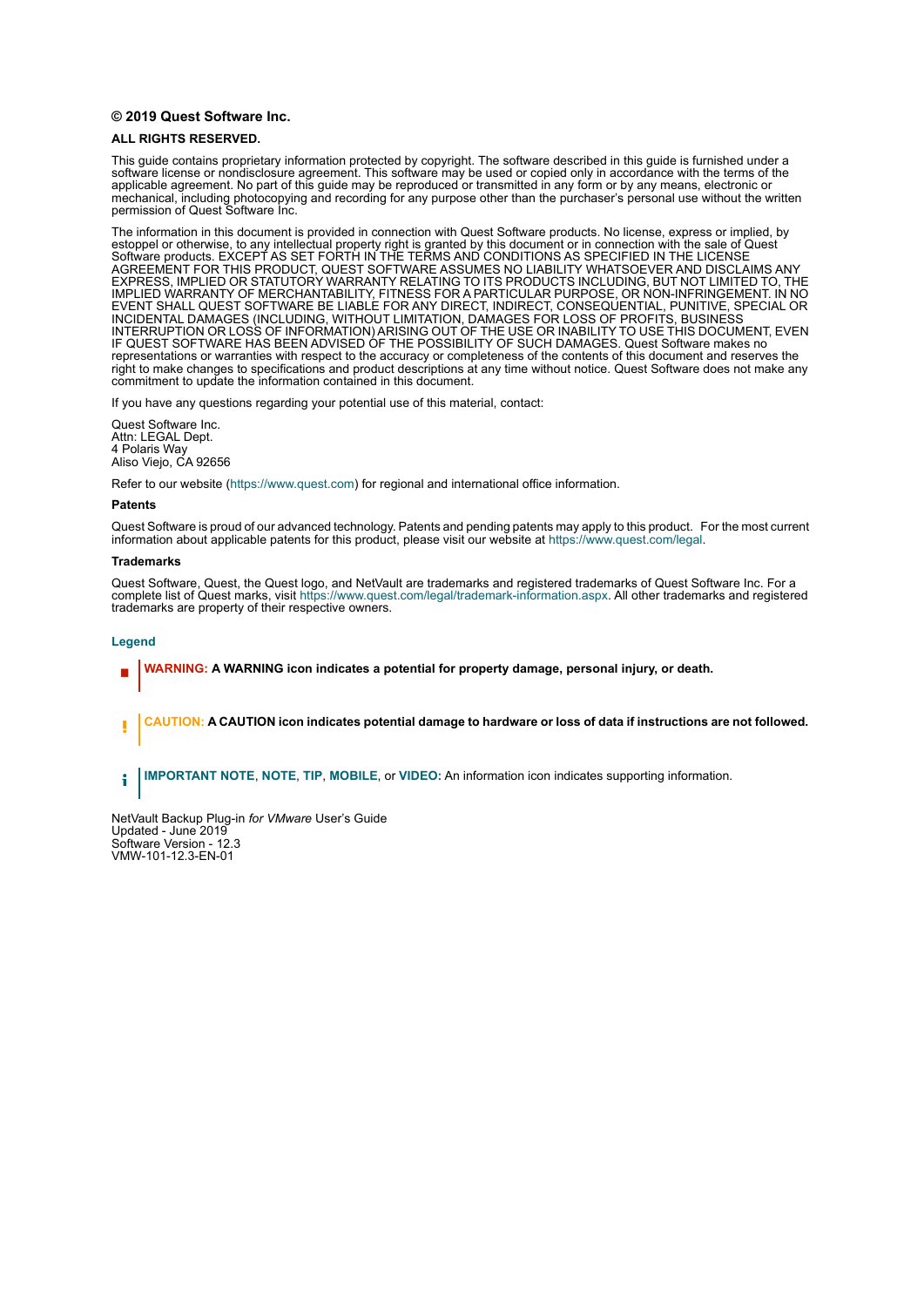## **Contents**

| Installing the plug-in using the push installation method (Windows only)  12 |   |
|------------------------------------------------------------------------------|---|
|                                                                              |   |
|                                                                              |   |
|                                                                              |   |
|                                                                              |   |
|                                                                              |   |
|                                                                              |   |
|                                                                              |   |
|                                                                              |   |
|                                                                              |   |
|                                                                              |   |
|                                                                              |   |
|                                                                              |   |
|                                                                              |   |
|                                                                              |   |
|                                                                              |   |
|                                                                              |   |
|                                                                              |   |
|                                                                              |   |
|                                                                              |   |
|                                                                              |   |
| Removing backup preferences for a virtual machine 24                         |   |
|                                                                              |   |
|                                                                              |   |
|                                                                              |   |
|                                                                              |   |
|                                                                              |   |
|                                                                              |   |
|                                                                              |   |
|                                                                              |   |
| Quest NetVault Backup Plug-in for VMware 12.3 User's Guide<br>Contents       | 3 |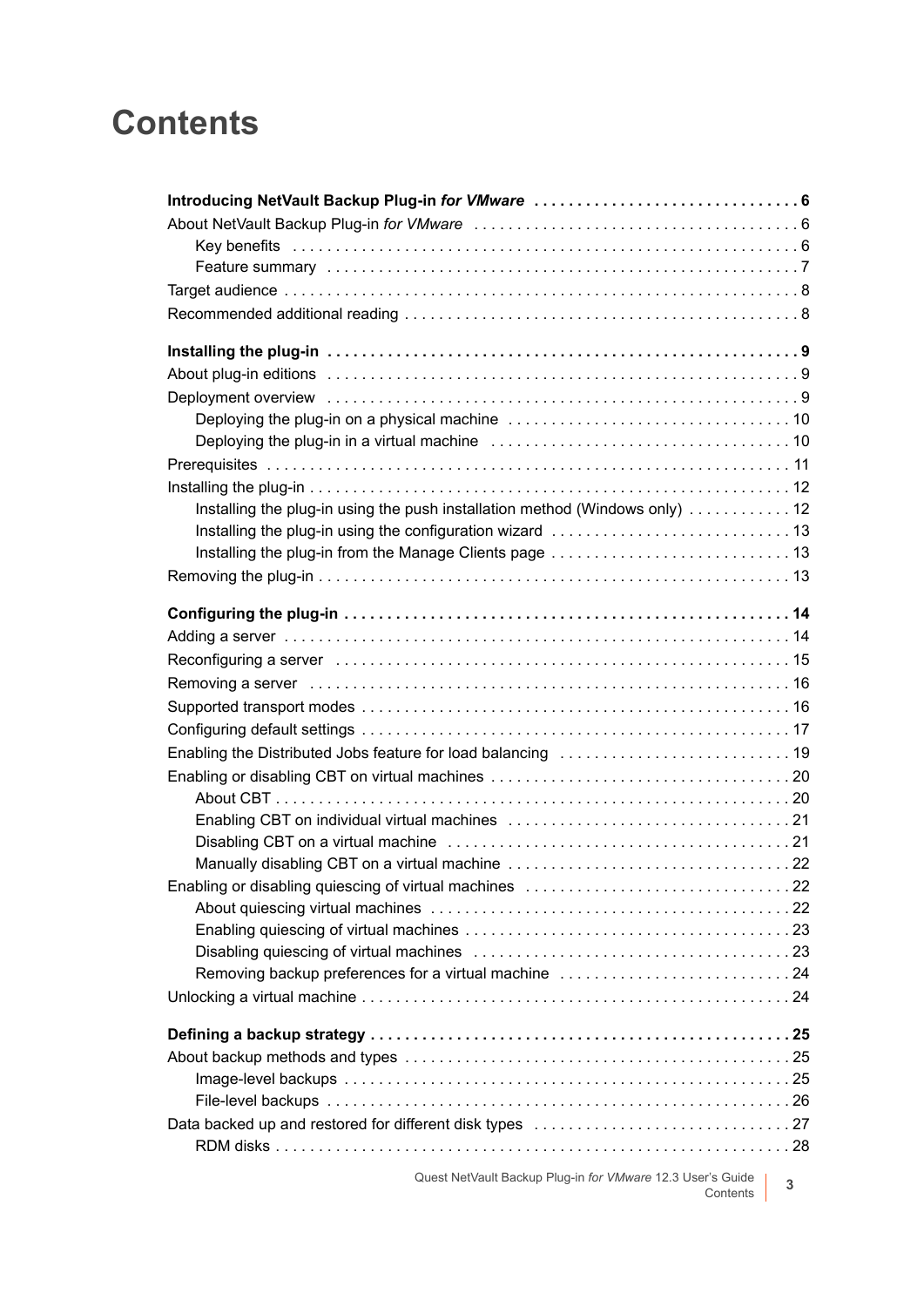| Adding patterns to use for inclusion and exclusion of virtual machines 29                                                                        |   |
|--------------------------------------------------------------------------------------------------------------------------------------------------|---|
|                                                                                                                                                  |   |
|                                                                                                                                                  |   |
|                                                                                                                                                  |   |
|                                                                                                                                                  |   |
|                                                                                                                                                  |   |
|                                                                                                                                                  |   |
|                                                                                                                                                  |   |
|                                                                                                                                                  |   |
|                                                                                                                                                  |   |
| Removing the snapshot and mount folder manually  45                                                                                              |   |
|                                                                                                                                                  |   |
| About restoring image-level backups (and account and account and all the About restoring image-level backups (and account account account all 47 |   |
|                                                                                                                                                  |   |
|                                                                                                                                                  |   |
|                                                                                                                                                  |   |
|                                                                                                                                                  |   |
|                                                                                                                                                  |   |
| Restoring a virtual machine to an alternate vCenter Server 54                                                                                    |   |
|                                                                                                                                                  |   |
|                                                                                                                                                  |   |
|                                                                                                                                                  |   |
|                                                                                                                                                  |   |
|                                                                                                                                                  |   |
|                                                                                                                                                  |   |
|                                                                                                                                                  |   |
|                                                                                                                                                  |   |
|                                                                                                                                                  |   |
|                                                                                                                                                  |   |
|                                                                                                                                                  |   |
|                                                                                                                                                  |   |
| Restoring file-level backups using the native Plug-in for FileSystem 66                                                                          |   |
|                                                                                                                                                  |   |
|                                                                                                                                                  |   |
|                                                                                                                                                  |   |
|                                                                                                                                                  |   |
|                                                                                                                                                  |   |
|                                                                                                                                                  |   |
|                                                                                                                                                  |   |
|                                                                                                                                                  |   |
|                                                                                                                                                  |   |
| Quest NetVault Backup Plug-in for VMware 12.3 User's Guide<br>Contents                                                                           | 4 |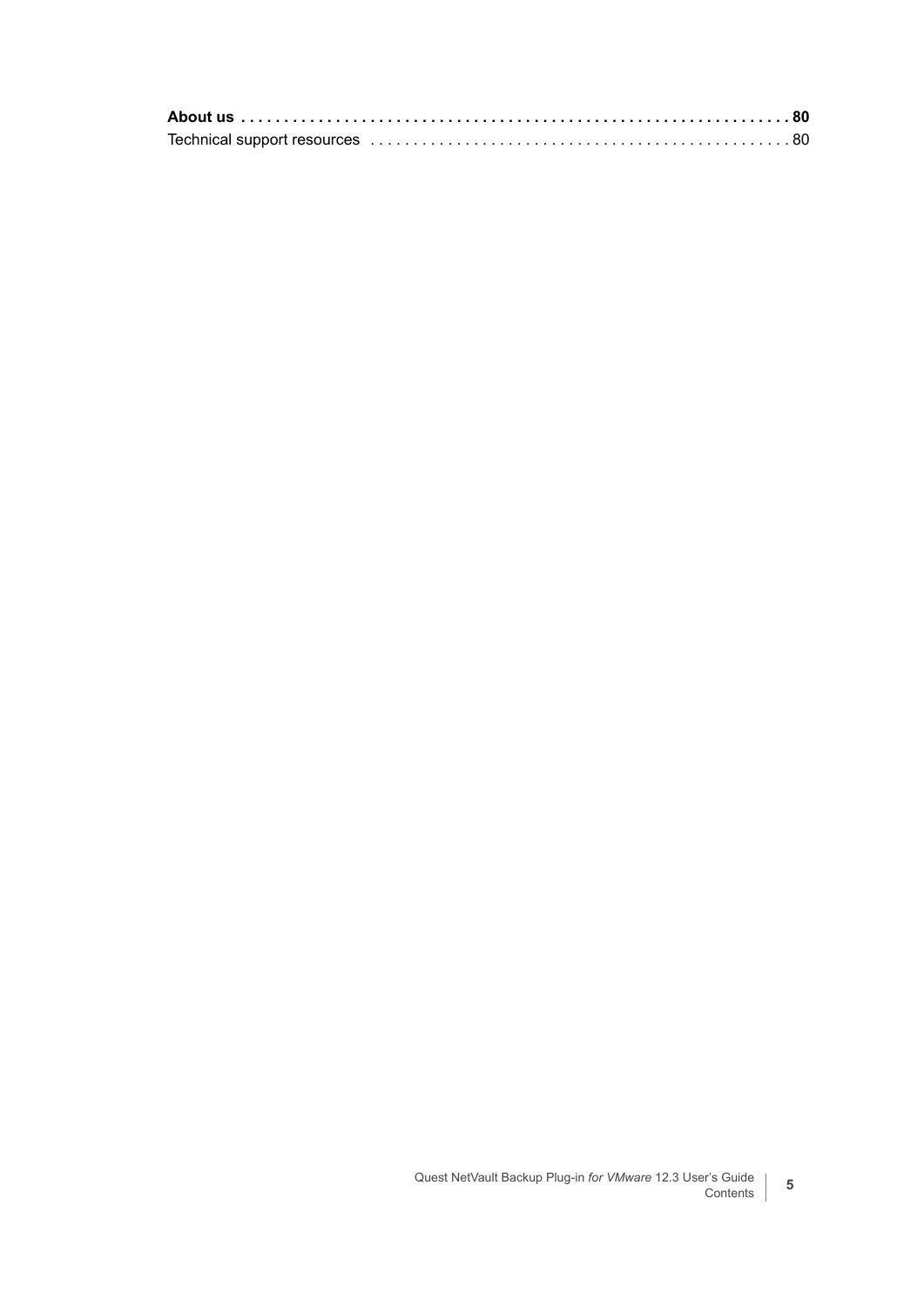# <span id="page-5-0"></span>**Introducing NetVault Backup Plug-in** *for VMware*

- **•** [About NetVault Backup Plug-in for VMware](#page-5-1)
- **•** [Target audience](#page-7-0)
- **•** [Recommended additional reading](#page-7-1)

# <span id="page-5-1"></span>**About NetVault Backup Plug-in** *for VMware*

Quest® NetVault® Backup Plug-in *for VMware* (Plug-in *for VMware*) protects your virtual machines from disaster, media failure, and data corruption. Its intuitive, easy-to-use interface gives you a single, centralized console to configure backup and restore policies for your virtual environments. The Plug-in *for VMware* is integrated with VMware vSphere Storage APIs – Data Protection, formerly known as VMware vStorage APIs for Data Protection (VADP). It allows you to protect your virtual environment without the need for complex scripting or deep understanding of VMware ESXi or VADP internals. The plug-in minimizes downtime by allowing you to restore complete virtual machine images or individual files quickly and reliably with minimal interaction. Through automatic integration with a wide range of backup devices, your virtualized data can be protected and safely stored off-site to meet your disaster recovery and business continuity goals.

**NOTE:** The NetVault Backup Plug-ins for applications such as SQL Server, Exchange, or SharePoint can be combined with the Plug-in *for VMware* to provide comprehensive protection to your data. The Plug-in *for VMware* provides bare metal recovery for virtual machines. The application plug-ins simplify data protection of business-critical applications by automating the backup and recovery processes and performing important maintenance functions such as transaction log truncation.

## <span id="page-5-2"></span>**Key benefits**

- **Improve VMware ESXi performance with vStorage APIs for Data Protection (VADP):** The Plug-in *for VMware* works with VADP to provide centralized backups that reduce the load on ESXi Servers and backup traffic on the Local Area Network. This approach is especially important if you must consolidate hardware. You have the flexibility to protect all your virtual machines deployed on a single ESXi Server or protect multiple ESXi Servers from a single NetVault Backup Client. With VMware vSphere Storage vMotion (Storage vMotion), the plug-in is able to protect your virtual machines without requiring detailed knowledge of their location.
- **Increase confidence while deploying VMware:** The Plug-in *for VMware* protects individual ESXi Servers and a full VMware vCenter environment. It empowers you to create comprehensive, flexible backup policies without the need for complex scripting or deep understanding of VADP. The plug-in provides peace of mind because you point-and-click to back up or restore virtual machines. It increases efficiency by consolidating virtual machine backup management into a single environment, improving storage administration efficiency. The solution enhances protection for Windows-based virtual machines by performing VSS-based snapshots to quiesce applications before backup.

**6**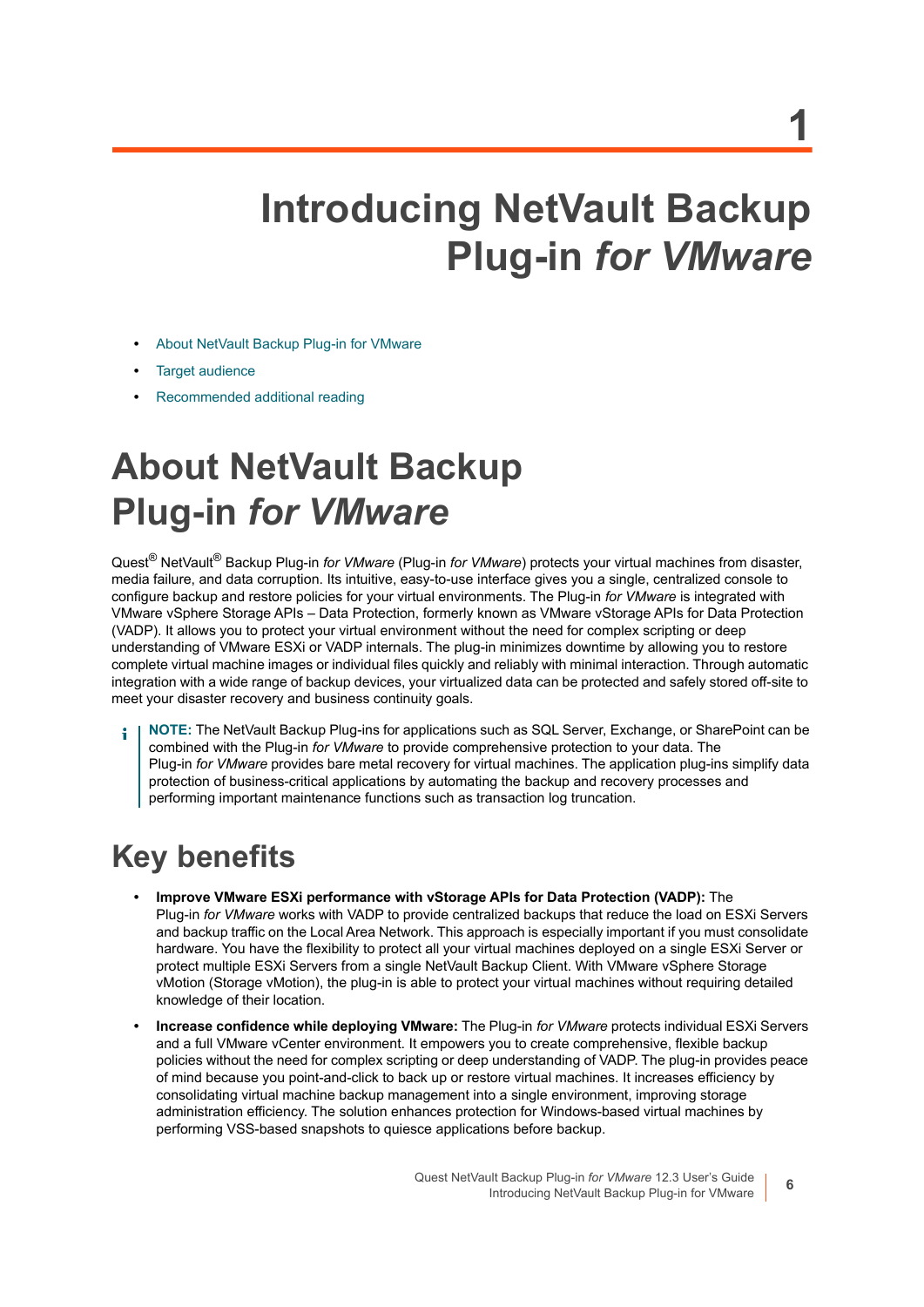- **Automatic integration of backup devices ensures business continuity:** The Plug-in *for VMware* supports a wide range of backup devices, allowing you to store your backup data on disk-based storage devices, virtual tape libraries, or physical tape libraries. It ensures that your virtualized environments are protected and stored off-site for disaster recovery purposes. The plug-in also frees administrators from being available 24x7 by allowing less experienced VMware administrators to initiate restores correctly and as quickly as possible, reducing downtime and improving business continuity.
- **Shorten backup windows and improve device utilization:** The Plug-in *for VMware* speeds virtual machine image-based backups with high-performance Incremental and Differential Backups for data stored in virtual machines. The plug-in integrates with the Changed Block Tracking (CBT) feature to ensure that only blocks that have changed since the initial Full and the last Incremental or Differential Backup are sent to the current Incremental or Differential backup stream. This integration provides more efficient backups and reduced network demands.

The Plug-in *for VMware* also preserves the use of the VMware vSphere Thin Provisioning feature during virtual machine recovery operations to control storage costs and protect data. It performs this task by ensuring virtual machine disks only use the amount of storage they currently need while being able to dynamically add more allocated space as required.

### <span id="page-6-0"></span>**Feature summary**

- **•** Supports VADP-based online backups
- **•** Creates VSS-based snapshots for application-consistent backups
- **•** Allows CBT-based Full, Incremental, and Differential image-level backups of virtual machines
- **•** Supports backup and restore of Thin Provisioned Disks
- **•** Enables backup and restore of virtual machines within a Virtual Application (vApp)
- **•** Supports Storage vMotion using the vSphere virtual machine locking API
- **•** Supports backup and restore of virtual machines that are protected using VMware vSphere Fault Tolerance (vSphere FT), when managed under a vCenter Server by VMware ESXi hosts that use version 6.0 build number 4192238 or later
- **•** Support for inclusion and exclusion configuration of virtual machine names for use with backup selection
- **•** Supports file-level restores on Linux and UNIX for:
	- **▪** Extended file systems: EXT2, EXT3, and EXT4
	- **▪** Extents File System (XFS) versions 2 and 3 (v2 and v3)
- **•** Reduces backup windows by backing up multiple virtual machines in parallel
- **•** Reduces network and storage requirements with Active Block Mapping (ABM)

**NOTE:** ABM is not supported with XFS. i l

- **•** Supports distributed image-level backups and restores, which ensures that jobs run across multiple NetVault Backup Clients acting as backup proxies. Using load-balancing, the plug-in includes a Distributed Jobs feature that lets you transfer jobs to any other available VMware backup proxy, which breaks the coupling of the VMware proxy and its jobs. This feature is supported on clients running on mixed operating systems as well as a mixture of physical and virtual machines.
	- **NOTE:** The jobs of the VMware proxy from NetVault Backup Plug-in *for VMware* release 12.0 do not  $\mathbf{i}$ distribute to VMware proxies from NetVault Backup Plug-in *for VMware* 12.1 or later when they do not have vCenter credentials. Likewise, jobs of the VMware proxy from Plug-in *for VMware* 12.0 does not distribute to other VMware proxies from Plug-in *for VMware* 12.0 if the server is running NetVault Backup 12.1 or later, regardless of vCenter credentials.
- **•** Allows backups and restores of individual virtual drives
- **•** Allows Full, Differential, and Incremental file-level backups of Windows- and Linux-based virtual machines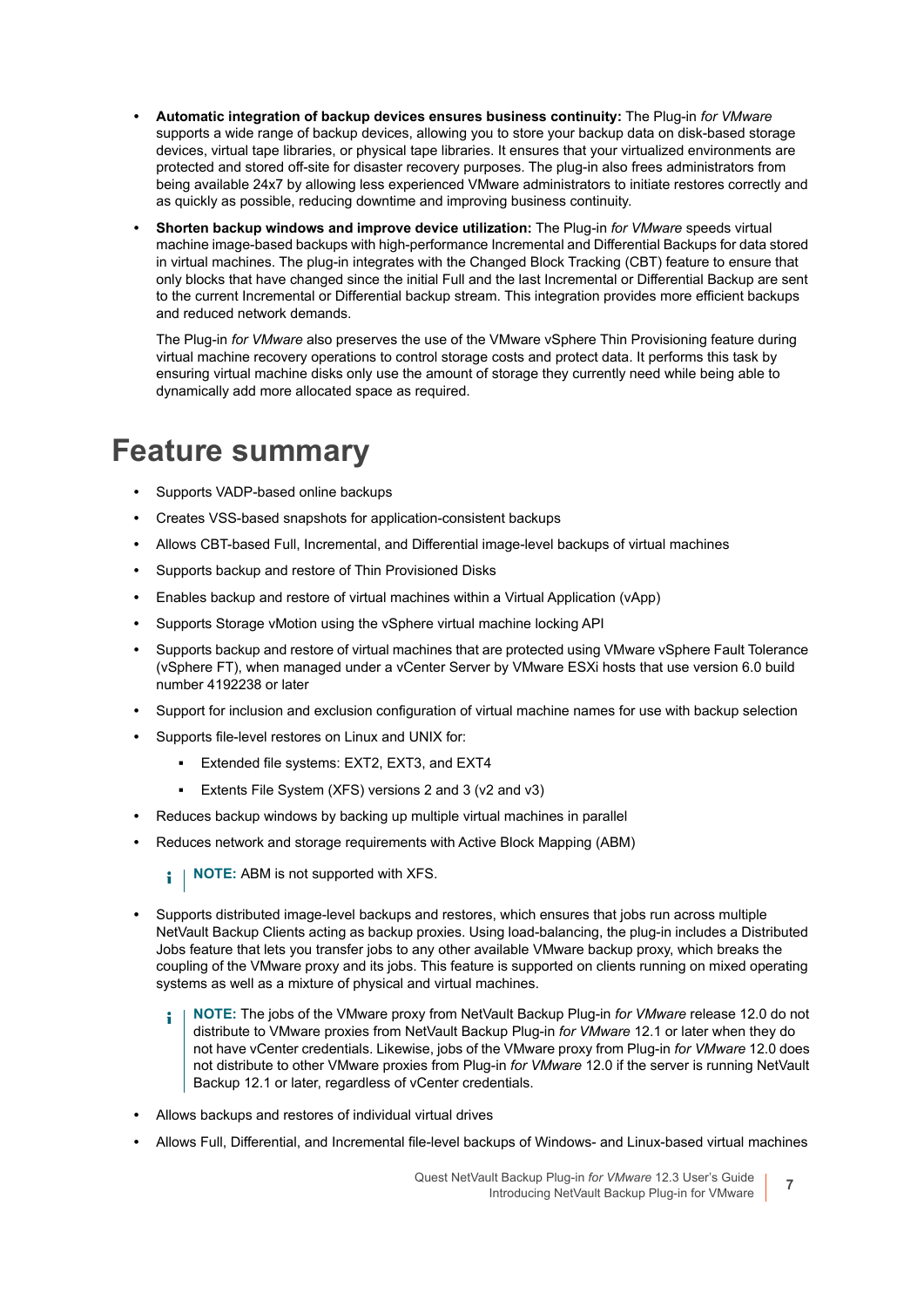**•** Supports backup and restore of VMware Virtual Volumes (VVols) and VMware vSAN. Support for VVols and vSAN includes support for VMware vSphere Storage Policy Based Management (SPBM).

**i** | NOTE: VMware does not support the SAN transport mode on VVOL and vSAN datastores.

- **•** Offers ease of use with point-and-click GUI
- **•** Supports deletion of and restore of virtual machine to its original location
- **•** Restores complete virtual machine images or individual files
- **•** Relocates virtual machines to alternate VMware ESXi Server
- **•** Restores virtual machines to alternate VMware vCenter Server
- **•** Allows virtual machine renaming during restore
- **•** Allows file-level restores from image-level backups
- **•** Relocates individual files to alternate directory or virtual machine

# <span id="page-7-0"></span>**Target audience**

This guide is intended for users who are responsible for the backup and recovery of VMware virtual machines. Familiarity with VMware vCenter and VMware ESXi Server administration and the operating system (OS) under which the virtual machines are running is assumed. Advanced knowledge of VMware would be useful for defining an efficient backup and recovery strategy for the virtual machines.

# <span id="page-7-1"></span>**Recommended additional reading**

- **NetVault Backup documentation:**
	- Quest NetVault Backup Installation Guide: This guide provides information about installing the NetVault Backup Server and Client software.
	- **▪** *Quest NetVault Backup Administrator's Guide:* This guide provides information about configuring and using NetVault Backup to protect your data. It provides comprehensive information about all NetVault Backup features and functionality.
	- **▪** *Quest NetVault Backup Command Line Interface Reference Guide:* This guide provides information about using the NetVault Backup command-line utilities.

You can download the complete set of NetVault Backup documentation from [https://support.quest.com/technical-documents.](https://support.quest.com/technical-documents)

**• VMware documentation:** You can download the complete set of VMware documentation from [http://www.vmware.com/support/pubs.](http://www.vmware.com/support/pubs) For updated platform-support and vSAN-related information, see the [VMware VDDK Release Notes.](https://vdc-download.vmware.com/vmwb-repository/dcr-public/e2cc5d38-f193-426c-bb80-69cd3d0b779f/adfaa510-4c69-4250-a7b8-e2854631b5f0/vsphere-vddk-672-release-notes.html)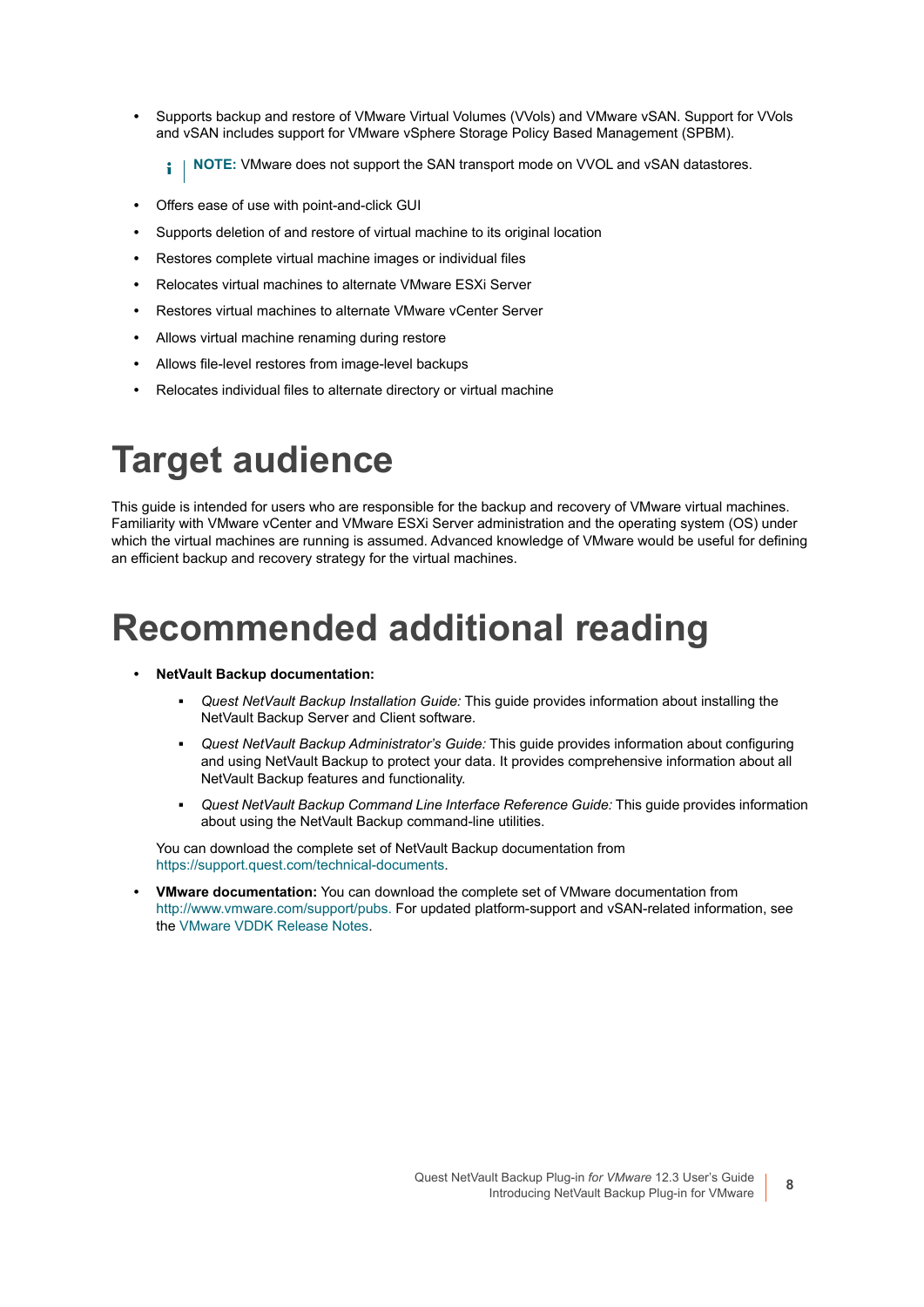**2**

# **Installing the plug-in**

- <span id="page-8-0"></span>**•** [About plug-in editions](#page-8-1)
- **•** [Deployment overview](#page-8-2)
- **•** [Prerequisites](#page-10-0)
- **•** [Installing the plug-in](#page-11-0)
- **•** [Removing the plug-in](#page-12-2)

# <span id="page-8-1"></span>**About plug-in editions**

The Plug-in *for VMware* is available in two editions:

- **ESXi Server Edition:** The ESXi Server Edition allows you to add one or more standalone VMware ESXi Servers to protect all virtual machines hosted by these servers. You can deploy this edition on any Windows- or Linux-based NetVault Backup Client. The number of ESXi Servers that you can add to the client depends on the capacity specified in the purchased license.
- **Enterprise Edition:** The Enterprise Edition allows you to add multiple VMware ESXi or VMware vCenter Servers to protect all virtual machines hosted or managed by these servers. You can deploy this edition on any Windows- or Linux-based NetVault Backup Client. You can add any number of ESXi or vCenter Servers to a client that runs the Enterprise Edition of the plug-in.

# <span id="page-8-2"></span>**Deployment overview**

You can deploy the Plug-in *for VMware* on any Windows- or Linux-based NetVault Backup Client. This client acts as the backup proxy. You can select either a physical machine or a virtual machine as the backup proxy.

**NOTE:** Installing the Plug-in *for VMware* on a vCenter Server is not recommended. ÷

When you run the plug-in on a vCenter Server, the increased resource demands on the server can affect the overall performance of the server. Also, trace files for large jobs can consume a large amount of disk space.

**9**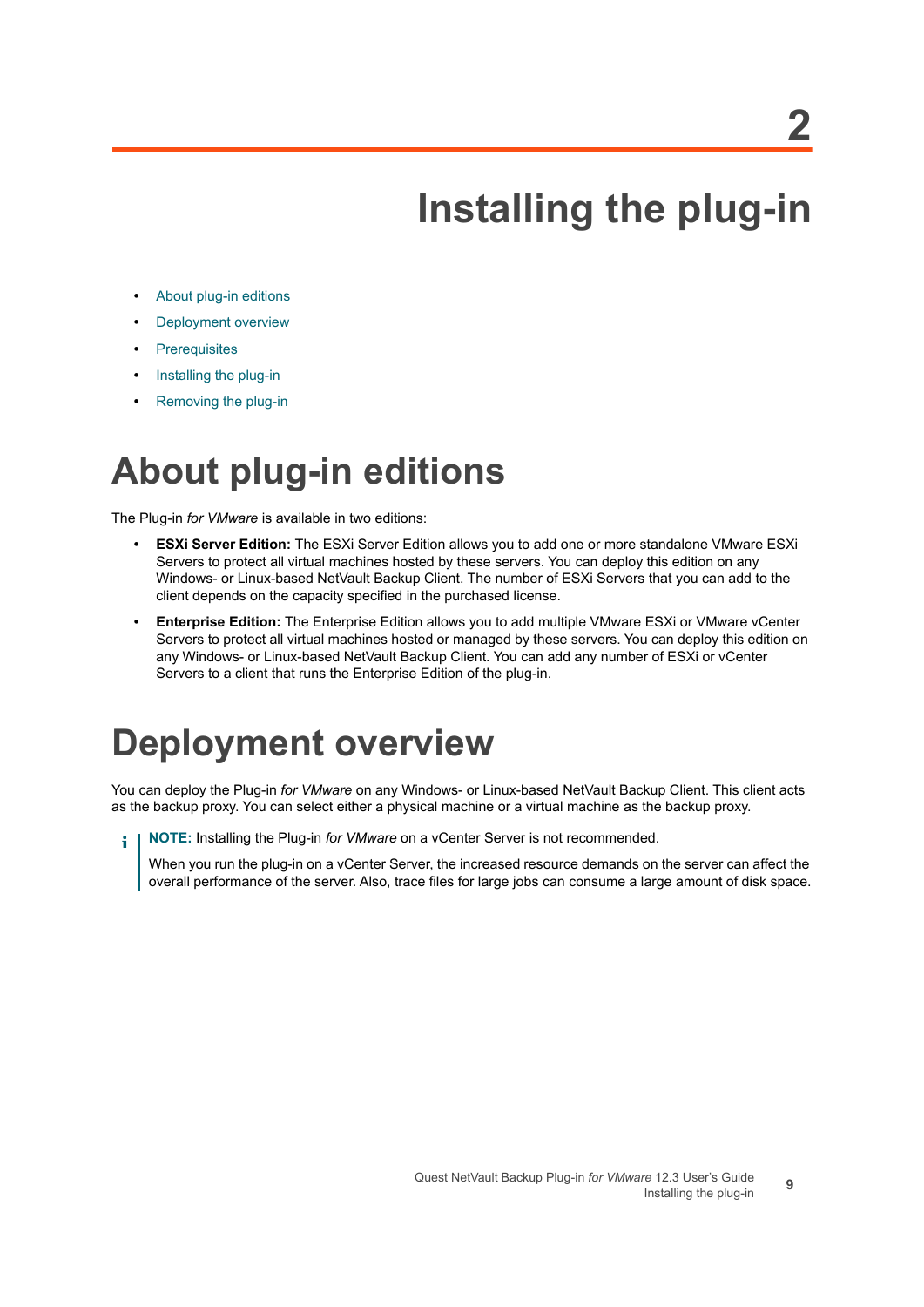**Figure 1. Plug-in** *for VMware* **deployment**



NetVault Backup Server Software

NetVault Backup Client Software

NetVault Backup Plug-in for VMware

## <span id="page-9-0"></span>**Deploying the plug-in on a physical machine**

If the virtual machine disks are stored on Fibre Channel SAN, iSCSI SAN, or Serial Attached SCSI (SAS) storage devices, you can select a physical machine to host the plug-in. In this type of deployment, backups are offloaded to the physical backup proxy.

This type of deployment supports SAN and LAN (network block device [NBD] or NBDSSL [encrypted]) transport modes. For more information about transport modes, see [Supported transport modes.](#page-15-2)

## <span id="page-9-1"></span>**Deploying the plug-in in a virtual machine**

You can also configure one of the virtual machines as the backup proxy to host the plug-in. This configuration works with all types of storage devices (including local storage on the VMware ESXi Server).

This type of deployment supports HotAdd and LAN (network block device [NBD] or NBDSSL) transport modes. For more information about transport modes, see [Supported transport modes.](#page-15-2)

**NOTE:** If VMware vSphere Storage DRS is enabled for your datastore cluster, exclude the backup proxy ÷ from the Storage DRS before you run a job using the HotAdd mode.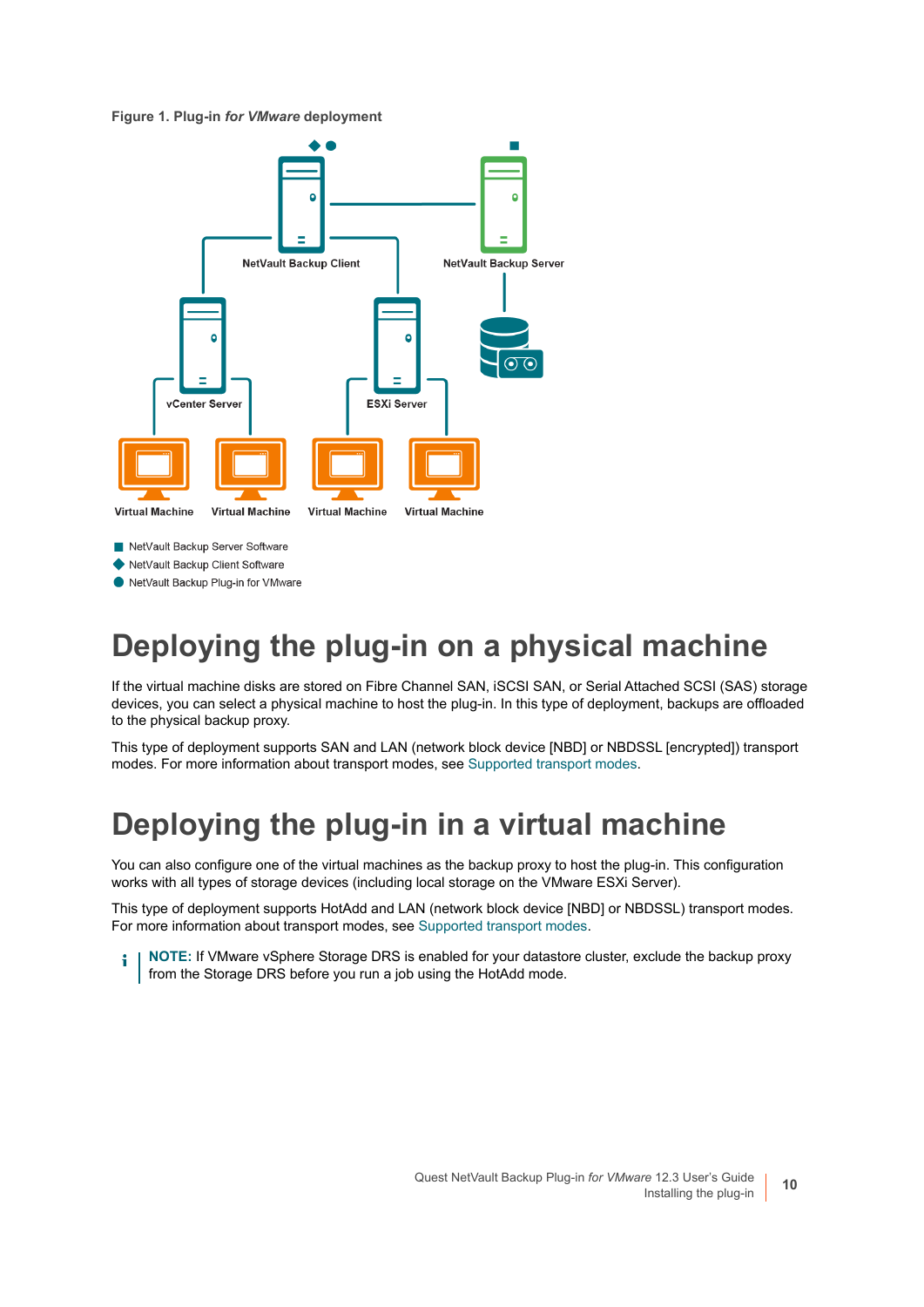# <span id="page-10-0"></span>**Prerequisites**

Before installing the plug-in, verify that the following requirements are met:

- **Install NetVault Backup Client:** Install the NetVault Backup Client software on the physical or virtual machine on which you want to install the Plug-in *for VMware*. For LAN-free backups, you must obtain a NetVault Backup SmartClient license. For more information about installing the NetVault Backup Client, see the *Quest NetVault Backup Installation Guide*.
	- **NOTE:** To perform file-level backups of virtual machines, you must install the plug-in on a Windowsf. based client. The plug-in version for the Linux OS does not support this feature.
- **Install applicable libraries on Linux-based clients:** On Linux-based clients, the Plug-in *for VMware* and Virtual Disk Development Kit (VDDK) require the following libraries:
	- **Plug-in** *for VMware* **requirements:** On Linux-based systems, the Plug-in *for VMware* requires the following libraries:
		- **▫** libssl.so
		- **▫** libcrypto.so
	- **YDDK requirements:** On Linux-based systems, VDDK requires the following libraries:
		- **libexpat.so.1.5.2:** To use advanced transport modes, install the XML library **libexpat 1.95.8** on the client. Without the correct version of this library, the jobs that use advanced transport modes may fail.

During installation, the plug-in automatically creates a symbolic link (**libexpat.so.0**) to the library if this link is not present on the client. The plug-in only checks the /lib64 and /usr/lib64 directories where this library is typically installed. If the library is installed in a different directory, you must manually create this link.

To create the symbolic link, type:

ln -s libexpat.so.1.5.2 *<full file path to the library>*

For example, if **libexpat.so.1.5.2** is installed in the directory **/lib64**, type:

ln -s libexpat.so.1.5.2 /lib64/libexpat.so.0

If you encounter any issues with the use of advanced transport modes, verify that the correct version of the **libexpat** package is installed. If necessary, manually create the symbolic link. If binary compatibility is present, you can also use a higher version of the library.

- **C++ Library Package:** Verify that the C++ Library is available on the Linux client. Some old Linux distributions might not include this package in a base installation. On such systems, install the C++ Library Package from the distribution ISO.
- **Additional library requirements:** VDDK also requires the following libraries:
	- **-** libgmodule-2.0.so
	- **-** libxml2.so
	- **-** libgcc\_s.so
- **Add the NetVault Backup Client:** Add the designated client to the NetVault Backup Server. For more information about adding clients, see the *Quest NetVault Backup Administrator's Guide*.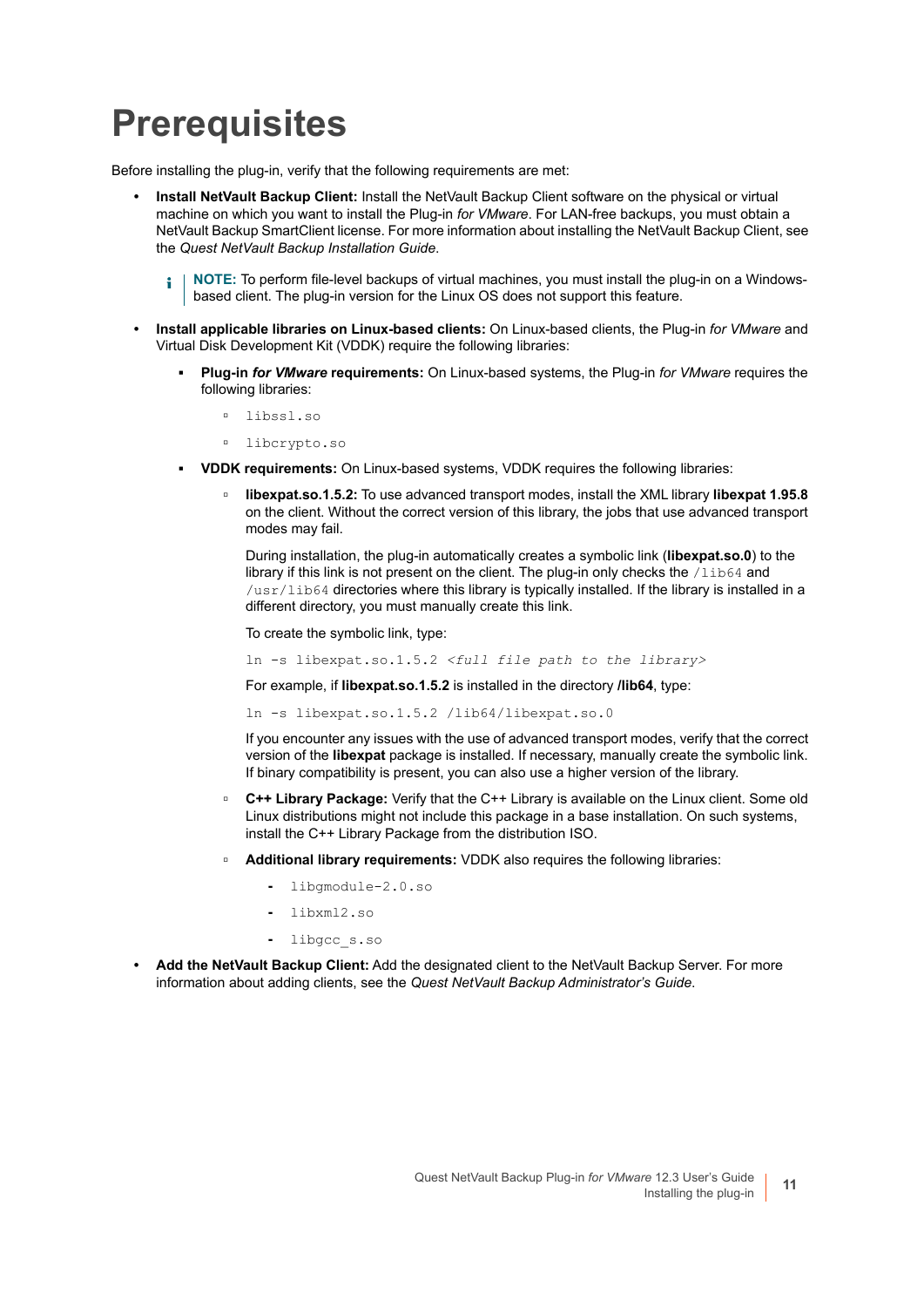# <span id="page-11-0"></span>**Installing the plug-in**

You can install the plug-in simultaneously on multiple machines by using the configuration wizard. Alternatively, you can install a plug-in on a single client from the **Manage Clients** page.

The following sections describe the different procedures that you can use to install the plug-in:

- **•** [Installing the plug-in using the push installation method \(Windows only\)](#page-11-1)
- **•** [Installing the plug-in using the configuration wizard](#page-12-0)
- **•** [Installing the plug-in from the Manage Clients page](#page-12-1)

### <span id="page-11-1"></span>**Installing the plug-in using the push installation method (Windows only)**

On Windows-based machines, you can use the push installation method to install the plug-in on multiple clients at the same time. You can perform push installations from the NetVault Backup WebUI.

**NOTE:** To use this method, the NetVault Backup Server must be running on a Windows-based machine. The server version must be 11.4.5 or later.

Before you start the push installation procedure, verify that the following requirements are met:

**• Copy the packages to a shared location:** Copy the plug-in packages to a shared location. Only CIFS shares are currently supported as package stores. The path must be accessible to the NetVault Backup Server and all target machines where you want to install the packages.

Ensure that you use the original names of the installation packages. Renamed packages cannot be selected for push installations.

**• Configure a package store in NetVault Backup:** After copying the installation packages, configure the shared location details in NetVault Backup. For more information, see the *Quest NetVault Backup Administrator's Guide*.

### *To install the plug-in on Windows-based clients:*

- 1 In the Navigation pane, click **Guided Configuration**, and then on the **NetVault Configuration Wizard** page, click **Install Software/Add Clients**.
- 2 On the **Select Software/Add Clients** page, select **Install NetVault software on remote machines**.
- 3 In the **Package Store** list, select the repository that contains the installation packages that you want to deploy.
- 4 To add plug-in packages, click **Add NetVault plug-in package**, and then complete the following steps:
	- a In the **Select Packages for Deployment** dialog box, select the check boxes corresponding to the **".npk"** binary files that you want to use, and click **OK**.
	- b Click **Next**.
- <span id="page-11-2"></span>5 On the **Machines to Have NetVault Software Installed** page, click **Choose Machines**, and select **From available machines**.
- <span id="page-11-3"></span>6 On the **NetVault Machine Details** tab, select the client that you want to add, and click **OK**.
- 7 To add more machines, repeat [Step 5](#page-11-2) and [Step 6.](#page-11-3)
- 8 To submit the task, click **Install Software/Add Clients**.

You can monitor the progress and status of the task from the **Deployment Task Status** page. For more information, see the *Quest NetVault Backup Administrator's Guide*.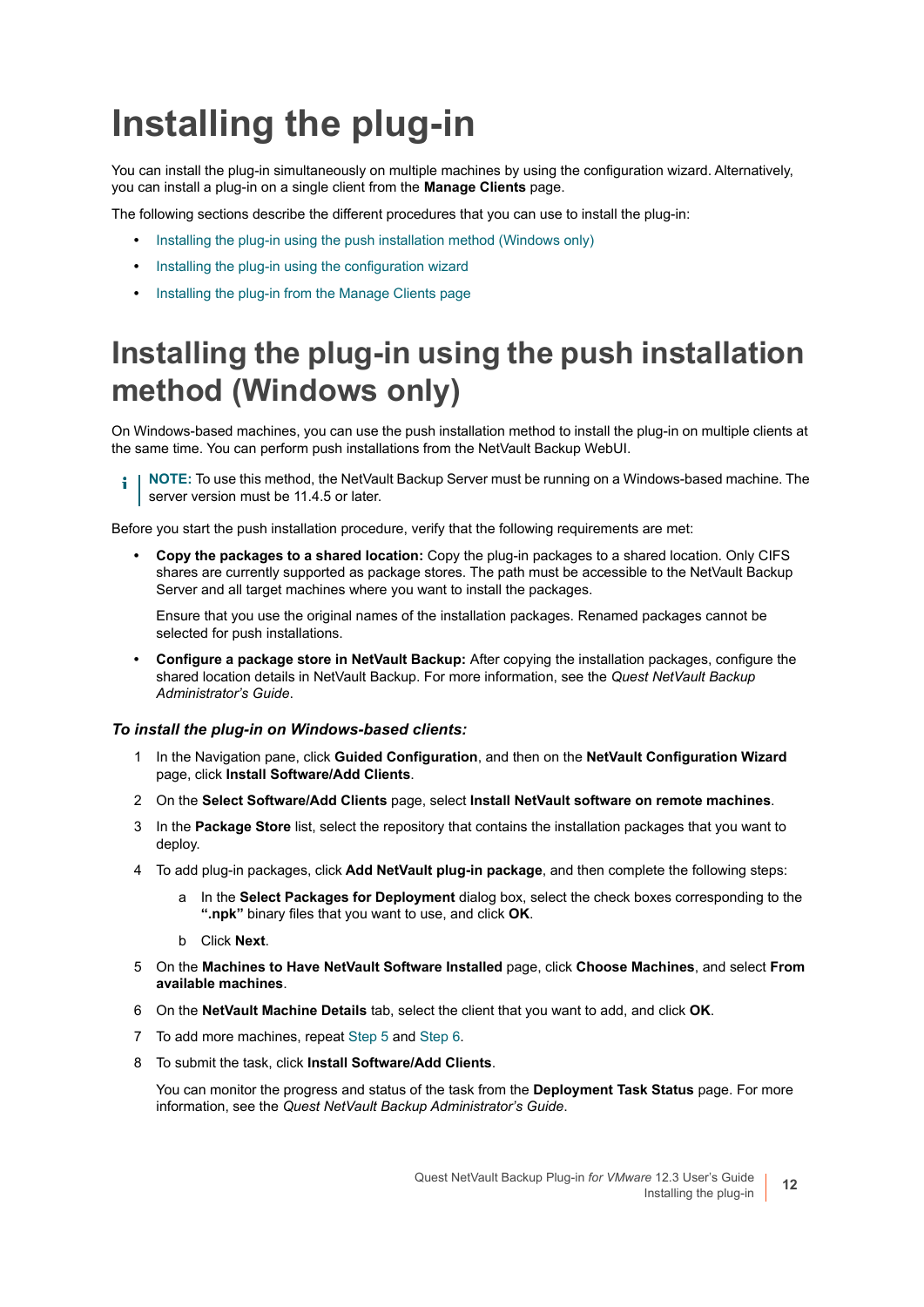## <span id="page-12-0"></span>**Installing the plug-in using the configuration wizard**

On Linux-based machines, you can use the configuration wizard to install the plug-in on multiple clients at the same time. NetVault Backup 10.x also supports this method on Windows-based machines.

**NOTE:** When you use this procedure, verify that the plug-in binary file is compatible with the client OS and platform.

### *To install the plug-in on Linux- and UNIX-based clients:*

- 1 In the Navigation pane, click **Guided Configuration**, and then on the **NetVault Configuration Wizard** page, click **Install Plugins**.
- 2 In the **NetVault Backup Clients** table, select the clients on which you want to install the plug-in.
- 3 Click **Choose Plug-in File**, navigate to the location of the **".npk"** installation file for the plug-in, for example, on the installation CD or the directory to which the file was downloaded from the website.

Based on the OS in use, the path for this software may vary on the installation CD.

4 Select the file entitled **"vmw-w.x.y.z-***<platform>***.npk,"** where **w.x** represents the version number, **y** represents the patch level, and **z** represents the build number, and click **Next**.

After the plug-in is successfully installed, a message is displayed.

## <span id="page-12-1"></span>**Installing the plug-in from the Manage Clients page**

From the **Manage Clients** page, you can install a plug-in on a single client.

- 1 In the Navigation pane, click **Manage Clients**.
- 2 In the **NetVault Backup Clients** table, select the client, and click **Manage**.
- 3 In the lower-right corner of the **Installed Plug-ins** table, click the **Install Plugin** button (**4)**.
- 4 Click **Choose Plug-in File**, navigate to the location of the **".npk"** installation file for the plug-in, for example, on the installation CD or the directory to which the file was downloaded from the website.

Based on the OS in use, the path for this software may vary on the installation CD.

5 Select the file entitled **"vmw-w.x.y.z-***<platform>***.npk,"** where **w.x** represents the version number, **y** represents the patch level, and **z** represents the build number, and click **Install Plugin**.

After the plug-in is successfully installed, a message is displayed.

# <span id="page-12-2"></span>**Removing the plug-in**

- 1 In the Navigation pane, click **Manage Clients**.
- 2 In the **NetVault Backup Clients** list, select the client, and click **Manage.**
- 3 In the **Installed Plug-ins** table, select **VMware Plugin**, and click the **Remove Plugin** button ( ).
- 4 In the **Confirm** dialog box, click **Remove**.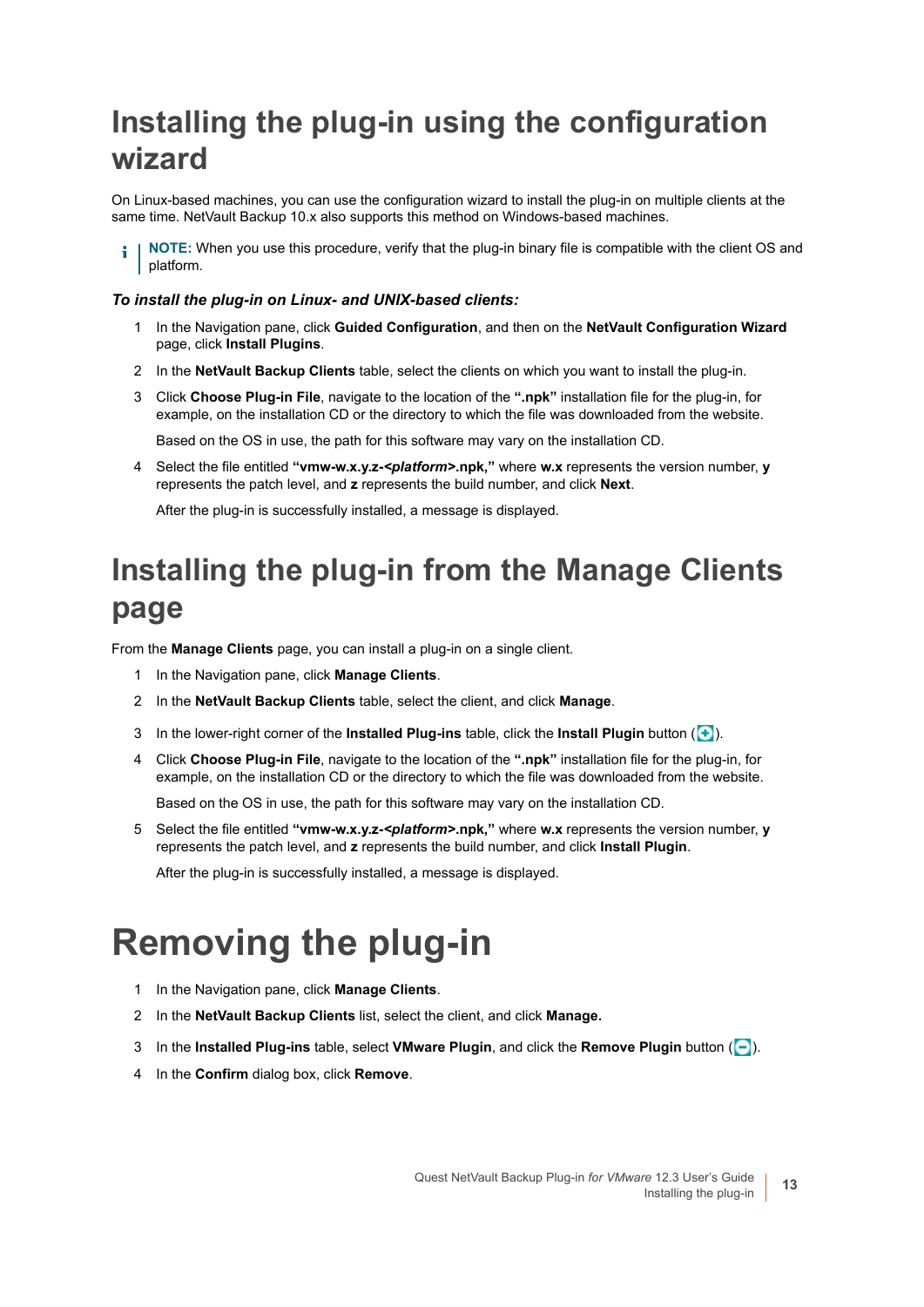# **Configuring the plug-in**

- <span id="page-13-0"></span>**•** [Adding a server](#page-13-1)
- **•** [Reconfiguring a server](#page-14-0)
- **•** [Removing a server](#page-15-0)
- **•** [Supported transport modes](#page-15-1)
- **•** [Configuring default settings](#page-16-0)
- **•** [Enabling the Distributed Jobs feature for load balancing](#page-18-0)
- **•** [Enabling or disabling CBT on virtual machines](#page-19-0)
- **•** [Enabling or disabling quiescing of virtual machines](#page-21-1)
- **•** [Unlocking a virtual machine](#page-23-1)

# <span id="page-13-1"></span>**Adding a server**

Before you can use the plug-in for backups and restores, you must add the applicable VMware ESXi and VMware vCenter Servers to the plug-in. You must then configure a user account to log in to the server.

- **Standalone ESXi Server setup:** In a VMware environment that consists of one or more ESXi Servers, add the individual hosts to the plug-in, and configure a user account for each server.
- **Cluster setup:** In a cluster setup managed by a vCenter Server, add the vCenter Server to the plug-in, and configure a user account for this server.
- **NOTE:** The Plug-in *for VMware* supports an ESXi Server that is in Lockdown mode if the host is managed by a vCenter Server.

### *To add a server:*

- 1 In the Navigation pane, do one of the following:
	- **▪** Click **Create Backup Job**.
	- **▪** Click **Guided Configuration**. On the **NetVault Configuration Wizard** page, click **Create Backup Jobs**.
- 2 To open the **NetVault Backup Selections** page, click **Create New** next to the **Selections** list.
- 3 Open the NetVault Backup Client on which the plug-in is installed.
- 4 Click **VMware Plugin**, and select **Add Server** from the context menu.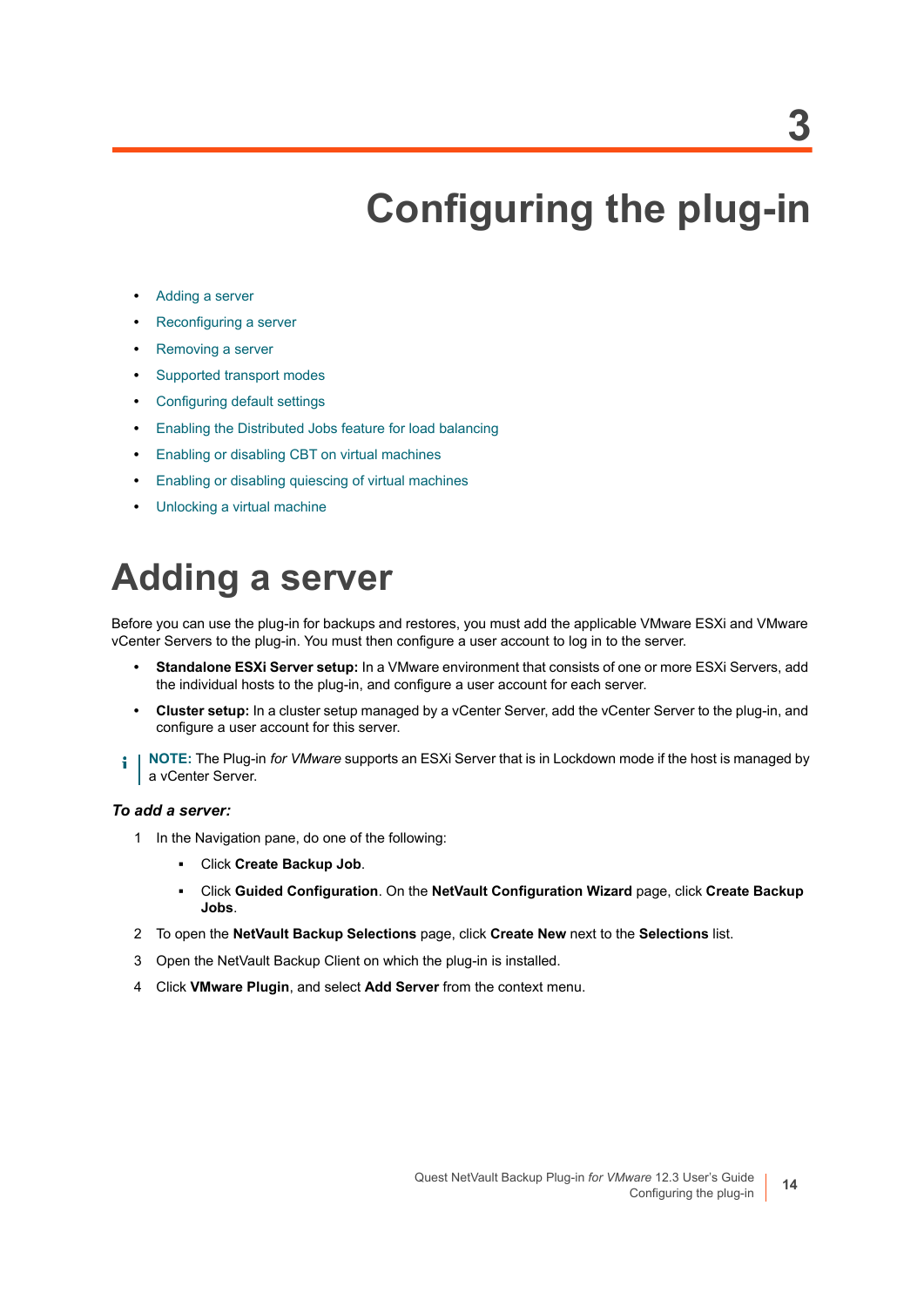### <span id="page-14-1"></span>5 Configure the following settings:

**Table 1. Add Server**

| <b>Option</b>         | <b>Description</b>                                                                                                                                                                                                                                                                                                                                                                                                          |
|-----------------------|-----------------------------------------------------------------------------------------------------------------------------------------------------------------------------------------------------------------------------------------------------------------------------------------------------------------------------------------------------------------------------------------------------------------------------|
| <b>Server Name</b>    | In a standalone server setup, type a name for the ESXi Server.                                                                                                                                                                                                                                                                                                                                                              |
|                       | In a cluster setup, type a name for the vCenter Server.                                                                                                                                                                                                                                                                                                                                                                     |
|                       | The server name must be unique. If you do not provide a name, the plug-in<br>uses the Server Address as the server name. For a cluster setup, Quest<br>strongly recommends that you use a generic name for the cluster instead of<br>using a name associated with the machine on which the cluster resides. This<br>generic name improves portability and policy management across all<br>affected clients.                 |
|                       | You cannot change the server name after it is configured.                                                                                                                                                                                                                                                                                                                                                                   |
|                       | <b>NOTE:</b> When adding an ESXi Server or a vCenter Server to the plug-in<br>installed on different clients, specify the same server name on all clients. If<br>you use different names, the plug-in reports an error, "Server not found,"<br>when you try to restore a virtual machine backed up from one server to the<br>same server with a different name. This issue occurs because the restore<br>path is different. |
| <b>Server Address</b> | In a standalone server setup, type the Fully Qualified Domain Name (FQDN)<br>of the FSXi Server.                                                                                                                                                                                                                                                                                                                            |
|                       | In a cluster setup, type the FQDN of the vCenter Server.                                                                                                                                                                                                                                                                                                                                                                    |
|                       | You can also specify the IP address of the server, but using FQDN is the<br>preferred method.                                                                                                                                                                                                                                                                                                                               |
| <b>Port Number</b>    | If you want to use a custom port number, type it here. Otherwise, the plug-in<br>uses 443 as the default port.                                                                                                                                                                                                                                                                                                              |
| <b>User</b>           | Specify a user account that can be used to log in to the configured server.<br>The user account must have privileges to register or create virtual machines.                                                                                                                                                                                                                                                                |
| <b>Password</b>       | Type the password for the user account.                                                                                                                                                                                                                                                                                                                                                                                     |

6 To close the dialog box, click **OK**.

The plug-in tries to log in to the server, and if successful, adds the server to the backup selection tree.

**NOTE:** If a nondefault port is configured on the vCenter Server to listen for connections from the vSphere f. Client, the plug-in cannot communicate with the server.

# <span id="page-14-0"></span>**Reconfiguring a server**

- 1 Start the Backup Job Wizard, and click **Create New** next to the **Selections** list.
- 2 Open the NetVault Backup Server, and then open **VMware Plugin**.
- 3 Click the ESXi or vCenter Server, and select **Edit Server** from the context menu.
- 4 Reconfigure the applicable settings.

For more information about these settings, see [Add Server](#page-14-1). In the **Edit Serve**r dialog box, the server name is displayed as a read-only setting.

5 To save the new settings, click **OK**.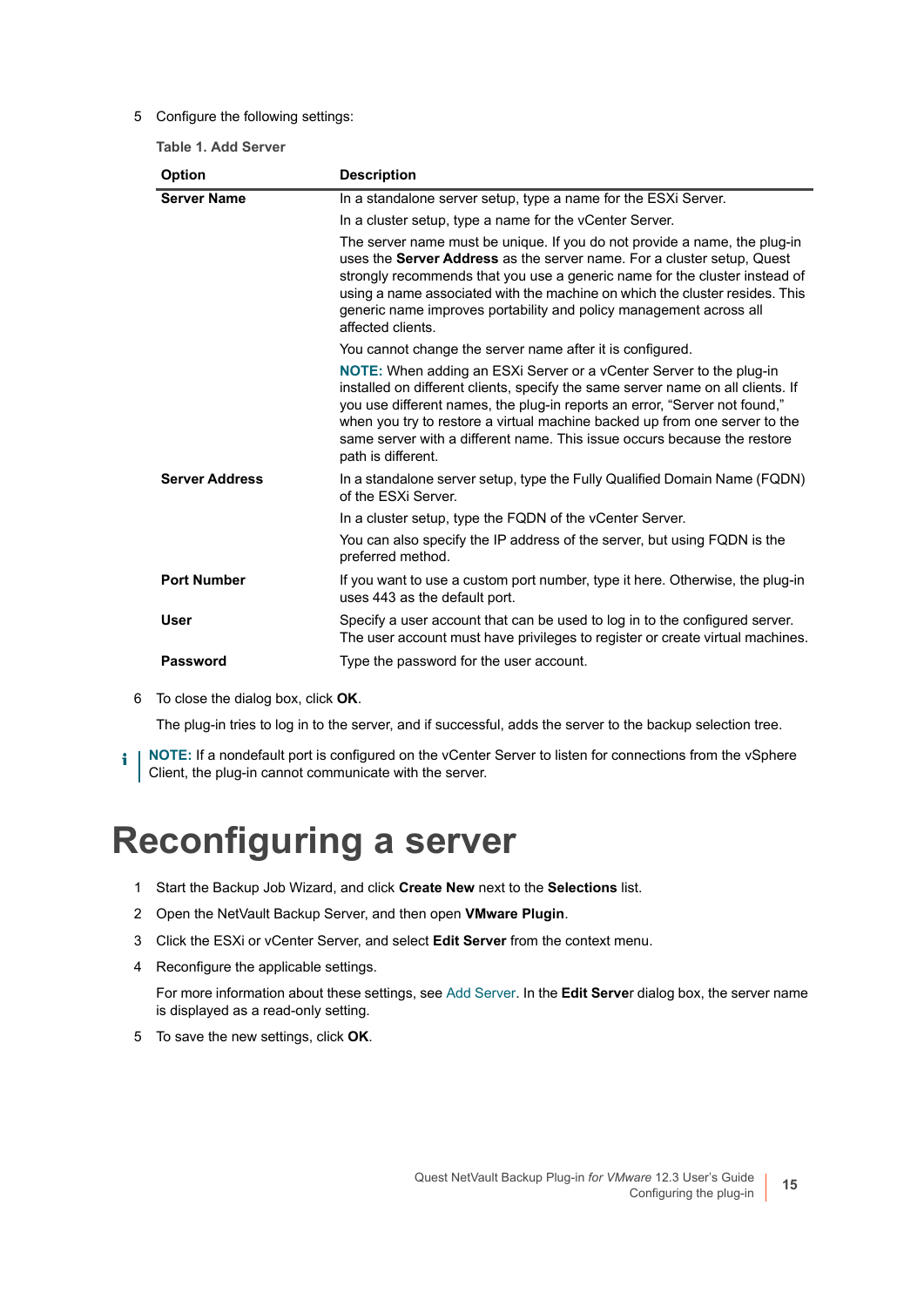# <span id="page-15-0"></span>**Removing a server**

- 1 Start the Backup Job Wizard, and click **Create New** next to the **Selections** list.
- 2 Open the NetVault Backup Server, and then open **VMware Plugin**.
- 3 Click the ESXi or vCenter Server, and select **Remove Server** from the context menu.
- 4 In the confirmation dialog box, click **OK**.

# <span id="page-15-2"></span><span id="page-15-1"></span>**Supported transport modes**

Plug-in *for VMware* supports the following methods for accessing virtual machine disks:

- **•** [SAN mode](#page-15-3)
- **•** [HotAdd mode](#page-15-4)
- **•** [LAN mode](#page-16-1)

### <span id="page-15-3"></span>**SAN mode**

To use the SAN transport mode, the plug-in must be installed on a physical machine.

The SAN transport mode supports virtual machine disks stored on Fibre Channel SAN, iSCSI SAN, or Serial Attached SCSI (SAS) storage devices. This mode allows you to offload backups to a physical NetVault Backup Client.

### **SAN mode requirements**

- **•** With SAN storage, the NetVault Backup Client must have read and write access to the LUNs that contain the VMware Virtual Machine File System (VMFS) volumes (datastores) with virtual drives or the virtual compatibility Raw Device Mapping (RDM) disks. The NetVault Backup Client must be added to the same fabric zone to which the ESXi Server belongs. Moreover, the same host mode (connection type) must be set on the NetVault Backup Client and the ESXi Server. For example, if you have an IBM array with the host mode set to LNXCL, the same setting must be used for the NetVault Backup Client.
- **•** To access VMFS datastores through iSCSI, you can use iSCSI initiators that are enabled on the ESXi hosts. The iSCSI initiators allow the host to connect to the iSCSI storage device through dedicated hardware or standard network adapters. For more information about configuring your systems, see the VMware iSCSI setup documentation and vendor-specific documentation.
- **NOTE:** During restores, the SAN transport mode offers the best performance on thick disks. On thin disks, ÷. the NBD and NBDSSL transport modes are faster than the SAN mode. During SAN restores, disable CBT on the virtual machine.

### <span id="page-15-4"></span>**HotAdd mode**

To use the HotAdd transport mode, the plug-in must be installed in a virtual machine.

The HotAdd method involves creating a linked clone of the target virtual machine and attaching the virtual drives to the backup proxy, which allows the disks to be read locally. However, these operations incur some overhead on the ESXi host, so the HotAdd mode is not as efficient as the SAN mode.

The HotAdd mode supports all types of storage devices. This mode does not require you to expose SAN LUNs to the NetVault Backup Client.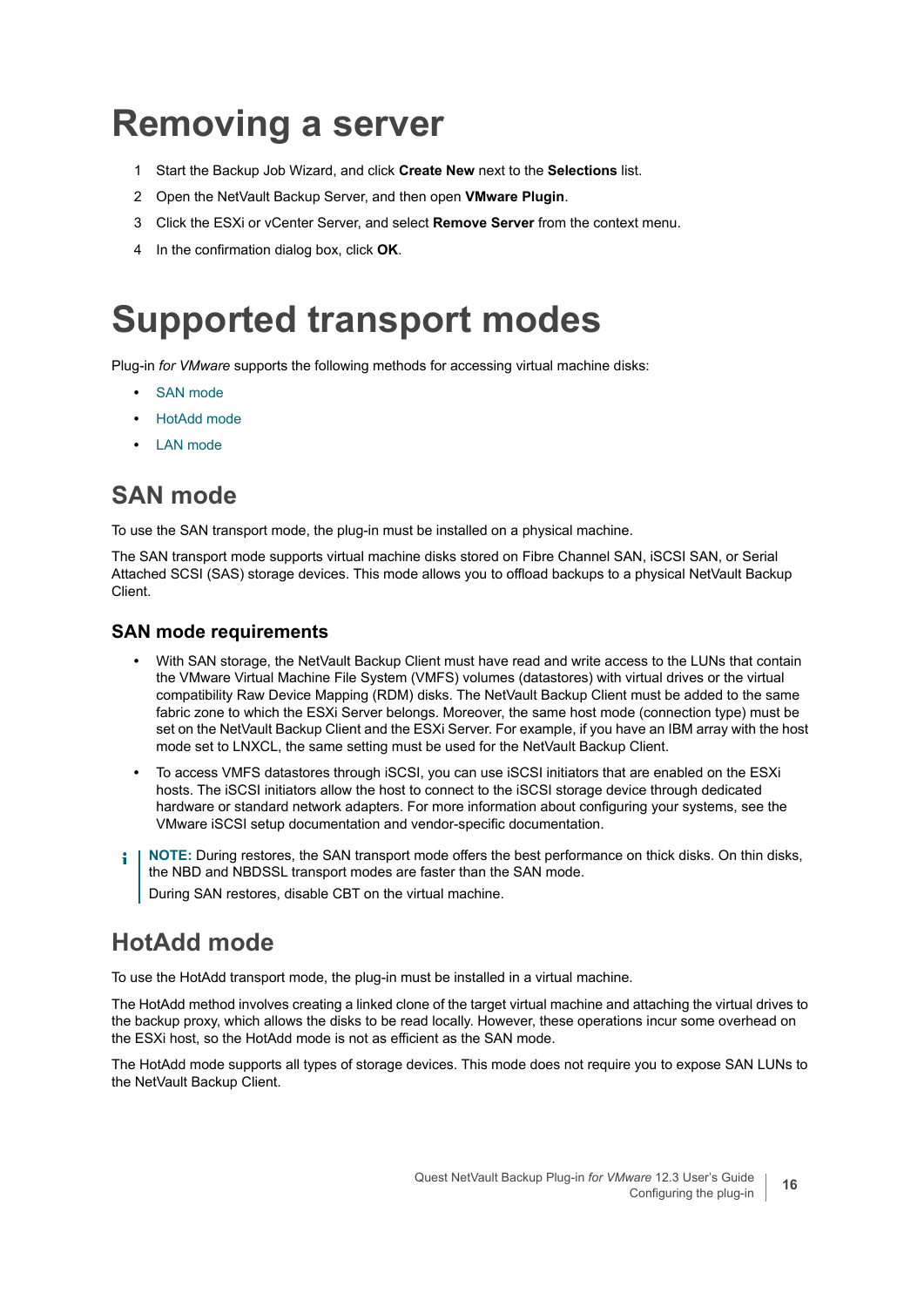### **HotAdd mode requirements**

- **•** To use the SCSI HotAdd mode, the backup proxy virtual machine must reside on the same datacenter as the target virtual machines — that is, the virtual machines that you want to back up.
- **•** The ESXi Server that hosts the backup proxy must have access to the datastores on which the backup proxy and target virtual machines reside.
- **•** The virtual machines must use SCSI controller; the HotAdd mode does not support IDE and SATA controllers. The HotAdd mode only supports LSI SCSI controller; it does not support Paravirtual SCSI controllers.

### <span id="page-16-1"></span>**LAN mode**

To use the LAN mode, the plug-in can be installed either on a physical machine or in a virtual machine.

The LAN mode uses the Network Block Device (NBD) or NBDSSL protocol to access virtual drives. The ESXi Server Host reads data from the storage device, and sends the read data across a network channel to the plug-in. The NBD transport mode performs unencrypted data transfers and can be used if the ESXi Server and Plug-in *for VMware* reside on a secure isolated network. NBD is faster than NBDSSL, and takes fewer resources on the ESXi Server and backup proxy. The NBDSSL transport mode uses SSL to encrypt all data passed over the TCP connection and can be used to protect sensitive data.

The LAN transport mode supports all types of storage devices. You can use the LAN transport mode if the ESXi Server uses local storage devices or NAS to store its virtual machine disks.

### **LAN mode requirements**

<span id="page-16-2"></span>To use secure communication channels (NBDSSL), enable SSL certificate verification in your virtual environment.

# <span id="page-16-0"></span>**Configuring default settings**

- 1 In the navigation pane, click **Create Backup Job**, and then click **Create New** next to the **Selections** list.
- 2 Open the NetVault Backup Client on which the plug-in is installed.
- 3 Click **VMware Plugin**, and select **Configure** from the context menu.
- **NOTE:** You can also configure the default settings from the **Change Settings** page: ÷
	- 1 In the Navigation pane, click **Change Settings**.
	- 2 If the plug-in is installed on the NetVault Backup Server, click **Server Settings**.  $-$ or $-$

If the plug-in is installed on a NetVault Backup Client, click **Client Settings**; in the clients table, select the client, and click **Next**.

3 Under **Plugins**, click **Plugin Options**.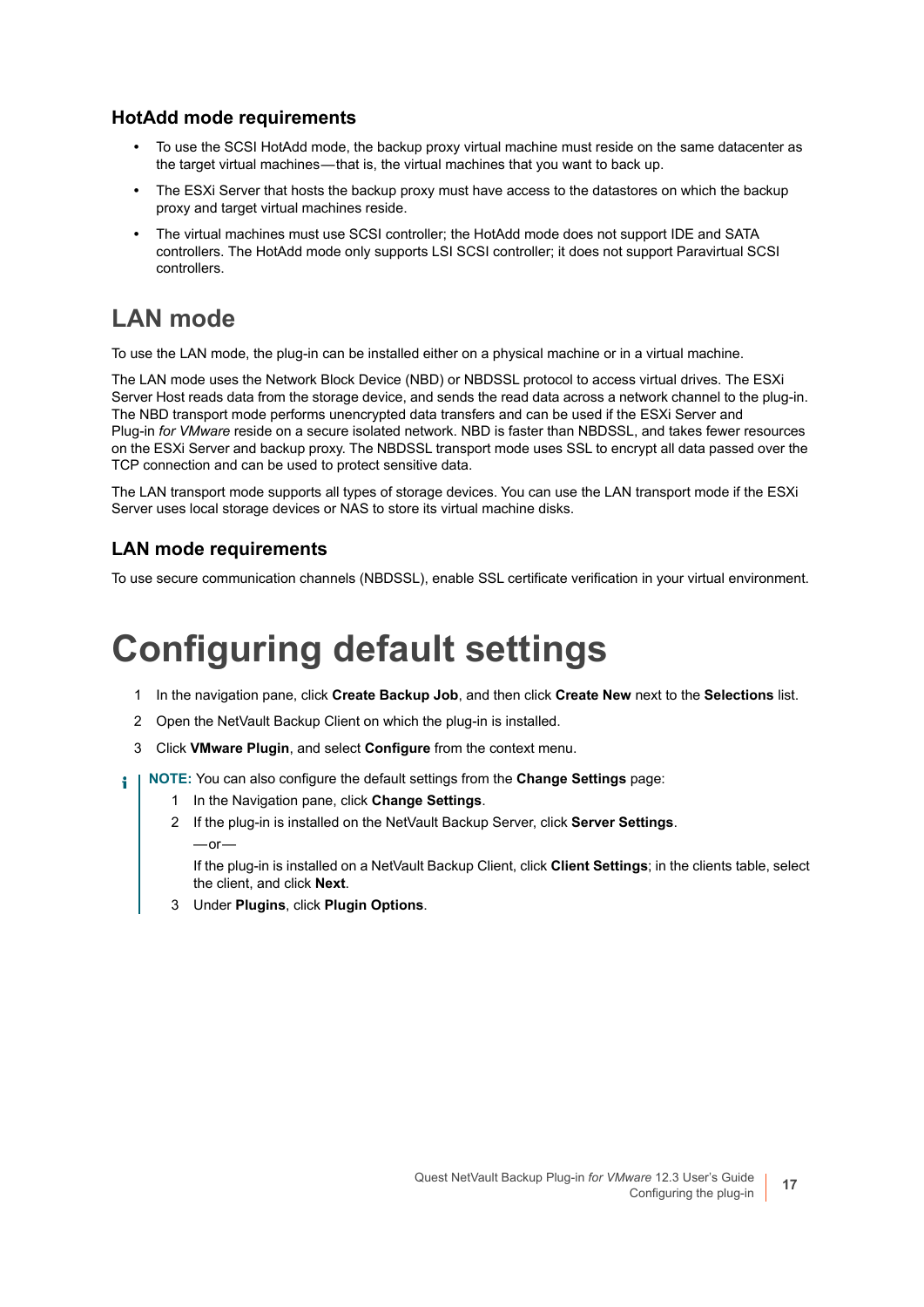### 4 Under **Plug-in** *for VMware*, configure the following settings:

| Option                                               | <b>Description</b>                                                                                                                                                                                                                                                                                                                 |
|------------------------------------------------------|------------------------------------------------------------------------------------------------------------------------------------------------------------------------------------------------------------------------------------------------------------------------------------------------------------------------------------|
| <b>Transport Mode</b>                                | Select the transport mode for accessing virtual machine disks. The supported<br>modes are:                                                                                                                                                                                                                                         |
|                                                      | SAN<br>$\bullet$                                                                                                                                                                                                                                                                                                                   |
|                                                      | HotAdd<br>$\bullet$                                                                                                                                                                                                                                                                                                                |
|                                                      | NBD or NBDSSL<br>$\bullet$                                                                                                                                                                                                                                                                                                         |
|                                                      | For more information about transport modes, see Supported transport modes.                                                                                                                                                                                                                                                         |
|                                                      | To use the most suitable transport mode automatically, select <b>Auto</b> . On new plug-<br>in installations, the Auto transport mode is selected by default.                                                                                                                                                                      |
| <b>Fallback Transport</b><br>Mode                    | In the Fallback Transport Mode list, select the transportation mode that is used<br>when the primary transportation mode fails. The available options are nbd,<br>nbdssl, and none. If no alternative is available, select none.                                                                                                   |
|                                                      | On new plug-in installations, the fallback transport mode is set to nbd by default.                                                                                                                                                                                                                                                |
|                                                      | On upgrade installations, the fallback transport mode is set to <b>nbdssl</b> if the mode<br>was set to san or hotadd mode before upgrade.                                                                                                                                                                                         |
| <b>Default Inventory</b><br>View                     | Plug-in for VMware provides two View Types to browse the VMware inventory<br>objects on the NetVault Backup Selections page:                                                                                                                                                                                                       |
|                                                      | <b>Hosts and Clusters: The Hosts and Clusters view is the default</b><br>$\bullet$<br>inventory view for the Plug-in for VMware.                                                                                                                                                                                                   |
|                                                      | The Hosts and Clusters view provides a hierarchical view of the hosts,<br>clusters, and their child objects. In a cluster setup managed by a vCenter<br>Server, the virtual machines are displayed under the Cluster node. In a<br>standalone ESXi Server setup, the virtual machines are displayed under<br>the individual hosts. |
|                                                      | The Hosts and Clusters view does not display the folders created on the<br>vCenter Server.                                                                                                                                                                                                                                         |
|                                                      | • VMs and Templates: The VMs and Templates view provides a flat view<br>of all virtual machines and templates in the inventory; the virtual machines<br>are grouped by Datacenters and folders.                                                                                                                                    |
|                                                      | NOTE: To switch between the two views, select the ESXi or vCenter Server on<br>the NetVault Backup Selections page, select Toggle Inventory View from the<br>context menu. This option is only available when the server node is open.                                                                                             |
| <b>Progress Statistics</b><br><b>Update Interval</b> | This setting determines the interval at which the plug-in updates progress<br>statistics on the Monitor Job page. The default value for this option is 10<br>seconds. To change the default interval for progress updates, type or select a new<br>value. The progress interval is specified in number of seconds.                 |
|                                                      | <b>NOTE:</b> Frequent progress updates can have a negative impact on the<br>performance of the plug-in.                                                                                                                                                                                                                            |
| <b>Read Block Size</b>                               | This setting specifies the number of disk sectors to read or write per operation.<br>The default value is $65536$ sectors (one sector = $512$ bytes; $65536$ sectors = $32$<br>MiB). Setting a large block size for read and write operations can improve backup<br>performance.                                                   |
| <b>Enable virtual</b><br>machine locking             | If a virtual machine is migrated-for example, through Storage vMotion-while a<br>backup or restore job is in progress, it can cause a job to fail. It can also create<br>orphaned virtual drives on the datastores.                                                                                                                |
|                                                      | You can use this option to enable locking of virtual machines against Storage<br>vMotion during backup and restore operations. The virtual machines are locked<br>before a job starts and unlocked after the job completes.                                                                                                        |
|                                                      | This check box is selected by default.                                                                                                                                                                                                                                                                                             |
| <b>Attempts to acquire</b><br>lock                   | This option specifies the maximum number of attempts that are made to lock a<br>virtual machine against Storage vMotion.<br>The default value for this option is 10.                                                                                                                                                               |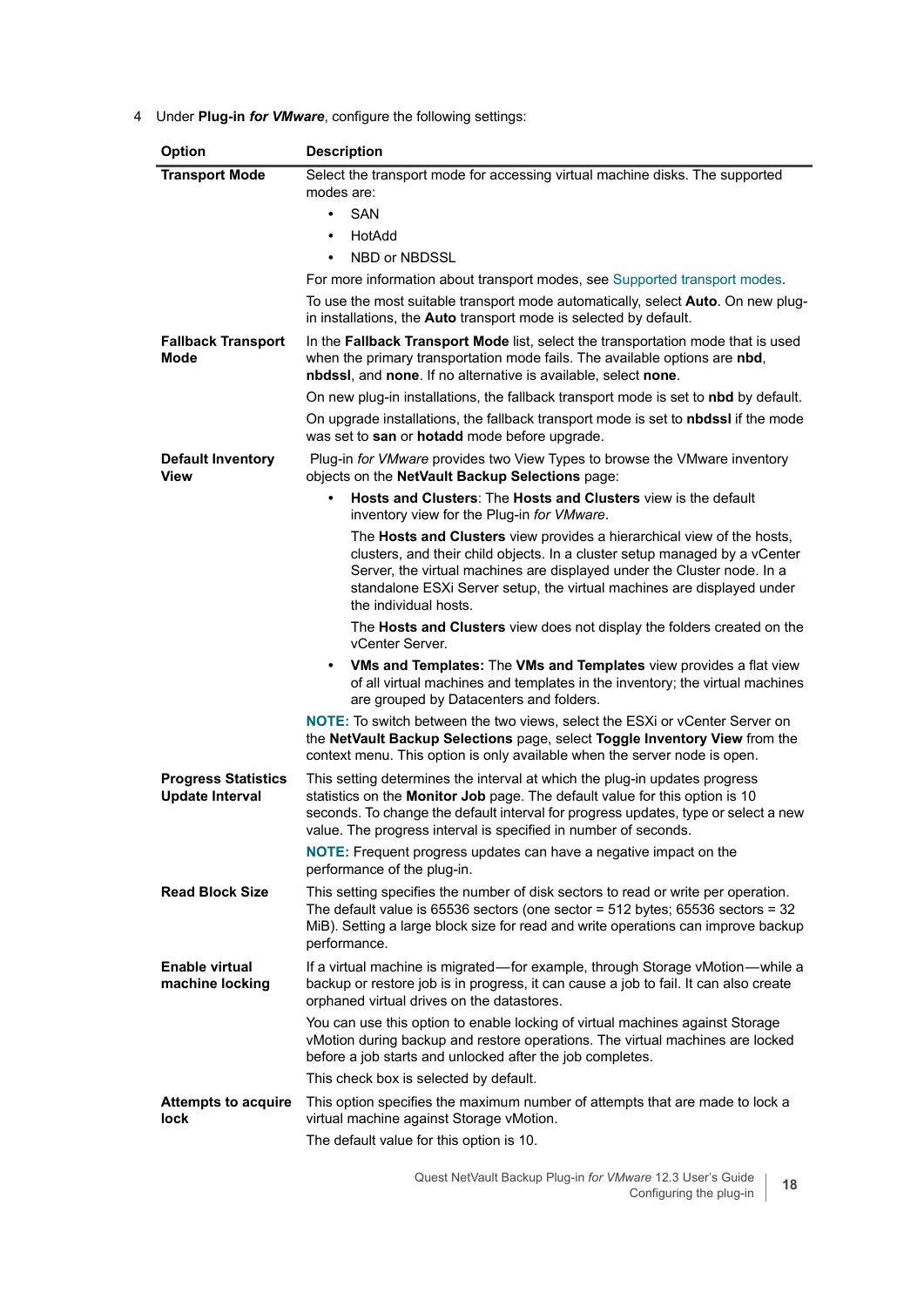| Option                                | <b>Description</b>                                                                                                                                                                                                                                                                                                                                                                                        |
|---------------------------------------|-----------------------------------------------------------------------------------------------------------------------------------------------------------------------------------------------------------------------------------------------------------------------------------------------------------------------------------------------------------------------------------------------------------|
| <b>Continue without</b>               | By default, the backup of a virtual machine fails if it cannot be locked against                                                                                                                                                                                                                                                                                                                          |
| lock                                  | Storage vMotion.                                                                                                                                                                                                                                                                                                                                                                                          |
|                                       | When you select this check box, the plug-in continues to try to back up the virtual<br>machine after the attempts to acquire a lock fail.                                                                                                                                                                                                                                                                 |
| <b>Working Directory</b>              | The Working Directory is used for the following purposes:                                                                                                                                                                                                                                                                                                                                                 |
|                                       | To mount virtual machine volumes during file-level browse and backup<br>$\bullet$<br>operations.                                                                                                                                                                                                                                                                                                          |
|                                       | To store the data temporarily while restoring legacy backup savesets<br>$\bullet$<br>created with Plug-in for VMware 1.x.                                                                                                                                                                                                                                                                                 |
|                                       | The default path for the Working Directory is <netvault backup="" home="">\tmp on<br/>Windows and <netvault backup="" home="">/tmp on Linux. To change the location,<br/>specify the full path. If you specify a path that does not exist, the plug-in<br/>automatically creates it on the NetVault Backup machine.</netvault></netvault>                                                                 |
| <b>Perform File Level</b><br>Indexing | File-level indexing lets you restore individual files and directories from Full,<br>Incremental, and Differential image-level backups of virtual machines. If you want<br>to use file-level indexing by default, select this option; it is cleared by default.                                                                                                                                            |
|                                       | File-level indexing is available to volumes that use the following file systems:                                                                                                                                                                                                                                                                                                                          |
|                                       | <b>Windows: NTFS</b><br>$\bullet$                                                                                                                                                                                                                                                                                                                                                                         |
|                                       | Linux and UNIX: EXT2, EXT3, and EXT4, XFS v2, XFS v3<br>$\bullet$                                                                                                                                                                                                                                                                                                                                         |
|                                       | The plug-in also supports volumes managed by Logical Volume Manager (LVM)<br>on Linux-based systems and Logical Disk Manager (LDM) on Windows-based<br>systems as single or spanned disks.                                                                                                                                                                                                                |
|                                       | <b>NOTE:</b> The current version of the plug-in does not support Windows Server 2012<br>ReFS (Resilient File System) and Striped Disks.                                                                                                                                                                                                                                                                   |
|                                       | File-level indexing does not affect the backup size. However, it increases the<br>backup index size and the total backup time, which is why the option is cleared by<br>default. The amount of time taken to perform file-level indexing depends on<br>several factors, including the number of files, fragmentation of files on the<br>volumes, network traffic, and load on the ESXi or vCenter Server. |

5 To save the settings, click **OK** or **Apply**.

# <span id="page-18-0"></span>**Enabling the Distributed Jobs feature for load balancing**

Plug-in *for VMware* includes a Distributed Jobs feature that supports the load balancing of image-level backup and restore jobs. Using this feature, you can run jobs across multiple NetVault Backup Clients that are acting as backup proxies. All Plug-in *for VMware* backup and restore jobs are eligible for distribution, however, you can disable the feature for specific jobs.

**NOTE:** The jobs of the VMware proxy from Plug-in *for VMware* version 12.0 do not distribute to VMware ÷. proxies from Plug-in *for VMware* 12.1 or later when they do not have vCenter credentials. Likewise, jobs of the VMware proxy from Plug-in *for VMware* 12.0 do not distribute to other VMware proxies from Plug-in *for VMware* 12.0 if the server is running NetVault Backup 12.1 or later, regardless of vCenter credentials.

The following list describes some of the ways in which the plug-in behaves when this feature is used:

- **•** If a VMware proxy is unavailable for any reason, such as the NetVault Backup Services are stopped, NetVault Backup searches for another available VMware proxy to run the Plug-in *for VMware* jobs.
- **•** If the VMware proxy is overloaded, the next job is transferred to another VMware proxy that has a smaller load and more available system resources to run the job.

Quest NetVault Backup Plug-in *for VMware* 12.3 User's Guide ware 12.3 User s Guide 19<br>Configuring the plug-in 19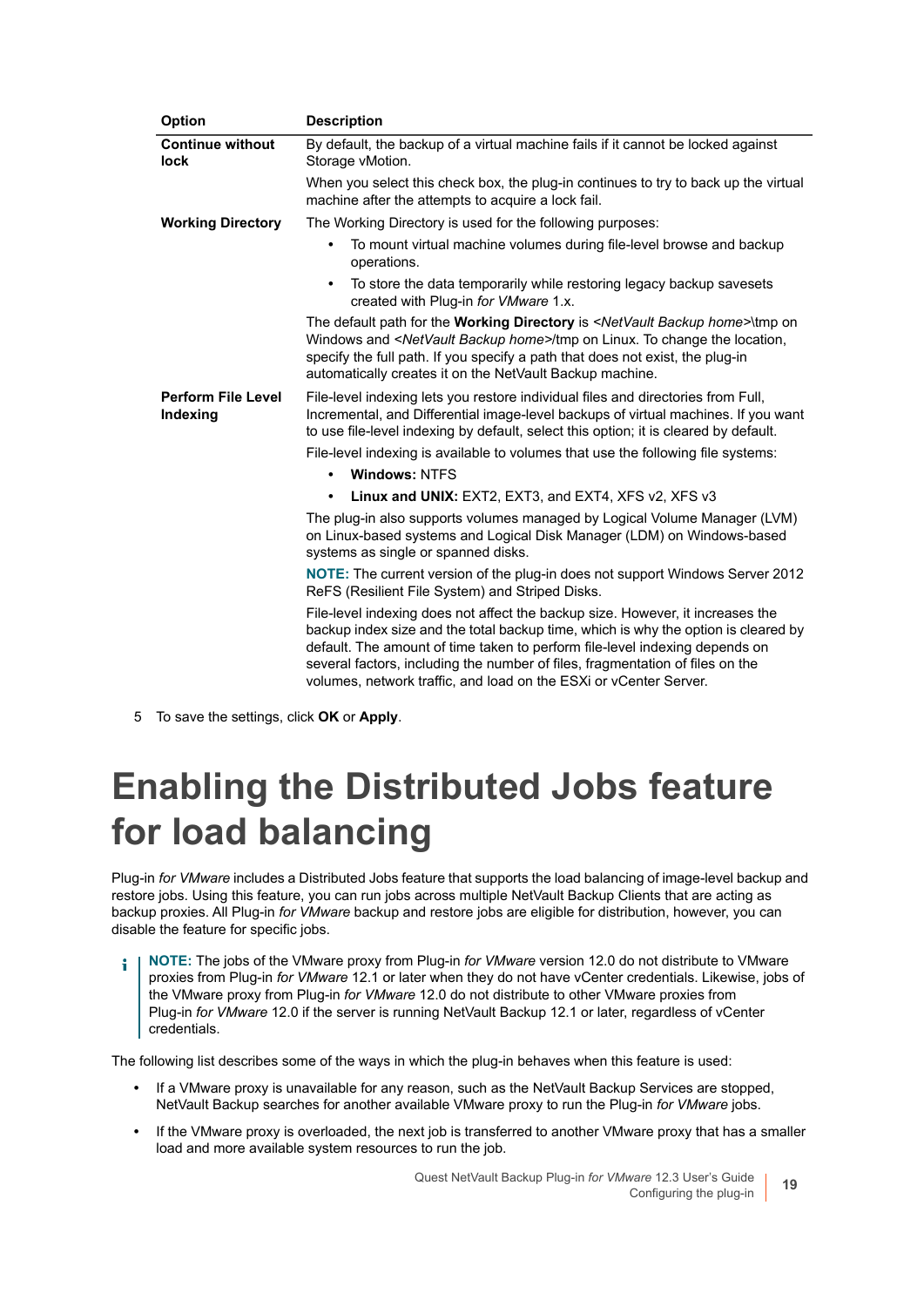- **•** When all available proxies are equally loaded, the next job runs on the same VMware proxy.
- **•** Windows VMware proxy jobs are transferred to another Windows VMware proxy, and Linux VMware proxy jobs are transferred to another Linux VMware proxy.
- **•** Restricting the file-level backup to distribution as a file-level backup is supported only on Windows. Distribution requires mounting the virtual machine, a process that is Windows-specific.

To use the Distributed Jobs feature, the NetVault Backup Server and Clients must be using NetVault Backup 12.0 or later, and the Plug-in *for VMware* version must be 12.0 or later.

### *To enable the Distributed Jobs feature on NetVault Backup Server*

- 1 In the Navigation pane, click **Change Settings**.
- 2 Click **Server Settings**, and then click **Job Manager**.
- 3 On the **Job Manager** dialog box, select the **Allow VMware plugin jobs to be distributed on other VMware backup proxy** option.

This option is disabled by default.

4 If you want to change the default threshold from **2**, enter the applicable number for the **Jobs threshold for VMware Backup Proxy** setting.

This value indicates the number of jobs that can run on the same VMware proxy before the next job is distributed to the same proxy or a different one, depending on the load balancing. You can enter a value up to 100.

# <span id="page-19-0"></span>**Enabling or disabling CBT on virtual machines**

This section includes the following topics:

- **•** [About CBT](#page-19-1)
- **•** [Enabling CBT on individual virtual machines](#page-20-0)
- **•** [Disabling CBT on a virtual machine](#page-20-1)
- **•** [Manually disabling CBT on a virtual machine](#page-21-0)

## <span id="page-19-1"></span>**About CBT**

The VMware Changed Block Tracking (CBT) feature allows virtual machines to track changed disk sectors. When CBT is enabled on a virtual machine, a "Change ID" is assigned to each disk when a snapshot is generated for backups. The Change ID identifies the state of a virtual drive at a specific point in time. Subsequent snapshots capture only the blocks that have changed since the last snapshot.

CBT offers the following advantages:

- **•** It allows Incremental and Differential image-level backups of virtual machines.
- **•** It often reduces the backup size of Full image-level backups because only the used sectors of a virtual drive are backed up.

CBT is only supported on virtual machines that use virtual hardware 7 or later. CBT is not supported on virtual machines that use Physical compatibility RDM virtual drives, Virtual compatibility RDM (Independent Disks), or virtual drives attached to a shared virtual SCSI bus.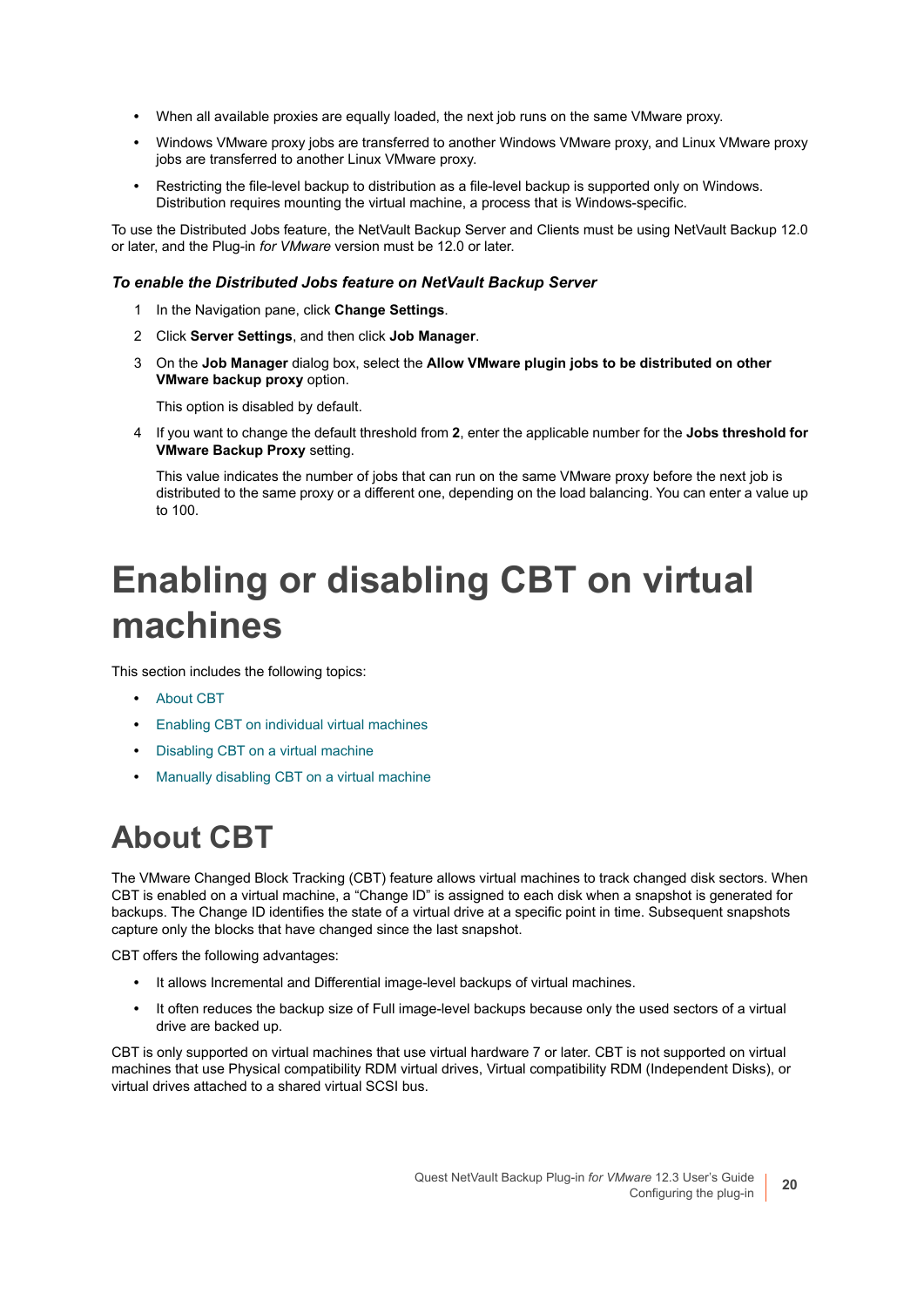## <span id="page-20-2"></span><span id="page-20-0"></span>**Enabling CBT on individual virtual machines**

By default, CBT is disabled on a virtual machine. If you want to perform Incremental or Differential Backups of virtual machines, you must enable CBT for the Full Backup that serves as the base backup for subsequent Incremental and Differential Backups.

The Plug-in *for VMware* provides the following methods to enable CBT on virtual machines:

- **Enable CBT on specific virtual machines:** To enable CBT on specific virtual machines, you can use the **Enable Change Block Tracking** method, which can be accessed from the from the context menu for the plug-in on the **NetVault Backup Selections** page. This section describes the procedure for enabling CBT on individual virtual machines.
- **Enable CBT on all virtual machines included in a backup:** To enable tracking automatically on all virtual machines that are included in a backup job, you can set the backup option **"Enable Changed Block Tracking for VM.** For more information, see [Enable Change Block Tracking for VM](#page-32-0).

### *To enable CBT on a virtual machine:*

- 1 Start the Backup Job Wizard, and click **Create New** next to the **Selections** list.
- 2 Open the NetVault Backup Client on which plug-in is installed, and then open **VMware Plugin**.
- 3 Open the ESXi or vCenter Server and the other applicable container nodes for example, Datacenter, Cluster, Resource Pool, and other nodes — to display the target virtual machine.
- 4 Click the virtual machine, and select **Enable Change Block Tracking** from the context menu.

This option is available to only those virtual machines on which CBT is disabled.

5 After the virtual machine is reconfigured, a message is displayed. To close the dialog box, click **OK**.

### **Important notes**

**•** To create the first Full Backup of a virtual machine with Changed Block Tracking enabled, the target virtual machine must be turned off to enable CBT. For more information, see [http://kb.vmware.com/kb/1031873.](http://kb.vmware.com/kb/1031873)

The virtual machine can be restarted when the backup job starts transferring data. During subsequent Full, Incremental, or Differential Backups, the virtual machine can remain turned on.

- **•** At the time of enabling CBT, no snapshots should exist on the target virtual machine. For more information, see [http://kb.vmware.com/kb/1033816.](http://kb.vmware.com/kb/1033816)
- **•** The reconfiguration of **Changed Block Tracking** takes effect only after the virtual machine goes through a stun and unstun cycle. This cycle includes power-on, resume after suspend, migrate, or snapshot create, delete, or revert operations.
- **•** After you enable CBT for a virtual machine, all subsequent Full, Incremental, and Differential Backups are performed as CBT-based backups for that virtual machine. You do not have to enable CBT for each job.

### <span id="page-20-3"></span><span id="page-20-1"></span>**Disabling CBT on a virtual machine**

After you enable CBT on a virtual machine, all subsequent Full, Incremental, and Differential Backups are performed as CBT-based backups for that virtual machine. To stop using CBT, you must disable this feature.

- 1 Start the Backup Job Wizard, and click **Create New** next to the **Selections** list.
- 2 Open the NetVault Backup Client on which plug-in is installed, and then open **VMware Plugin**.
- 3 Open the ESXi or vCenter Server and the other applicable container nodes for example, Datacenter, Cluster, Resource Pool, and other nodes — to display the target virtual machine.
- 4 Click the virtual machine, and select **Disable Change Block Tracking** from the context menu.

This option is available to only those virtual machines on which CBT is enabled.

5 After the virtual machine is reconfigured, a message is displayed. To close the dialog box, click **OK**.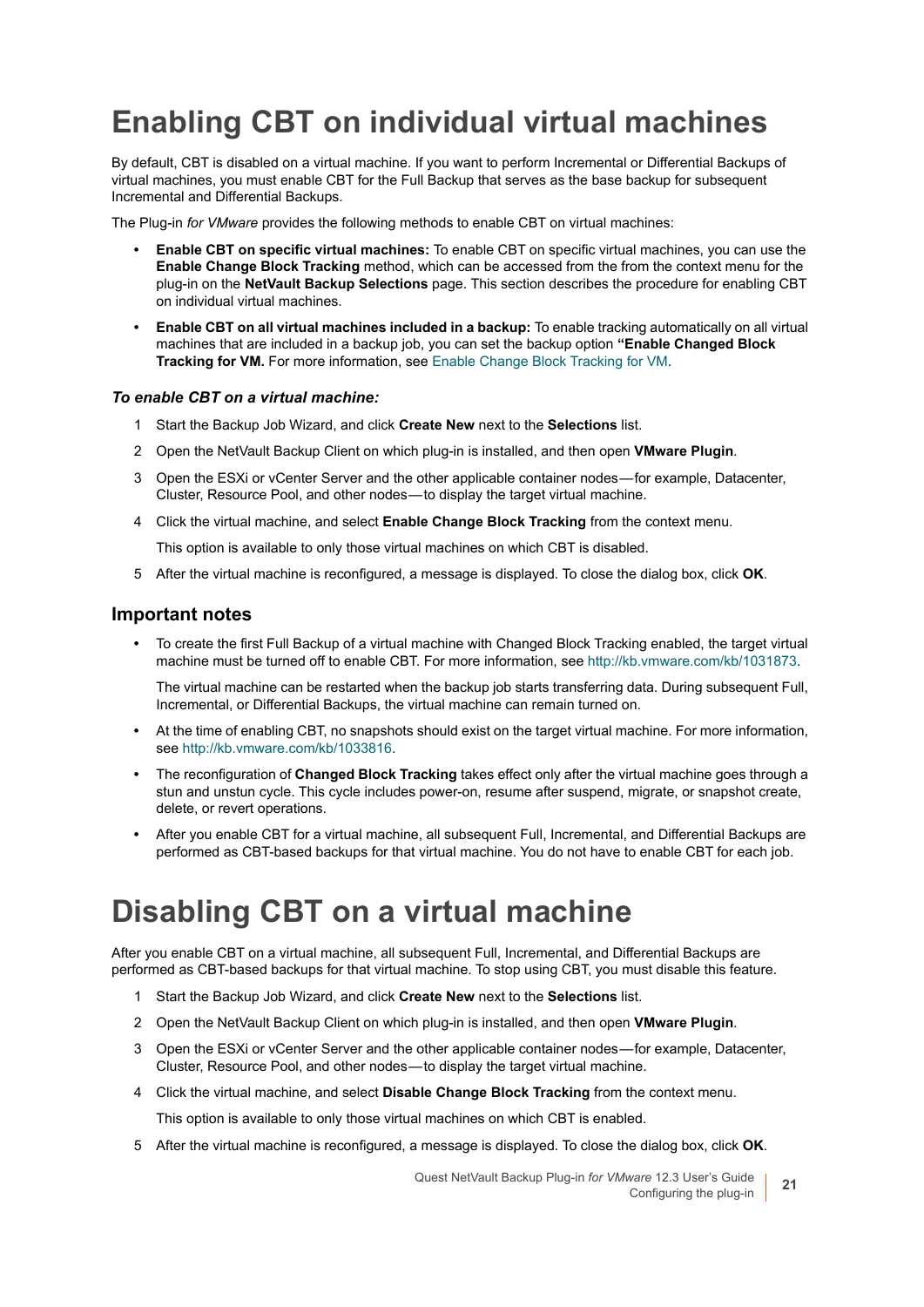## <span id="page-21-3"></span><span id="page-21-0"></span>**Manually disabling CBT on a virtual machine**

To manually disable CBT on a virtual machine, use the following procedure.

- 1 Turn off the virtual machine.
- 2 In the virtual machine's configuration **(".vmx")** file, edit the following entry and set it to **False**: ctkEnabled = "False"
- 3 In the "**.vmx"** file for each virtual drive, edit the following entry and set it to **False**: scsix:x.ctkEnabled = "False"
- 4 Create and delete a snapshot for the virtual machine to complete a stun and unstun cycle. The **".ctk"** files for the virtual machine are automatically deleted when you turn on the virtual machine.

# <span id="page-21-1"></span>**Enabling or disabling quiescing of virtual machines**

This section includes the following topics:

- **•** [About quiescing virtual machines](#page-21-2)
- **•** [Enabling quiescing of virtual machines](#page-22-0)
- **•** [Disabling quiescing of virtual machines](#page-22-1)
- **•** [Removing backup preferences for a virtual machine](#page-23-0)

## <span id="page-21-2"></span>**About quiescing virtual machines**

A virtual machine can be quiesced to create consistent snapshots for backups. Quiescing is performed using the VMware VSS component, which is provided with VMware Tools. The VMware VSS component is automatically installed when you install VMware Tools on the virtual machines.

Quiescing is only supported on Windows-based virtual machines. You can enable or disable quiescing of virtual machines.

Depending on the quiescing method used, the plug-in generates the following types of snapshots:

- **Crash-consistent snapshots:** Crash-consistent snapshots capture the volume state as it would be after a power outage. Such snapshots are not guaranteed to be free of incomplete I/O operations or data corruption. During a restore, there can be some data loss or corruption that can cause application failure.
	- **NOTE:** On Linux-based virtual machines, the plug-in always generates crash-consistent snapshots. ÷ You can install the VMware SYNC driver on Linux-based systems to freeze and thaw filesystem I/O and obtain a consistent snapshot that reduces the risk of data loss and data corruption after restore. However, creating quiesced snapshots using SYNC driver requires waiting for I/O to drain in the Guest OS. This activity can affect time-sensitive applications.
- **File-system-consistent snapshots:** For file-system-consistent snapshots, all file system I/O is temporarily frozen and dirty memory data is flushed to the disk before the snapshot is taken.

To create file-system-consistent snapshots, you must install the VMware VSS component on the virtual machines as part of VMware Tools.

**• VSS-based application-consistent snapshots:** For application-consistent snapshots, all application data in memory is written to the disk. Application-consistent snapshots reduce the amount of application-crash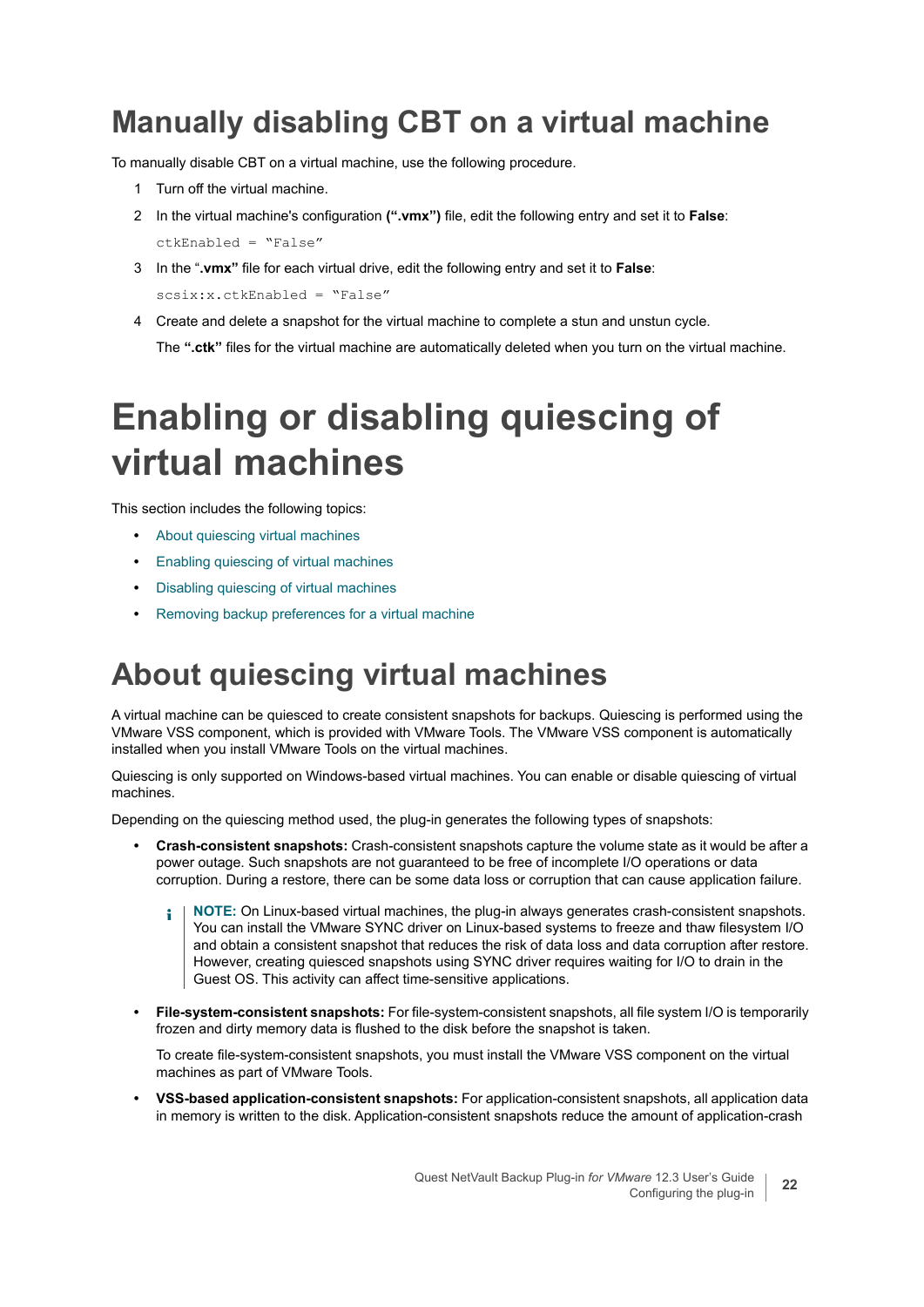recovery that you must perform for VSS-enabled applications, such as SQL Server, Exchange, and SharePoint, after restoring an image-level backup.

To create application-consistent snapshots, the following requirements must be met:

- **▪** You must install the VMware VSS component on the virtual machines as part of VMware Tools.
- **▪** The virtual machines should only use SCSI disks. Application-consistent snapshots are not supported on virtual machines that use IDE disks or dynamic disks.
- **▪** The virtual machines should have enough free SCSI slots as the number of disks.

## <span id="page-22-0"></span>**Enabling quiescing of virtual machines**

Quiescing is only supported on Windows-based virtual machines. You can set the backup preferences to enable quiescing for all or specific virtual machines.

- 1 Start the Backup Job Wizard, and click **Create New** next to the **Selections** list.
- 2 Open the NetVault Backup Client on which plug-in is installed, and then open **VMware Plugin**.
- 3 To enable quiescing for all virtual machines managed by an ESXi or vCenter Server, click the server, and select **Set Backup Preferences** from the context menu.

To enable quiescing for specific virtual machines, open the ESXi or vCenter Server and the other applicable container nodes — for example, Datacenter, Cluster, Resource Pool, and other nodes — to display the target virtual machines. Click the virtual machine, and select **Set Backup Preferences** from the context menu.

4 In the **Backup Preferences** dialog box, select the **Quiesce VM for snapshot** option.

This check box is cleared by default. To quiesce a virtual machine before creating a snapshot, select this check box. The setting for an individual virtual machine level takes precedence over the server-level setting.

5 To close the dialog box, click **OK**.

### <span id="page-22-1"></span>**Disabling quiescing of virtual machines**

On virtual machines with high processor or IO load, the quiesce operation may timeout and cause the backup job to fail. In such cases, you can disable quiescing for all or specific virtual machines. When you disable quiescing, the plug-in uses crash-consistent snapshots to perform backups.

- 1 Start the Backup Job Wizard, and click **Create New** next to the **Selections** list.
- 2 Open the NetVault Backup Client on which plug-in is installed, and then open **VMware Plugin**.
- 3 To disable quiescing for all virtual machines managed by an ESXi or vCenter Server, click the server, and select **Set Backup Preferences** from the context menu.

To disable quiescing for specific virtual machines, open the ESXi or vCenter Server and the other applicable container nodes — for example, Datacenter, Cluster, Resource Pool, and other nodes — to display the target virtual machines. Click the virtual machine, and select **Set Backup Preferences** from the context menu.

4 In the **Backup Preferences** dialog box, clear the **Quiesce VM for snapshot** option.

Clearing this check box creates a snapshot without quiescing a virtual machine. The setting for an individual virtual machine level takes precedence over the server-level setting.

5 To close the dialog box, click **OK**.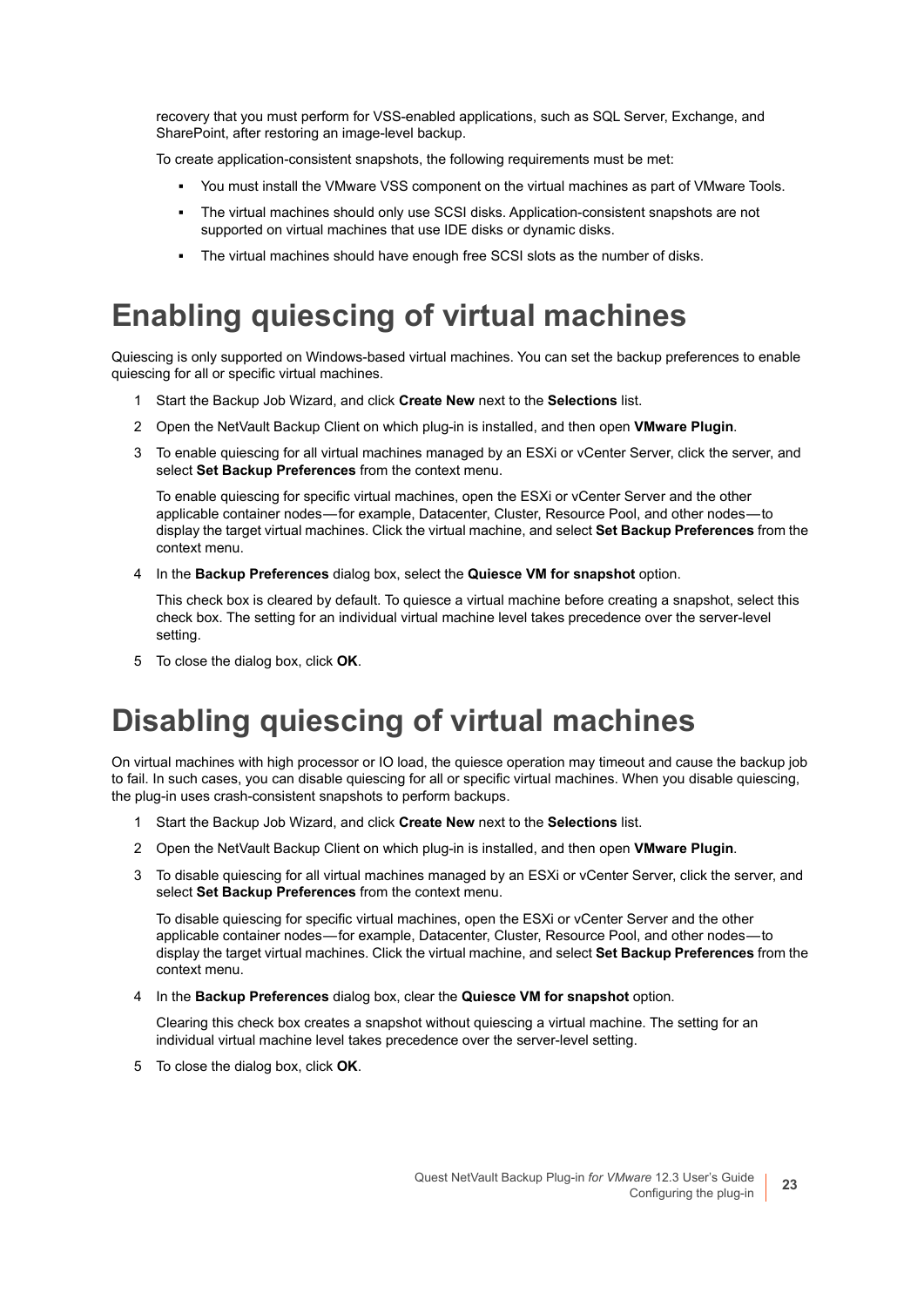## <span id="page-23-0"></span>**Removing backup preferences for a virtual machine**

By removing backup preferences for a virtual machine, you can ensure that the plug-in automatically applies the server preferences to the individual virtual machine. If you enable or disable quiescing at the server level, the same setting is applied to the virtual machine for which the configuration has been removed.

- 1 Start the Backup Job Wizard, and click **Create New** next to the **Selections** list.
- 2 Open the NetVault Backup Client on which plug-in is installed, and then open **VMware Plugin**.
- 3 Open the ESXi or vCenter Server and the other applicable container nodes for example, Datacenter, Cluster, Resource Pool, and other nodes — to display the target virtual machines.
- 4 Click the virtual machine, and select **Remove Backup Preferences** from the context menu.

# <span id="page-23-1"></span>**Unlocking a virtual machine**

You can use the following procedure to unlock a virtual machine from the WebUI.

- 1 Start the Backup Job Wizard, and click **Create New** next to the **Selections** list.
- 2 Open the NetVault Backup Client on which plug-in is installed, and then open **VMware Plugin**.
- 3 Open the ESXi or vCenter Server and the other applicable container nodes for example, Datacenter, Cluster, Resource Pool, and other nodes — to display the target virtual machine.
- 4 Click the applicable virtual machine, and select **Unlock Virtual Machine** from the context menu.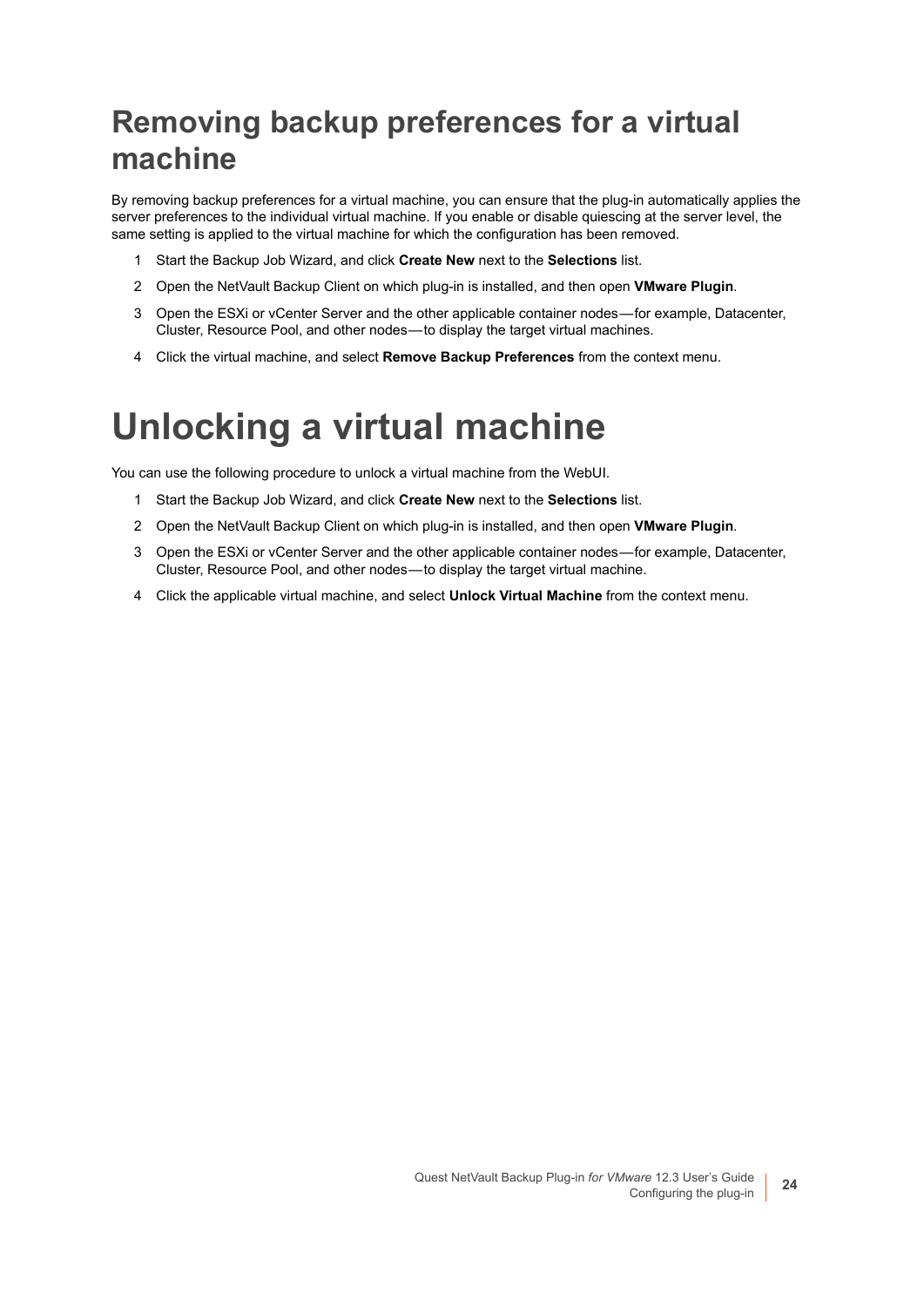# **Defining a backup strategy**

- <span id="page-24-0"></span>**•** [About backup methods and types](#page-24-1)
- **•** [Data backed up and restored for different disk types](#page-26-0)
- **[Backup and recovery strategy](#page-27-1)**

# <span id="page-24-1"></span>**About backup methods and types**

The Plug-in *for VMware* supports image-level and file-level backup methods:

- **•** [Image-level backups](#page-24-2)
- **•** [File-level backups](#page-25-0)

### <span id="page-24-3"></span><span id="page-24-2"></span>**Image-level backups**

Image-level backups use the VMware snapshot technology to provide point-in-time image of virtual machines. You can use these backups to perform the following types of recoveries:

- **•** Recover a full virtual machine to a previous known state.
- **•** Restore one or more virtual drives for a virtual machine.
- **•** Restore individual files and directories to a specified location.
- **•** Restore virtual machine disk and configuration files to a specified location.

Image-level backups are supported on Linux- and Windows-based virtual machines. These backups can be performed with or without CBT.

### **Image-level backups with CBT**

When CBT is enabled on a virtual machine, the following backup types are supported:

- **Full Backup:** A Full Backup provides a backup of all allocated sectors on a virtual drive. Full Backups take longer to complete and consume more backup media. These backups serve as the base backup for future Incremental and Differential image-level backups.
- **Differential Backup:** A Differential Backup provides a backup of disk sectors that have changed since the last Full Backup. Differential Backups speed up recovery since the plug-in is only required to restore two savesets.
- **Incremental Backup**: An Incremental Backup provides a backup of disk sectors that have changed since the last Full, Differential, or Incremental Backup. Incremental Backups consume minimum storage space and are quicker to perform. However, data recovery can take more time depending on the number of savesets that the plug-in is required to restore.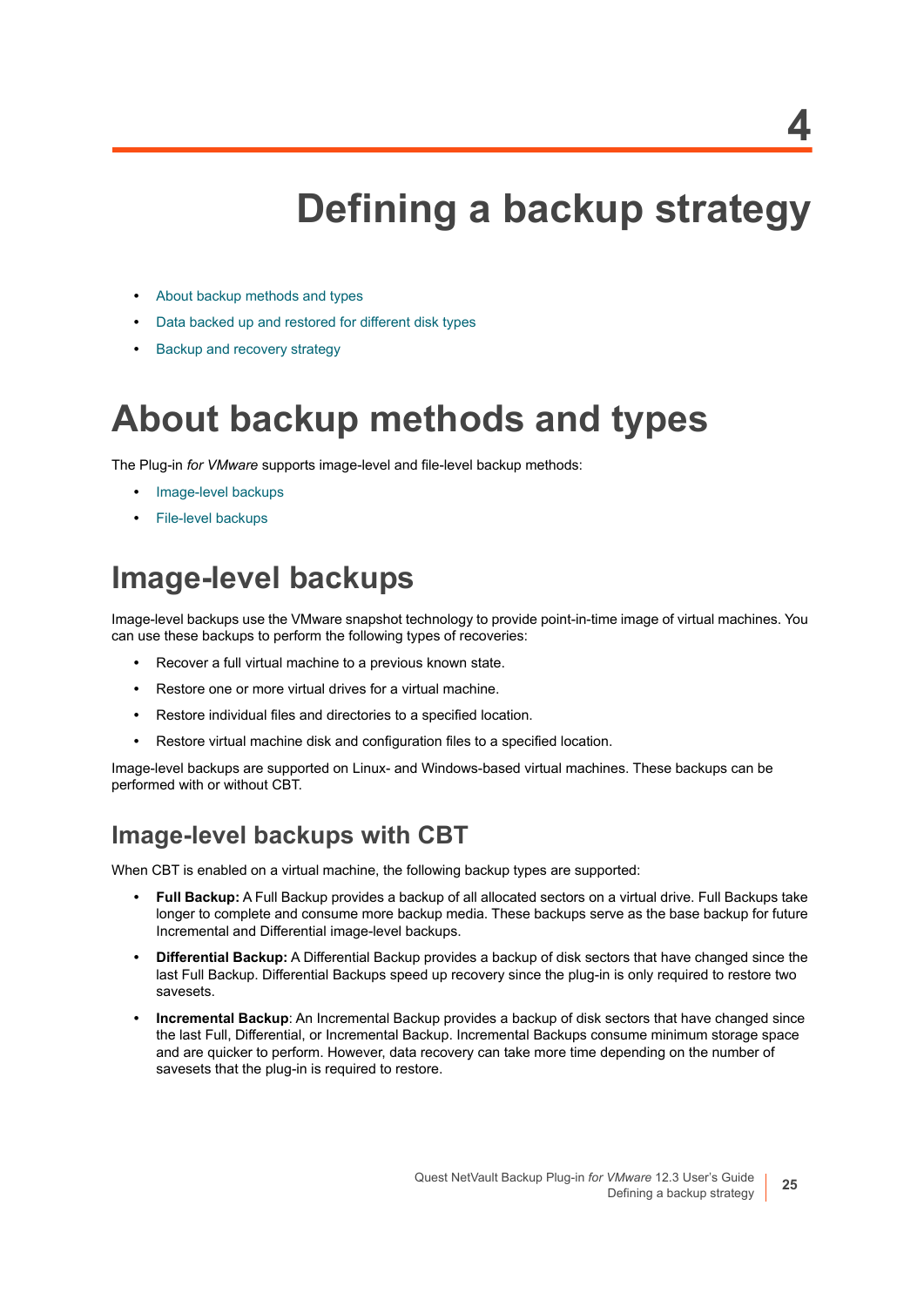### **Image-level backups without CBT**

Only Full image-level backups are supported on virtual machines that do not use CBT.

## <span id="page-25-0"></span>**File-level backups**

The file-level backup method is only available to Windows-based virtual machines. File-level backups allow you to restore a single file or a set of files. You can use these backups to recover from data loss due to user errors, data corruption, or accidental deletion of files.

**NOTE:** Only the Windows version of the Plug-in *for VMware* supports file-level backups of virtual machines. ÷

The plug-in can only mount a virtual machine that uses the same version, or an earlier version, of the OS used by the backup proxy. For example, the plug-in cannot mount a Windows Server 2016 virtual machine that is located on a Windows Server 2012 backup proxy.

The Plug-in *for VMware* uses NetVault Backup Plug-in *for FileSystem* (Plug-in *for FileSystem*) for file-level backups.

### **File-level backup types**

The Plug-in *for VMware* supports the following types of file-level backups:

- **Full Backup:** A Full Backup provides a backup of all selected files and folders. Full Backups take longer to complete and consume more backup media. However, restores are faster since the plug-in is only required to restore a single saveset. Full Backups serve as the base backups for subsequent Incremental and Differential Backups
- **Differential Backup:** A Differential Backup provides a backup of files that are new or have changed since the last Full Backup. Differential Backups speed up recovery since the plug-in is only required to restore two savesets. However, these backups consume more storage space and take more time to complete than the Incremental Backups. Differential Backups duplicate the data backed up by previous backups of the same type.
- **Incremental Backup:** An Incremental Backup provides a backup of files that are new or have changed since the last Full or Incremental Backup. Incremental Backups consume minimum storage space and are quicker to perform. However, data recovery can take more time depending on the number of savesets that the plug-in is required to restore.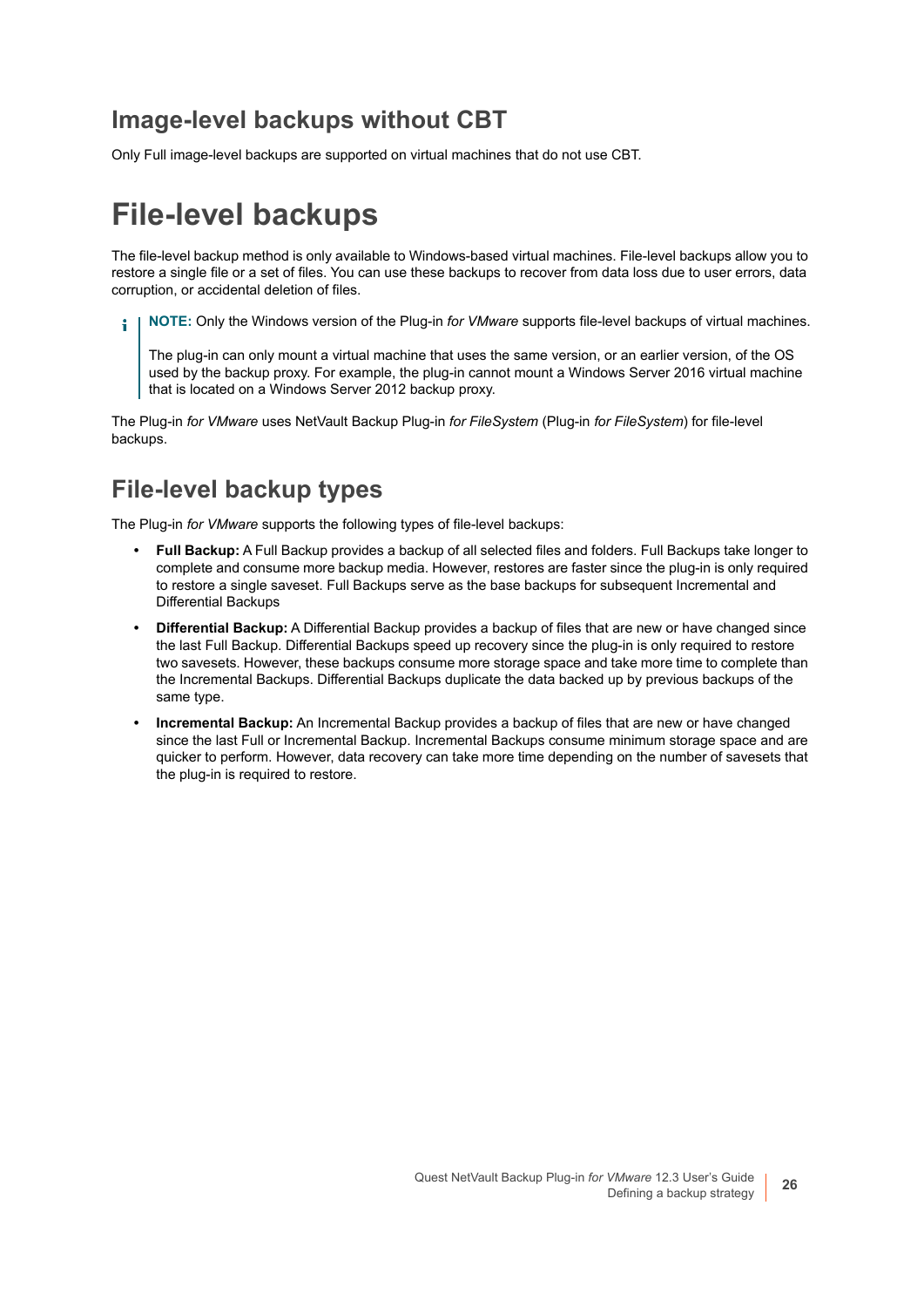# <span id="page-26-0"></span>**Data backed up and restored for different disk types**

The Plug-in *for VMware* includes the following data in CBT-enabled backups and restores.

**Table 2. Data backed up and restored for different disk types**

| Disk Type                                                                                                      | <b>CBT-enabled</b><br><b>Full Image</b><br><b>Backups</b> | Incremental/<br><b>Differential</b><br><b>Image Backups</b> | <b>Restore of</b><br><b>CBT-enabled</b><br><b>Full Image</b><br><b>Backups</b> | <b>Restore of</b><br>Incremental/<br><b>Differential</b><br><b>Image Backups</b> |
|----------------------------------------------------------------------------------------------------------------|-----------------------------------------------------------|-------------------------------------------------------------|--------------------------------------------------------------------------------|----------------------------------------------------------------------------------|
| Thin<br>(Required space<br>supplied and zeroed<br>out on demand.)                                              | Only used disk<br>sectors are backed<br>up.               | Only changed disk<br>sectors are backed<br>up.              | Only used sectors<br>are restored.                                             | Only used disk<br>sectors are restored.<br>Each sector is<br>restored only once. |
| <b>Zeroed Thick</b><br>(All space allocated<br>at creation time,<br>unused part zeroed<br>out on first write.) | Only used disk<br>sectors are backed<br>up.               | Only changed disk<br>sectors are backed<br>up.              | Only used sectors<br>are restored.                                             | Only used disk<br>sectors are restored.<br>Each sector is<br>restored only once. |
| Eager Zeroed Thick<br>(All space allocated<br>and zeroed out at<br>creation time.)                             | All disk sectors are<br>backed up.                        | Only changed disk<br>sectors are backed<br>up.              | The entire disk is<br>restored.                                                | The entire disk is<br>restored. Each<br>sector is restored<br>only once.         |
| <b>Virtual Compatibility</b><br><b>RDM (Raw Device</b><br>Mapping)                                             | All disk sectors are<br>backed up.                        | Only changed disk<br>sectors are backed<br>up.              | The entire disk is<br>restored.                                                | The entire disk is<br>restored. Each<br>sector is restored<br>only once.         |
| Network File System<br>(NFS)                                                                                   | All disk sectors are<br>backed up.                        | Only changed disk<br>sectors are backed<br>up.              | The entire disk is<br>restored.                                                | The entire disk is<br>restored. Each<br>sector is restored<br>only once.         |

**NOTE:** Regardless of the disk provisioning type, image-level backups without CBT always back up the full f. disk size. Thus, backup of a 20 GB thin-provisioned disk that only uses 2 GB results in a 20 GB backup. When you restore a non-CBT backup, all blocks are restored and allocated. After a disk is restored from a non-CBT backup, subsequent CBT-enabled Full Backups back up the entire disk.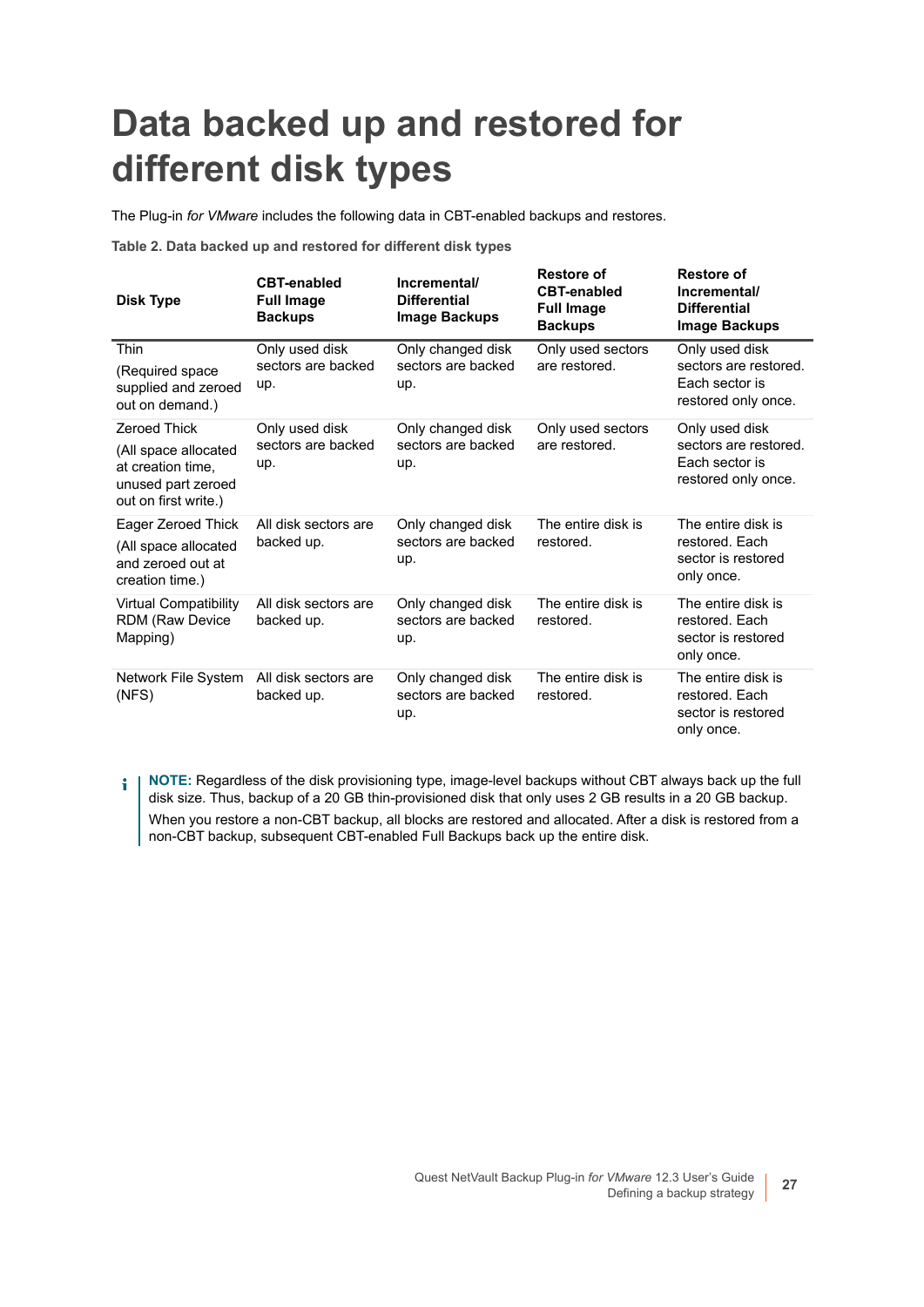## <span id="page-27-0"></span>**RDM disks**

The following table describes how the plug-in handles Raw Device Mapping (RDM) disks.

**Table 3. Considerations for RDM disks**

| <b>RDM</b> compatibility mode                     | VADP-based backups and restores                                                                                                                                                       |                                                                                                                                                      |  |
|---------------------------------------------------|---------------------------------------------------------------------------------------------------------------------------------------------------------------------------------------|------------------------------------------------------------------------------------------------------------------------------------------------------|--|
| Physical compatibility mode                       | The disk is not backed up. Warning messages are written to the NetVault Backup<br>binary logs and job logs.                                                                           |                                                                                                                                                      |  |
| Virtual compatibility mode<br>(Independent disks) | The disk is not backed up. Warning messages are written to the NetVault Backup<br>binary logs and job logs.                                                                           |                                                                                                                                                      |  |
| Virtual compatibility mode                        | The disk is backed up, but the data can only be restored to a flat file. Warning<br>messages about the change in type are written to the NetVault Backup binary logs<br>and job logs. |                                                                                                                                                      |  |
|                                                   | Optionally, you can omit the RDM disks in virtual compatibility mode during a<br>restore.                                                                                             |                                                                                                                                                      |  |
|                                                   | To omit the RDM disks in virtual compatibility mode:                                                                                                                                  |                                                                                                                                                      |  |
|                                                   | 1.                                                                                                                                                                                    | Open the <b>vmware.cfg</b> file in a text editor.                                                                                                    |  |
|                                                   |                                                                                                                                                                                       | You can find this file in <netvault backup="" home="">\config on Windows and<br/><netvault backup="" home="">/config on Linux.</netvault></netvault> |  |
|                                                   | $\mathbf{2}$                                                                                                                                                                          | Edit the following entry and set the value to <b>false</b> .                                                                                         |  |
|                                                   |                                                                                                                                                                                       | [Custom:RestoreRDMDisks]                                                                                                                             |  |
|                                                   |                                                                                                                                                                                       | Value=False                                                                                                                                          |  |
|                                                   | 3                                                                                                                                                                                     | Save the file.                                                                                                                                       |  |

# <span id="page-27-1"></span>**Backup and recovery strategy**

A well-designed backup strategy helps you to recover from the damages caused by failure and resume normal operations as quickly as possible. Before you start backing up your data, ensure that a good strategy is in place that safeguards your data against various failure modes, such as media failure, data corruption, user error, and complete loss of a data center.

Your backup plan should define what backup methods are used, when and at what intervals the backups are performed, how backups are stored, how long backups are retained, and how the backup media are reused.

The following are some example backup sequences to offer you guidelines:

**• Full Backups only:** You can choose to perform only Full Backups if the backup size is small, backup window is not an issue, or storage media is not a constraint. In such scenarios, you can schedule Full Backups every night or every N hours depending on the frequency of updates.

If a failure occurs, the plug-in is only required to restore a single saveset.

**• Full and Incremental Backups:** For quicker backups and minimum use of storage media, you can include Full and Incremental Backups in your strategy. For example, you can schedule Full Backups every Sunday and Incremental Backups every day or every N hours depending on the frequency of updates.

If a failure occurs, the plug-in is required to restore data from the recent Full Backup and each Incremental Backup in the backup sequence. The restore might take longer if several Incremental savesets have to be restored. For example, if the failure occurs on Saturday, the plug-in is required to restore the Full Backup taken on Sunday and Incremental Backups taken from Monday through Friday.

**• Full and Differential Backups:** For quicker restores and reduced media usage, you can include Full and Differential Backups in your strategy. For example, you can schedule Full Backups every Sunday and Differential Backups every day or every N hours depending on the frequency of updates.

If a failure occurs, the plug-in is required to restore data from the recent Full Backup and the last Differential Backup.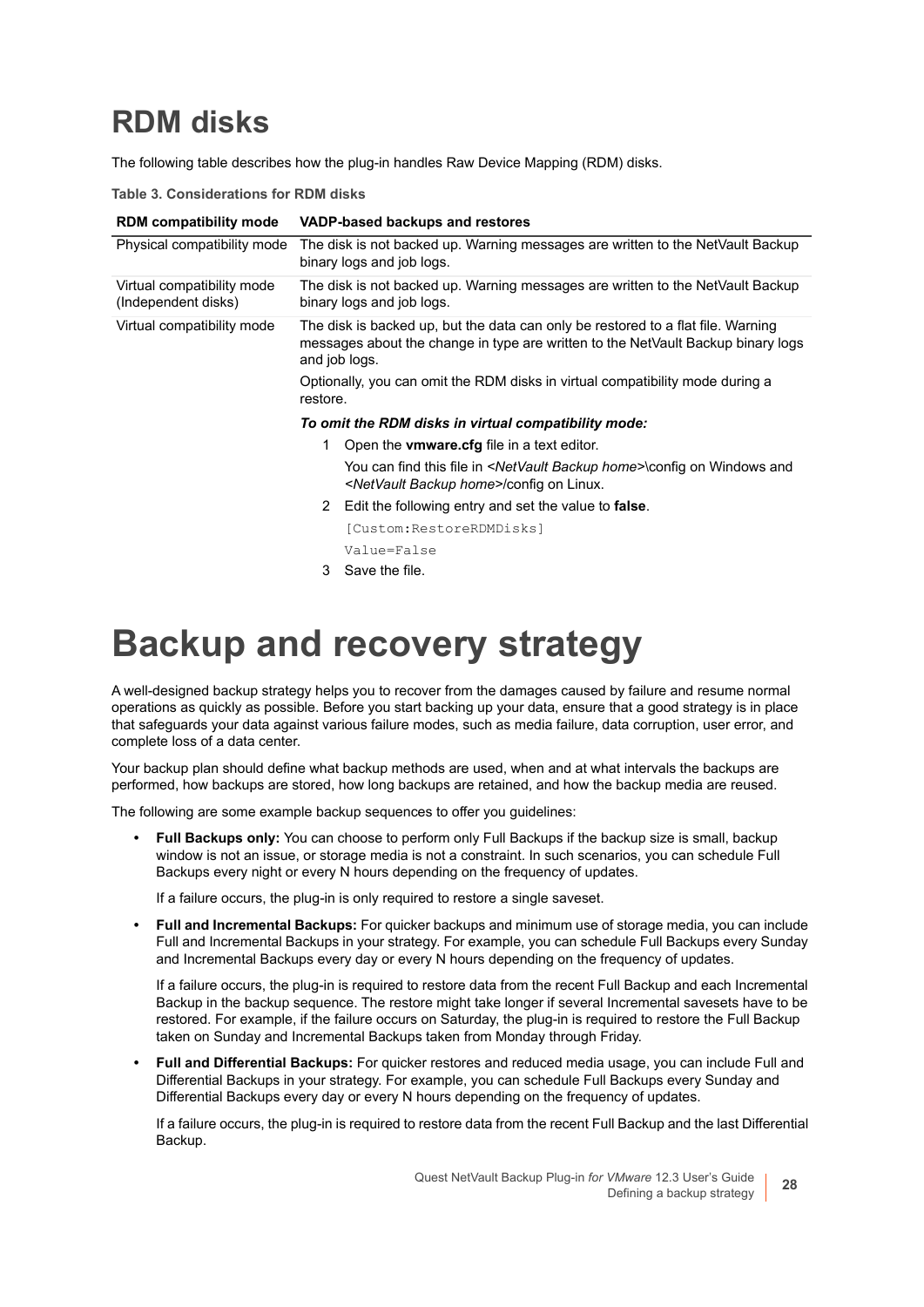# <span id="page-28-0"></span>**Using the image-level backup method**

- **•** [Adding patterns to use for inclusion and exclusion of virtual machines](#page-28-1)
- **•** [Performing image-level backups](#page-30-0)
- **•** [Restarting a backup job](#page-39-0)
- **•** [Resetting CBT on a virtual machine](#page-39-1)
- **•** [Monitoring job progress](#page-40-0)

# <span id="page-28-1"></span>**Adding patterns to use for inclusion and exclusion of virtual machines**

In addition to selecting virtual machines from the backup selection tree, you can create and store patterns of virtual machines for inclusion in and exclusion from backup jobs. Supported patterns include virtual machine name patterns and VMware tags.

**NOTE:** Support for inclusion or exclusion of virtual machines by tag name begins with vSphere version 6.5. i l

When you specify virtual machine name patterns to include or exclude, or both, the plug-in stores them with a Backup Selection Set. When you submit a backup job, you can select the set with the stored patterns. The plug-in then populates the backup list with virtual machines that match the specified pattern or patterns.

**IMPORTANT:** The plug-in applies the inclusion and exclusion patterns to the virtual machines that you select. During a backup job, the plug-in accesses the virtual machines that you selected, applies the inclusion pattern to the selected machines, and then applies the exclusion pattern to the remaining selected machines.

### *To add patterns:*

- 1 In the Navigation pane, click **Create Backup Job**.
- 2 Next to the **Selections** list, click **Create New**.
- 3 In the list of plug-ins on the **NetVault Backup Selections** page, open **VMware Plugin**.

Below the **My Virtual Environment** node, the plug-in displays two additional nodes, **Inclusion List** and **Exclusion List**. These nodes provide three options:

- **Open**
- **Add VM pattern**
- **▪** Add vSphere TAG

As you add patterns, the plug-in displays an informational node for each saved pattern.

<span id="page-28-2"></span>4 To add a pattern that you want to include in a backup, right-click **Inclusion List**, and select **Add VM pattern** or **Add vSphere TAG**.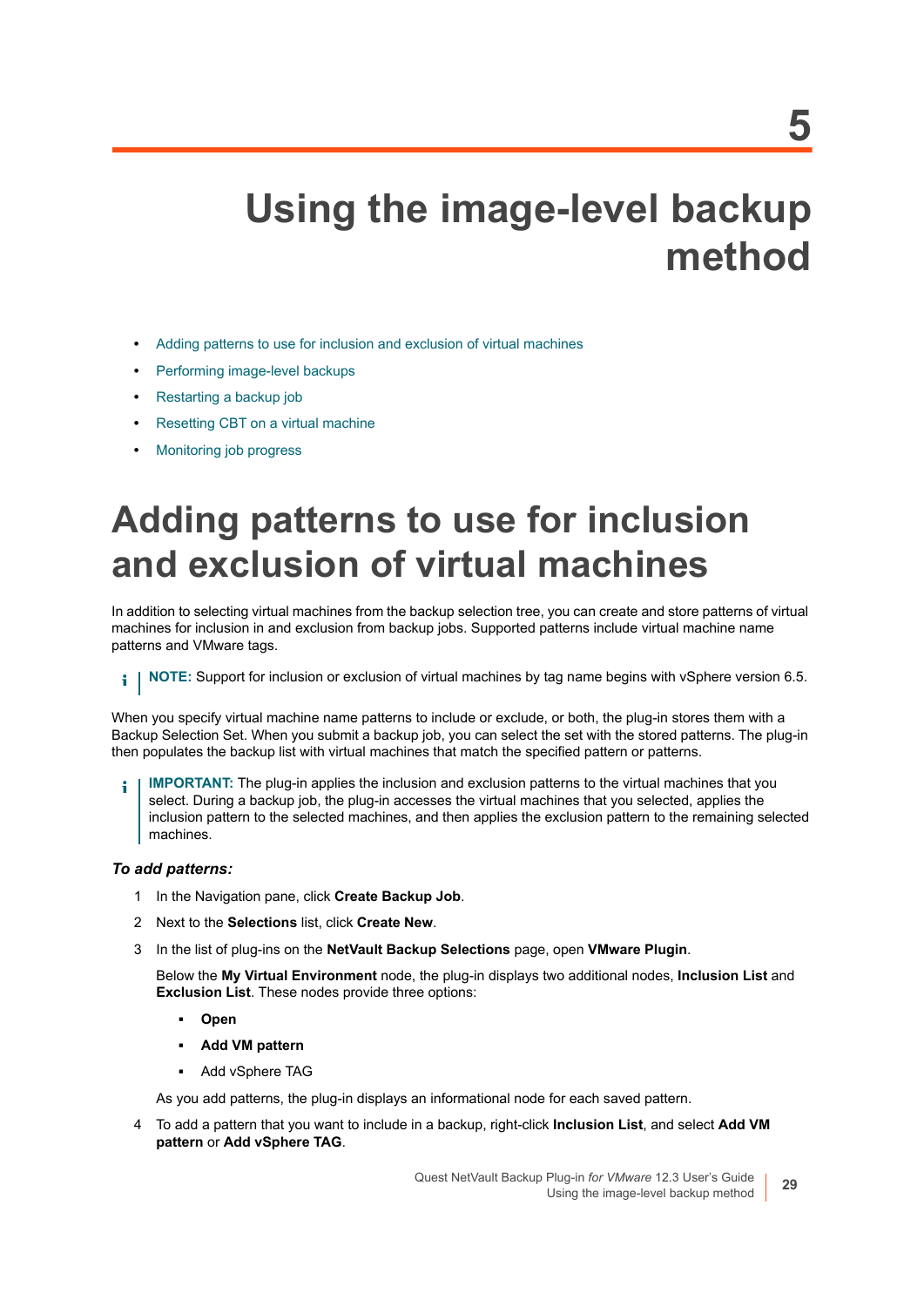- 5 Do one of the following:
	- **▪** For a naming pattern, in the **Enter Pattern** dialog box, type the pattern that you want the plug-in to search for. NetVault Backup uses the Portable Operating System Interface for Unix (POSIX) regular expression API for the inclusion and exclusion settings. Be aware that the inclusion and exclusion features do not support the use of spaces at the beginning or end of a virtual machine name pattern.

As part of POSIX, you can use the asterisk (**\***) wildcard character as part of the pattern to search for. For example, if you want the plug-in to locate all virtual machines that *include* **SQL** in their name, type **\*SQL\***. If you want to locate the virtual machines whose names *start* with **SQL**, type **^SQL\***. In the latter expression, the caret (^) stands for "starting with" and the asterisk at the end indicates any other characters, which includes no characters.

**Example:** You have three virtual machines named **SQTMP01**, **SQLMP01**, and **PSQLMP01**. With these three machines, **SQ** is common to all three names. If you want to locate only the machines whose names start with **SQL**, the pattern to use for inclusion or exclusion is **^SQL\***.

- **▪** For a vSphere tag, in the **Enter TAG** dialog box, type a tag that exactly matches the vSphere tag that you want to include or exclude.
- **NOTE:** If you do not specify an inclusion pattern but you do specify an exclusion pattern, the plug-in ÷. applies the exclusion pattern to the selected list of virtual machines.

If a virtual machine meets both the inclusion and exclusion patterns, it is excluded from the backup job.

If you select more than one pattern for inclusion or exclusion, the plug-in applies the command to virtual machines that meet either pattern, not only machines that meet both patterns.

- 6 To save the pattern, click **OK**.
- 7 Repeat [Step 4](#page-28-2) through Step 6 for each pattern that you want to add for inclusion.
- <span id="page-29-0"></span>8 To add a pattern that you want to exclude from a backup, right-click **Exclusion List**, and select **Add VM pattern** or **Add vSphere TAG**.
- <span id="page-29-1"></span>9 Do one of the following:
	- **▪** For a naming pattern, in the **Enter Pattern** dialog box, type the pattern that you want the plug-in to search for using the same guidelines described previously for include patterns, and then click **OK**.

Continuing with the previous example, if you want the plug-in to locate all virtual machines that start with **SQL** but exclude specific versions of the SQL Server virtual machines, type the complete name of the virtual machine that you want to exclude, such as **SQLQATest1**.

- **▪** For a vSphere TAG, in the **Enter TAG** dialog box, type the tag that exactly matches the vSphere tag that you want to exclude, and then click **OK**.
- 10 Repeat [Step 8](#page-29-0) and [Step 9](#page-29-1) for each pattern that you want to add for exclusion.
- 11 Select the **My Virtual Environment** node or the node under the **My Virtual Environment** node, and then select the applicable inclusion and exclusion patterns.
- 12 Click **Save**, enter a name in the **Create New Set** dialog box, and click **Save**.

The name can contain alphanumeric and nonalphanumeric characters, but it cannot contain non-Latin characters. On Windows, there is no length restriction. However, a maximum of 40 characters is recommended on all platforms.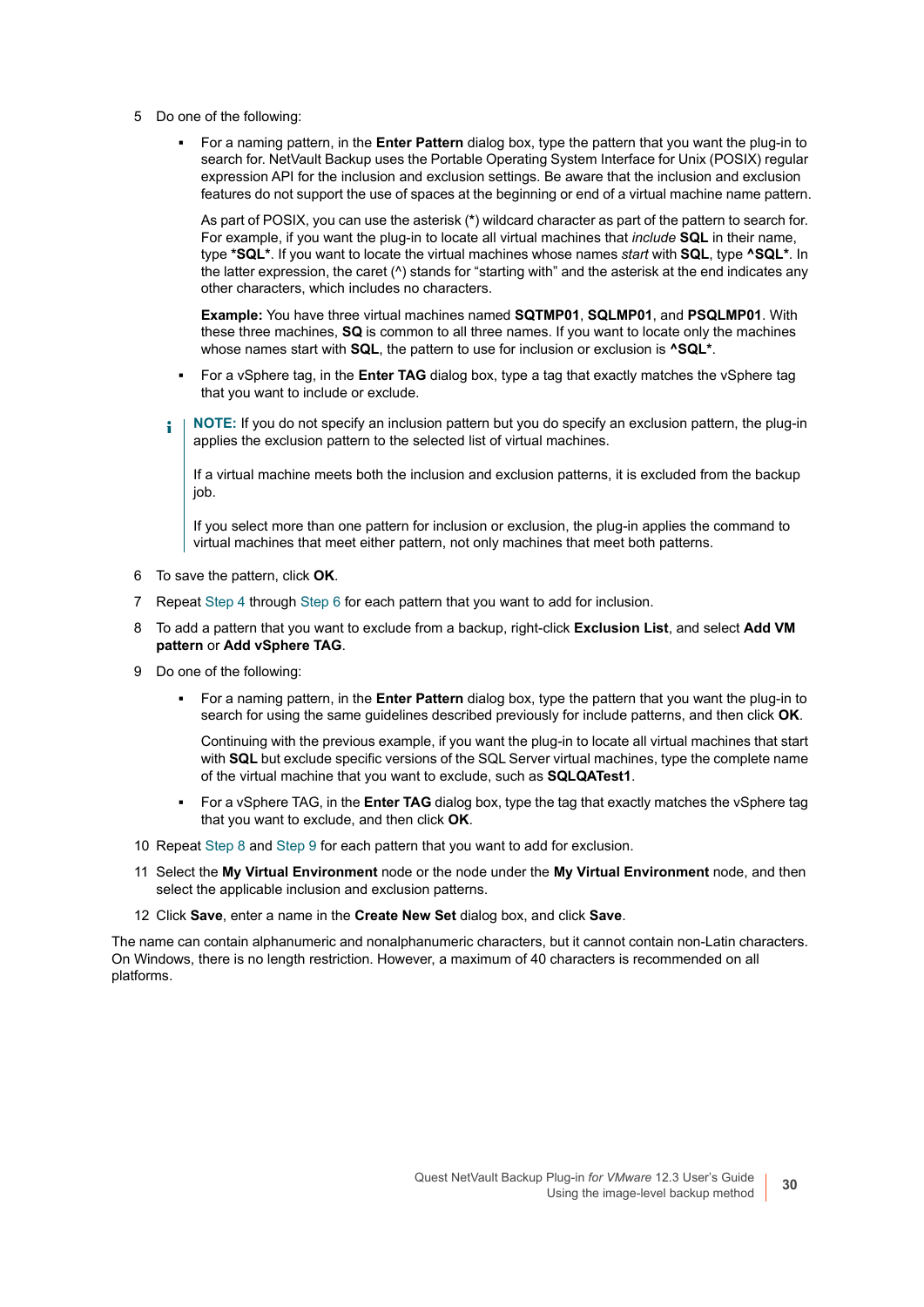# <span id="page-30-0"></span>**Performing image-level backups**

1 In the Navigation pane, click **Create Backup Job** to start the configuration wizard.

 $-$ or-

In the **Navigation** pane, click **Guided Configuration**, and then on the **NetVault Configuration Wizard**  page, click **Create Backup Jobs**.

2 In **Job Name**, specify a name for the job.

Assign a descriptive name that lets you easily identify the job for monitoring its progress or restoring data. A job name can contain alphanumeric and nonalphanumeric characters, but it cannot contain non-Latin characters. There is no length restriction. However, a maximum of 40 characters is recommended on all platforms.

- 3 In the **Selections** list, select an existing Backup Selection Set, or complete the following steps to create a set:
	- a To open the **NetVault Backup Selections** page, click **Create New**.
	- b Open the NetVault Backup Client on which the plug-in is installed, and then open **VMware Plugin**.
	- c Open the applicable VMware ESXi or VMware vCenter Server.

Depending on your VMware setup and inventory view type, open the applicable container nodes.

- **NOTE:** To switch between the two views (**Hosts and Clusters** and **VMs and Templates**), ÷ click the ESXi or vCenter Server, and select **Toggle Inventory View** from the context menu. This option is only available when server node is open.
- d Select the data that you want to back up:
	- **Back up all virtual machines within a container:** Select the container node. Data selection is possible at all levels, starting from the Datacenter node. For example, to back up all virtual machines hosted on an ESXi server, select the host node; in the **VMs and Templates** view, select the corresponding folder node.
	- **Back up individual virtual machines:** Open the applicable container nodes, for example, Datacenter, Cluster, and Resource Pool, and select the virtual machines that you want to back up. In the **VMs and Templates** view, open the folder node, and select the virtual machines that you want to back up.

You can also select the container node, and then clear the check marks for the virtual machines that you do not want to back up.

**▫ Back up individual virtual drives:** Open the virtual machine node, and select the disks that you want to back up. The virtual drives are named "Hard Disk 1," "Hard Disk 2," … "Hard Disk n." The plug-in only lists those disks for which it can generate a snapshot.

You can also select the container node — for example, Datacenter, Resource Pool, ESXi Server, or folder—or the individual virtual machines, and specify the disk type—system or data—in the Backup Options Set. For more information about this setting, see Virtual machine disk selection options.

The virtual machine configuration files, ".nvram", and log files are always backed up whether you select the entire virtual machine or its individual disks.

e Click **Save**, and in the **Create New Set** dialog box, type a name for the set.

A set name can contain alphanumeric and nonalphanumeric characters, but it cannot contain non-Latin characters. On Linux OS, the names can have a maximum of 200 characters. On Windows OS, there is no length restriction. However, a maximum of 40 characters is recommended on all platforms.

f To close the dialog box, click **Save**.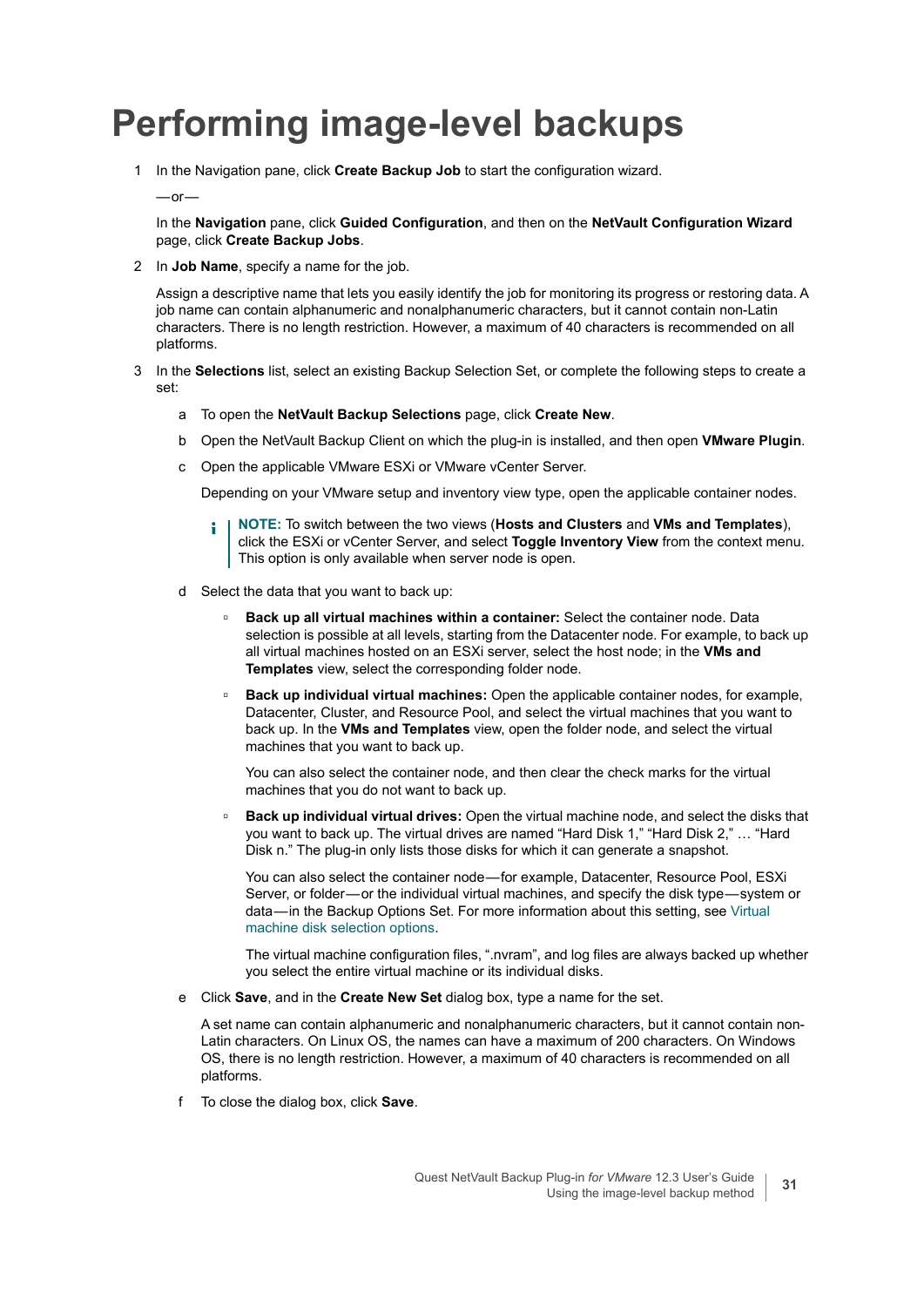- 4 In the **Plugin Options** list, select an existing Backup Options Set, or complete the following steps to create a set:
	- **IMPORTANT:** On Windows, when you create a Backup Options Set for image-level backups, you ì must use the default set **"Default Backup Options — VMware Plugin — Windows"** as the template. If you use any other set as the template, the backup may fail.
		- a To open the **VMware Plugin Backup Options** page, click **Create New**.
		- b Under **Backup Type**, select one of the following options.

| <b>Option</b>       | <b>Description</b>                                                                                                         |
|---------------------|----------------------------------------------------------------------------------------------------------------------------|
| <b>Full</b>         | To back up all allocated sectors on a virtual drive, select this option.                                                   |
| <b>Incremental</b>  | To back up disk sectors that have changed since the last Full, Differential, or<br>Incremental Backup, select this option. |
| <b>Differential</b> | To back up disk sectors that have changed since the last Full Backup, select this<br>option.                               |

For more information about image-level backup types, see [Image-level backups](#page-24-3).

- **IMPORTANT:** After reverting to a snapshot that is older than its last Incremental Backup, you must  $\mathbf{i}$ perform a Full Backup of that virtual machine before performing Incremental Backups again. If you perform an Incremental Backup, the job reports a filefault error and fails. For more information, see [http://kb.vmware.com/kb/1021607.](http://kb.vmware.com/kb/1021607)
	- c Under **VM disk selection options**, select one of the following options.

The disk selection option is applied to all virtual machines that you have selected explicitly by selecting the corresponding nodes or implicitly by selecting the container node—for example, ESXi Server, Resource Pool, Datacenter, or folder. This option is not applied to virtual machines for which you have explicitly selected one or more virtual drives in the selections tree.

**Table 4. Virtual machine disk selection options**

| Option                   | <b>Description</b>                                                                                                                                                                                                                                                                                     |
|--------------------------|--------------------------------------------------------------------------------------------------------------------------------------------------------------------------------------------------------------------------------------------------------------------------------------------------------|
| Back up all disks        | To back up all available virtual drives for the selected virtual machines, use this<br>option.                                                                                                                                                                                                         |
|                          | <b>NOTE:</b> The plug-in only backs up those disks for which it can generate a<br>snapshot.                                                                                                                                                                                                            |
| <b>Exclude boot disk</b> | To back up only the data disks and exclude the boot disks for the selected virtual<br>machines, use this option.                                                                                                                                                                                       |
| Exclude data disks       | To back up only the boot disk and exclude the data disks for the selected virtual<br>machines, use this option.                                                                                                                                                                                        |
|                          | NOTE: To identify the boot disks, the plug-in only considers the active partitions<br>on the MBR disk. Moreover, the plug-in only considers the first disk that meets the<br>active boot partition criteria as the boot disk. The plug-in does not handle<br>machines with multiple operating systems. |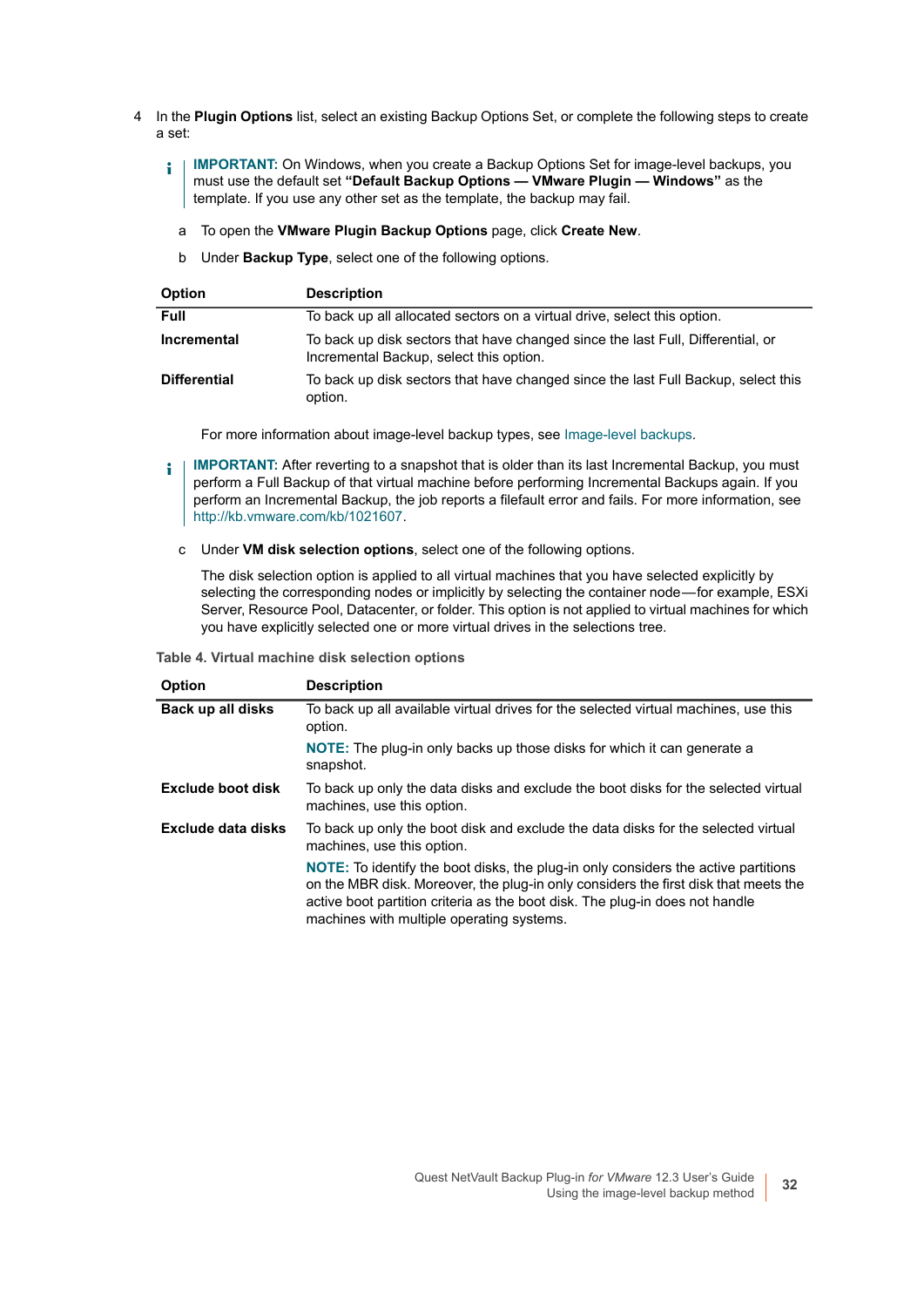d Under **Other Options**, configure the following settings:

<span id="page-32-0"></span>

| Option                                                  | <b>Description</b>                                                                                                                                                                                                                                                                                                                                                                                            |  |  |
|---------------------------------------------------------|---------------------------------------------------------------------------------------------------------------------------------------------------------------------------------------------------------------------------------------------------------------------------------------------------------------------------------------------------------------------------------------------------------------|--|--|
| <b>Enable Change</b><br><b>Block Tracking for</b><br>VM | By default, CBT is disabled for a virtual machine. If you want to perform<br>Incremental or Differential Backups of virtual machines, you must enable CBT for<br>the Full Backup that serves as the base backup for subsequent Incremental and<br>Differential Backups.                                                                                                                                       |  |  |
|                                                         | To enable CBT on all virtual machines included in the backup job, select this<br>check box. (You can also enable CBT on specific virtual machines by using the<br>Enable Change Block Tracking method. For more information, see Enabling<br>CBT on individual virtual machines.)                                                                                                                             |  |  |
|                                                         | If you select this check box and the plug-in fails to change this setting on a virtual<br>machine, a warning message is logged.                                                                                                                                                                                                                                                                               |  |  |
|                                                         | If you do not select this check box, the plug-in does not change the CBT setting<br>on the virtual machines during backups. Depending on whether CBT is enabled or<br>disabled, the plug-in uses the appropriate backup method (CBT-based Full,<br>Incremental, or Differential or non-CBT Full Backup) to back up the virtual<br>machines.                                                                   |  |  |
|                                                         | Note the following:                                                                                                                                                                                                                                                                                                                                                                                           |  |  |
|                                                         | To create the first Full Backup of a virtual machine with Changed Block<br>$\bullet$<br>Tracking enabled, the target virtual machine must be turned off to enable<br>CBT. For more information, see http://kb.vmware.com/kb/1031873.                                                                                                                                                                          |  |  |
|                                                         | The virtual machine can be restarted when the backup job starts<br>transferring data. During subsequent Full, Incremental, or Differential<br>Backups, the virtual machine can remain turned on.                                                                                                                                                                                                              |  |  |
|                                                         | At the time of enabling CBT, no snapshots should exist on the target virtual<br>$\bullet$<br>machine. For more information, see http://kb.vmware.com/kb/1033816.                                                                                                                                                                                                                                              |  |  |
|                                                         | After you enable CBT for a virtual machine, all subsequent Full,<br>$\bullet$<br>Incremental, and Differential Backups are performed as CBT-based<br>backups for that virtual machine. You do not have to select this option for<br>each job.                                                                                                                                                                 |  |  |
|                                                         | To stop using CBT, you must disable this feature. For more information,<br>see Disabling CBT on a virtual machine or Manually disabling CBT on a<br>virtual machine.                                                                                                                                                                                                                                          |  |  |
| <b>Perform File Level</b><br>Indexing                   | To generate file-level indexes for all supported volumes that are included in the<br>backup snapshot, select this option. File-level indexing lets you restore individual<br>files and directories from Full, Incremental, and Differential image-level backups<br>of virtual machines. For more information on how file-level indexing affects<br>backups, see Configuring default settings.                 |  |  |
|                                                         | If you selected an existing Backup Selection Set that was created using a version<br>of the plug-in before 11.4.5, this option reflects the setting that you chose when<br>you created the set. Before 11.4.5, this option was selected by default. If you want<br>to use the new default setting, which clears this selection, you must browse the<br>plug-in once on the NetVault Backup Selections window. |  |  |
|                                                         | To do so, complete the following steps:                                                                                                                                                                                                                                                                                                                                                                       |  |  |
|                                                         | 1.<br>Click Create Backup Job.                                                                                                                                                                                                                                                                                                                                                                                |  |  |
|                                                         | 2<br>Next to the Selections list, click Create New.                                                                                                                                                                                                                                                                                                                                                           |  |  |
|                                                         | 3<br>Open the NetVault Backup Client on which the plug-in is installed.                                                                                                                                                                                                                                                                                                                                       |  |  |
|                                                         | 4<br>Click VMware Plugin, and select Open from the context menu.                                                                                                                                                                                                                                                                                                                                              |  |  |
|                                                         | This process automatically updates the setting to the default setting, which<br>clears the selection.                                                                                                                                                                                                                                                                                                         |  |  |
|                                                         | Click Cancel.<br>5                                                                                                                                                                                                                                                                                                                                                                                            |  |  |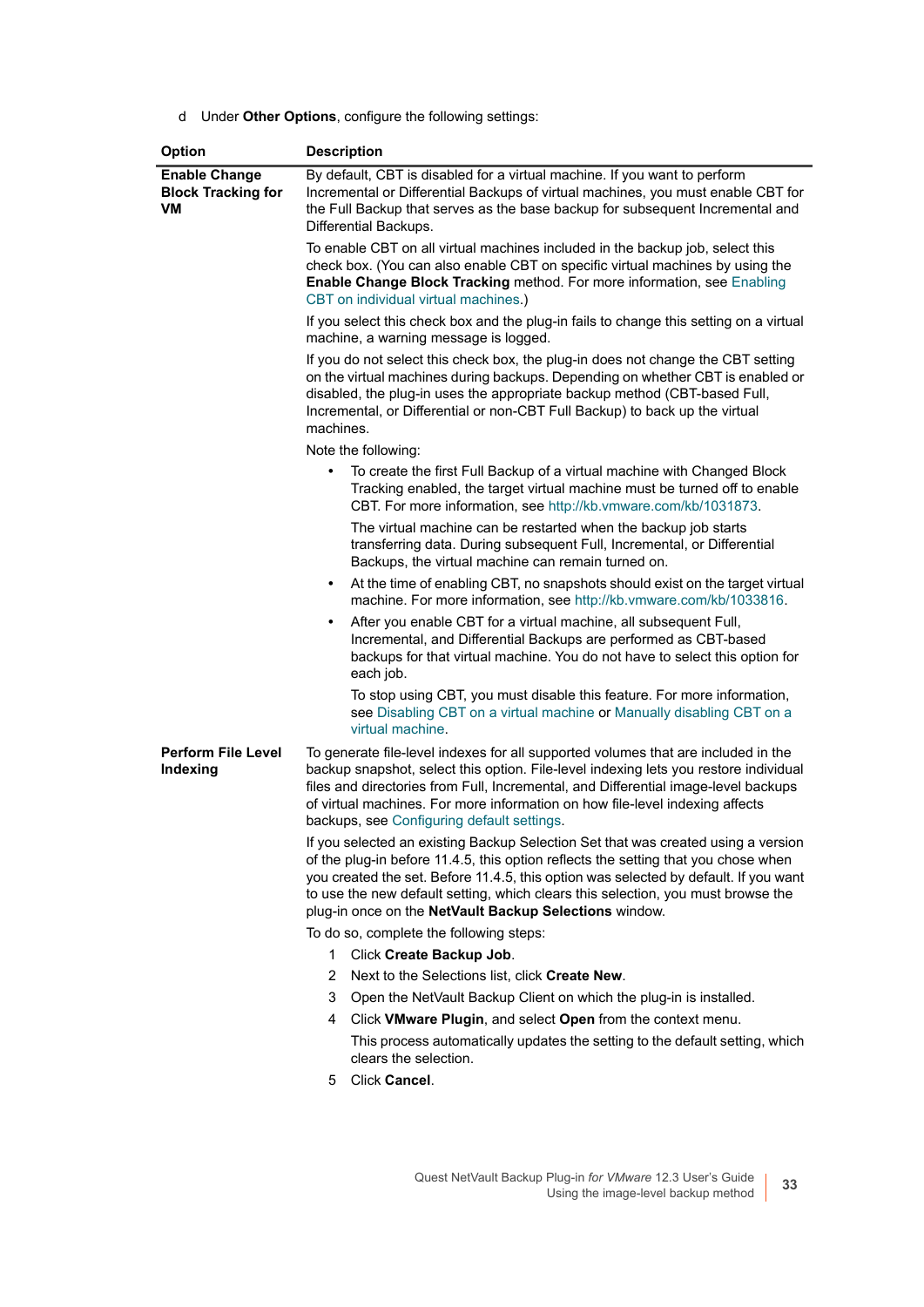| Option                                              | <b>Description</b>                                                                                                                                                                                                                                                                                                                                                                                                                                                                                                                                                                                           |
|-----------------------------------------------------|--------------------------------------------------------------------------------------------------------------------------------------------------------------------------------------------------------------------------------------------------------------------------------------------------------------------------------------------------------------------------------------------------------------------------------------------------------------------------------------------------------------------------------------------------------------------------------------------------------------|
| <b>Enable Active Block</b><br><b>Mapping</b>        | ABM technology provides filters to remove unused blocks during backups.<br>Removing the unused blocks reduces the backup size and the amount of data<br>transferred over the network. You can use ABM with CBT to back up only active<br>and changed blocks during Incremental and Differential Backups.                                                                                                                                                                                                                                                                                                     |
|                                                     | ABM is supported on the NTFS file system on basic disks and EXT file systems.<br>ABM is not supported with XFS.                                                                                                                                                                                                                                                                                                                                                                                                                                                                                              |
|                                                     | ABM is disabled by default. Selecting this check box enables ABM, which allows<br>the plug-in to back up only those sections of the virtual drives that are active. ABM<br>scans the disk and detects inactive blocks; these blocks are then omitted during<br>backups.                                                                                                                                                                                                                                                                                                                                      |
|                                                     | NOTE: ABM also removes deleted data. When you restore a virtual machine that<br>was backed up using ABM, you cannot perform undelete operations for that<br>virtual machine. Without Active Block Mapping, CBT includes the deleted blocks.                                                                                                                                                                                                                                                                                                                                                                  |
|                                                     | If a backup job includes any unsupported disk types, this option is ignored for<br>those disks.                                                                                                                                                                                                                                                                                                                                                                                                                                                                                                              |
| <b>Remove snapshots</b><br>from previous<br>backups | When you run a backup job, the plug-in creates a snapshot named "BKB_SNAP"<br>on the virtual machine to back up the selected data. Regardless of whether the<br>backup completes successfully or fails, the plug-in removes the snapshot on job<br>completion. The plug-in also removes the snapshot if the job is stopped or the<br>parent or child processes are terminated for any reason. However, if a job exits<br>abnormally, the cleanup process may fail to remove the snapshot. To address<br>such cases, the plug-in provides an option to delete the snapshot when you run<br>the job next time. |
|                                                     | You can select the Remove snapshots from previous backups check box to<br>remove any existing snapshots when you run the current job. Only the snapshots<br>named "BKB_SNAP" are removed from the virtual machines. This option does<br>not remove any other snapshots that exist on the virtual machine.                                                                                                                                                                                                                                                                                                    |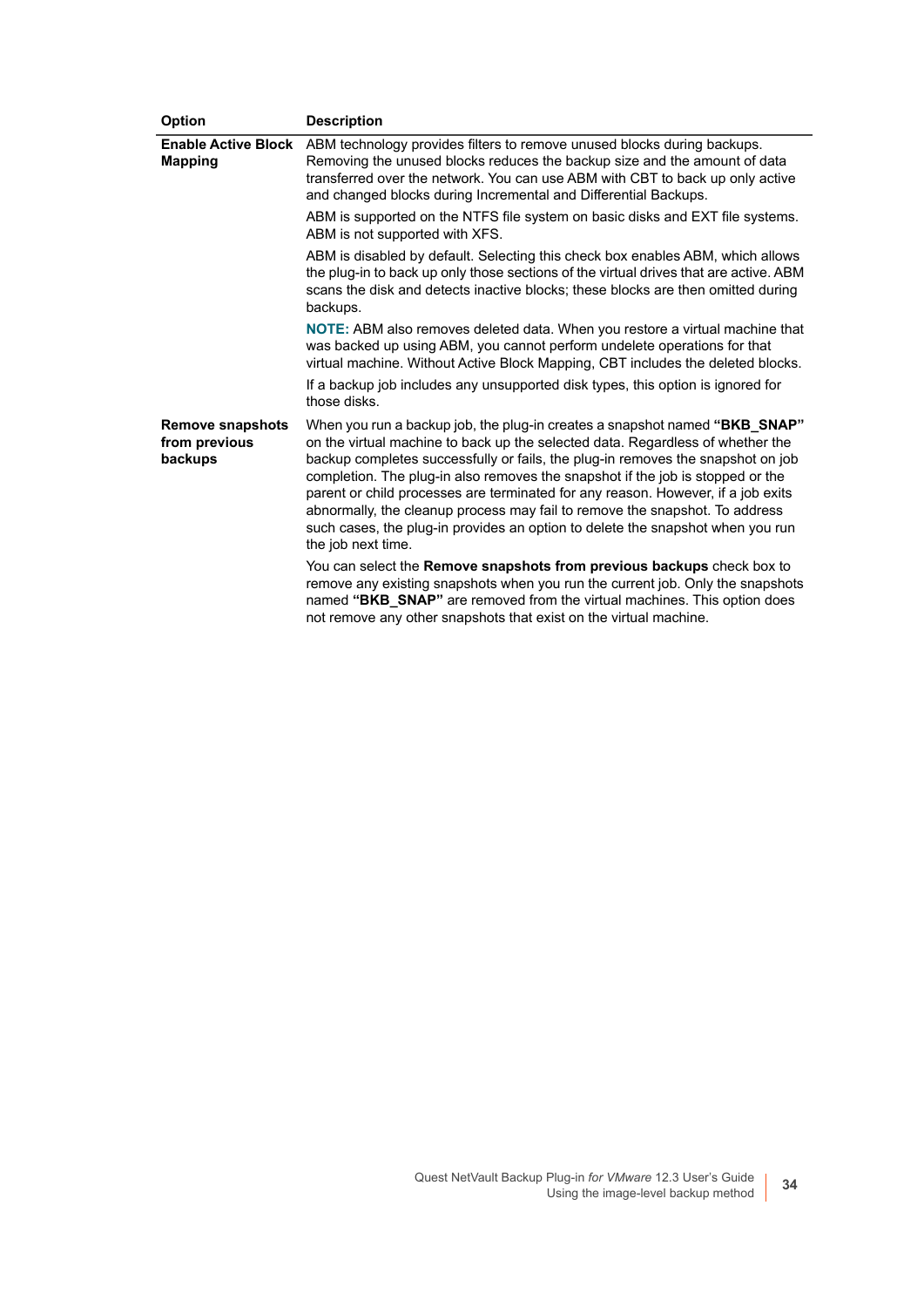| Option                                                            | <b>Description</b>                                                                                                                                                                                                                                                                                                                                                                                                                                                              |
|-------------------------------------------------------------------|---------------------------------------------------------------------------------------------------------------------------------------------------------------------------------------------------------------------------------------------------------------------------------------------------------------------------------------------------------------------------------------------------------------------------------------------------------------------------------|
| <b>Maximum Number</b><br>of Parallel Streams                      | By default, the plug-in generates a single data stream for a backup job, and backs<br>up the selected virtual machines in a sequential manner. To increase throughput<br>and reduce overall backup time for image-level backups, you can configure the<br>plug-in to perform parallel backups of multiple virtual machines.                                                                                                                                                     |
|                                                                   | This setting determines the maximum number of parallel data streams that can be<br>generated for an image-level backup job. For example, if 10 virtual machines are<br>included in a job, and you set this parameter to four, the plug-in tries to back up<br>four virtual machines in parallel.                                                                                                                                                                                |
|                                                                   | The actual number of parallel streams for a job depends on the following factors:                                                                                                                                                                                                                                                                                                                                                                                               |
|                                                                   | The number of backup devices or streams available to the backup job. For<br>$\bullet$<br>example, if you set this parameter to 4 and only two tape drives are<br>available or a NetVault SmartDisk can only support two concurrent<br>streams, the plug-in only processes two virtual machines concurrently.                                                                                                                                                                    |
|                                                                   | The number of virtual machines included in the job. For example, if you set<br>$\bullet$<br>this parameter to 4, and the number of virtual machines selected for<br>backup is 3, the plug-in creates only three data streams.                                                                                                                                                                                                                                                   |
|                                                                   | For parallel backups, the plug-in generates a parent process that coordinates the<br>overall backup and individual child processes that perform the actual task of<br>backing up the virtual machines. The maximum child processes that can be<br>generated for a backup job is equal to the Maximum Number of Parallel<br>Streams configured for the job. The parent and the child processes are all<br>created on the NetVault Backup Client on which the plug-in is running. |
|                                                                   | When a child process acquires a backup device and creates a backup stream, it<br>is assigned a task to back up a virtual machine. After the task completes, the<br>process is assigned the next task if there are any more virtual machines to be<br>backed up. Each task is assigned a Task ID. A snapshot is generated only when a<br>virtual machine is assigned to a child process.                                                                                         |
|                                                                   | When configuring Maximum Number of Parallel Streams, consider the<br>following:                                                                                                                                                                                                                                                                                                                                                                                                 |
|                                                                   | Verify that the value configured for this option does not exceed the number<br>of backup devices or streams accessible to a job.                                                                                                                                                                                                                                                                                                                                                |
|                                                                   | If the available devices are insufficient, more than one child process may<br>try to access and write to the same device, causing significant increase in<br>the overall backup time.                                                                                                                                                                                                                                                                                           |
|                                                                   | The load of running multiple processes on a NetVault Backup Client can<br>have a negative impact on performance.                                                                                                                                                                                                                                                                                                                                                                |
|                                                                   | The load of backing up multiple virtual machines from the same datastore<br>can increase the I/O activity on the datastore.                                                                                                                                                                                                                                                                                                                                                     |
|                                                                   | The load of backing up multiple virtual machines that are managed by the<br>$\bullet$<br>same ESXi Server can increase the load on the host if you are using the<br>LAN Transport mode (nbd/nbdssl) for data transfer.                                                                                                                                                                                                                                                          |
|                                                                   | <b>NOTE:</b> Only a single child process is used to back up the multiple disks of a<br>virtual machine even if more data streams are available. The child process<br>creates a snapshot of the whole virtual machine and retains the snapshot until the<br>job completes regardless of whether the whole virtual machine or its individual<br>disks are backed up.                                                                                                              |
| <b>Automatic diagnose</b><br>virtual machine on<br>backup failure | To run predefined tests that can identify the cause of a virtual machine backup<br>failure, select this check box.                                                                                                                                                                                                                                                                                                                                                              |
|                                                                   | For more information about the Diagnose method, see Diagnosing virtual<br>machine issues.                                                                                                                                                                                                                                                                                                                                                                                       |
|                                                                   | You can access the Diagnostic Results dialog box from the View Logs page.<br>The details are stored as log context objects.                                                                                                                                                                                                                                                                                                                                                     |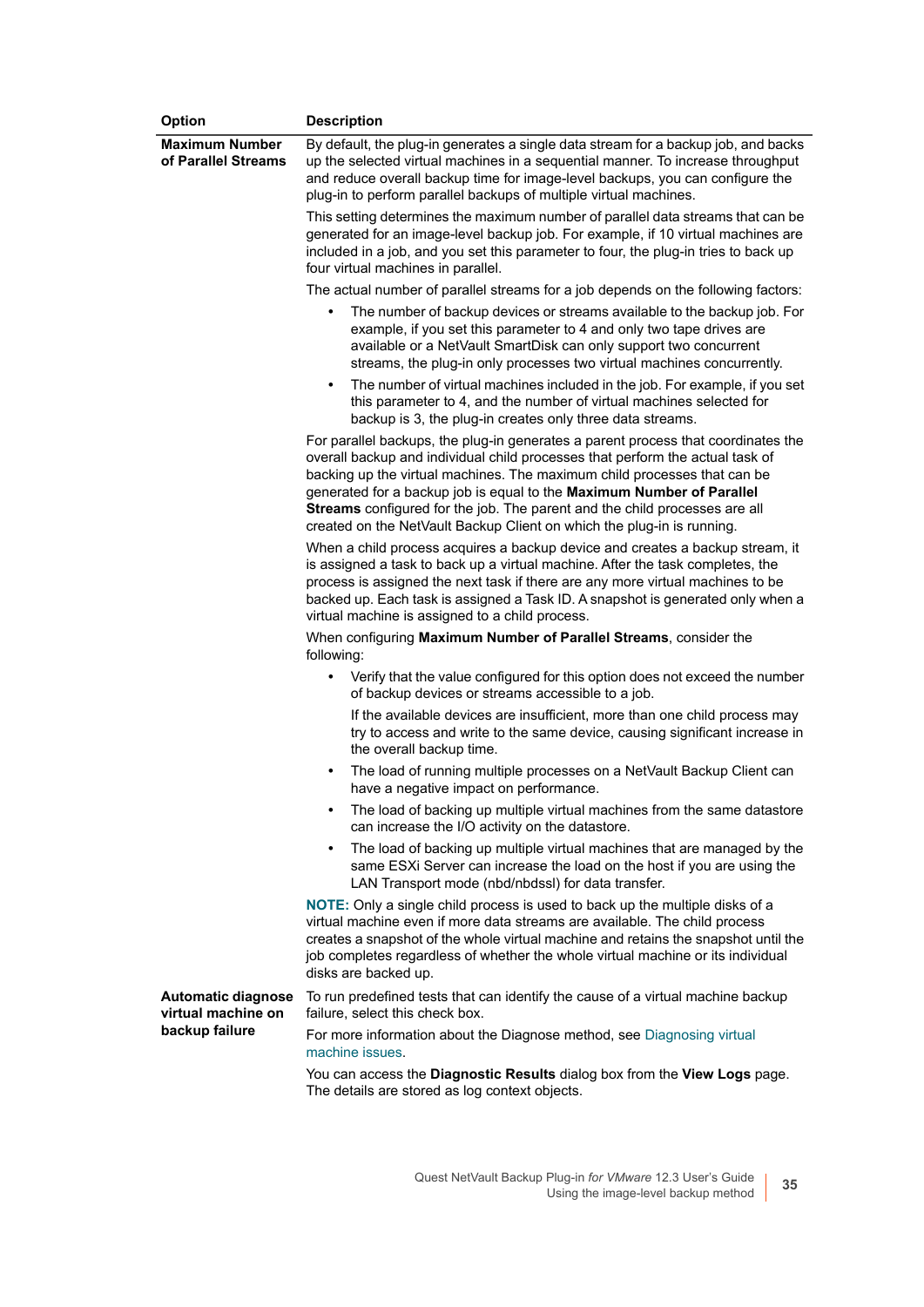| <b>Option</b>                                                                   | <b>Description</b>                                                                                                                                                                                                                                                                                                                                                                                           |
|---------------------------------------------------------------------------------|--------------------------------------------------------------------------------------------------------------------------------------------------------------------------------------------------------------------------------------------------------------------------------------------------------------------------------------------------------------------------------------------------------------|
| <b>Enable Restartable</b><br>backups                                            | This option allows you to restart a job that completes with some failed virtual<br>machines. The restarted instance backs up only those virtual machines that failed<br>previously; virtual machines that are backed up successfully are not included in<br>the restarted instance.                                                                                                                          |
|                                                                                 | When a restartable backup completes with some failed virtual machines, the plug-<br>in generates a backup index for the completed virtual machines and sets the job<br>status to Job Stopped. The log messages and log context show which virtual<br>machines have failed for the job. When you restart the job later, the plug-in runs<br>an Incremental Backup job to back up the failed virtual machines. |
|                                                                                 | You can restart a job from the Job Status page. For more information about this<br>method, see Restarting a backup job. A restarted instance does not back up<br>virtual machines that are added to the host after the initial job is run.                                                                                                                                                                   |
|                                                                                 | NOTE: If all virtual machines fail for a job, the job status is set to <b>Backup Failed</b> .<br>You cannot restart a failed backup job.                                                                                                                                                                                                                                                                     |
| Disable distribution<br>of backup job to<br>other VMware<br><b>Backup Proxy</b> | If you configured your environment to use the Distributed Jobs feature, select this<br>check box to turn off the feature for a specific job. This option is disabled by<br>default.                                                                                                                                                                                                                          |
| Enable Job Level<br><b>Transport Mode</b>                                       | If you are using the Distributed Jobs feature and you want to set the transport<br>mode manually at the job level, select this option, and then select the applicable<br>Primary Transport Mode and Fallback Transport Mode.                                                                                                                                                                                 |
| Click Save, and in the Create New Set dialog box, type a name for the set.<br>е |                                                                                                                                                                                                                                                                                                                                                                                                              |

A set name can contain alphanumeric and nonalphanumeric characters, but it cannot contain non-Latin characters. On Linux OS, the names can have a maximum of 200 characters. On Windows OS, there is no length restriction. However, a maximum of 40 characters is recommended on all platforms.

- f To close the dialog box, click **Save**.
- 5 Select or create the Schedule Set, Target Set, and Advanced Options Set.

For more information about these sets, see the *Quest NetVault Backup Administrator's Guide*.

**NOTE:** When performing multistream backups, do not select the **Ensure backup is the first on the**  f. **target media** check box. If you select this check box for multistream backups, each data stream targets a separate piece of media to exist as the first backup on the media item. Thus, if a backup generates five streams, the job tries to obtain five blank or new media items.

This option does not apply to disk-based storage devices.

6 To submit the job for scheduling, click **Save & Submit**.

To save the job definition without scheduling it, click **Save**. You can view, edit, or run this job from the **Manage Job Definitions** page. This job is not displayed on the **Job Status** page until you submit it.

You can monitor the job progress from the **Job Status** page and view the logs from the **View Logs** page.

For more information about **Job Status**, **View Logs**, and **Manage Job Definitions**, see the *Quest NetVault Backup Administrator's Guide*.

### <span id="page-35-0"></span>**Additional notes**

**•** When you select a container node (for example, Datacenter, Resource Pool, or ESXi Server), any new virtual machine that is added to the host after a job has been defined is automatically included in the backup. Similarly, when you remove a virtual machine from the host, it is automatically excluded from the backup. You do not have to modify the job definition each time a virtual machine is added to or removed from the host.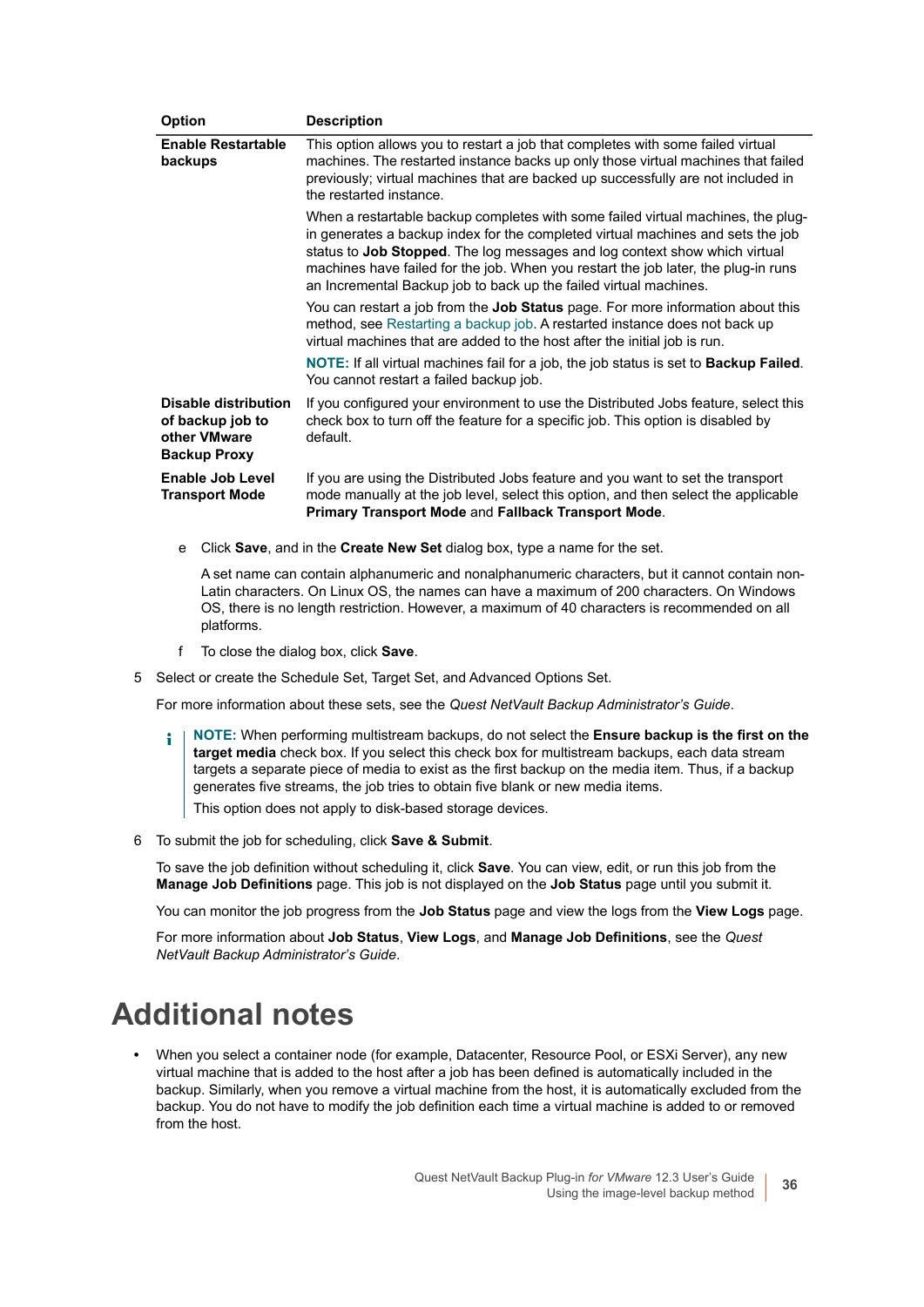- **•** If a selected virtual machine is moved to a different host using Storage vMotion after a backup job has been defined, it is backed up as part of that job only if the following requirements are met:
	- **▪** A vCenter Server has been added to the plug-in, and the access to the virtual machine is being authenticated through the vCenter Server.
	- **The ESXi Server Host to which the selected virtual machine has been moved to is also controlled by** the same vCenter Server.

If these requirements are not met, the plug-in fails to back up the virtual machine that has been moved.

- **•** When backing up virtual machines that are protected using VMware vSphere Fault Tolerance (vSphere FT), note the following:
	- **▪** The vSphere FT group must be managed under a vCenter Server by VMware ESXi hosts that use version 6.0 build number 4192238 or later.
	- **▪** You can only select the primary virtual machines in an FT group for backups. The plug-in does not let you select the secondary virtual machines.
	- **▪** The plug-in displays the primary virtual machine in an FT group for selection only when they are protected using vSphere FT. If the virtual machine is protected using legacy fault tolerance, you cannot select it.
	- **▪** For container-level selections, only primary virtual machines in an FT group are backed up
		- **▫** Secondary virtual machines are excluded from the backup. If one is encountered, the plug-in generates the following log message:

```
Virtual machine '<VM_name>' with secondary role
in its fault tolerance group will not be backed up.
```
- **▫** Primary virtual machines using Legacy FT are also not backed up. If one is encountered, the plug-in generates the following log message and completes with a Warning: Cannot back up virtual machine while legacy fault tolerance is enabled.
- **▪** If a backup job includes an FT machine and a failover occurs, the job automatically protects the new primary virtual machine the next time the job runs.
- **▪** If a failover occurs while a backup job is running, the backup job might fail because the backup snapshot cannot be created. VADP prevents the creation of snapshots during failover of a virtual machine with fault tolerance enabled. The log displays the following message:

```
Task to create VM snapshot failed with reason
'The operation is not allowed in the current state.'
```
If this issue occurs, run the backup job again after the failover process is finished.

- **▪** Because VMware does not support CBT for virtual machines with FT enabled, all sectors on the disks are always backed up for such a virtual machine even if **Enable Change Block Tracking for VM** is selected. This behavior is true for both Full and Incremental Backup jobs.
- **▪** When you restore a virtual machine that had FT enabled, the plug-in does not configure FT for the machine after recovery. You must enable FT on the restored machine after recovery is completed. The plug-in generates the following log message and completes the restore job with a Warning: Fault tolerance was configured for the virtual machine at backup time; to continue using the feature, please re-configure it after recovery.
- **▪** VMware does not support file-level mounting for virtual machines with FT enabled.
- **▪** Although the plug-in does not support file-level (.vmdk) restores of virtual machines that have FT enabled, you can restore files at the guest filesystem level.
- **•** You can select virtual machines that are part of a Virtual Application (vApp) along with the other virtual machines. Currently, the selection tree does not provide any indicators to distinguish between such virtual machines from other virtual machines that are not part of a vApp.

If you select a vApp node, only the virtual machines contained in the vApp are backed up. The metadata for the vApp is not included in the backup.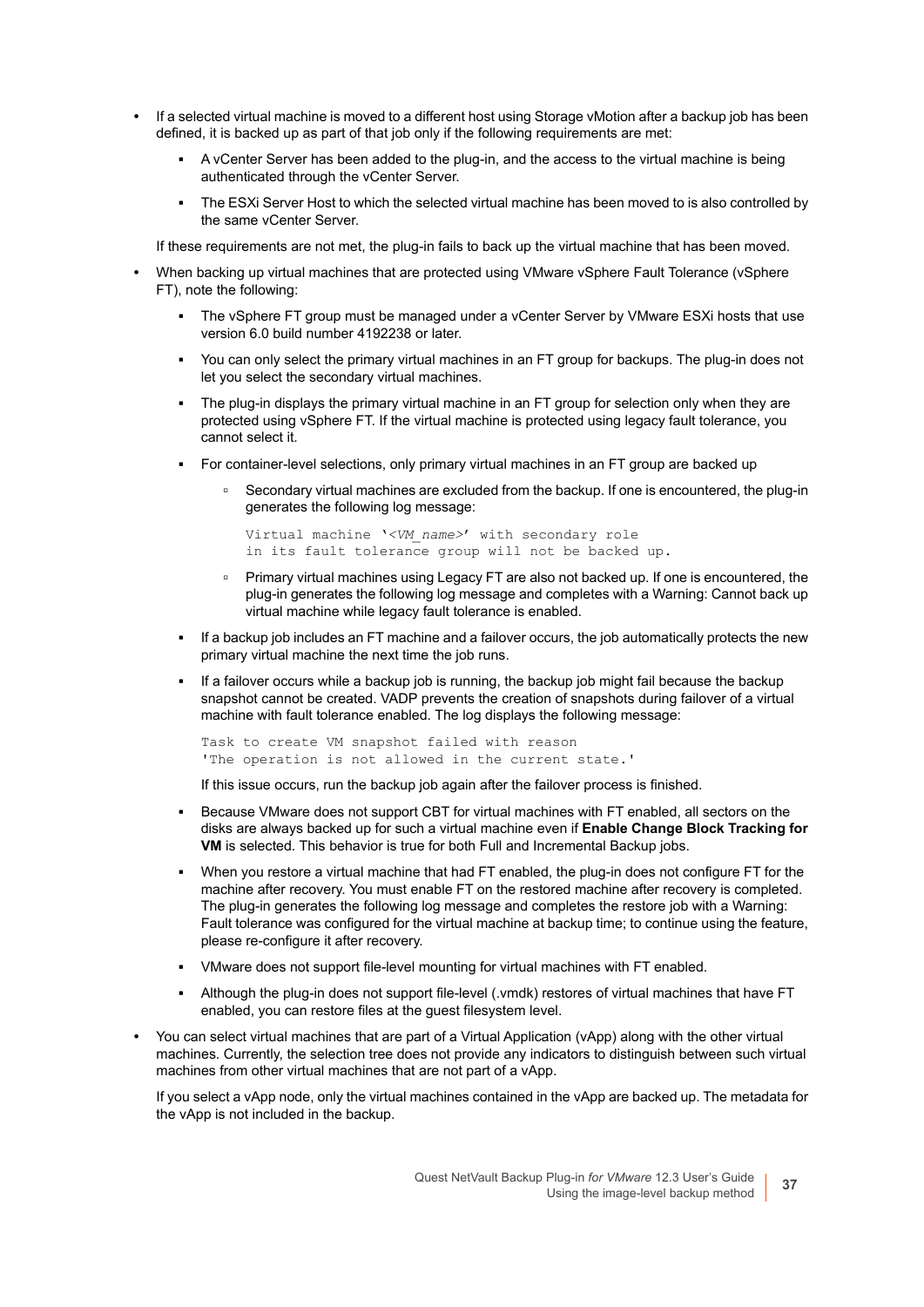- **•** If you add a new virtual machine to the Backup Selection Set or to an ESXi Server that is included in the Backup Selection Set — after the initial Full Backup or any subsequent Incremental or Differential Backup, the plug-in does the following:
	- **▪** Creates a Full Backup of the new virtual machine if you run Incremental or Differential Backup.
	- **▪** Creates a non-CBT Full Backup, unless CBT is already enabled for the virtual machine or you have selected the **Enable Change Block Tracking for VM** check box for the Incremental or Differential Backup.
	- **▪** Runs subsequent Incremental Backups of the new virtual machine as Incremental if CBT is enabled and a CBT-based Full Backup has been performed for the virtual machine.
	- **▪** Runs subsequent Differential Backups of the new virtual machine as Full Backups because these backups are based on the last Full Backup created for that Backup Selection Set.

#### **Example:**

- 1 Select any one virtual machine, for example, MyVM1, and create a Backup Selection Set, for example, MySelectionSet.
- <span id="page-37-2"></span>2 Perform a CBT-enabled Full Backup using MySelectionSet.
- 3 Modify MySelectionSet, and add a virtual machine, for example, MyVM2.
- <span id="page-37-0"></span>4 Perform CBT-enabled Incremental and Differential Backup using MySelectionSet.
- 5 Perform another CBT-enabled Incremental and Differential Backup using MySelectionSet.

#### <span id="page-37-1"></span>**Result:**

- **▪** When you select Incremental Backup, the plug-in creates a Full Backup of MyVM2 in [Step 4](#page-37-0) and an Incremental Backup of that virtual machine in [Step 5](#page-37-1).
- **▪** When you select Differential Backup, the plug-in creates a Full Backup of MyVM2 in [Step 4](#page-37-0) and [Step 5](#page-37-1) because these backups are based on the last Full Backup created in [Step 2.](#page-37-2)
- **•** When using CBT for backups, virtual machine migration using Storage vMotion or VMware vSphere Storage DRS is not recommended. For more information, see [http://kb.vmware.com/kb/2048201.](http://kb.vmware.com/kb/2048201)
- **•** If you perform a Full Backup of a Thick Provisioned Lazy Zeroed disk without enabling CBT, the empty sectors are converted to actual zeros during backup. When you restore the backup, the disk type is changed to Eager Zeroed.
- **•** After backing up the data, the plug-in writes the backup index to the NetVault Database. If an error occurs during this step, for example, if there is a file transfer error or the server runs out of disk space, the plug-in reports the following error:

**Log message:** Failed to write index of backup to the database.

**Log context:** The index for this backup may be retrieved and added to the database by scanning the backup media.

In such cases, you can scan the backup media to recover the index. However, before importing the index, you must review the log messages to verify that no other errors were reported during the backup.

## **Backup selection tree icons**

**Table 5. Backup selection tree icons**

| Icon | <b>Description</b>         |
|------|----------------------------|
| Ø    | vCenter Server             |
| 騙    | Datacenter Server          |
| 曲    | <b>ESXi Server Cluster</b> |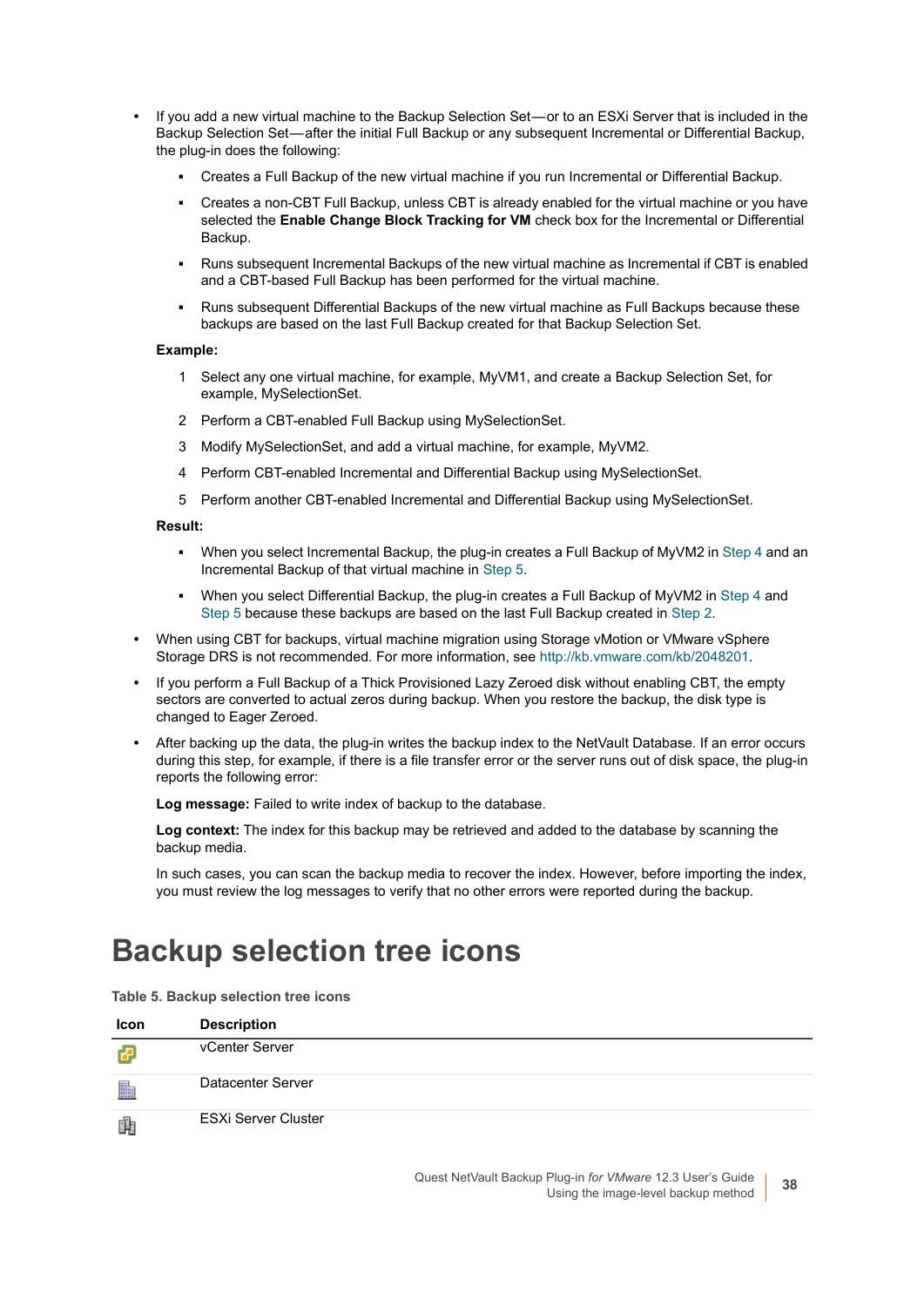### **Table 5. Backup selection tree icons**

| Icon | <b>Description</b>                                            |
|------|---------------------------------------------------------------|
|      | <b>Closed folder</b>                                          |
| ø    | Open folder                                                   |
| 益    | <b>ESXi Server</b>                                            |
| 륟    | ESXI Server in maintenance mode                               |
|      | Inaccessible ESXi Server                                      |
| 器    | Virtual Appliance (vApp)                                      |
| O    | Resource pool                                                 |
| Ð    | Virtual machine (turned on)                                   |
| 5    | Inaccessible virtual machine                                  |
| 母    | Mounted virtual machine                                       |
| di   | Suspended virtual machine                                     |
| 喦    | Turned off virtual machine                                    |
| Ð    | Virtual machine (turned on, CBT enabled)                      |
| łÓ.  | Inaccessible virtual machine (CBT enabled)                    |
| 幓    | Mounted virtual machine (CBT enabled)                         |
| łò   | Suspended virtual machine (CBT enabled)                       |
| Ð    | Turned off virtual machine (CBT enabled)                      |
| ġ,   | Primary virtual machine (turned on) in a Fault Tolerant group |
| 5    | Inaccessible primary virtual machine                          |
| 曲    | Suspended primary virtual machine                             |
| 画    | Turned off primary virtual machine                            |
| 邙    | Secondary virtual machine in a Fault Tolerant group           |
| 内    | Inaccessible secondary virtual machine                        |
| 喦    | Suspended secondary virtual machine                           |
| 喦    | Turned off secondary virtual machine                          |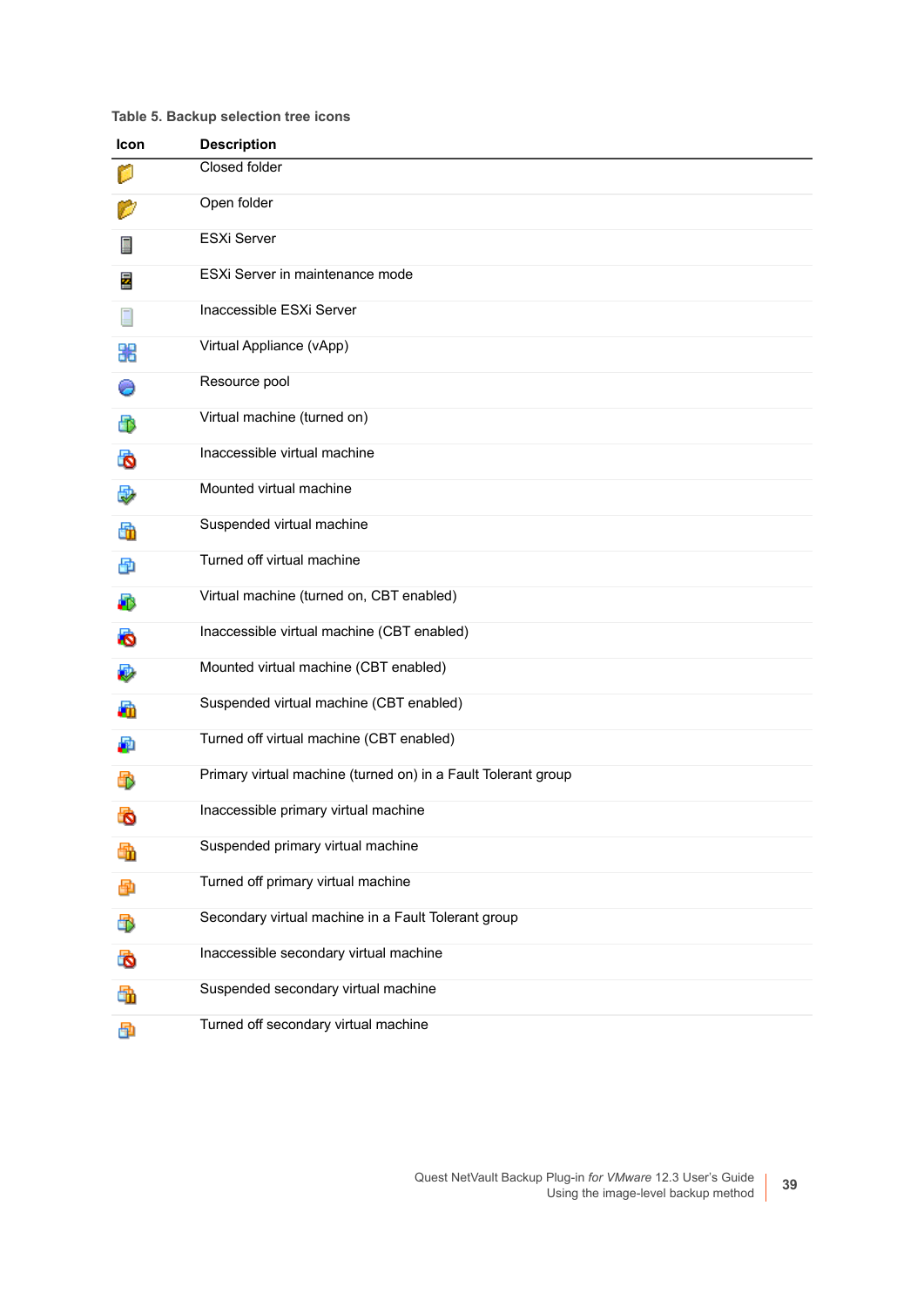# **Restarting a backup job**

The plug-in includes the option to restart a job to back up only those virtual machines that failed previously. To use this method, you must configure the backup option **Enable Restartable backups** for the job. For more information about this option, see [Performing image-level backups](#page-30-0). When a restartable backup completes with some failed virtual machines, the plug-in generates a backup index for the completed virtual machines and sets the job status to **Job Stopped**. You can restart this job from the **Job Status** page.

**i** | NOTE: The Restart method does not work if you select multiple jobs simultaneously.

#### *To restart a job:*

- 1 In the Navigation pane, click **Job Status**.
- 2 In the list of jobs, select the job, and click **Restart**.

When you restart a job, the plug-in runs an Incremental Backup job to back up the failed virtual machines. The restarted instance does not back up virtual machines that are added to the host after the initial job is run.

All restarted instances are displayed as a single saveset on the **Create Restore Job — Choose Saveset** page.

**IMPORTANT:** You can restart the job more than once; however, if you try to restart an instance after running ÷ the subsequent Full or Incremental Backup for that backup sequence, the job reports an index conflict error.

# <span id="page-39-0"></span>**Resetting CBT on a virtual machine**

During Incremental or Differential backups, if the plug-in is unable to determine the changed disk sectors for a virtual machine, it reports an error—"Failed to determine disk areas to back up"—and backs up the entire disk. When this error occurs, use the following procedure to reset change block tracking for the virtual machine. Before proceeding, delete any existing snapshots of the target virtual machine.

- 1 Start the Backup Job Wizard, and click **Create New** next to the **Selections** list.
- 2 Open the NetVault Backup Client on which plug-in is installed, and then open **VMware Plugin**.
- 3 Open the ESXi or vCenter Server and the other applicable container nodes for example, Datacenter, Cluster, Resource Pool, and other nodes — to display the target virtual machine.
- 4 Click the target virtual machine, and select **Reset Change Block Tracking** from the context menu.

This option is available to only those virtual machines on which CBT is enabled.

5 After the virtual machine is reconfigured and a message is displayed, click **OK** to close the dialog box.

### **Important notes**

- **•** When CBT is being reset, no snapshots should exist for the virtual machine. Otherwise, the reset operation fails.
- **•** If CBT is reset for a virtual machine that is turned off, Quest recommends that you turn on the virtual machine before running a CBT-enabled backup for that virtual machine. If you perform a CBT-enabled backup in the turned off state, the backup may report the following error and fail:

**Log message:** Failed to determine disk areas to back up.

**Log context:** A specified parameter was not correct. deviceKey.

**•** After CBT is reset for a virtual machine, the next Incremental Backup backs up all blocks for that virtual machine. Subsequent Incremental Backups only back up the disk sectors that have changed.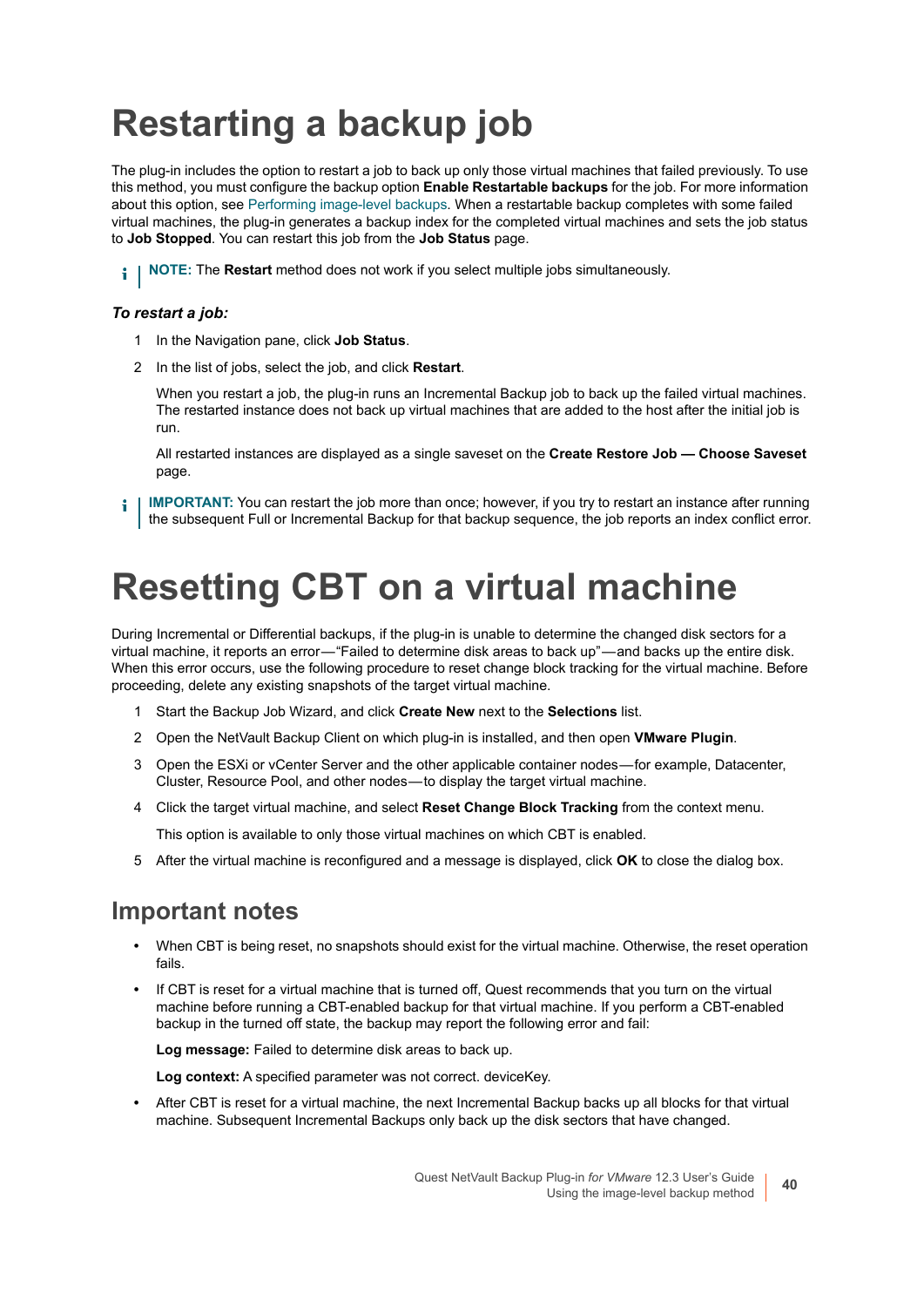**•** If an error message is displayed while CBT is being reset, check the "Recent Tasks" window on the vSphere Client for any messages that explain why the request failed.

# **Monitoring job progress**

- 1 In the Navigation pane, click **Job Status**.
- 2 In the list of jobs, select the applicable job, and click **Monitor**.
- 3 On the **Monitor Job** page, you can view the following information.
	- **Job details:** This area displays the Job ID, title, phase, instance, client, plug-in, start time, expected completion time, run count, duration, size, and status.
	- **Data transfer chart:** This area displays the data transfer chart.
	- **Job logs:** This area displays the log messages.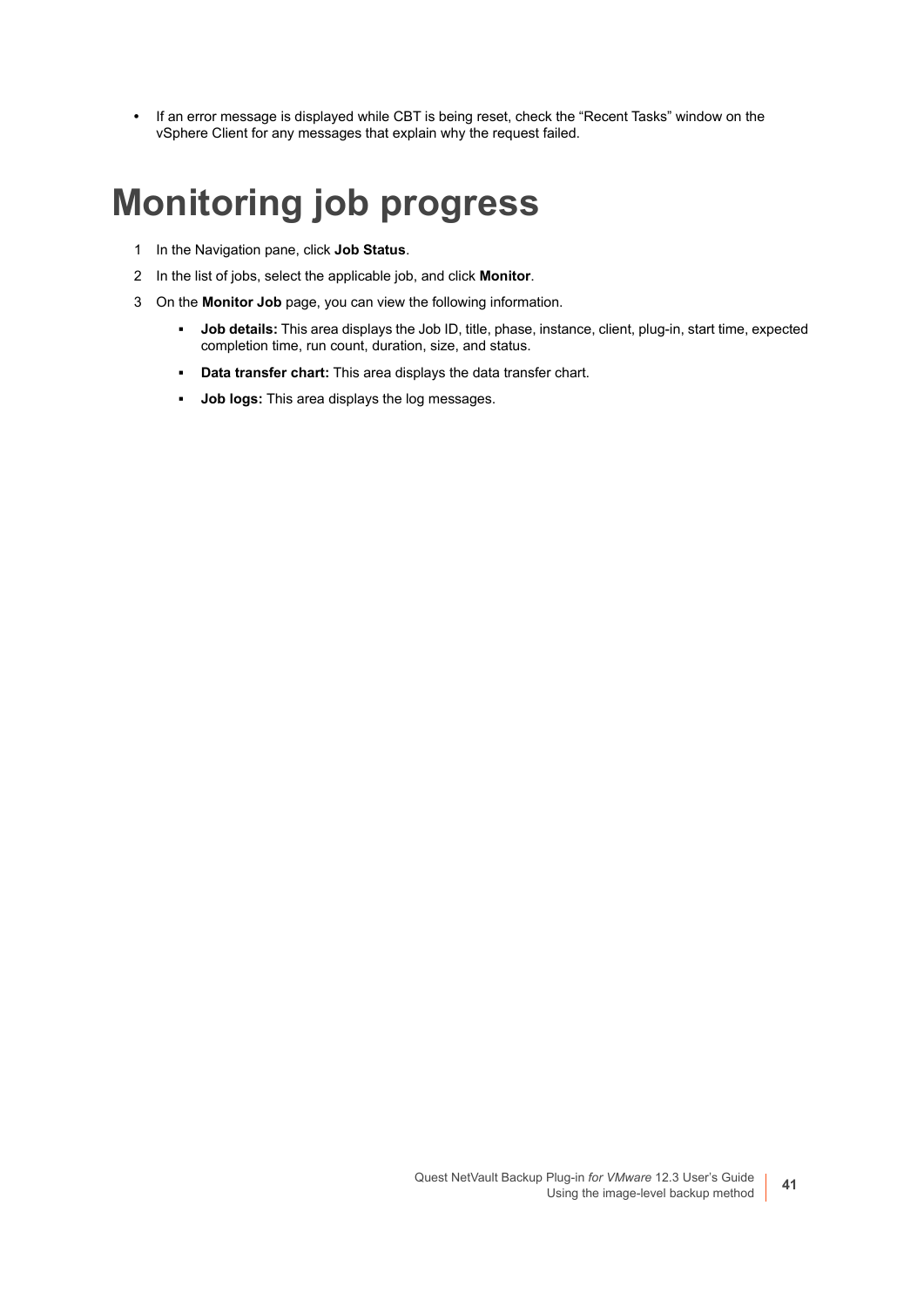# **Using the file-level backup method**

- **•** [Performing file-level backups](#page-41-0)
- **•** [Removing the snapshot and mount folder manually](#page-44-0)

# <span id="page-41-0"></span>**Performing file-level backups**

1 In the Navigation pane, click **Create Backup Job** to start the configuration wizard.

 $-$ or $-$ 

In the **Navigation** pane, click **Guided Configuration**, and then on the **NetVault Configuration Wizard**  page, click **Create Backup Jobs**.

2 In **Job Name**, specify a name for the job.

Assign a descriptive name that lets you easily identify the job for monitoring its progress or restoring data. A job name can contain alphanumeric and nonalphanumeric characters, but it cannot contain non-Latin characters. There is no length restriction. However, a maximum of 40 characters is recommended on all platforms.

- 3 In the **Selections** list, select an existing Backup Selection Set, or complete the following steps to create a set:
	- a To open the **NetVault Backup Selections** page, click **Create New**.
	- b Open the NetVault Backup Client on which the plug-in is installed, and then open **VMware Plugin**.
	- c Open the applicable VMware ESXi or VMware vCenter Server.

Depending on your inventory view type, do the following:

- **Hosts and Clusters Inventory View:** To display the available virtual machines, open the Datacenter, Cluster, Resource Pool, and other nodes.
- **VMs and Templates View:** To display the available virtual machines, open the Datacenter and folder nodes.
- d Click the target virtual machine, and select **Mount** from the context menu.

The plug-in tries to obtain a snapshot of the virtual drive files and mount it on the NetVault Backup Client. Depending on the file size of the virtual machine disk files, the mount operation can take a few minutes to complete. When the snapshot is mounted successfully, the following changes occur:

- **▫** A folder is created in the **Working Directory** (set in the **Configure** dialog box). This folder is assigned the same name as the selected virtual machine.
- **▫** A **Drives** node is added to the selections tree. This node is displayed under selected virtual machine.
- **NOTE:** If the boot disk is not the first disk among the disks attached to a virtual machine when they f. are arranged in the **controller:device** order (that is, **ide0:0**, **ide0:1**, **scsi0:0**, **scsi0:1**, and so on), the mounting operation might fail for the virtual machine.
	- e To display the available drives, open the **Drives** node.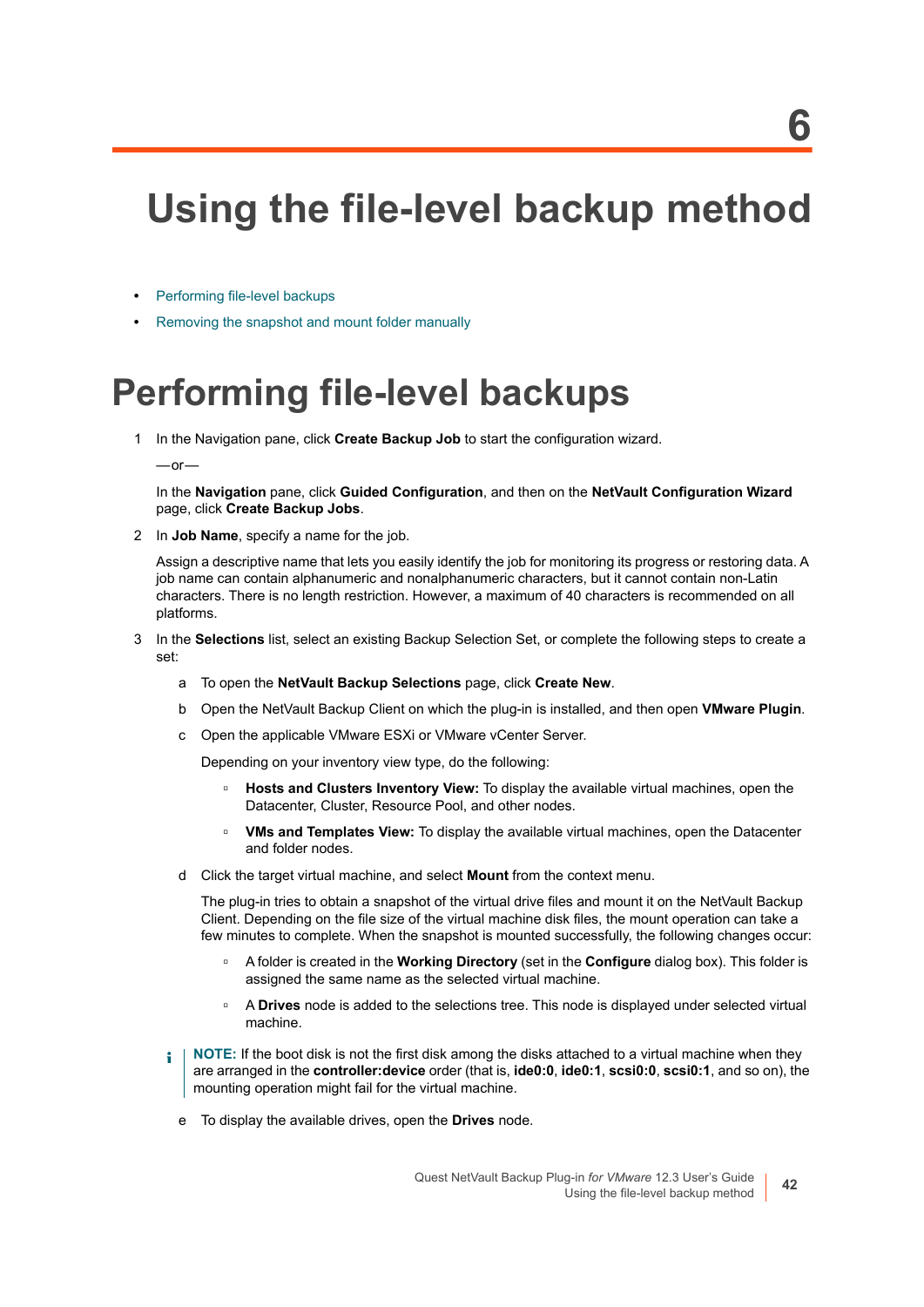- f Select the drives, or open the nodes further to display the directory tree, and select the files and directories that you want to back up.
- **I | IMPORTANT:** After mounting a virtual machine, if you select the virtual machine node, the job fails. To include all drives in a job, you must select each drive individually.
	- g Click **Save**, and in the **Create New Set** dialog box, type a name for the set.

A set name can contain alphanumeric and nonalphanumeric characters, but it cannot contain non-Latin characters. On Windows OS, there is no length restriction. However, a maximum of 40 characters is recommended.

- h To close the dialog box, click **Save**.
- 4 In the **Plugin Options** list, select an existing Backup Options Set, or complete the following steps to create a set:
	- **IMPORTANT:** On Windows, when you create a Backup Options Set for file-level backups, you must f. use the default set **"Default Backup Options for 'File System' — VMware Plugin - Windows"** as the template. If you use any other set as the template, the backup may fail.
		- a To open the **File System Plugin Backup Options** page, click **Create New**.
		- b Configure the following settings:

| <b>Option</b>                                                           | <b>Description</b>                                                                                                                                                                                                                                                                                                                                                                                                                                                                                                                                     |
|-------------------------------------------------------------------------|--------------------------------------------------------------------------------------------------------------------------------------------------------------------------------------------------------------------------------------------------------------------------------------------------------------------------------------------------------------------------------------------------------------------------------------------------------------------------------------------------------------------------------------------------------|
| <b>Backup Type</b>                                                      | Select the applicable option from the following:                                                                                                                                                                                                                                                                                                                                                                                                                                                                                                       |
|                                                                         | Full<br>$\bullet$                                                                                                                                                                                                                                                                                                                                                                                                                                                                                                                                      |
|                                                                         | Incremental<br>٠                                                                                                                                                                                                                                                                                                                                                                                                                                                                                                                                       |
|                                                                         | <b>Differential</b><br>$\bullet$                                                                                                                                                                                                                                                                                                                                                                                                                                                                                                                       |
|                                                                         | For more information about file-level backup types, see File-level backups.                                                                                                                                                                                                                                                                                                                                                                                                                                                                            |
| <b>Create Dump Type</b><br><b>Backup</b>                                | To create Dump Type Incremental or Differential Backups, select this check box.<br>With these backups, you can only restore those files that were backed up in a<br>particular Incremental or Differential Backup.                                                                                                                                                                                                                                                                                                                                     |
| <b>Check For Files</b><br><b>Being Modified</b><br><b>During Backup</b> | To mark the files that are being modified during a backup as "in flux," leave this<br>check box selected. During restore, these files are not restored by default. To<br>restore these files, you must set the option Restore Files Modified During<br><b>Backup</b> on the Restore Options Set.                                                                                                                                                                                                                                                       |
|                                                                         | If you do not want to check for files that are being updated during backup, clear<br>this check box.                                                                                                                                                                                                                                                                                                                                                                                                                                                   |
| <b>Enable Restartable</b><br><b>Backup</b>                              | To add the ability to stop a job and resume it later from that point, select this<br>check box.                                                                                                                                                                                                                                                                                                                                                                                                                                                        |
|                                                                         | When you stop the job, the plug-in generates an index for all items that have been<br>processed up to that point and writes the index to the backup media and NetVault<br>Database. When you restart the job later, the plug-in runs an Incremental Backup<br>job to back up the remaining files and folders.                                                                                                                                                                                                                                          |
|                                                                         | You can stop and resume a job from the <b>Job Status</b> page. For more information,<br>see the Quest NetVault Backup Plug-in for FileSystem User's Guide.                                                                                                                                                                                                                                                                                                                                                                                             |
| Path to Backup Log                                                      | To generate a backup log file, type the filename. The log provides a list of files<br>that are selected for the backup. The files that are backed up successfully are<br>marked with an "o" and the others are marked with an "x." You can use this option<br>with an Incremental Backup to determine which new or changed files have been<br>backed up. If you specify an existing filename, the plug-in overwrites the file. The<br>log file is created in CSV file format, and includes details such as file size, date<br>modified, and file type. |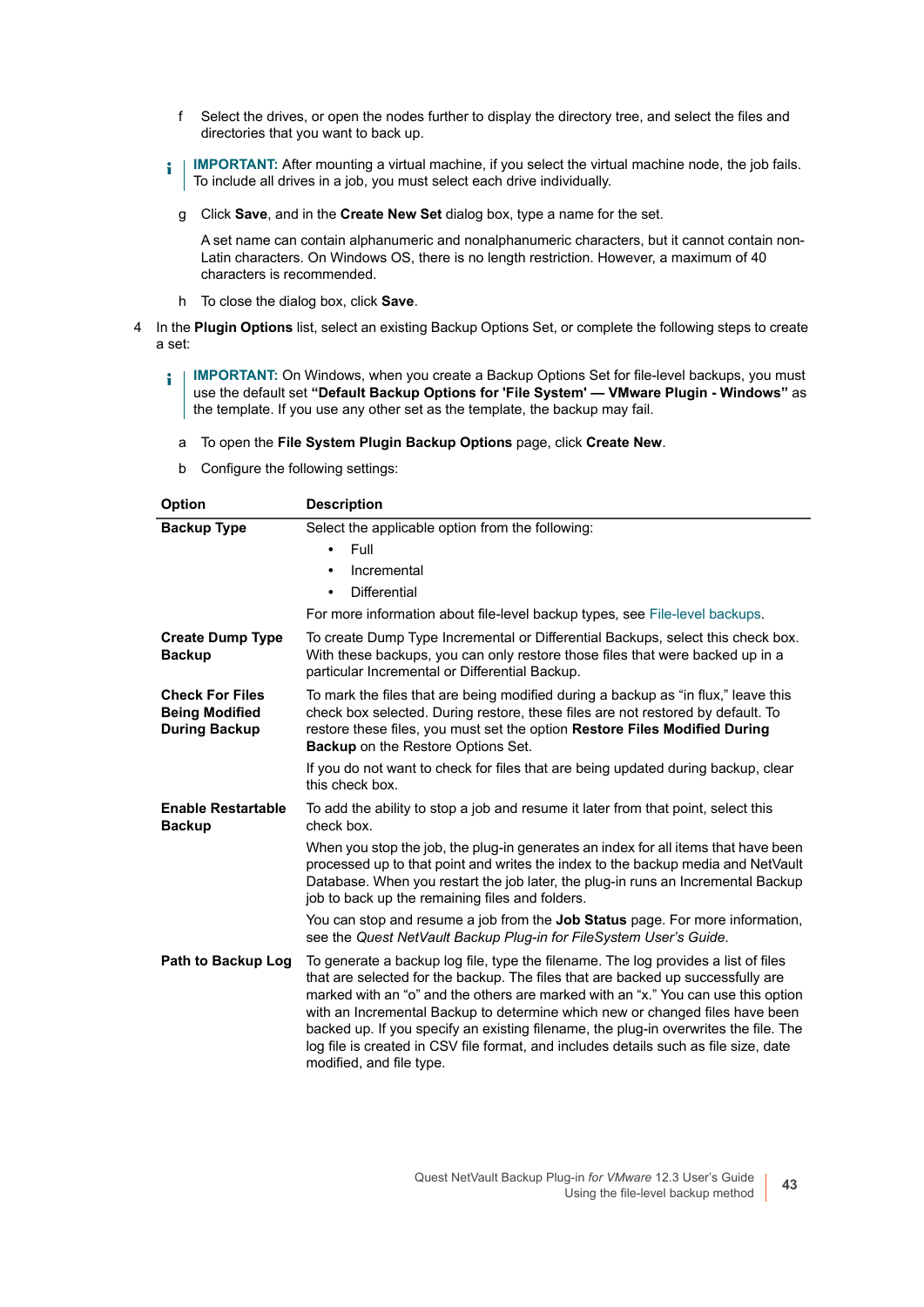c Click **Save**, and in the **Create New Set** dialog box, type a name for the set.

A set name can contain alphanumeric and nonalphanumeric characters, but it cannot contain non-Latin characters. On Windows OS, there is no length restriction. However, a maximum of 40 characters is recommended.

d To close the dialog box, click **Save**.

5 Select or create the Schedule Set, Target Set, and Advanced Options Set.

For more information about these sets, see the *Quest NetVault Backup Administrator's Guide*.

6 To submit the job for scheduling, click **Save & Submit**.

To save the job definition without scheduling it, click **Save**. You can view, edit, or run this job from the **Manage Job Definitions** page. This job is not displayed on the **Job Status** page until you submit it.

You can monitor the job progress from the **Job Status** page and view the logs from the **View Logs** page.

For more information about **Job Status**, **View Logs**, and **Manage Job Definitions**, see the *Quest NetVault Backup Administrator's Guide*.

## **Backup selection tree icons**

**Table 6. Backup selections tree icons**

| <b>Icon</b> | <b>Description</b>                         |
|-------------|--------------------------------------------|
| Ø           | vCenter Server                             |
| 顯           | Datacenter Server                          |
| 盹           | <b>ESXi Server Cluster</b>                 |
| p           | Closed folder                              |
| Ø           | Open folder                                |
| 垦           | <b>ESXi Server</b>                         |
| 묻           | ESXi Server in maintenance mode            |
| ⊟           | Inaccessible ESXi Server                   |
| 먦           | Virtual Appliance (vApp)                   |
| ₩           | Resource pool                              |
| 63          | Virtual machine (turned on)                |
| lo.         | Inaccessible virtual machine               |
| 母           | Mounted virtual machine                    |
| đò.         | Suspended virtual machine                  |
| 喦           | Turned off virtual machine                 |
| Ð           | Virtual machine (turned on, CBT enabled)   |
| Г.          | Inaccessible virtual machine (CBT enabled) |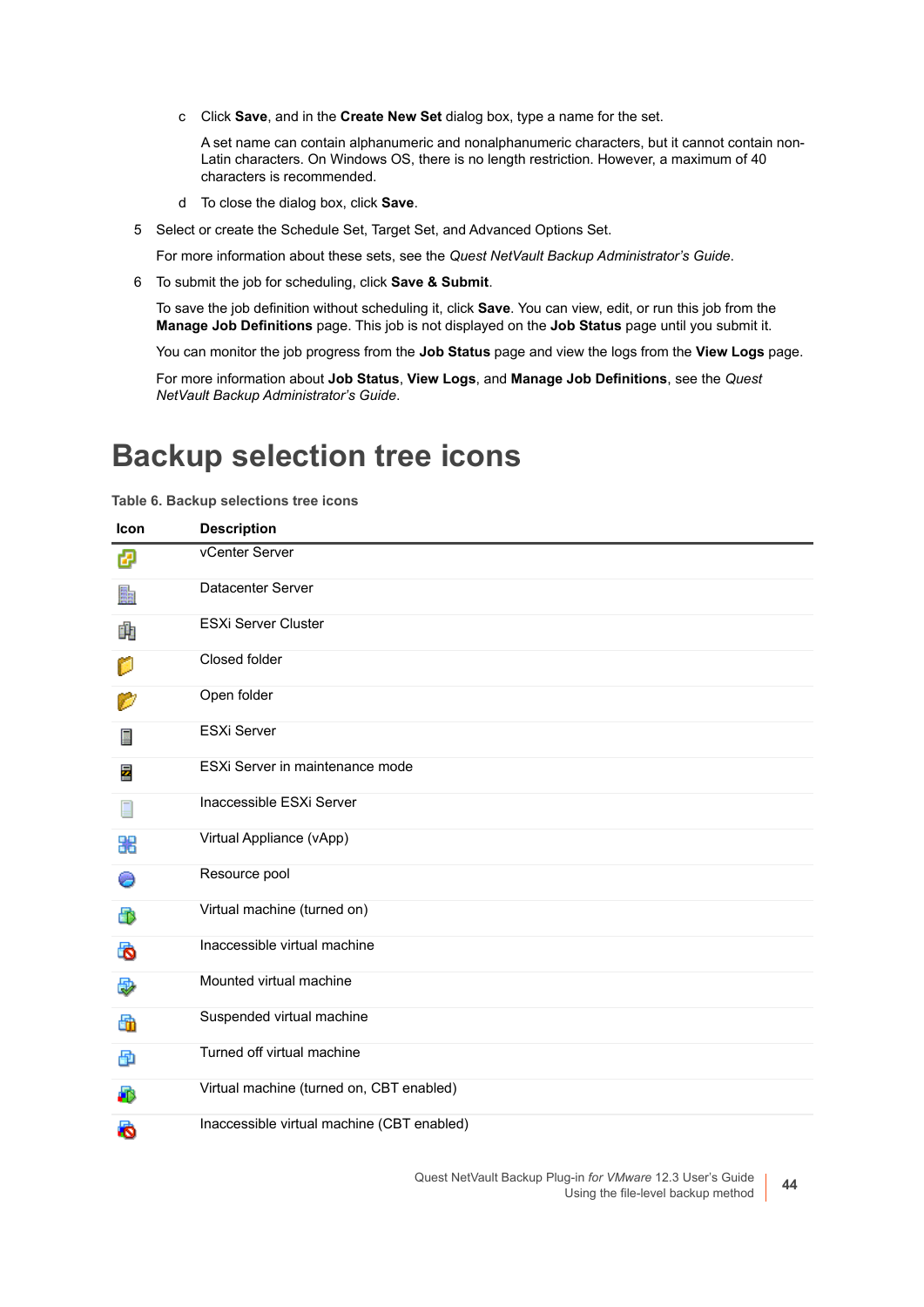#### **Table 6. Backup selections tree icons**

| Icon | <b>Description</b>                                            |
|------|---------------------------------------------------------------|
|      | Mounted virtual machine (CBT enabled)                         |
|      | Suspended virtual machine (CBT enabled)                       |
| 凾    | Turned off virtual machine (CBT enabled)                      |
| 小    | Primary virtual machine (turned on) in a Fault Tolerant group |
| ts.  | Inaccessible primary virtual machine                          |
|      | Suspended primary virtual machine                             |
| 曲    | Turned off primary virtual machine                            |
| 暈    | Secondary virtual machine in a Fault Tolerant group           |
| ä5   | Inaccessible secondary virtual machine                        |
| e.   | Suspended secondary virtual machine                           |
| 喦    | Turned off secondary virtual machine                          |

# <span id="page-44-0"></span>**Removing the snapshot and mount folder manually**

When you mount a virtual machine for file-level backup or browse operation, the following events occur:

- **•** The plug-in creates a snapshot named **"BKB\_SNAP"** on the virtual machine.
- **•** The plug-in creates a mount folder for the virtual machine in the Working Directory. This folder is assigned the same name as the virtual machine.

When you unmount the virtual machine, the cleanup process automatically removes the mount folder and snapshot. In a normal scenario, do not remove them manually.

If the plug-in fails to remove the mount folder or snapshot for any reason, a subsequent mount operation for the same virtual machine fails and the error message "A stale mount was found" is displayed. For example, if the plugin exits unexpectedly after mounting a virtual machine, the snapshot and mount folder are not removed. In this scenario, you must manually remove them. You must also complete these steps if a snapshot is deleted manually while a virtual machine is still mounted.

#### *To remove the snapshot and mount folder manually:*

- 1 If the **Working Directory** contains the mount folder for the virtual machine, remove it.
- 2 If you were using an advanced transport mode, such as **san** or **hotadd**, navigate to the *<system\_drive>***/windows/temp/vmware-system** directory.
- 3 If this directory contains any directory named *<VM\_UUID>***-***<VMmoref>*, delete it.

Here **<VM\_UUID>** is the universally unique identifier (UUID) of the mounted virtual machine and **VM\_moref** is an internal reference that the ESXi or vCenter Server uses to see the virtual machine. To delete this folder, you may be required to set necessary permissions for the folder.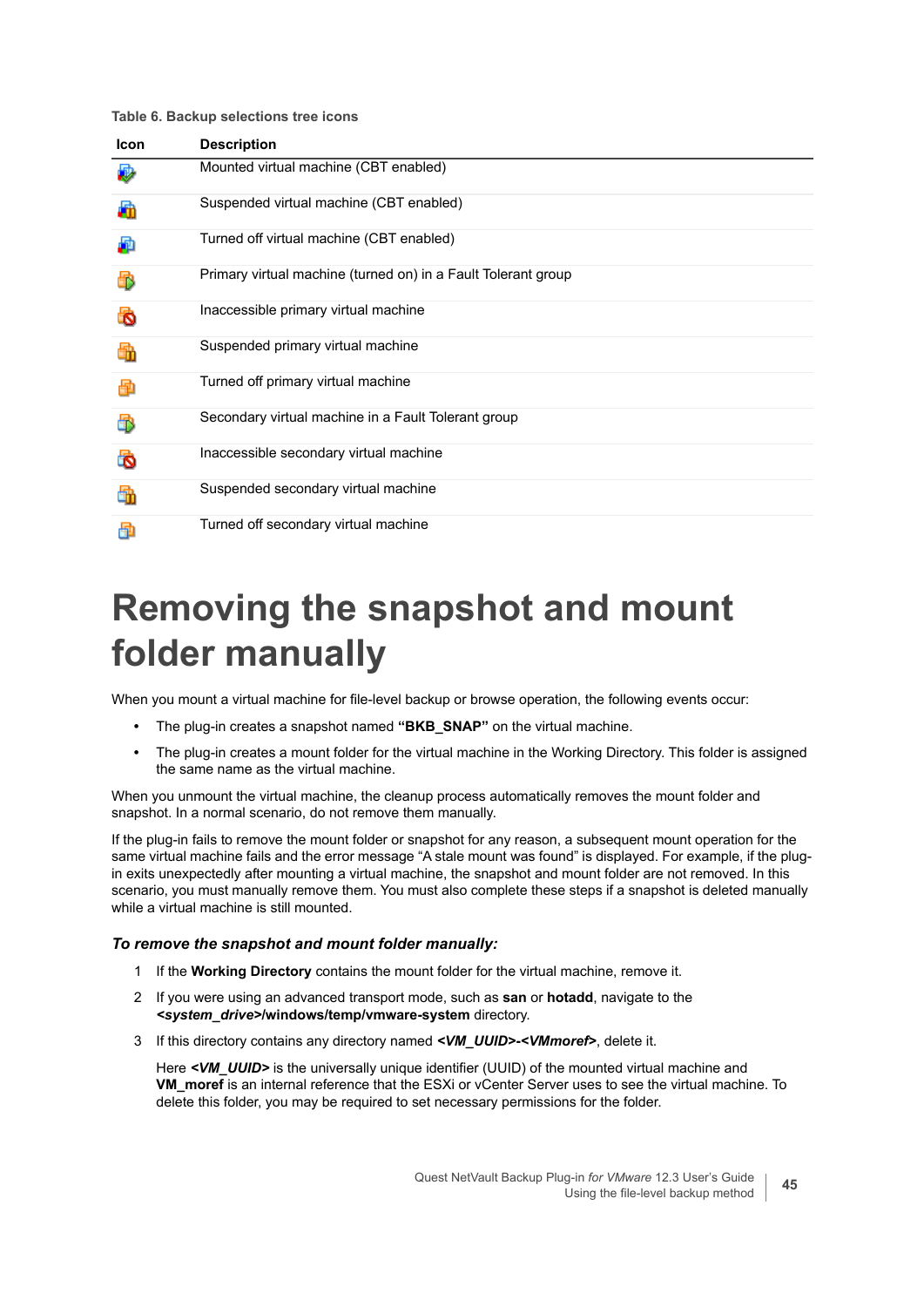4 If you were using the **hotadd** transport mode, remove any disks of the target virtual machine — the virtual machine mounted for a backup — that were hotadded to the NetVault Backup Client Virtual Machine — the virtual machine where the Plug-in *for VMware* is running.

You can remove the disks from the vSphere Client for the virtual machine where the plug-in or NetVault Backup Client is running.

<span id="page-45-0"></span>5 Go to the Snapshot Manager in vSphere Client, and remove the snapshot named **BKB\_SNAP**, if it still exists.

Wait for a few minutes (approximately 2 to 3 minutes) to allow any memory cache to be cleared before performing this step.

If the virtual machine is turned on, an error message — "Unable to access file *<unspecified filename>* since it is locked" — might display when you try to delete the snapshot, but the snapshot may thereafter disappear from the Snapshot Manager window. If a "Consolidate Helper-0" snapshot is displayed after you remove the snapshot, turn off the virtual machine.

After removing the snapshot **BKB SNAP**, VMware recommends that you create and delete a snapshot. You can create and delete snapshots from the Snapshot Manager window in vSphere Client. The server tries to consolidate the redo logs during this operation, and therefore, it may take a few minutes to complete. Delete the Consolidate Helper snapshot, if it exists.

- 6 If some unwanted redo logs are still present on the datastore, perform [Step 5](#page-45-0) again.
- 7 Wait for a few minutes approximately 2 to 3 minutes to allow any memory cache to be cleared before performing this step.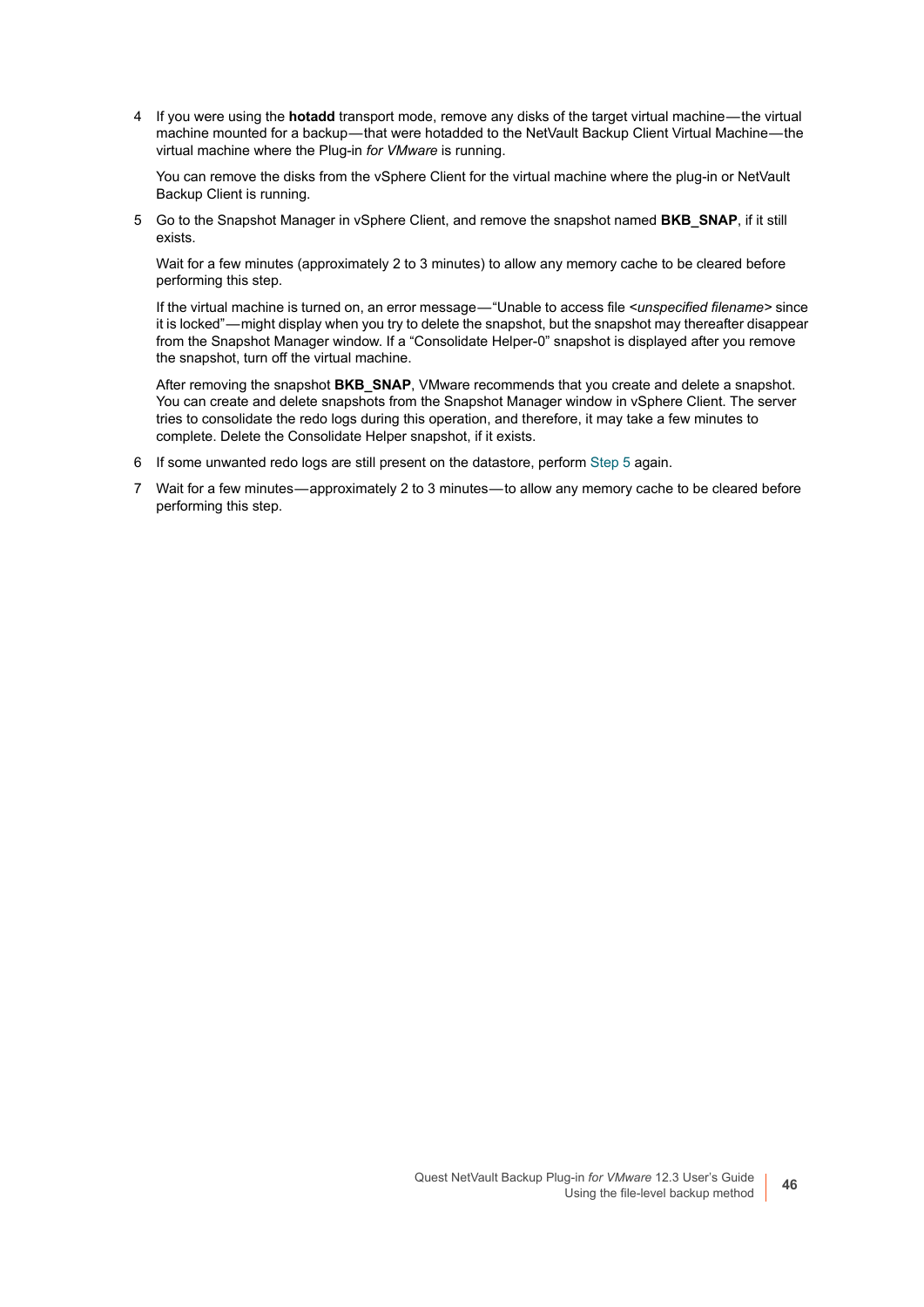# **Restoring image-level backups**

- **•** [About restoring image-level backups](#page-46-0)
- **•** [Restoring a full virtual machine or individual virtual drives](#page-47-0)
- **•** [Relocating a virtual machine to an alternate ESXi Server](#page-52-0)
- **•** [Restoring a virtual machine to an alternate vCenter Server](#page-53-0)
- **•** [Renaming a virtual machine during restore](#page-54-0)
- **•** [Performing file-level restores from image-level backups](#page-55-0)
- **•** [Restoring virtual machine disk and configuration files](#page-57-0)
- **•** [Searching for files in savesets](#page-60-0)
- **•** [Viewing media list](#page-61-0)

# <span id="page-46-0"></span>**About restoring image-level backups**

The image-level backups can be used to perform the following types of restores:

- **Recover a full virtual machine or specific virtual drives:** You can use image-level backups to recover a full virtual machine to a previous known state or to restore one or more virtual drives for a virtual machine. This method is useful when there is data loss due to hardware failure, data corruption, or accidental deletion of virtual machine disk files. The virtual machine can be restored to the same or an alternate VMware ESXi Server Host or VMware vCenter Server.
- **Restore individual files and directories:** You can use image-level backups to restore individual files and folders. This method is useful when there is data loss due to user errors, data corruption, or accidental deletion of files. The individual files and directories can be restored to a specified directory on the NetVault Backup Client.
- **NOTE:** To use an image-level backup for file-level restores, you must select the **Perform File Level**  ÷ **Indexing** check box during backup. File-level indexing is disabled by default.

File-level restores are supported on the following file systems:

- **Windows:** NTFS
- **Linux and UNIX:** EXT2, EXT3, EXT4, XFS v2, XFS v3

The Plug-in *for VMware* also supports volumes managed by Logical Volume Manager (LVM) on Linuxbased systems and Logical Disk Manager (LDM) on Windows-based systems as single or spanned disks.

The current version of the plug-in does not support Windows Server 2012 ReFS (Resilient File System) and Striped Disks.

**• Restore virtual machine disk and configuration files:** You can use the image-level backups to restore the virtual machine disk and configuration files to a specified directory on the NetVault Backup Client. With these restored files, you can then recover a virtual machine with the same or modified settings using Virtual Infrastructure Client or any other utility that lets you create a virtual machine using existing **.vmdk** files.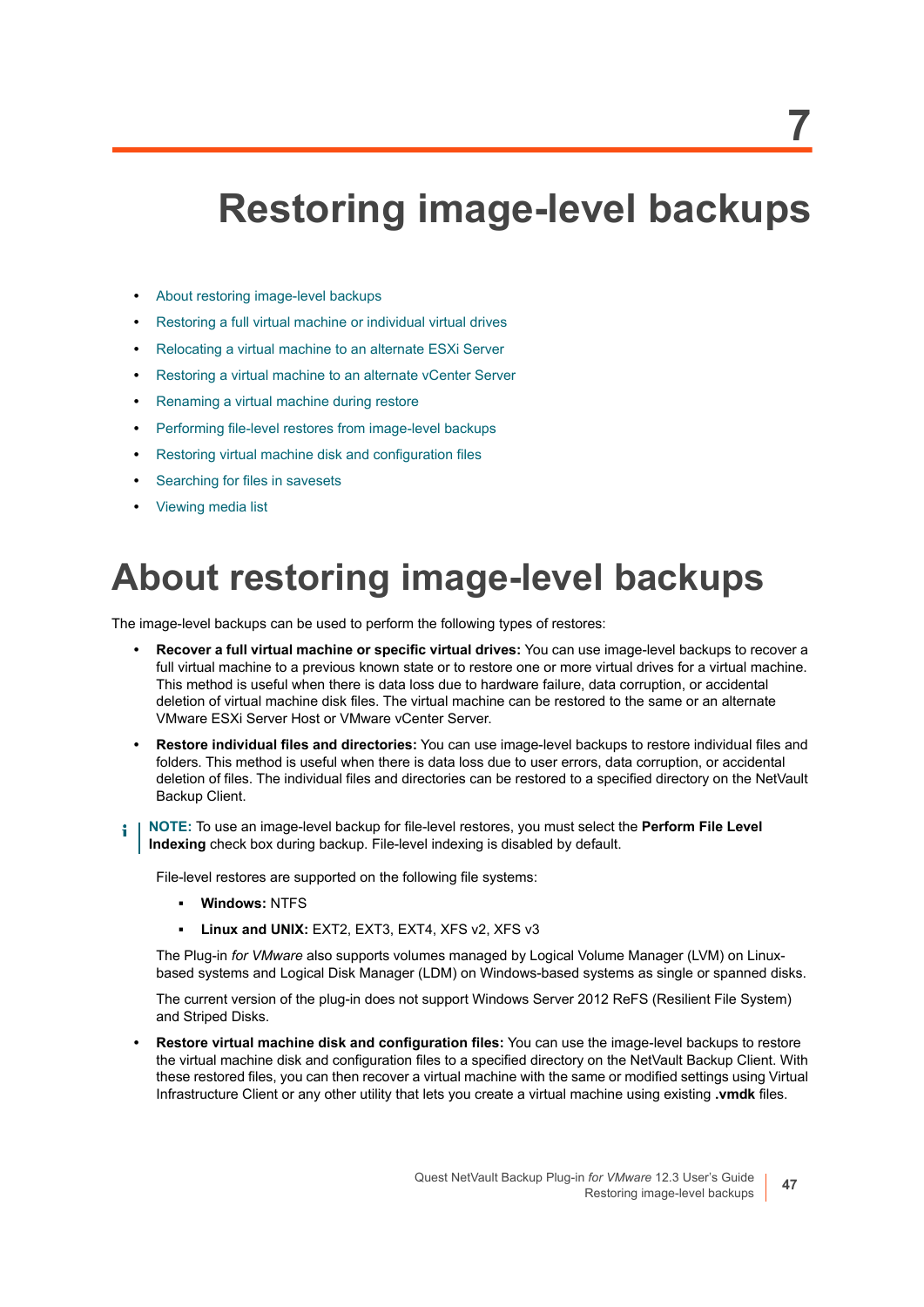# <span id="page-47-0"></span>**Restoring a full virtual machine or individual virtual drives**

The procedure for recovering a full virtual machine or individual virtual drives from an image-level backup includes the steps outlined in the following sections:

- **•** [Prerequisites](#page-47-1)
- **•** [Restoring data](#page-47-2)
- **•** [Starting a virtual machine](#page-51-0)

## <span id="page-47-1"></span>**Prerequisites**

Before you start the restore procedure, verify that the following requirements are met:

- **•** When restoring individual virtual drives, the target virtual machine and virtual drives should exist in the inventory. If the virtual machine or virtual drives are unavailable, use the **Rename** option.
- **•** Before you start the restore procedure on Windows 2008, clear the read-only attribute for the target disk. If you fail to do so, the restore job completes successfully, but no data is restored; when you turn on the restored virtual machine, it fails to boot.

#### *To clear the read-only attribute for the target disk:*

1 Start the **diskpart** utility, and list the disks:

```
Diskpart
list disk
```
2 Select the target disk, and display the disk details:

```
Select disk <X>
detail disk
```
3 If the read-only attribute is set to **Yes**, type:

```
attribute disk clear readonly
```
## <span id="page-47-2"></span>**Restoring data**

To restore a full virtual machine or individual virtual drives, use the following procedure.

<span id="page-47-3"></span>1 In the Navigation pane, click **Create Restore Job**.

On the **Create Restore Job — Choose Saveset** page, the saveset table provides a list of available savesets. The table shows the saveset name (Job Title and Saveset ID), creation date and time, saveset size, and saveset status.

The saveset status is indicated using the following icons.

| <b>Icon</b> | <b>Description</b>                                      |
|-------------|---------------------------------------------------------|
|             | Saveset is online (all segments are online).            |
|             | Saveset is partially online (some segments are online). |
|             | Saveset is offline (all segments are offline).          |

The saveset list is sorted by creation date. You can sort the list by a different column or reverse the sort order by clicking the column heading. The arrowhead next to the column name indicates the sort order.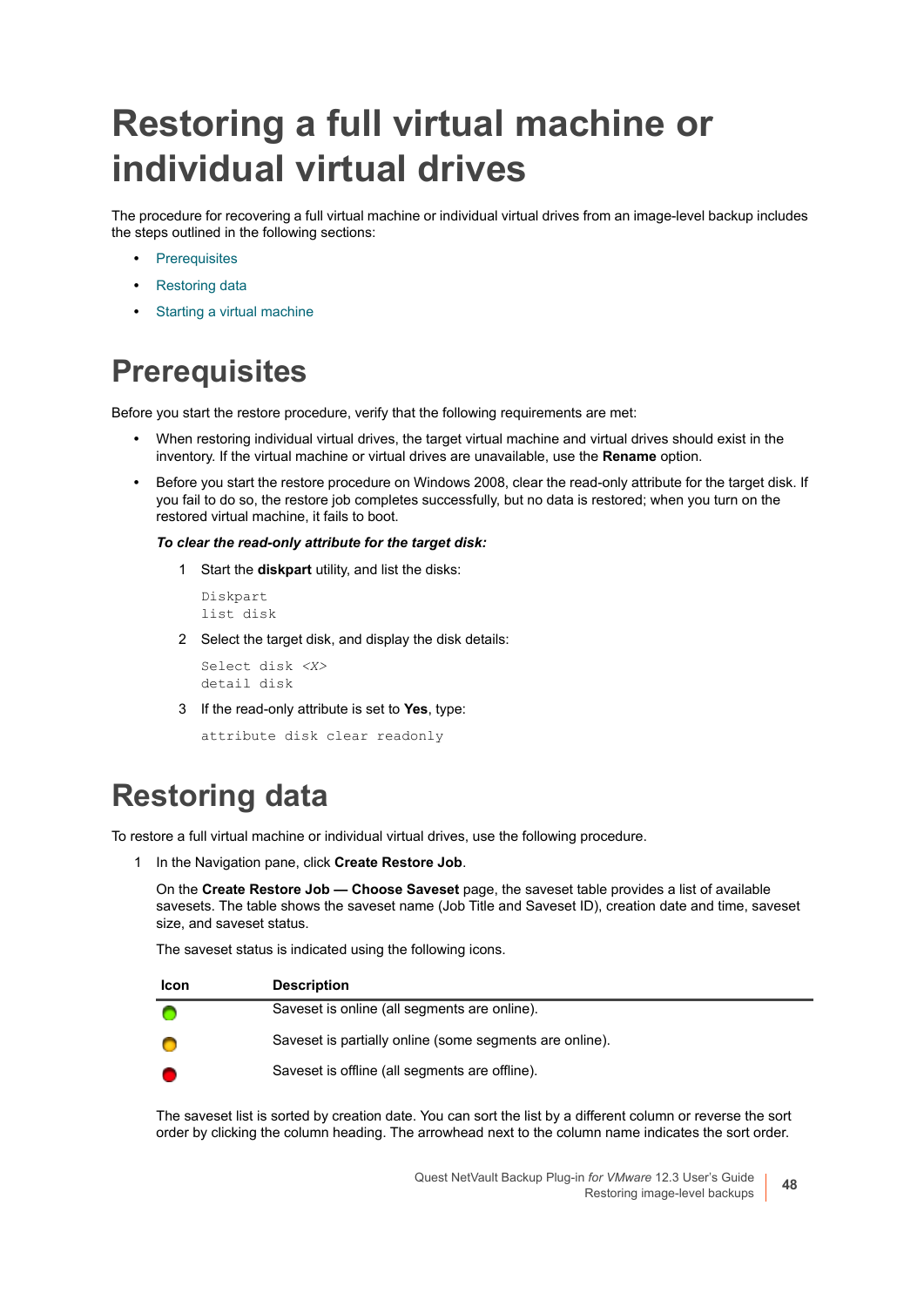2 To filter the saveset list, use the following filter options:

| <b>Filter</b>      | <b>Description</b>                                                                                    |
|--------------------|-------------------------------------------------------------------------------------------------------|
| <b>Client</b>      | Displays savesets created for particular clients. The default selection is Any.                       |
|                    | To use this filter, click the <b>Client</b> box.<br>1                                                 |
|                    | In the Choose Client dialog box, select the clients.<br>2                                             |
|                    | 3<br>To close the dialog box, click OK.                                                               |
| <b>Plugin Type</b> | Displays savesets created using a particular plug-in. The default selection is Any.                   |
|                    | To use this filter, click the <b>Plugin Type</b> box.<br>1                                            |
|                    | In the list, select the plug-in.<br>2                                                                 |
| Date               | Displays savesets created during a specified period. The default selection is Any.                    |
|                    | To use this filter, click the <b>Date</b> box.<br>1.                                                  |
|                    | In the list, select the option that you want to use.<br>2                                             |
|                    | The available options are Last 24 hours, Last Week, Last Month, Last 6<br>Months, Last Year, and Any. |
| Job                | Displays savesets created for particular jobs. The default selection is Any.                          |
|                    | To use this filter, click the <b>Job</b> box.<br>1.                                                   |
|                    | In the Choose Job dialog box, select the jobs.<br>2                                                   |
|                    | 3<br>To close the dialog box, click OK.                                                               |
|                    |                                                                                                       |

3 Select the saveset that you want to use, and click **Next**.

When you select a saveset, the following details are displayed in the **Saveset Information** area: Job ID, job title, tag, server name, client name, plug-in name, saveset date and time, retirement setting, Incremental Backup or not, archive or not, and saveset size.

Backup tags indicate the type of image-level backup. The image-level backups use the following tags or backup-type identifiers:

- **▪** BACKUP IMAGE FULL
- **▪** BACKUP IMAGE INCREMENTAL
- **▪** BACKUP IMAGE DIFFERENTIAL
- <span id="page-48-0"></span>4 On the **Create Selection Set** page, select the images that you want to restore.

You can also open the images, and select the individual virtual drives that you want to restore.

- <span id="page-48-1"></span>**NOTE:** If you select an Incremental or a Differential Backup, the plug-in automatically restores all savesets in  $\ddot{\mathbf{r}}$ the backup sequence up to the selected saveset. The plug-in does not perform any unnecessary steps to read, send, or write disk sectors that have changed in a later backup. Each sector is restored only once.
	- 5 Click **Edit Plugin Options**.
	- 6 Depending on your VMware environment, configure the applicable options in the **Plug-in** *for VMware* **Restore Options** dialog box.
		- **Cluster setup:** In a cluster setup managed by a VMware vCenter Server, configure the following options on the **Restore virtual machine to vCenter** tab.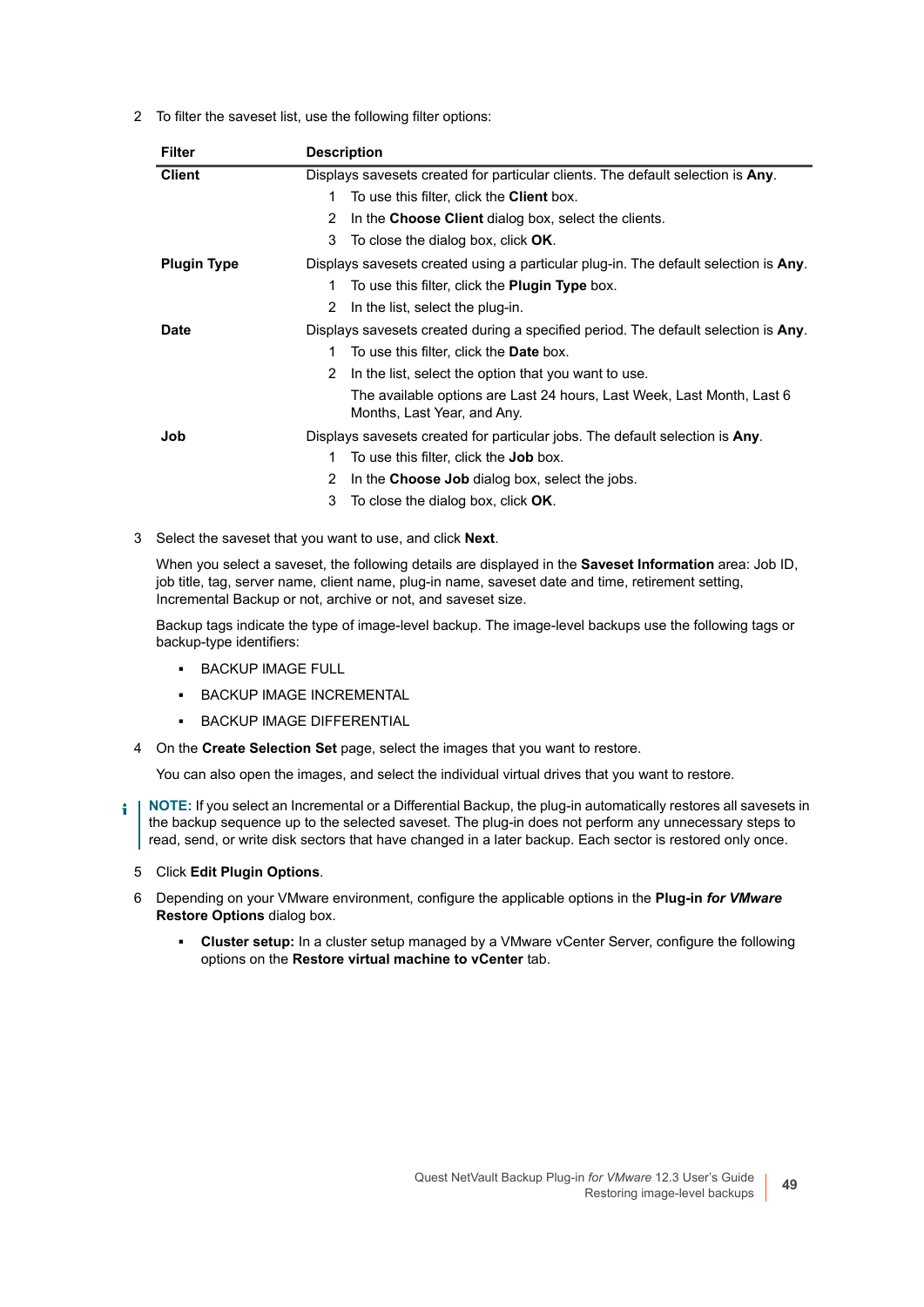| <b>Option</b>                                | <b>Description</b>                                                                                                                                                                                                                                                                                                                                                                                                                                                                                                                                                                                                               |
|----------------------------------------------|----------------------------------------------------------------------------------------------------------------------------------------------------------------------------------------------------------------------------------------------------------------------------------------------------------------------------------------------------------------------------------------------------------------------------------------------------------------------------------------------------------------------------------------------------------------------------------------------------------------------------------|
| <b>Recover virtual</b><br>machine to vCenter | To restore a virtual machine or one or more virtual drives to the same vCenter<br>Server or a different one, select this option.                                                                                                                                                                                                                                                                                                                                                                                                                                                                                                 |
| <b>Alternate Resource</b><br>Pool Path       | A resource pool represents the processor and memory resources that are<br>available to an ESXi Server Host or a cluster of hosts. These resources are made<br>available to the individual virtual machines controlled by the host. Resource pools<br>can be configured in terms of absolute minimum and maximum quantities or<br>relative shares. To run a virtual machine, it must be allocated a resource pool.                                                                                                                                                                                                                |
|                                              | By default, a virtual machine is allocated to its original resource pool during<br>restore. To allocate a virtual machine to an alternate resource pool, specify the<br>target resource pool in this box. Use the following format to specify the resource<br>pool:                                                                                                                                                                                                                                                                                                                                                              |
|                                              | /Pool-A/Pool-B//Pool <n></n>                                                                                                                                                                                                                                                                                                                                                                                                                                                                                                                                                                                                     |
|                                              | Here, $Pool \le n$ is the target resource pool, $Pool - A$ is the child of the root<br>resource pool, Pool-B is the child of Pool-A, and so on. This format allows you<br>to specify a resource pool at any arbitrary depth within the hierarchy. To allocate<br>the virtual machine to the root resource pool, type the "I" character.                                                                                                                                                                                                                                                                                          |
|                                              | Note the following:                                                                                                                                                                                                                                                                                                                                                                                                                                                                                                                                                                                                              |
|                                              | If you do not specify any resource pool, the virtual machine is allocated to<br>$\bullet$<br>its original resource pool (as at the time of backup).                                                                                                                                                                                                                                                                                                                                                                                                                                                                              |
|                                              | If you specify an invalid or inaccessible resource pool, the plug-in follows<br>٠<br>the path hierarchy backwards to find a valid resource pool. It allocates the<br>virtual machine to the first valid ancestor pool in the path and logs an error<br>message.                                                                                                                                                                                                                                                                                                                                                                  |
| <b>Alternate Datastore</b>                   | A datastore represents a storage location for virtual machine files. It can be a<br>VMFS volume, directory on Network Attached Storage, or local file system path. A<br>datastore is platform- and host-independent.                                                                                                                                                                                                                                                                                                                                                                                                             |
|                                              | To change the datastore for a virtual machine, specify the destination datastore<br>name for the virtual machine. You can use this option when the original datastore<br>is unavailable, inaccessible, or cannot hold the virtual machine due to lack of<br>space. Verify that the name is correct and the datastore is accessible to the ESXi<br>Server Host. When you configure an alternate datastore, all virtual drive and<br>configuration files associated with a virtual machine are restored to a single<br>datastore. Verify that the target datastore has sufficient disk space to hold the<br>virtual machine files. |
|                                              | Restore fails if the datastore is invalid or inaccessible or does not have sufficient<br>space to store virtual machine files.                                                                                                                                                                                                                                                                                                                                                                                                                                                                                                   |
| <b>Alternate ESXi Host</b><br><b>Address</b> | By default, the plug-in enters the address for the current ESXi host in this field. If<br>you want to restore the virtual machine to a different ESXi host, update the<br>address for the ESXi host in this field. The host can be for the same yCenter<br>Server or a different one.                                                                                                                                                                                                                                                                                                                                            |
|                                              | Standalone ESXi Server setup: In a standalone ESXi Server setup, click the Restore virtual<br>machine to standalone ESXi host tab, and configure the following options.                                                                                                                                                                                                                                                                                                                                                                                                                                                          |

<span id="page-49-0"></span>

| <b>Option</b>                                                   | <b>Description</b>                                                                                                                                                                    |
|-----------------------------------------------------------------|---------------------------------------------------------------------------------------------------------------------------------------------------------------------------------------|
| <b>Recover virtual</b><br>machine to<br>standalone ESXi<br>host | To restore a virtual machine or one or more virtual drives to a standalone ESXi<br>Server, select this option.                                                                        |
| <b>Alternate Datastore</b>                                      | To change the datastore for a virtual machine, specify the destination datastore<br>name for the virtual machine. For more information about this option, see<br>Alternate Datastore. |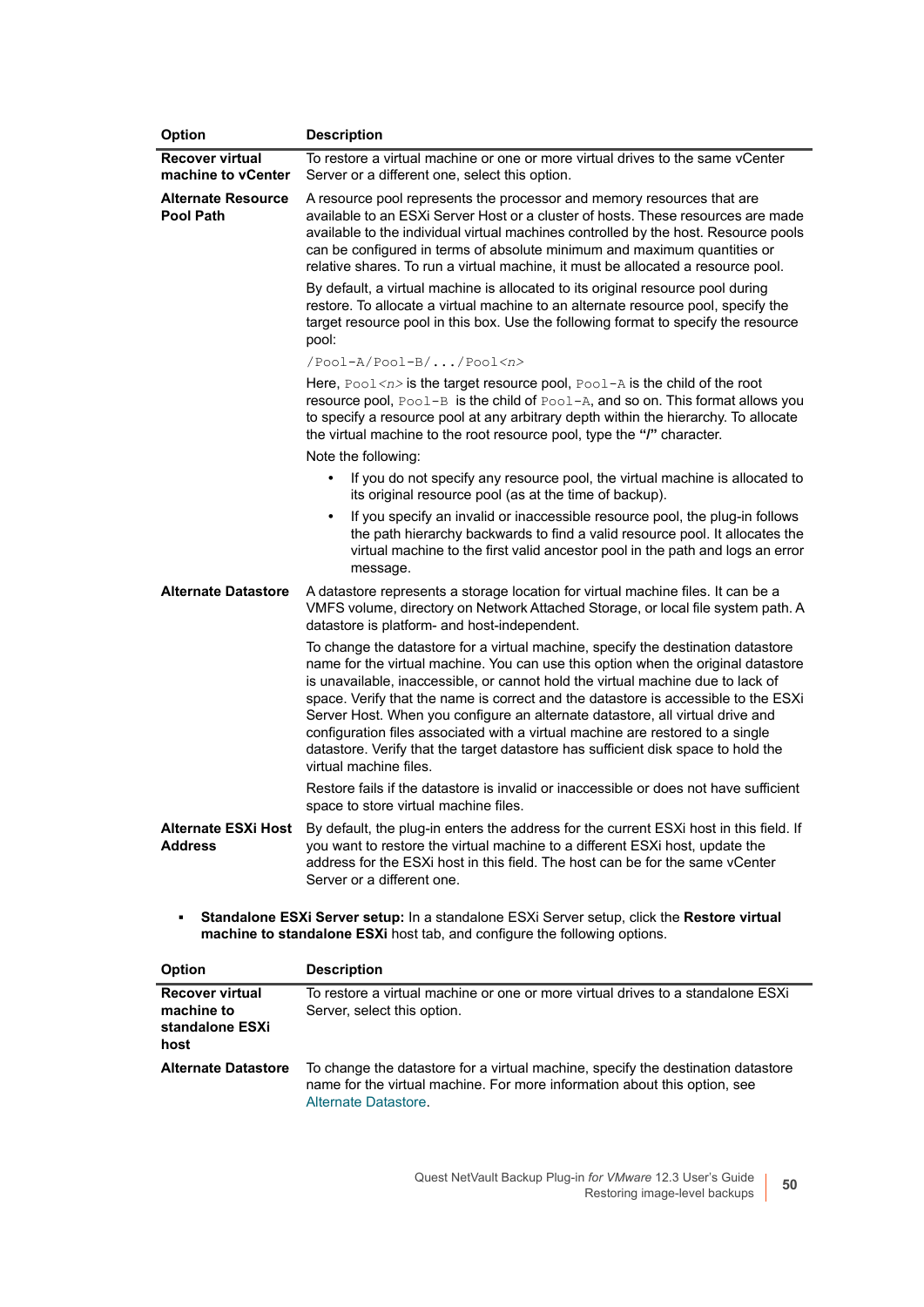- **Delete existing virtual machine:** If you are restoring a virtual machine to its original location, you have two options: delete the existing virtual machine and let the restore process re-create it, or let the restore process overwrite existing **".vmdk"** file. If you want to delete the existing virtual machine and let the restore process re-create it, click the **General Options** tab, and select the **Delete Existing VM** option.
	- **IMPORTANT:** This option is not supported on virtual machines that are protected using ÷ vSphere FT.
- **Power On VM:** To enable power to the virtual machine after a restore is successfully completed, click the **General Options** tab, and select the **Power On VM** option. If you are restoring the virtual machine to its original name and location, the plug-in does not support changing the datastore. If you are renaming the virtual machine as described in [Renaming a virtual machine during restore](#page-54-0), you can specify the same vCenter Server, an alternate vCenter Server, or a standalone ESXi .<br>Server.
- **Disable distribution of restore job to other VMware Backup proxy:** If you configured your environment to use the Distributed Jobs feature, select this check box on the **General Options** tab to turn off the feature for a specific job. This option is disabled by default.
- **Enable Job Level Transport Mode:** If you are using the Distributed Jobs feature and you want to set the transport mode manually at the job level, select this option, and then select the applicable **Primary Transport Mode** and **Fallback Transport Mode**.
- 7 To save the settings, click **OK**, and then click **Next**.
- 8 In **Job Name**, specify a name for the job.

Assign a descriptive name that lets you easily identify the job for monitoring its progress. A job name can contain alphanumeric and nonalphanumeric characters, but it cannot contain non-Latin characters. There is no length restriction. However, a maximum of 40 characters is recommended on all platforms

9 In the **Target Client** list, verify that the client from which data was backed up is selected.

This client is selected by default. Do *not* change this setting.

10 Select or create the Schedule Set, Restore Source Set, and Advanced Options Set.

For more information about these sets, see the *Quest NetVault Backup Administrator's Guide*.

<span id="page-50-0"></span>11 To submit the job for scheduling, click **Submit**.

You can monitor the job progress from the **Job Status** page and view the logs from the **View Logs** page. For more information about these functions, see the *Quest NetVault Backup Administrator's Guide*.

### **Important notes**

**•** If you select one or more virtual drives instead of the virtual machine, the plug-in overwrites the contents of the existing **".vmdk"** file.

When restoring individual virtual drives, the target virtual machine and the selected virtual drives must exist in the inventory. If the virtual machine is removed from the inventory, the job reports an error ("Could not locate the VM") and fails. The plug-in also reports an error if the target **".vmdk"** file does not exist in the inventory.

**•** While restoring one or more virtual drives to an existing virtual machine, the plug-in tries to locate the virtual machine using its UUID. If the plug-in finds more than one virtual machine sharing the UUID, the following error message is logged and the job fails:

Failed to uniquely locate VM in server inventory because its uuid 'xxxx' is in use by one or more other VMs.

When this error occurs, you must change the UUID for the virtual machines in the inventory so that each virtual machine has a unique UUID. You can use the following procedure to locate virtual machines that use the same UUID.

*To find virtual machines that share a UUID:*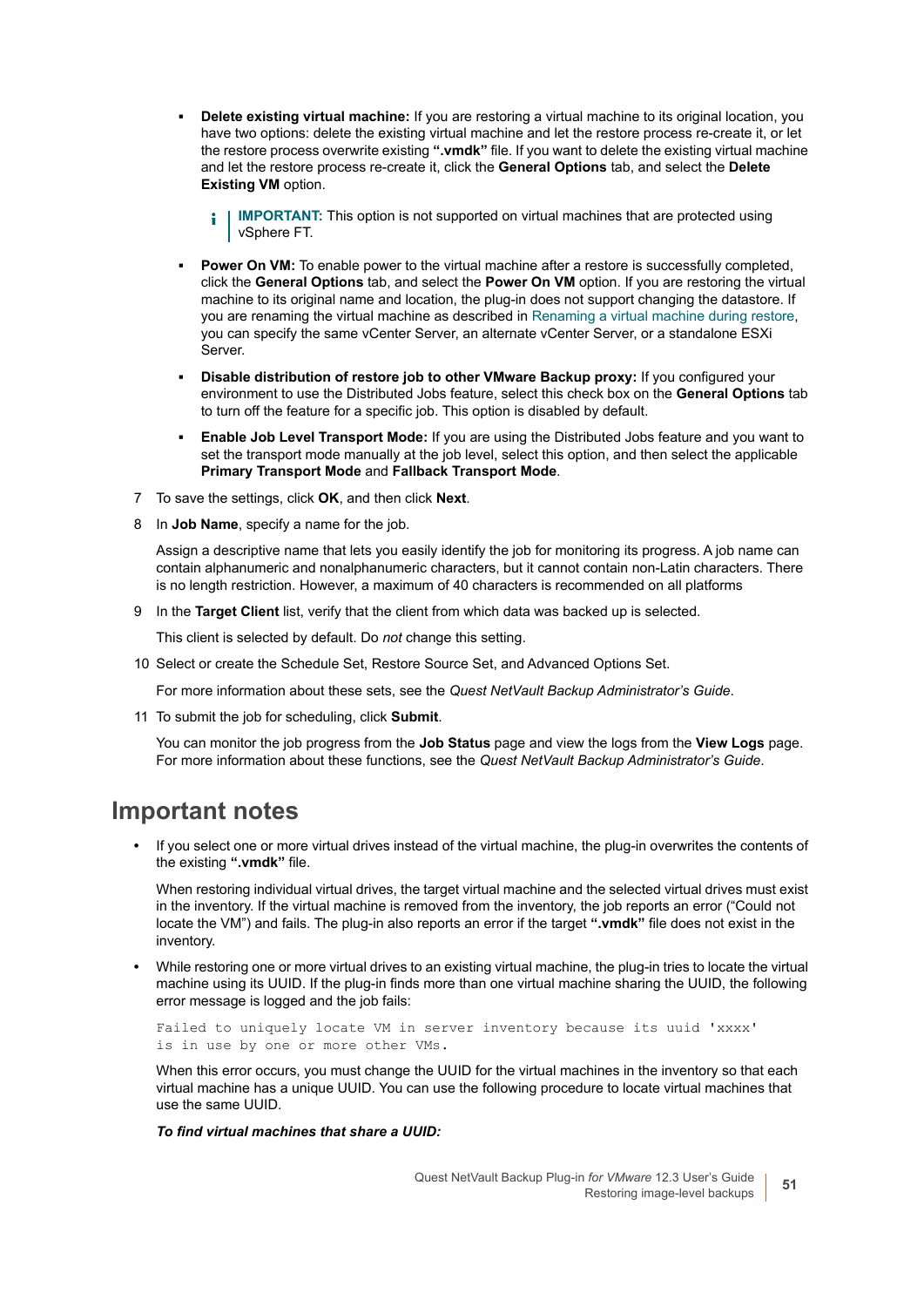1 Open a browser window, and in the address bar, type the following URL.

https://*<server\_address>*/mob/?moid=SearchIndex&method=findAllByUuid

Provide the login information for the server.

(*<server\_address>* must be the address of the target vCenter or ESXi Server on which you want to restore the virtual drives.)

- 2 In the **uuid** box, type the UUID for the virtual machine that you want to restore.
- 3 In the **vmSearch** box, type **true**.
- 4 Leave the remaining options blank, and start the search.

The virtual machines that share the given UUID are displayed in the **val** list.

- 5 Click the link for managed object reference of each virtual machine to view the name and other details.
- 6 Change the UUID so that each virtual machine has a unique UUID.

For more information about this procedure, see the relevant VMware documentation.

### **Restore selection tree icons**

**Table 7. Restore selection tree icons**

| Icon          | <b>Description</b>                                                 |
|---------------|--------------------------------------------------------------------|
| 喦             | Virtual machine                                                    |
| 喦             | Failed virtual machine (is displayed in a saveset for stopped job) |
|               | Configuration file                                                 |
| B             | <b>NVRAM</b> file                                                  |
| a             | Virtual machine disk file                                          |
| $\rightarrow$ | Disk extent information file                                       |
| 屦             | Log file                                                           |
| E             | Catalog file                                                       |

## <span id="page-51-0"></span>**Starting a virtual machine**

After a virtual machine is restored, it is in a turned-off state. You must start it manually. When you start the virtual machine, the OS might prompt to perform an error recovery or record the reason for the unclean shutdown. Usually, you can ignore this message and select the normal boot option.

If you start a renamed virtual machine and a dialog box is displayed that asks whether you copied the virtual machine or moved it, select the **I\_moved it** option, and close the dialog box.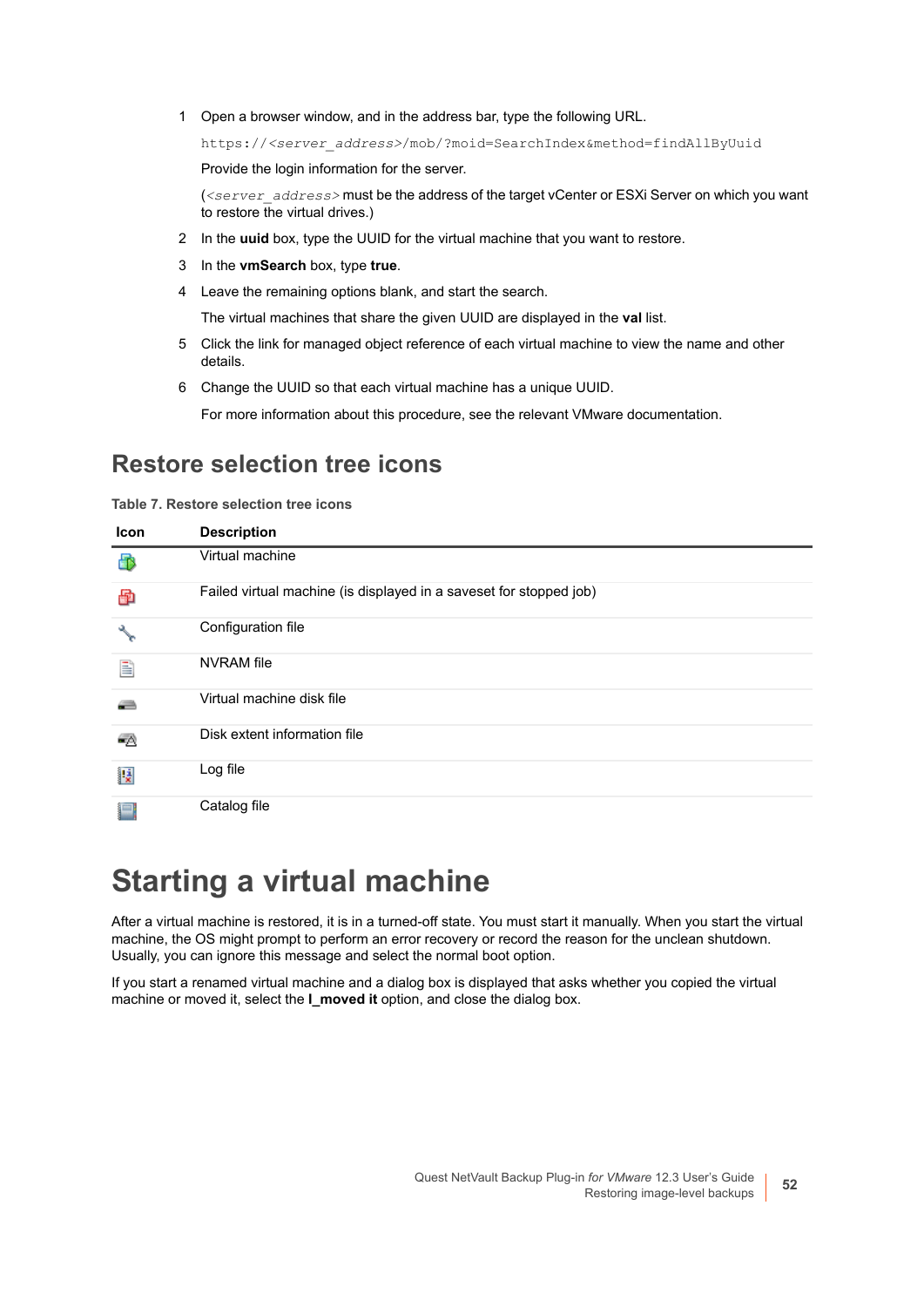# <span id="page-52-0"></span>**Relocating a virtual machine to an alternate ESXi Server**

- 1 Complete [Step 1](#page-47-3) through [Step 4](#page-48-0) in [Restoring data.](#page-47-2)
- 2 Click **Edit Plugin Options**.
- 3 Depending on your VMware environment, configure the applicable options in the **Plug-in** *for VMware* **Restore Options** dialog box.
	- **Cluster setup:** To relocate a virtual machine in a cluster setup, configure the following options on the **Restore virtual machine to vCenter** tab.

| <b>Option</b>                                | <b>Description</b>                                                                                                                  |
|----------------------------------------------|-------------------------------------------------------------------------------------------------------------------------------------|
| <b>Recover virtual</b><br>machine to vCenter | To restore a virtual machine or one or more virtual drives to the same vCenter<br>Server or a different one, select this option.    |
| <b>Alternate Datastore</b>                   | Specify the destination datastore name for the virtual machine. For more<br>information about this option, see Alternate Datastore. |
|                                              | This option is required when relocating a virtual machine. If you do not specify this<br>job, the restore job fails.                |

**• Standalone ESXi Server setup:** To relocate a virtual machine to a standalone ESXi Server, click the **Restore virtual machine to standalone ESXi** host tab, and configure the following options.

| Option                                                          | <b>Description</b>                                                                                                                                    |
|-----------------------------------------------------------------|-------------------------------------------------------------------------------------------------------------------------------------------------------|
| <b>Recover virtual</b><br>machine to<br>standalone ESXi<br>host | To restore a full virtual machine or one or more virtual drives to a standalone ESXi<br>Server, select this option.                                   |
| <b>Alternate Datastore</b>                                      | Specify the destination datastore name for the virtual machine. For more<br>information about this option, see Alternate Datastore.                   |
|                                                                 | This option is required when relocating a virtual machine. If you do not specify this<br>job, the restore job fails.                                  |
| <b>Address</b>                                                  | Type the IP address or DNS name of the alternate ESXI Server Host.                                                                                    |
| <b>Port Number</b>                                              | If you want to use a custom port number, type it here. Otherwise, the plug-in uses<br>443 as the default port.                                        |
| <b>User Name</b>                                                | Specify a user account that can be used to log in to the ESXi Server. The user<br>account must have privileges to register or create virtual machines |
| <b>Password</b>                                                 | Type the password for the user account.                                                                                                               |
|                                                                 |                                                                                                                                                       |

4 Complete [Step 5](#page-48-1) through [Step 11](#page-50-0) in [Restoring data.](#page-47-2)

**NOTE:** A feature introduced in vSphere 5 prevents you from restoring a virtual machine directly to an ESXi 5 f. host when the host is managed by a vCenter Server. To restore a virtual machine directly to the host, you must first disassociate the host from the vCenter Server.

#### *To disassociate an ESXi Server from a vCenter Server:*

- 1 From the vSphere Client, connect directly to the ESXi 5 host.
- 2 In the Inventory panel, select the host.
- 3 In the panel on the right, click **Summary**.
- 4 Select the **Disassociate host from vCenter Server** check box.

For more information, see the relevant vSphere documentation.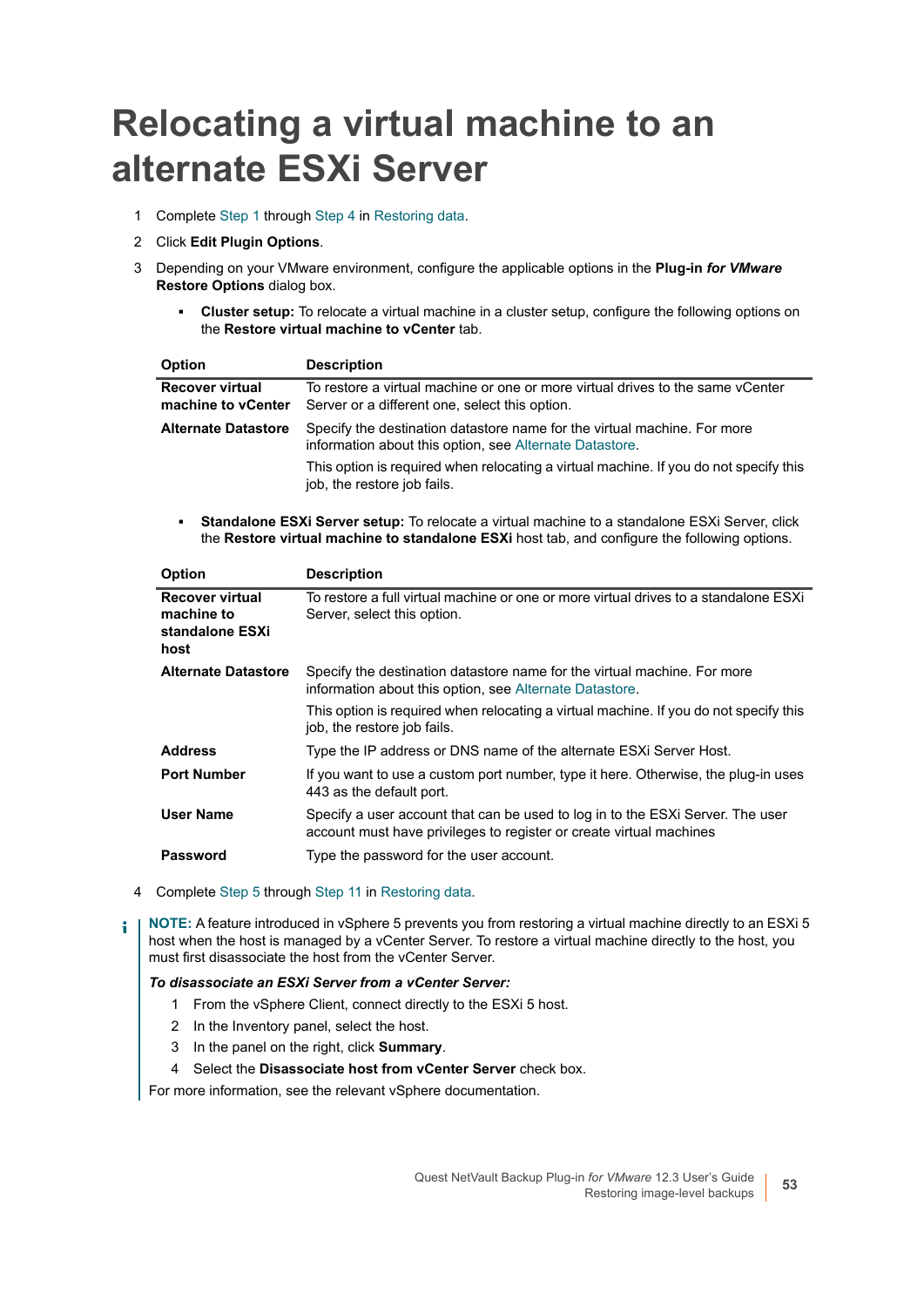# <span id="page-53-0"></span>**Restoring a virtual machine to an alternate vCenter Server**

To restore a virtual machine to an alternate VMware vCenter Server, complete the following steps.

- 1 Complete [Step 1](#page-47-3) through [Step 4](#page-48-0) in [Restoring data.](#page-47-2)
- 2 Click **Edit Plugin Options**.
- 3 Configure the applicable options in the **Plug-in** *for VMware* **Restore Options** dialog box.

| Option                                       | <b>Description</b>                                                                                                                                                                                                                                                                                                                                                                                                                                                                |
|----------------------------------------------|-----------------------------------------------------------------------------------------------------------------------------------------------------------------------------------------------------------------------------------------------------------------------------------------------------------------------------------------------------------------------------------------------------------------------------------------------------------------------------------|
| Alternate Resource<br><b>Pool Path</b>       | A resource pool represents the processor and memory resources that are<br>available to an ESXi Server Host or a cluster of hosts. These resources are made<br>available to the individual virtual machines controlled by the host. Resource pools<br>can be configured in terms of absolute minimum and maximum quantities or<br>relative shares. To run a virtual machine, it must be allocated a resource pool.                                                                 |
|                                              | By default, a virtual machine is allocated to its original resource pool during<br>restore. To allocate a virtual machine to an alternate resource pool, specify the<br>target resource pool in this box. Use the following format to specify the resource<br>pool:                                                                                                                                                                                                               |
|                                              | /Pool-A/Pool-B//Pool <n></n>                                                                                                                                                                                                                                                                                                                                                                                                                                                      |
|                                              | Here, $Pool \le n$ is the target resource pool, $Pool - A$ is the child of the root<br>resource pool, Pool-B is the child of Pool-A, and so on. This format allows you<br>to specify a resource pool at any arbitrary depth within the hierarchy. To allocate<br>the virtual machine to the root resource pool, type the "I" character.<br>Note the following:                                                                                                                    |
|                                              | If you do not specify any resource pool, the virtual machine is allocated to<br>its original resource pool (as at the time of backup).                                                                                                                                                                                                                                                                                                                                            |
|                                              | If you specify an invalid or inaccessible resource pool, the plug-in follows<br>$\bullet$<br>the path hierarchy backwards to find a valid resource pool. It allocates the<br>virtual machine to the first valid ancestor pool in the path and logs an error<br>message.                                                                                                                                                                                                           |
| <b>Alternate Datastore</b>                   | A datastore represents a storage location for virtual machine files. It can be a<br>VMFS volume, directory on Network Attached Storage, or local file system path. A<br>datastore is platform- and host-independent.                                                                                                                                                                                                                                                              |
|                                              | To change the datastore for a virtual machine, specify the destination datastore<br>name for the alternate vCenter. Verify that the name is correct and the datastore is<br>accessible to the ESXi Server Host. When you configure an alternate datastore,<br>all virtual drive and configuration files associated with a virtual machine are<br>restored to a single datastore. Verify that the target datastore has sufficient disk<br>space to hold the virtual machine files. |
|                                              | Restore fails if the datastore is invalid or inaccessible or does not have sufficient<br>space to store virtual machine files.                                                                                                                                                                                                                                                                                                                                                    |
| <b>Alternate ESXi Host</b><br><b>Address</b> | By default, the plug-in enters the address for the current ESXi host in this field. If<br>you want to restore the virtual machine to an alternate vCenter, provide any ESXi<br>host address that belongs only to this vCenter.                                                                                                                                                                                                                                                    |
| <b>Alternate vCenter</b><br><b>Address</b>   | Enter the Server Address of the alternate vCenter Server.                                                                                                                                                                                                                                                                                                                                                                                                                         |
| <b>Port Number</b>                           | If you want to use a custom port number, type it here. Otherwise, the plug-in uses<br>443 as the default port.                                                                                                                                                                                                                                                                                                                                                                    |
| <b>User Name</b>                             | Specify a user account that can be used to log in to the vCenter Server. The user<br>account must have privileges to register or create virtual machines                                                                                                                                                                                                                                                                                                                          |
| Password                                     | Type the password for the user account.                                                                                                                                                                                                                                                                                                                                                                                                                                           |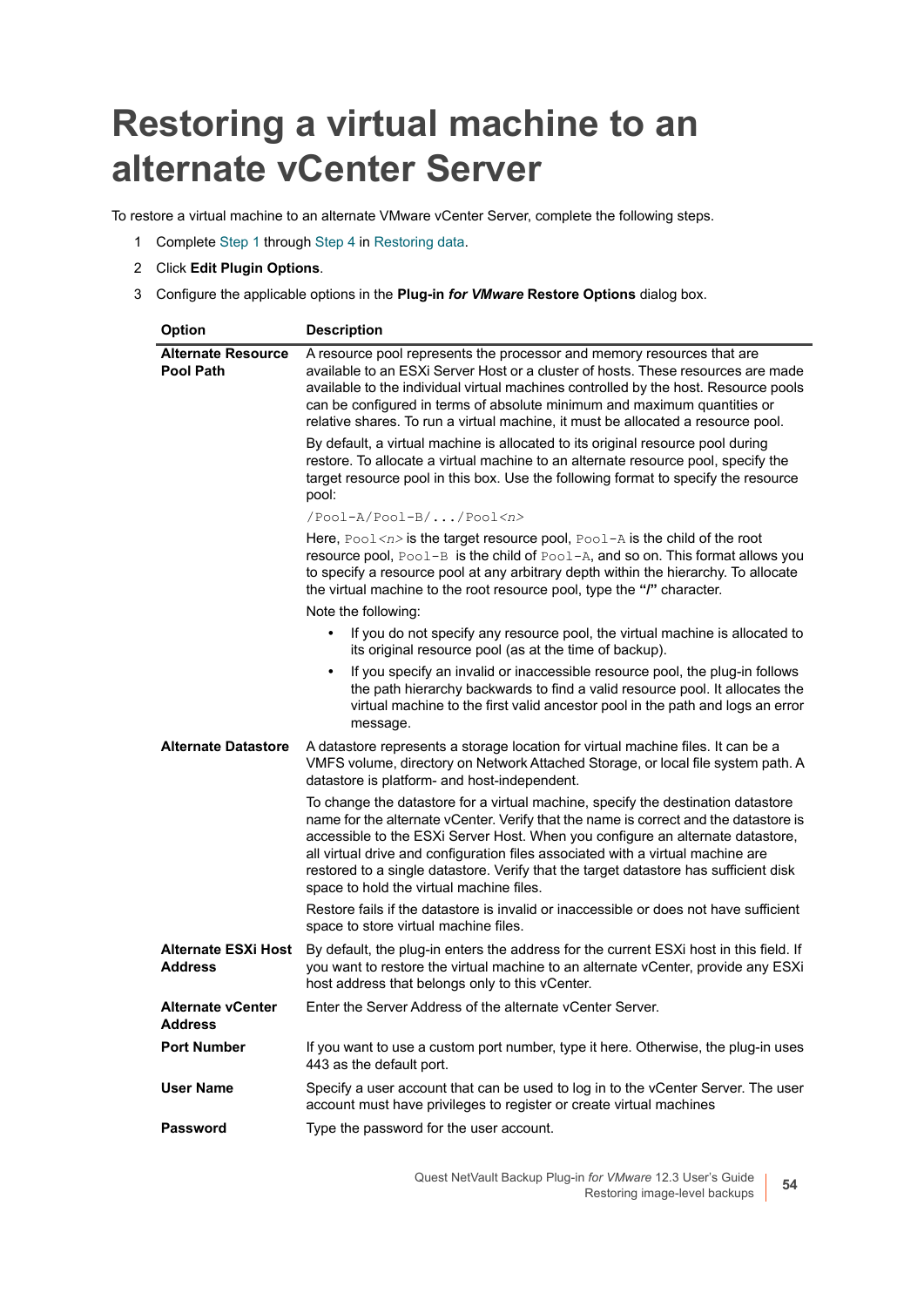- 4 Click **OK**.
- 5 Complete [Step 5](#page-48-1) through [Step 11](#page-50-0) in [Restoring data.](#page-47-2)

# <span id="page-54-0"></span>**Renaming a virtual machine during restore**

To restore a virtual machine or its individual disks without overwriting the existing copy, you can rename the virtual machine during restore. The plug-in creates a virtual machine and restores the contents of the selected disks.

- 1 Complete [Step 1](#page-47-3) through [Step 4](#page-48-0) in [Restoring data.](#page-47-2)
- 2 Click the target virtual machine, and select **Rename** from the context menu.
- 3 In the **Restore Rename** dialog box, select the **Rename To** check box, and type a new name for the virtual machine in the associated box.

The name can contain a maximum of 80 characters. It cannot include any special characters (such as, **/ \ ? \* : @ > < | " ? &**). If you specify more than 80 characters or use any special character in the virtual machine name, the job reports an error and fails.

4 To close the dialog box, click **OK**.

After you close the dialog box, the plug-in updates the corresponding node in the selections tree to display the new name for the virtual machine.

- 5 Complete [Step 5](#page-48-1) through [Step 11](#page-50-0) in [Restoring data.](#page-47-2)
- 6 When you start the renamed virtual machine and a dialog box is displayed that asks whether you copied the virtual machine or moved it, select the **I\_moved it** option, and close the dialog box.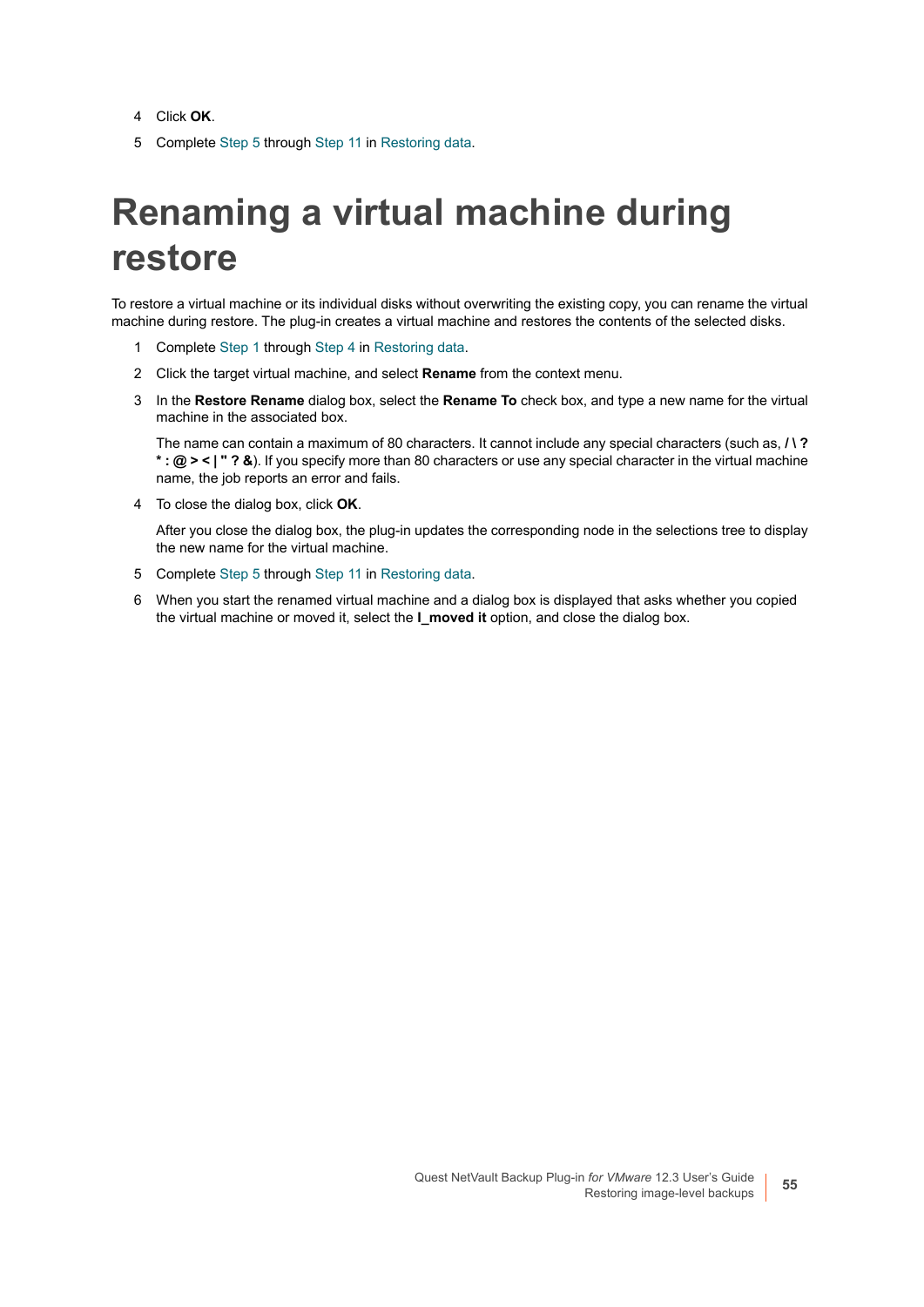# <span id="page-55-0"></span>**Performing file-level restores from image-level backups**

1 In the Navigation pane, click **Create Restore Job**.

On the **Create Restore Job — Choose Saveset** page, the saveset table provides a list of available savesets. The table shows the saveset name (Job Title and Saveset ID), creation date and time, saveset size, and saveset status.

The saveset status is indicated using the following icons.

| <b>Icon</b> | <b>Description</b>                                      |
|-------------|---------------------------------------------------------|
|             | Saveset is online (all segments are online).            |
|             | Saveset is partially online (some segments are online). |
|             | Saveset is offline (all segments are offline).          |

The saveset list is sorted by creation date. You can sort the list by a different column or reverse the sort order by clicking the column heading. The arrowhead next to the column name indicates the sort order.

2 To filter the saveset list, use the following filter options:

| <b>Filter</b>      | <b>Description</b>                                                                                    |
|--------------------|-------------------------------------------------------------------------------------------------------|
| <b>Client</b>      | Displays savesets created for particular clients. The default selection is Any.                       |
|                    | To use this filter, click the <b>Client</b> box.<br>1.                                                |
|                    | In the Choose Client dialog box, select the clients.<br>2                                             |
|                    | 3<br>To close the dialog box, click OK.                                                               |
| <b>Plugin Type</b> | Displays savesets created using a particular plug-in. The default selection is Any.                   |
|                    | To use this filter, click the <b>Plugin Type</b> box.<br>1.                                           |
|                    | In the list, select the plug-in.<br>2                                                                 |
| Date               | Displays savesets created during a specified period. The default selection is Any.                    |
|                    | To use this filter, click the <b>Date</b> box.<br>1.                                                  |
|                    | In the list, select the option that you want to use.<br>2                                             |
|                    | The available options are Last 24 hours, Last Week, Last Month, Last 6<br>Months, Last Year, and Any. |
| Job                | Displays savesets created for particular jobs. The default selection is Any.                          |
|                    | To use this filter, click the <b>Job</b> box.<br>1.                                                   |
|                    | In the Choose Job dialog box, select the jobs.<br>2                                                   |
|                    | 3<br>To close the dialog box, click OK.                                                               |
|                    |                                                                                                       |

3 Select the saveset that you want to use, and click **Next**.

When you select a saveset, the following details are displayed in the **Saveset Information** area: Job ID, job title, tag, server name, client name, plug-in name, saveset date and time, retirement setting, Incremental Backup or not, archive or not, and saveset size.

- 4 On the **Create Selection Set** page, open the applicable container nodes that is, the vCenter, Datacenter, ESXi Host Cluster, and ESXi Server — to list the virtual machine images stored in the saveset.
- 5 Open the image from which you want to restore the files.
- 6 Open the **Volumes** node.
- 7 To display the directory tree, open the disk partitions.
- 8 Select the files and directories that you want to restore.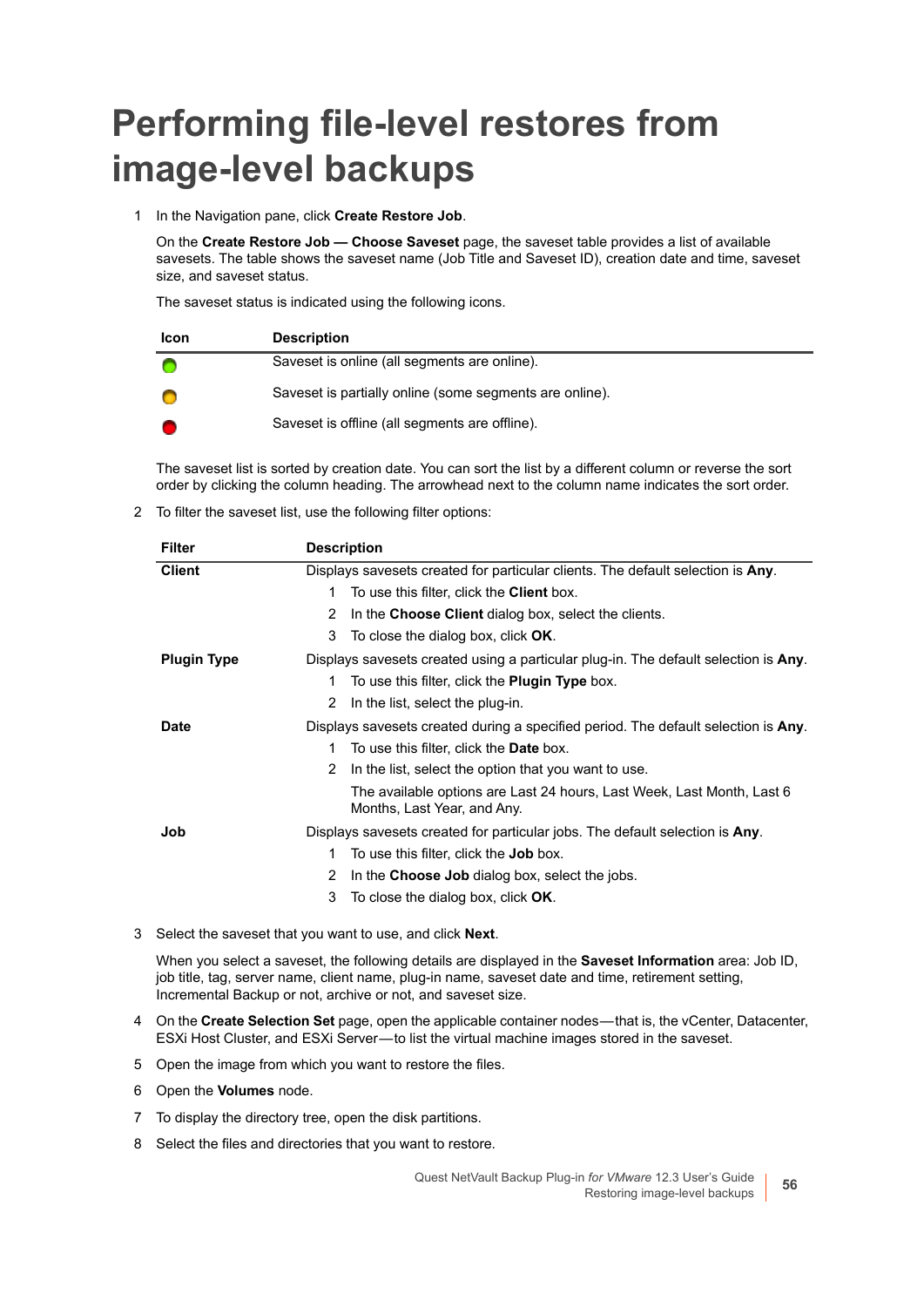- 9 Verify that the target you are restoring to has enough space available to accommodate the restored files.
- 10 Click **Edit Plugin Options**.
- 11 In the **Plug-in** *for VMware* **Restore Options** dialog box, click the **Restore Files** tab, and configure the following options:

| <b>Option</b>           | <b>Description</b>                                                                                                                                                                                                                                                                                                                  |
|-------------------------|-------------------------------------------------------------------------------------------------------------------------------------------------------------------------------------------------------------------------------------------------------------------------------------------------------------------------------------|
| <b>Files Restore</b>    | To perform file-level restores from image-level backups, select this option.                                                                                                                                                                                                                                                        |
|                         | <b>NOTE:</b> If you do not select this option and if the target contains insufficient space,<br>the jobs fails.                                                                                                                                                                                                                     |
| <b>Target Directory</b> | Type the full path to the directory to which you want to restore the virtual machine<br>disk and configuration files. The target directory must be local to the NetVault<br>Backup Client on which the Plug-in for VMware is running. Currently, mapped<br>network drives, mounted network shares, and UNC paths are not supported. |
|                         | The plug-in does not verify whether you have specified a local or remote directory.<br>If plug-in cannot access the specified path, the job fails.                                                                                                                                                                                  |

- 12 To save the settings, click **Save**, and then click **Next**.
- 13 In **Job Name**, specify a name for the job.

Assign a descriptive name that lets you easily identify the job for monitoring its progress. A job name can contain alphanumeric and nonalphanumeric characters, but it cannot contain non-Latin characters. There is no length restriction. However, a maximum of 40 characters is recommended on all platforms.

14 In the **Target Client** list, verify that the client from which data was backed up is selected.

This client is selected by default. Do *not* change this setting.

15 Select or create the Schedule Set, Restore Source Set, and Advanced Options Set.

For more information about these sets, see the *Quest NetVault Backup Administrator's Guide*.

16 To submit the job for scheduling, click **Submit**.

You can monitor the job progress from the **Job Status** page and view the logs from the **View Logs** page. For more information about these functions, see the *Quest NetVault Backup Administrator's Guide*.

### **Restore selection tree icons**

|  |  | Table 8. Restore selection tree icons |  |  |
|--|--|---------------------------------------|--|--|
|--|--|---------------------------------------|--|--|

| Icon          | <b>Description</b>                                                 |
|---------------|--------------------------------------------------------------------|
|               | Virtual machine                                                    |
| 喦             | Failed virtual machine (is displayed in a saveset for stopped job) |
| 辅             | Volume                                                             |
| 计图            | Partition                                                          |
|               | Configuration file                                                 |
| Ê             | <b>NVRAM</b> file                                                  |
| $\Rightarrow$ | Virtual machine disk file                                          |
| - 4           | Disk extent information file                                       |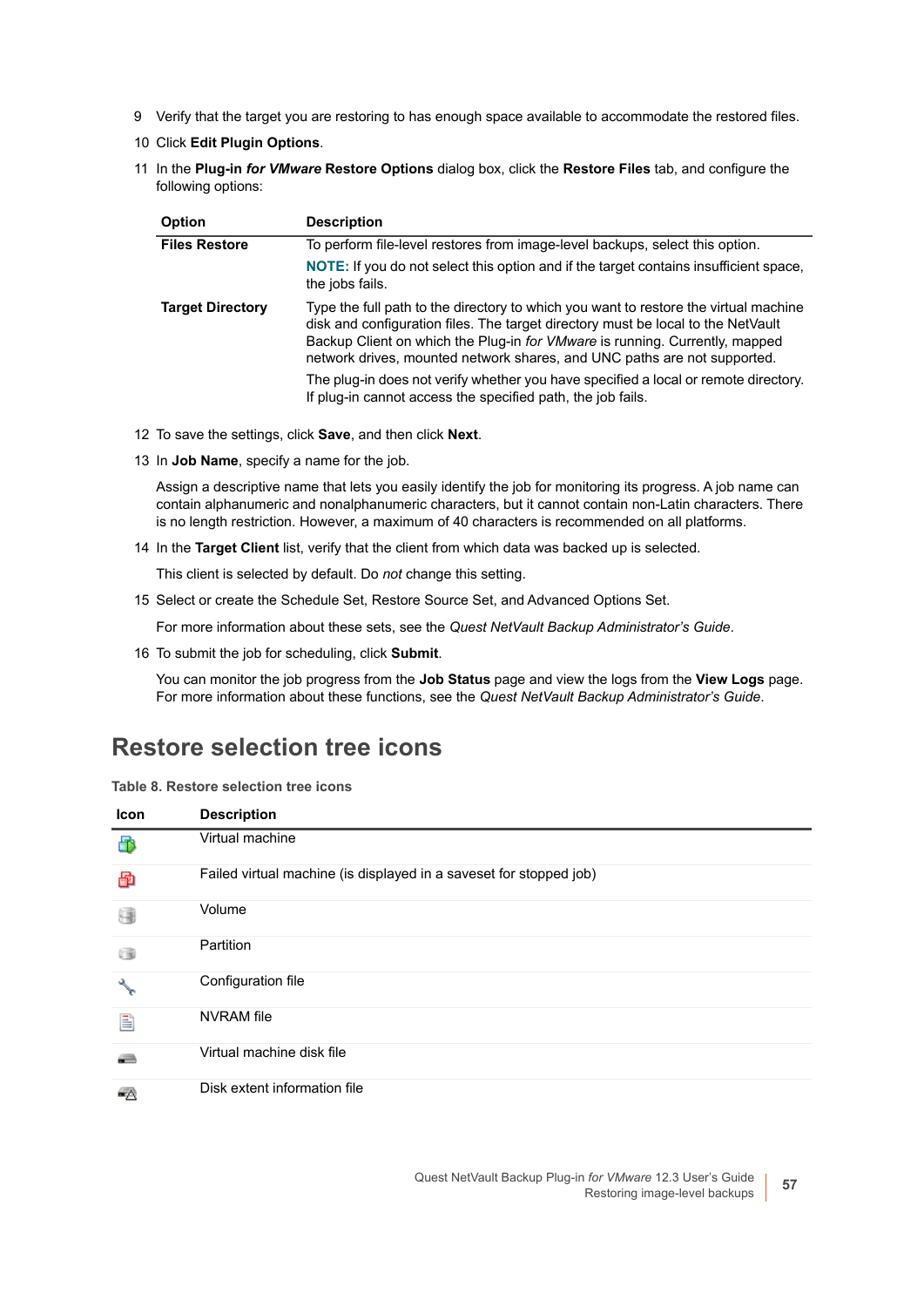#### **Table 8. Restore selection tree icons**

| Icon | <b>Description</b> |
|------|--------------------|
| ¦.i  | Log file           |
| E    | Catalog file       |

# <span id="page-57-0"></span>**Restoring virtual machine disk and configuration files**

The procedure for restoring virtual machine disk and configuration files from an image-level backup includes the steps outlined in the following sections:

- **•** [Restoring data](#page-57-1)
- **•** [Recovering a virtual machine from the restored files](#page-59-0)

## <span id="page-57-1"></span>**Restoring data**

To restore virtual machine disk and configuration files, use the following procedure.

1 In the Navigation pane, click **Create Restore Job**.

On the **Create Restore Job — Choose Saveset** page, the saveset table provides a list of available savesets. The table shows the saveset name (Job Title and Saveset ID), creation date and time, saveset size, and saveset status.

The saveset status is indicated using the following icons.

| <b>Icon</b> | <b>Description</b>                                      |
|-------------|---------------------------------------------------------|
|             | Saveset is online (all segments are online).            |
|             | Saveset is partially online (some segments are online). |
|             | Saveset is offline (all segments are offline).          |

The saveset list is sorted by creation date. You can sort the list by a different column or reverse the sort order by clicking the column heading. The arrowhead next to the column name indicates the sort order.

2 To filter the saveset list, use the following filter options:

| <b>Filter</b>      | <b>Description</b><br>Displays savesets created for particular clients. The default selection is Any. |  |  |
|--------------------|-------------------------------------------------------------------------------------------------------|--|--|
| <b>Client</b>      |                                                                                                       |  |  |
|                    | To use this filter, click the <b>Client</b> box.                                                      |  |  |
|                    | In the Choose Client dialog box, select the clients.<br>2                                             |  |  |
|                    | 3 To close the dialog box, click <b>OK</b> .                                                          |  |  |
| <b>Plugin Type</b> | Displays savesets created using a particular plug-in. The default selection is Any.                   |  |  |
|                    | To use this filter, click the <b>Plugin Type</b> box.                                                 |  |  |
|                    | In the list, select the plug-in.<br>2                                                                 |  |  |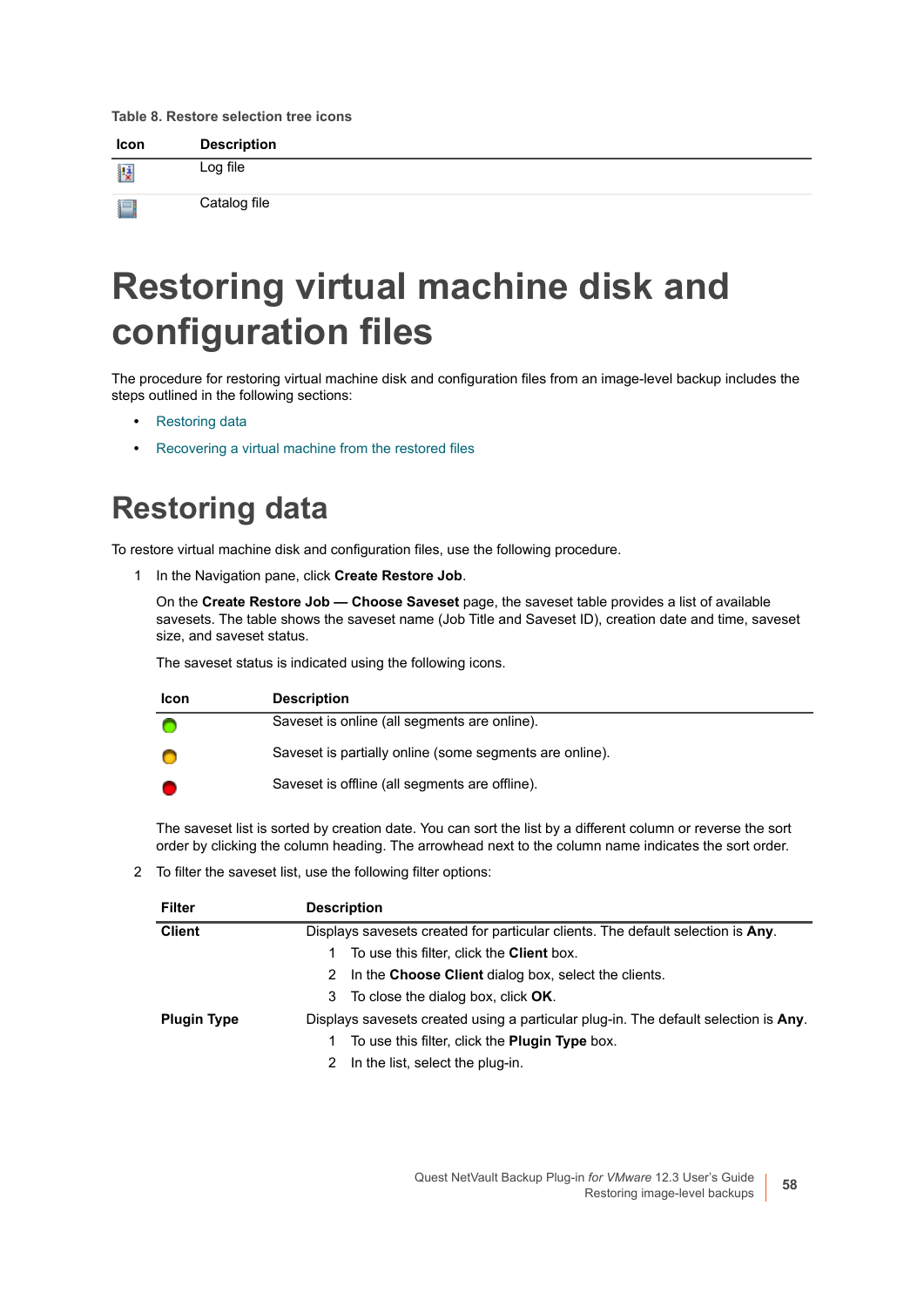| <b>Filter</b> |   | <b>Description</b>                                                                                    |
|---------------|---|-------------------------------------------------------------------------------------------------------|
| <b>Date</b>   |   | Displays savesets created during a specified period. The default selection is Any.                    |
|               |   | To use this filter, click the <b>Date</b> box.                                                        |
|               | 2 | In the list, select the option that you want to use.                                                  |
|               |   | The available options are Last 24 hours, Last Week, Last Month, Last 6<br>Months, Last Year, and Any. |
| Job           |   | Displays savesets created for particular jobs. The default selection is Any.                          |
|               |   | To use this filter, click the <b>Job</b> box.                                                         |
|               | 2 | In the Choose Job dialog box, select the jobs.                                                        |
|               | 3 | To close the dialog box, click <b>OK</b> .                                                            |
| 3             |   | Select the saveset that you want to use, and click <b>Next</b> .                                      |

When you select a saveset, the following details are displayed in the **Saveset Information** area: Job ID, job title, tag, server name, client name, plug-in name, saveset date and time, retirement setting, Incremental Backup or not, archive or not, and saveset size.

- 4 On the **Create Selection Set** page, select the image from which you want to restore the disk and configuration files.
- 5 Verify that the target you are restoring to has enough space available to accommodate the restored files.
- 6 Click **Edit Plugin Options**.
- 7 In the **Plug-in** *for VMware* **Restore Options** dialog box, click the R**estore Files** tab, and configure the following options:

| <b>Option</b>                                 | <b>Description</b>                                                                                                                                                                                                                                                                                                                  |
|-----------------------------------------------|-------------------------------------------------------------------------------------------------------------------------------------------------------------------------------------------------------------------------------------------------------------------------------------------------------------------------------------|
| <b>Files Restore</b>                          | To perform file-level restores from image-level backups, select this option.                                                                                                                                                                                                                                                        |
|                                               | <b>NOTE:</b> If you do not select this option and if the target contains insufficient space,<br>the jobs fails.                                                                                                                                                                                                                     |
| <b>Target Directory</b>                       | Type the full path to the directory to which you want to restore the virtual machine<br>disk and configuration files. The target directory must be local to the NetVault<br>Backup Client on which the Plug-in for VMware is running. Currently, mapped<br>network drives, mounted network shares, and UNC paths are not supported. |
|                                               | The plug-in does not verify whether you have specified a local or remote directory.<br>If plug-in cannot access the specified path, the job fails.                                                                                                                                                                                  |
| <b>Split Restored</b><br><b>Virtual Disks</b> | This option can be used when restoring virtual drive files to the local file system. If<br>the check box is selected, the plug-in splits the ".vmdk" file into 2 GiB files. If you<br>clear the check box, the plug-in restores the ".vmdk" file is as a single disk file.                                                          |
|                                               | This option is only available to backups created using Plug-in for VMware 10.0.5<br>and later. To force this behavior when restoring a backup created using<br>Plug-in for VMware 10.0.1 or an older version, configure this option in the<br>vmware.cfg file:                                                                      |
|                                               | Open the <b>vmware.cfg</b> file in any text editor.<br>1.                                                                                                                                                                                                                                                                           |
|                                               | You can find this file in <netvault backup="" home="">\config on Windows and<br/><netvault backup="" home="">/config on Linux.</netvault></netvault>                                                                                                                                                                                |
|                                               | Add the following lines:<br>2                                                                                                                                                                                                                                                                                                       |
|                                               | [Custom:RestoreSplitVMDK]                                                                                                                                                                                                                                                                                                           |
|                                               | Value=TRUE                                                                                                                                                                                                                                                                                                                          |
|                                               | Save the file.<br>3                                                                                                                                                                                                                                                                                                                 |
|                                               | The setting for this option in the <b>Plug-in <i>for VMware</i> Restore Options</b> dialog box                                                                                                                                                                                                                                      |

The setting for this option in the **Plug-in** *for VMware* **Restore Options** dialog box overrides the setting in the **vmware.cfg** file.

- 8 To save the settings, click **Save**, and then click **Next**.
- 9 In **Job Name**, specify a name for the job.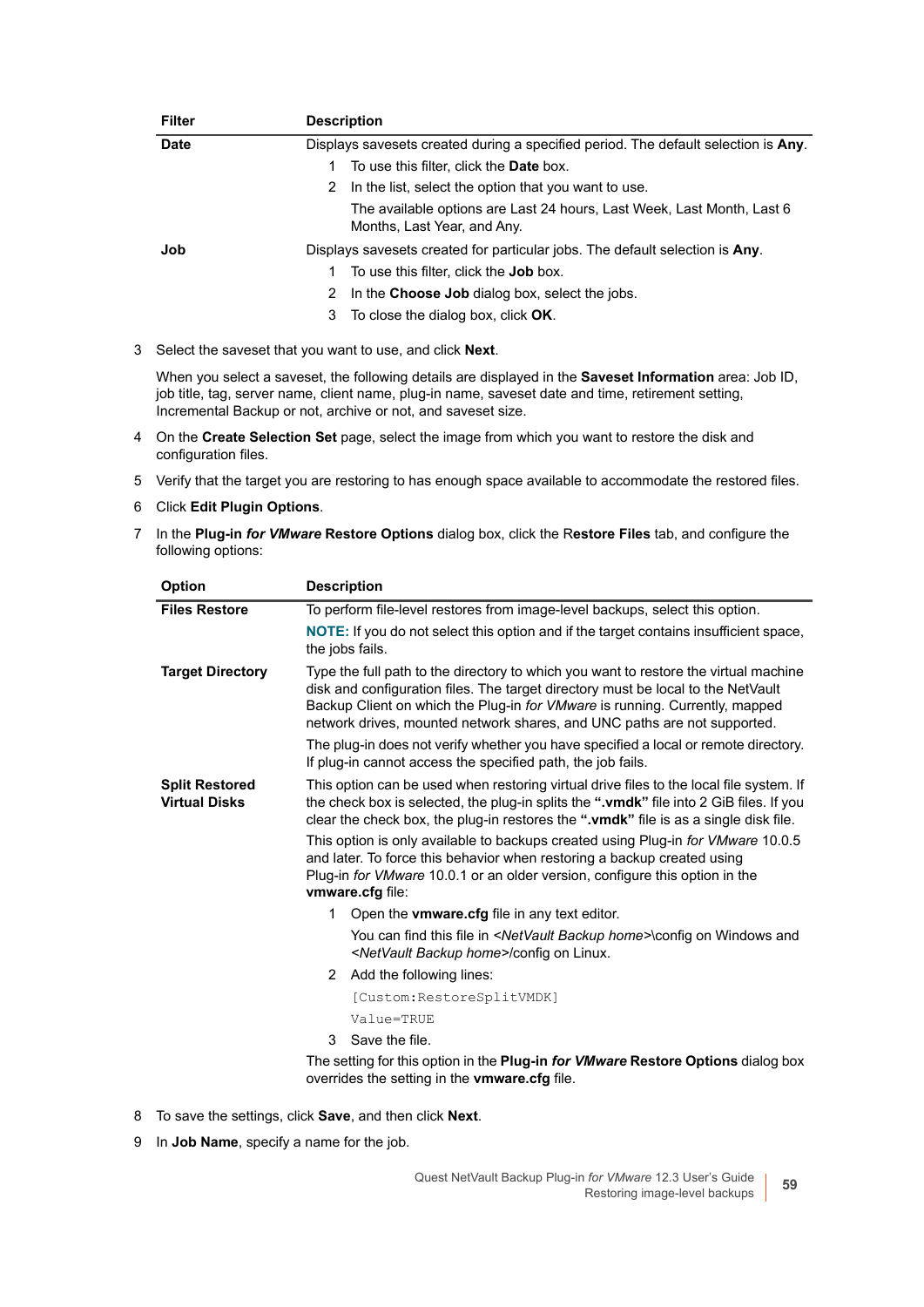Assign a descriptive name that lets you easily identify the job for monitoring its progress. A job name can contain alphanumeric and nonalphanumeric characters, but it cannot contain non-Latin characters. There is no length restriction. However, a maximum of 40 characters is recommended on all platforms.

10 In the **Target Client** list, verify that the client from which data was backed up is selected.

This client is selected by default. Do *not* change this setting.

11 Select or create the Schedule Set, Restore Source Set, and Advanced Options Set.

For more information about these sets, see the *Quest NetVault Backup Administrator's Guide*.

12 To submit the job for scheduling, click **Submit**.

You can monitor the job progress from the **Job Status** page and view the logs from the **View Logs** page. For more information about these functions, see the *Quest NetVault Backup Administrator's Guide*.

### **Restore selection tree icons**

**Table 9. Restore selection tree icons**

| Icon | <b>Description</b>                                                 |
|------|--------------------------------------------------------------------|
| 暈    | Virtual machine                                                    |
| 喦    | Failed virtual machine (is displayed in a saveset for stopped job) |
|      | Configuration file                                                 |
| E    | <b>NVRAM</b> file                                                  |
| a    | Virtual machine disk file                                          |
| €∆   | Disk extent information file                                       |
| R    | Log file                                                           |
| E    | Catalog file                                                       |

## <span id="page-59-0"></span>**Recovering a virtual machine from the restored files**

After restoring the virtual machine disk and configuration files, you can use the VMware vCenter Converter Standalone Client to create a virtual machine using the restored **".vmx"** and **".vmdk**" files. After a VADP Recovery, you must modify the **".vmx"** file so that it matches the disk paths of the restored **".vmdk"** files. For more information, see the relevant VMware vCenter Converter Standalone Client documentation.

### **Recovering a virtual machine from a VCB backup**

To restore the virtual machine files to the destination VMware Server, start the VMware vCenter Converter Standalone Client Wizard. To complete the virtual machine recovery, follow the instructions. When the prompt **"Select source type"** prompt is displayed, select the option **"Backup image or third-party virtual machine."** Also set the **"Virtual machine file"** option to the restored "**.vmx"** file.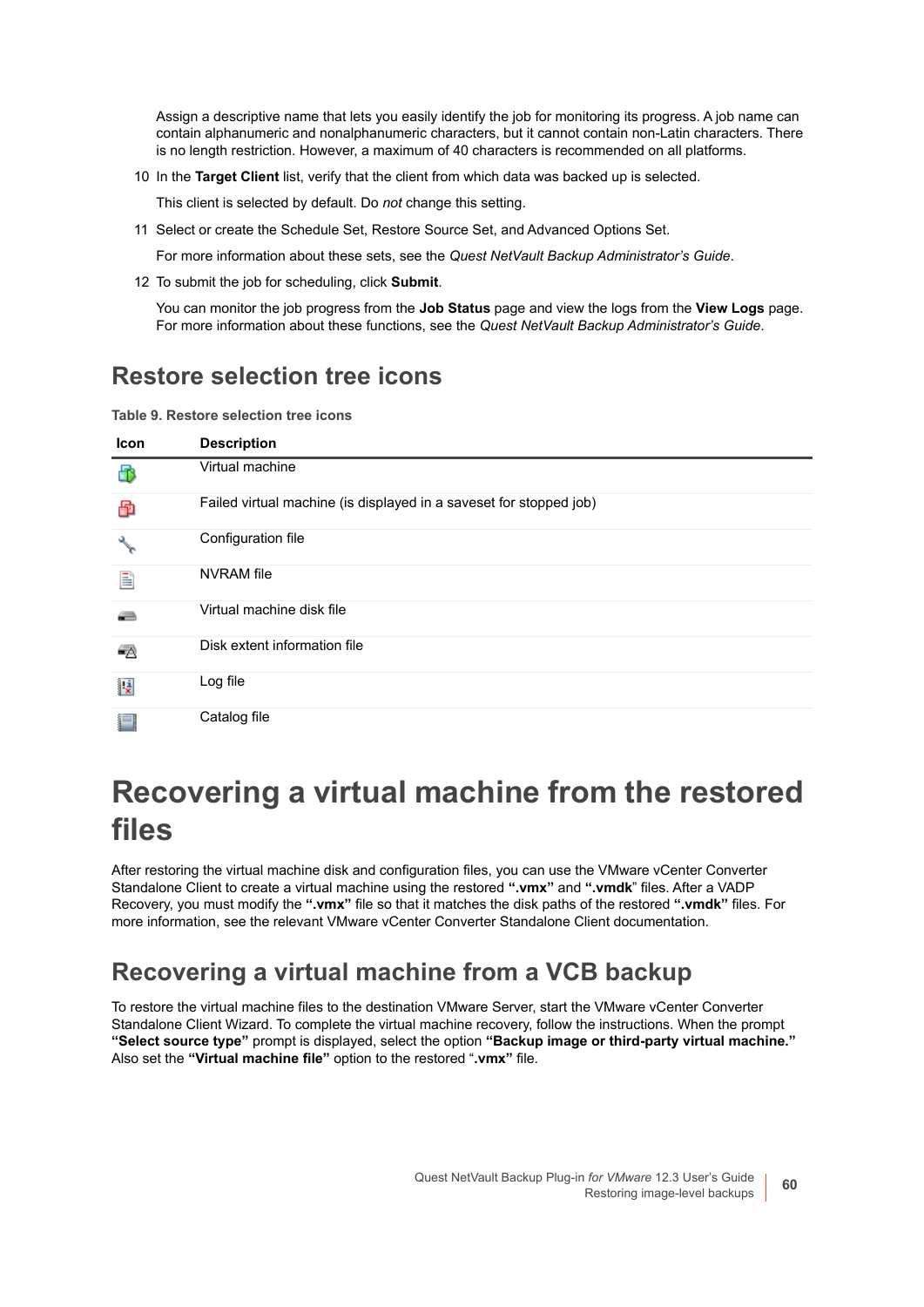### **Recovering a virtual machine from a VADP backup using vCenter Converter**

To recover the virtual machine, you must edit the **".vmx"** file, and change the datastore path to reflect the restored **".vmdk"** files.

#### *To change the datastore path:*

Navigate to the target directory to which the virtual machine files were restored and note the filenames of the virtual drives.

The following example shows some files generated from Virtual Machine Files Only Restore of a VADP backup:

```
MyVirtualMachine.vmx
scsi0-0-MyVirtualMachine.vmdk
scsi0-0-MyVirtualMachine-s001.vmdk
VirtualMachineConfigInfo
```
- 2 Open the **".vmx"** file.
- 3 Modify the relevant entries for the virtual drives.

For example, modify the following entry:

scsi0:0.fileName = "MyVirtualMachine-000001.vmdk"

It must match the "**.vmdk"** file generated during restore.

scsi0:0.fileName = "scsi0-0-MyVirtualMachine.vmdk"

- 4 After modifying the "**.vmx"** file, start the VMware vCenter Converter Standalone Client Wizard to create the virtual machine.
- 5 To complete the virtual machine recovery, follow the instructions.
- 6 When the **"Select source type"** prompt is displayed, select **"VMware Workstation or other VMware virtual machine."**
- 7 Set the **"Virtual machine file"** option to the restored "**.vmx"** file.
- **NOTE:** In the scenario described in the article<http://kb.vmware.com/kb/1019286>, the "**.vmx"** file is not i. backed up, but the **".vmdk"** files are available.

# <span id="page-60-0"></span>**Searching for files in savesets**

The **Search** option on the **Create Restore Job — Choose Saveset** page allows you to find specific files or data items without opening any savesets or browsing through their contents. You can use filenames or regular expressions to find the data items that you want to restore.

To configure or enable the catalog search, click the bulb icon shown near the **Search** button on the **Create Restore Job — Choose Saveset** page. The catalog search supports the regular expression syntax used by Elasticsearch. For more information on Elasticsearch, see

[https://www.elastic.co/guide/en/elasticsearch/reference/current/query-dsl-regexp-query.html.](https://www.elastic.co/guide/en/elasticsearch/reference/current/query-dsl-regexp-query.html) For more information on catalog search, see the *Quest NetVault Backup Administrator's Guide.*

#### *To search for data items in savesets:*

- 1 On the **Create Restore Job Choose Saveset** page, click **Search**.
- 2 In the **Search for files in savesets** dialog box, configure the following options:
	- **Search String:** Type the search string.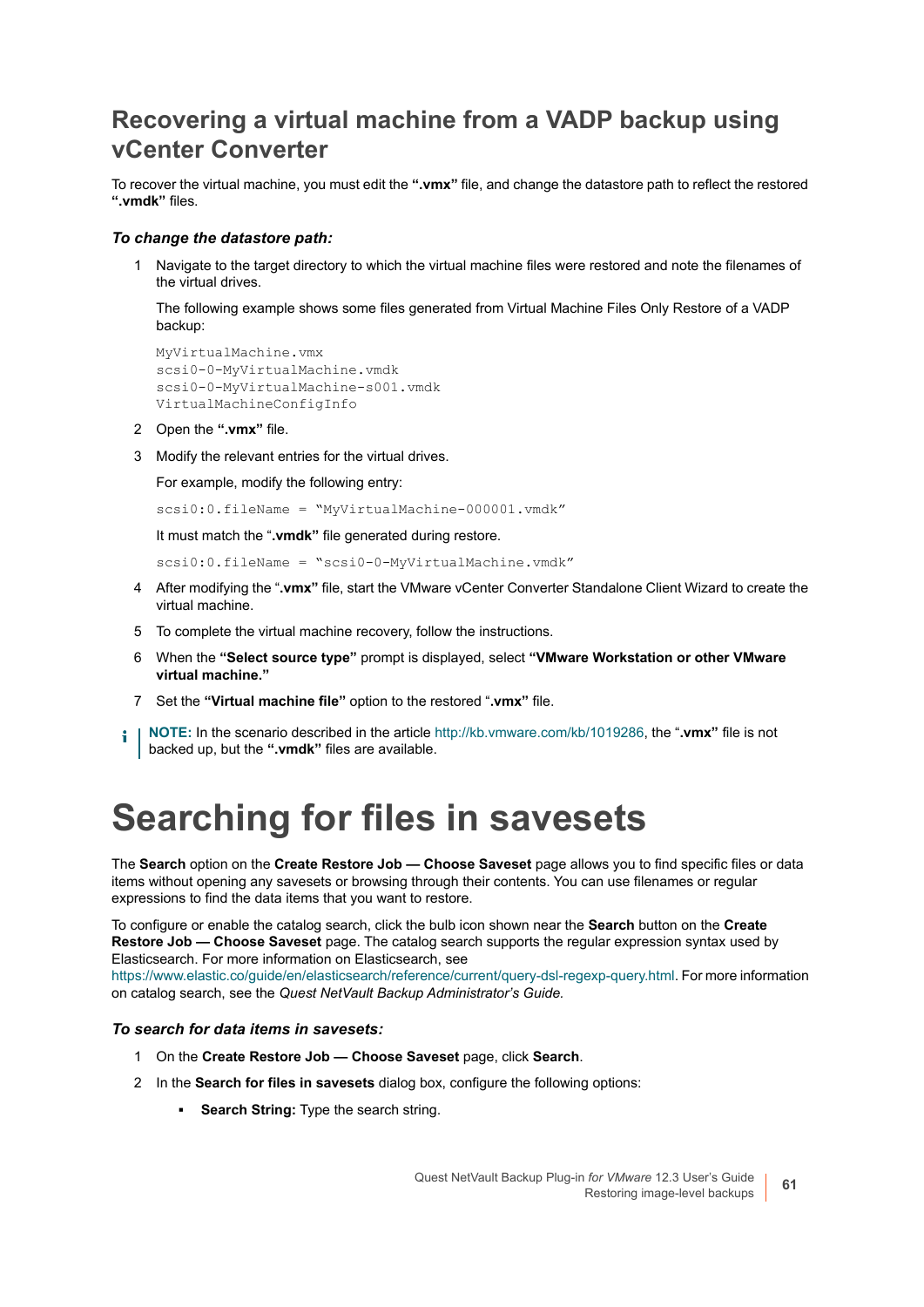- **Regular expression search:** To use POSIX regular expressions in the **Search String** box, select this check box.
- **Use legacy search method**: If both cataloged and non-cataloged savesets are included in the search, the plug-in displays this check box.

If only non-cataloged savesets are included in the search or if **Use legacy search method** is selected, the legacy search is used.

If only cataloged savesets are included in the search or if **Use legacy search method** is cleared, the catalog search is used.

3 To search in one or more specific savesets, select the applicable savesets, and click **Search**.

If you do not select a saveset, all savesets are included in the search. On the **Search Results** page, you can view the savesets that contain the specified files or data items.

4 Select the items you want to restore.

You can only restore items from one saveset.

- 5 Click **Restore selected items**.
- 6 Complete [Step 5](#page-48-1) through [Step 11](#page-50-0) in [Restoring data.](#page-47-2)

# <span id="page-61-0"></span>**Viewing media list**

The **Media List** option on the **Create Restore Job — Choose Saveset** page lets you view information about the media items used to store a backup. You can view details about the data segments and index segments for a backup.

- 1 On the **Create Restore Job Choose Saveset** page, select the applicable saveset.
- 2 In the **Saveset Information** area, click **Media List**.

In the dialog box that is displayed, you can view the following details:

- **Backup size:** This area shows the total size of the saveset in number of bytes.
- **Data segment table:** This table shows information about the media items that contain the data segments. You can view the following details: media label, media group label, stream ID, starting byte number, ending byte number, and media location.
- **Index segment table:** This table shows information about the media items that contain the index segments. You can view the media label and media location.
- 3 To close the dialog box, click **Close**.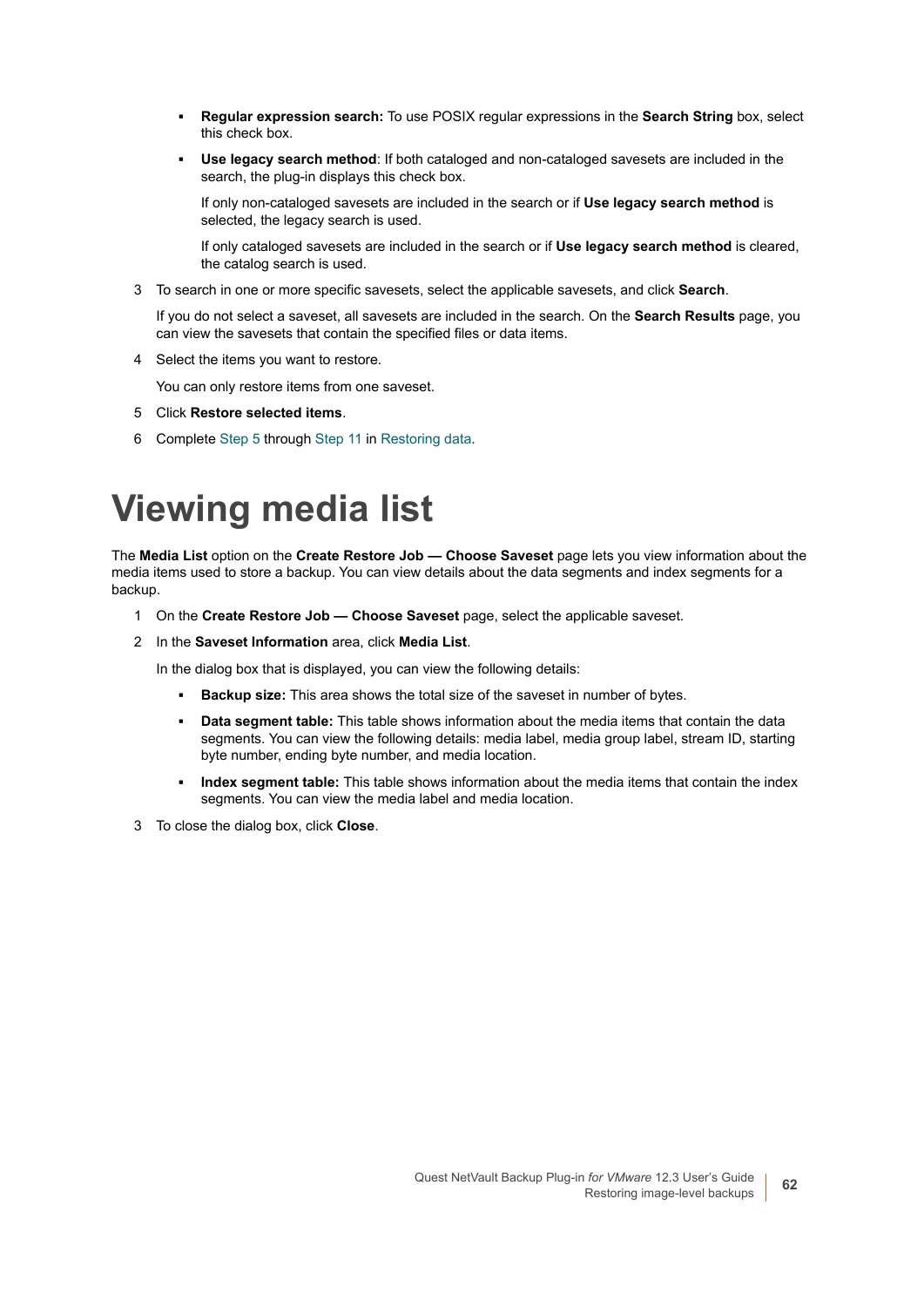# **Restoring file-level backups**

- **•** [About restoring file-level backups](#page-62-0)
- **•** [Restoring file-level backups using shared network drives](#page-62-1)
- **•** [Restoring file-level backups using the native Plug-in for FileSystem](#page-65-0)
- **•** [Searching for files in savesets](#page-67-0)
- **•** [Viewing media list](#page-68-0)

## <span id="page-62-0"></span>**About restoring file-level backups**

The Plug-in *for VMware* provides the following methods for restoring file-level backups.

- **Restores using shared network drives:** This method does not require an instance of NetVault Backup Client running inside the virtual machine. Restores are performed to the shared network drives on the virtual machines, using the Plug-in *for FileSystem* installed on the plug-in host. Since the Plug-in *for FileSystem* is automatically installed on the NetVault Backup Client, no additional software is required for this type of restore.
- **Restores using native Plug-in** *for FileSystem***:** This method is suitable if an instance of NetVault Backup Client is already running inside the virtual machine. The virtual machine is treated as any other physical NetVault Backup Client for the file system restores.
- **NOTE:** Raw Device Mapping (RDM) disks in virtual compatibility mode are restored to flat .vmdk files, not to ÷ the original RDM. The alternative is to omit these disks during a restore.

## <span id="page-62-1"></span>**Restoring file-level backups using shared network drives**

The procedure for restoring file-level backups to a shared folder on the virtual machine includes the steps outlined in the following sections:

- **•** [Setting up a network share](#page-62-2)
- **•** [Restoring data](#page-63-0)

## <span id="page-62-2"></span>**Setting up a network share**

To create a network share between the NetVault Backup Client and the target virtual machine, use the following procedure.

- 1 On the target virtual machine, configure the sharing properties for a folder.
- 2 On the NetVault Backup Server, start the Backup Job Wizard, and click **Create New** next to the **Selections**  list.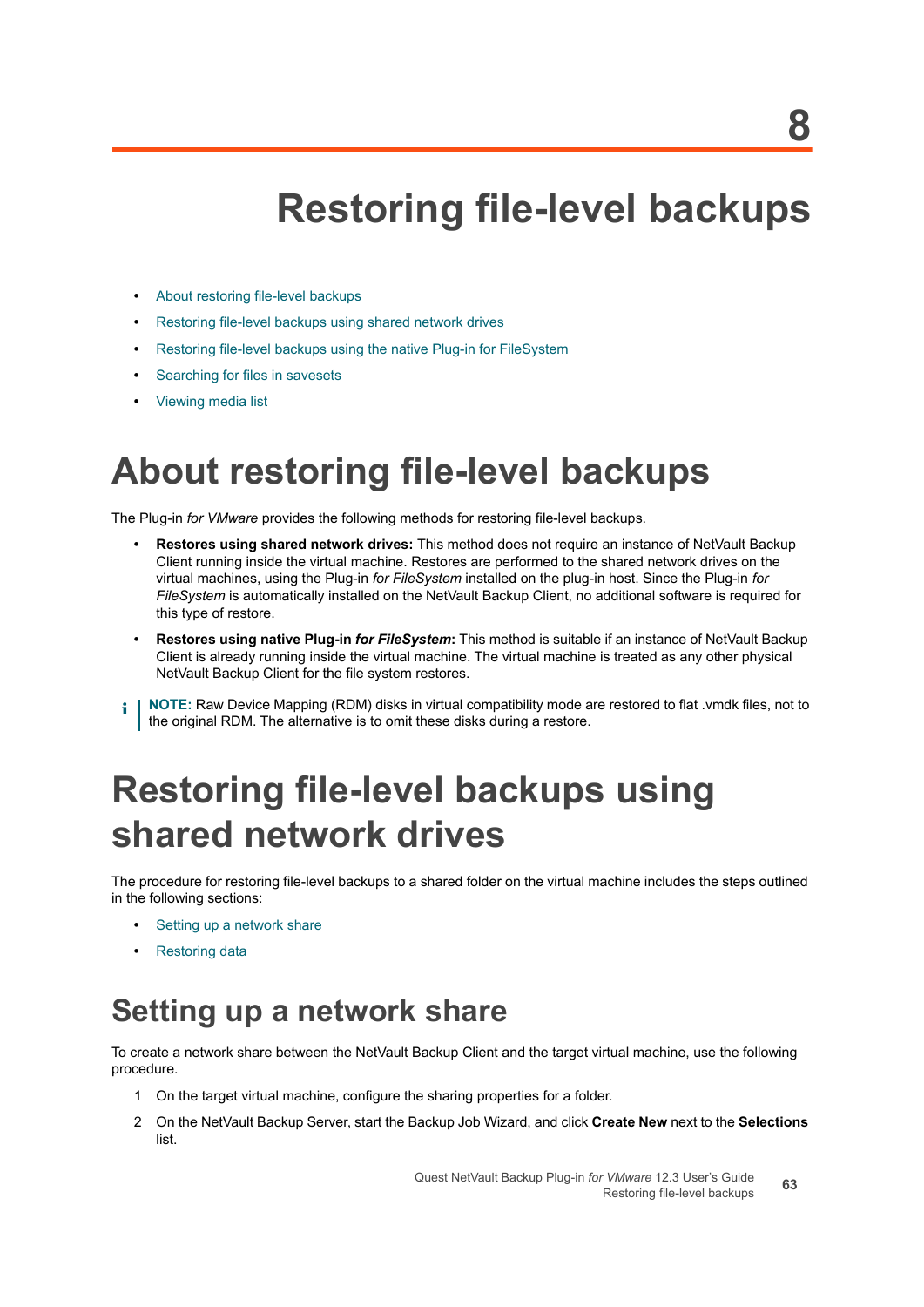- 3 On the **NetVault Backup Selections** page, open the NetVault Backup Client on which the plug-in is installed, and then open **File System**.
- 4 Click **Network Shares**, and select **Add Network Share** from the context menu.
- 5 In the **Add New Network Share** dialog box, specify file path for the shared drive in the following format:
	- \\*<IP Address or Resolvable Network Name>*\*<Share Name>*\
- 6 Click **Add** to add the network share and close the dialog box.
- 7 Click **Network Shares**, and select **Connect As** from the context menu.
- 8 In the **Connection Details** dialog box, provide the following information:
	- **Domain:** Type the Windows Domain name for the system that contains the shared folders.
	- **Username:** Type a Domain Administrator user name. The network share backups must be performed using a Domain Administrator account to fully retrieve the file and directory permissions during a restore. A user belonging to the Administrators Group does not have the Domain Administrator privileges.
		- **NOTE:** If you configure a Non-Domain Administrator account for backups, the file and  $\ddot{\mathbf{r}}$ directory permissions must be set manually after a restore.
	- **Password:** Type the password for the user account.
- 9 To save the connection details and close the dialog box, click **OK**.

## <span id="page-63-0"></span>**Restoring data**

To restore file-level backups, use the following procedure.

1 In the Navigation pane, click **Create Restore Job**.

On the **Create Restore Job — Choose Saveset** page, the saveset table provides a list of available savesets. The table shows the saveset name (Job Title and Saveset ID), creation date and time, saveset size, and saveset status.

The saveset status is indicated using the following icons.

| <b>Icon</b> | <b>Description</b>                                      |
|-------------|---------------------------------------------------------|
|             | Saveset is online (all segments are online).            |
|             | Saveset is partially online (some segments are online). |
|             | Saveset is offline (all segments are offline).          |

The saveset list is sorted by creation date. You can sort the list by a different column or reverse the sort order by clicking the column heading. The arrowhead next to the column name indicates the sort order.

2 To filter the saveset list, use the following filter options:

| <b>Filter</b>      | <b>Description</b>                                                                  |
|--------------------|-------------------------------------------------------------------------------------|
| <b>Client</b>      | Displays savesets created for particular clients. The default selection is Any.     |
|                    | To use this filter, click the <b>Client</b> box.                                    |
|                    | In the Choose Client dialog box, select the clients.<br>2                           |
|                    | To close the dialog box, click <b>OK</b> .<br>3                                     |
| <b>Plugin Type</b> | Displays savesets created using a particular plug-in. The default selection is Any. |
|                    | To use this filter, click the Plugin Type box.                                      |
|                    | In the list, select the plug-in.                                                    |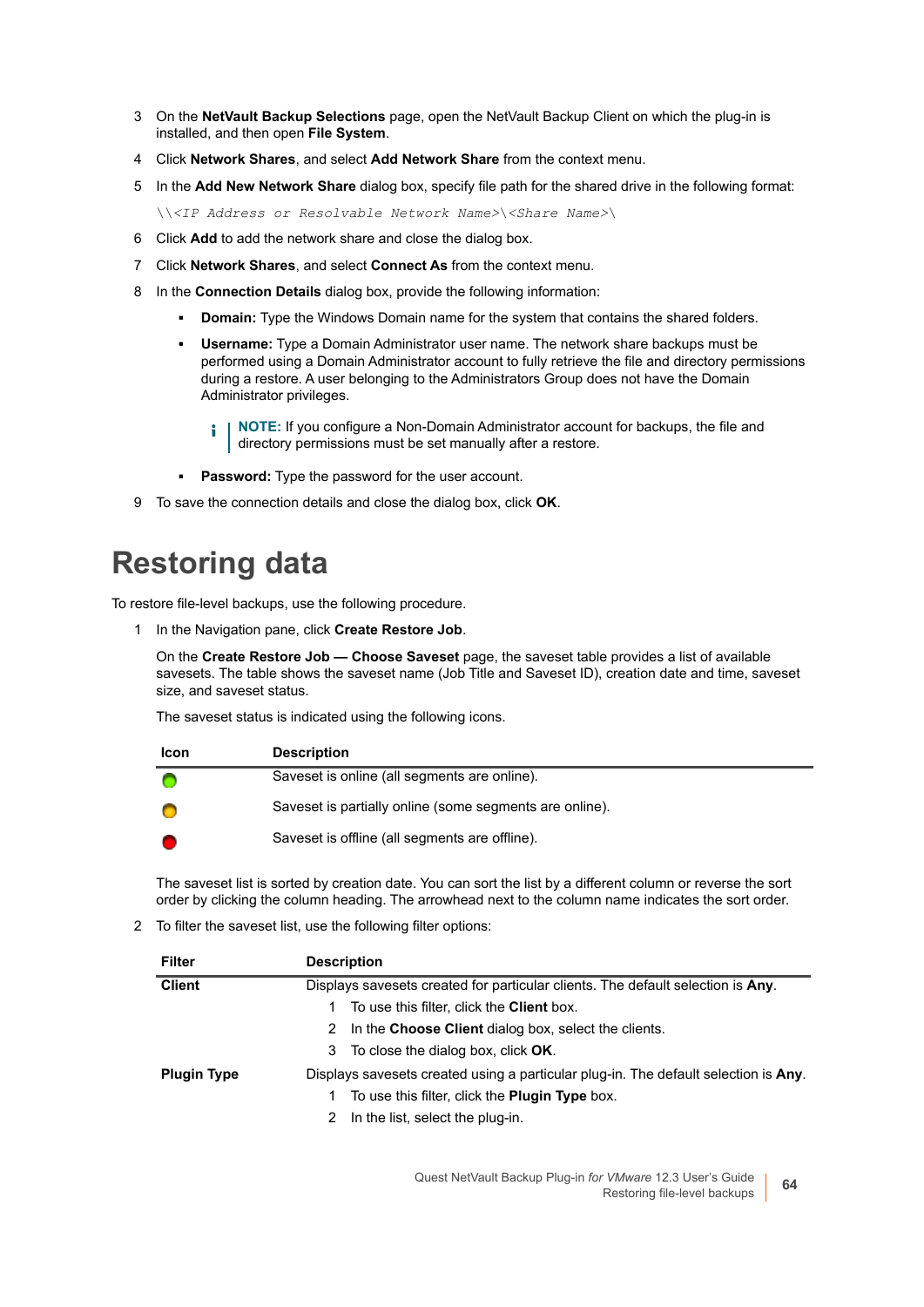| <b>Filter</b> | <b>Description</b>                                                                                    |
|---------------|-------------------------------------------------------------------------------------------------------|
| <b>Date</b>   | Displays savesets created during a specified period. The default selection is Any.                    |
|               | To use this filter, click the <b>Date</b> box.                                                        |
|               | In the list, select the option that you want to use.<br>2                                             |
|               | The available options are Last 24 hours, Last Week, Last Month, Last 6<br>Months, Last Year, and Any. |
| Job           | Displays savesets created for particular jobs. The default selection is Any.                          |
|               | To use this filter, click the <b>Job</b> box.                                                         |
|               | In the Choose Job dialog box, select the jobs.<br>2                                                   |
|               | 3 To close the dialog box, click <b>OK</b> .                                                          |
|               | Select the saveset that you want to use, and click <b>Next</b> .                                      |

When you select a saveset, the following details are displayed in the **Saveset Information** area: Job ID, job title, tag, server name, client name, plug-in name, saveset date and time, retirement setting, Incremental Backup or not, archive or not, and saveset size.

4 On the **Create Selection Set** page, select the files and directories that you want to restore.

**NOTE:** For a regular Incremental or Differential Backup, the selection tree displays all files that were f. included in the backup sequence — the initial Full Backup and subsequent Incremental or Differential Backups. For a Dump Type Incremental or Differential Backup, the plug-in only displays those files that were backed up in the selected saveset.

<span id="page-64-0"></span>5 Click the file or directory that you want to restore, and select **Rename** from the context menu.

**NOTE:** Raw Device Mapping (RDM) disks in virtual compatibility mode are restored to flat .vmdk files, f. not to the original RDM. The alternative is to omit these disks during a restore.

<span id="page-64-1"></span>6 In the **Relocate** box, type the network share path.

**NOTE:** If you do not perform [Step 5](#page-64-0) and [Step 6](#page-64-1), the data is restored to the NetVault Backup Client and not to ÷ the shared folder on the virtual machine.

<span id="page-64-2"></span>7 Click **Edit Plugin Options**, and configure the following settings:

**Table 10. Plug-in** *for FileSystem* **restore options**

| <b>Option</b>                                                   | <b>Description</b>                                                                                                                                                        |
|-----------------------------------------------------------------|---------------------------------------------------------------------------------------------------------------------------------------------------------------------------|
| <b>Overwrite Newer</b><br><b>Files</b>                          | By default, the plug-in overwrites existing files on the restore destination with the<br>backed-up version in the saveset.                                                |
|                                                                 | If you do not want to overwrite the existing files, clear this check box.                                                                                                 |
| <b>Reset File</b><br><b>Timestamps</b>                          | By default, timestamps for restored files are reset to what is recorded in the<br>backup saveset.                                                                         |
|                                                                 | To restore the files with current timestamp, clear the check box.                                                                                                         |
| <b>Reset Directory</b>                                          | By default, directories are restored with current timestamp.                                                                                                              |
| <b>Timestamps</b>                                               | To reset the timestamp to what is recorded in the saveset, select this check box.<br>To use this option, you must also select the <b>Reset File Timestamps</b> check box. |
| <b>Restore Files</b><br><b>Modified During</b><br><b>Backup</b> | To restore the files that were marked "in flux" during backup, select this check<br>box.                                                                                  |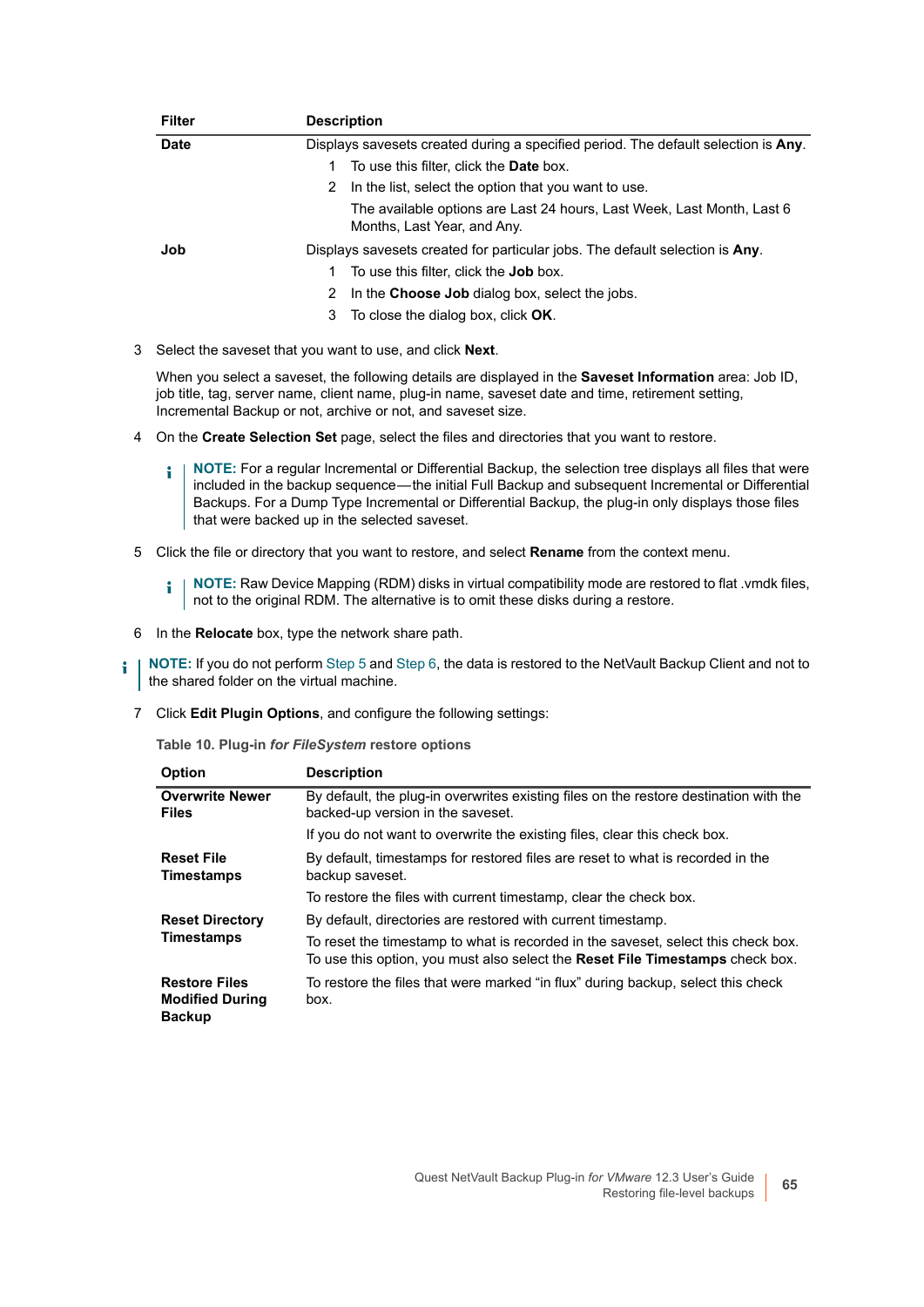**Table 10. Plug-in** *for FileSystem* **restore options**

| <b>Description</b>                                                                                                                                                                                                                                                                                                                                                                                                                   |
|--------------------------------------------------------------------------------------------------------------------------------------------------------------------------------------------------------------------------------------------------------------------------------------------------------------------------------------------------------------------------------------------------------------------------------------|
| To generate a restore log file, type the filename. The log file provides a list of files<br>that are selected for a restore. The files that are restored successfully are marked<br>with an "o" and the others are marked with an "x." If you specify an existing<br>filename, the plug-in overwrites the file. The log file is created in CSV file format,<br>and includes details such as file size, date modified, and file type. |
| To use an exclusion list, type the full path to the file.<br>For more information about exclusion lists, see the Quest NetVault Backup Plug-<br>in for FileSystem User's Guide.                                                                                                                                                                                                                                                      |
|                                                                                                                                                                                                                                                                                                                                                                                                                                      |

- 8 To save the settings, click **Save**, and then click **Next**.
- 9 In **Job Name**, specify a name for the job.

Assign a descriptive name that lets you easily identify the job for monitoring its progress. A job name can contain alphanumeric and nonalphanumeric characters, but it cannot contain non-Latin characters. There is no length restriction. However, a maximum of 40 characters is recommended on all platforms

10 In the **Target Client** list, verify that the client from which data was backed up is selected.

This client is selected by default. Do *not* change this setting.

11 Select or create the Schedule Set, Restore Source Set, and Advanced Options Set.

For more information about these sets, see the *Quest NetVault Backup Administrator's Guide*.

<span id="page-65-2"></span>12 To submit the job for scheduling, click **Submit**.

You can monitor the job progress from the **Job Status** page and view the logs from the **View Logs** page. For more information about these functions, see the *Quest NetVault Backup Administrator's Guide*.

**NOTE:** The plug-in restores data to the shared network folder on the virtual machine. You must manually i. move the restored files to the final target destination.

# <span id="page-65-0"></span>**Restoring file-level backups using the native Plug-in** *for FileSystem*

The procedure for restoring the file-level backups using the native Plug-in *for FileSystem* includes the steps outlined in the following steps:

- **•** [Prerequisites](#page-65-1)
- **•** [Restoring data](#page-66-0)

## <span id="page-65-1"></span>**Prerequisites**

Before you restore the data, verify that the following requirements are met:

- **•** Install the NetVault Backup Client software inside the target virtual machine. For more information, see the *Quest NetVault Backup Installation Guide*.
- **•** Add the client to NetVault Backup Server. For more information, see the *Quest NetVault Backup Administrator's Guide*.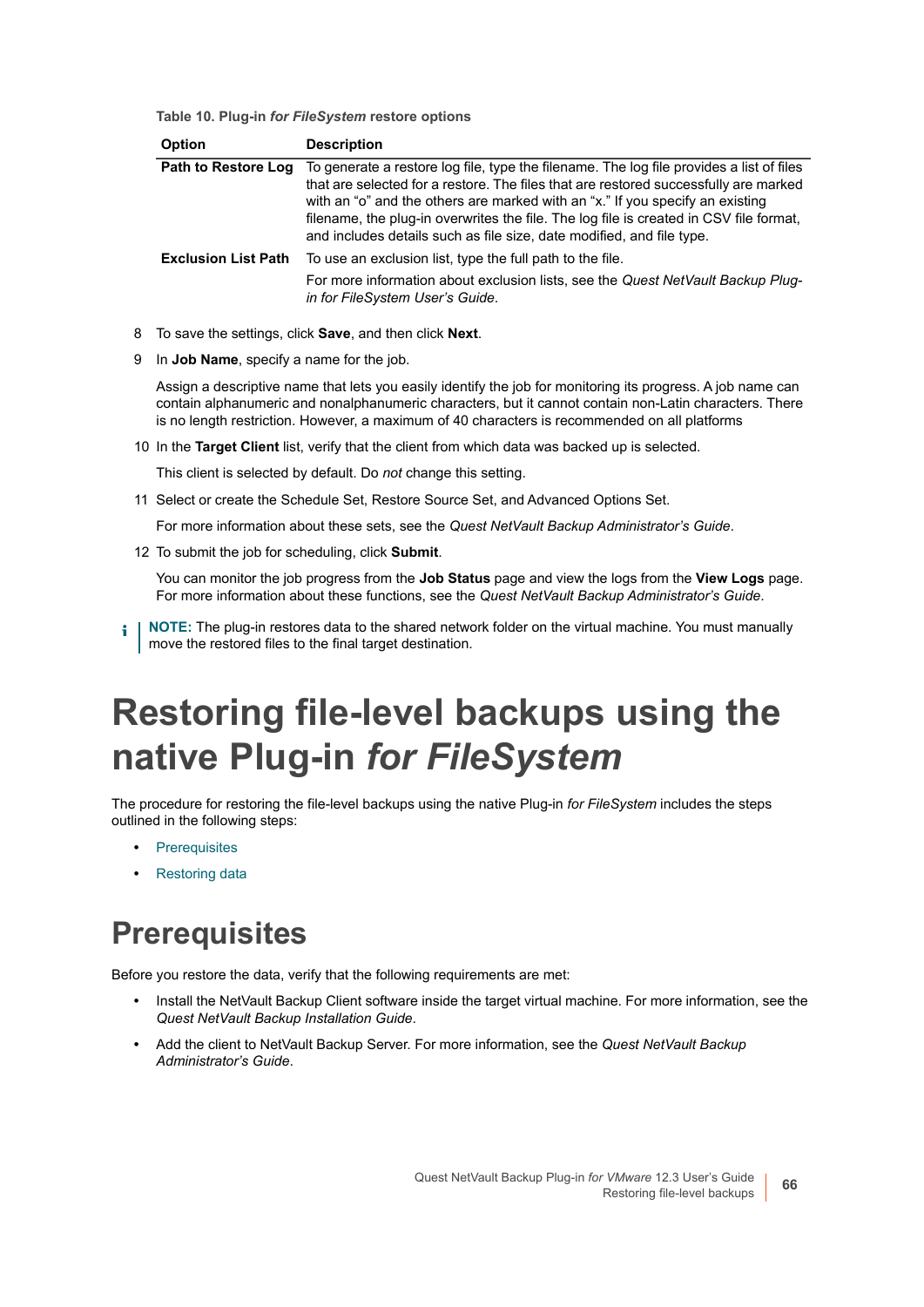## <span id="page-66-0"></span>**Restoring data**

To select data for a restore, use the following procedure.

1 In the Navigation pane, click **Create Restore Job**.

On the **Create Restore Job — Choose Saveset** page, the saveset table provides a list of available savesets. The table shows the saveset name (Job Title and Saveset ID), creation date and time, saveset size, and saveset status.

The saveset status is indicated using the following icons.

| <b>Icon</b> | <b>Description</b>                                      |
|-------------|---------------------------------------------------------|
|             | Saveset is online (all segments are online).            |
|             | Saveset is partially online (some segments are online). |
|             | Saveset is offline (all segments are offline).          |

The saveset list is sorted by creation date. You can sort the list by a different column or reverse the sort order by clicking the column heading. The arrowhead next to the column name indicates the sort order.

2 To filter the saveset list, use the following filter options:

| <b>Filter</b>      | <b>Description</b>                                                                                    |
|--------------------|-------------------------------------------------------------------------------------------------------|
| <b>Client</b>      | Displays savesets created for particular clients. The default selection is Any.                       |
|                    | To use this filter, click the <b>Client</b> box.<br>1.                                                |
|                    | In the Choose Client dialog box, select the clients.<br>2                                             |
|                    | To close the dialog box, click OK.<br>3                                                               |
| <b>Plugin Type</b> | Displays savesets created using a particular plug-in. The default selection is Any.                   |
|                    | To use this filter, click the <b>Plugin Type</b> box.<br>1.                                           |
|                    | 2<br>In the list, select the plug-in.                                                                 |
| <b>Date</b>        | Displays savesets created during a specified period. The default selection is Any.                    |
|                    | To use this filter, click the <b>Date</b> box.<br>1.                                                  |
|                    | In the list, select the option that you want to use.<br>2                                             |
|                    | The available options are Last 24 hours, Last Week, Last Month, Last 6<br>Months, Last Year, and Any. |
| Job                | Displays savesets created for particular jobs. The default selection is Any.                          |
|                    | To use this filter, click the <b>Job</b> box.<br>1.                                                   |
|                    | In the Choose Job dialog box, select the jobs.<br>2                                                   |
|                    | 3<br>To close the dialog box, click OK.                                                               |

3 Select the saveset that you want to use, and click **Next**.

When you select a saveset, the following details are displayed in the **Saveset Information** area: Job ID, job title, tag, server name, client name, plug-in name, saveset date and time, retirement setting, Incremental Backup or not, archive or not, and saveset size.

- 4 On the **Create Selection Set** page, select the files and directories that you want to restore.
	- **NOTE:** For a regular Incremental or Differential Backup, the selection tree displays all files that were f. included in the backup sequence — the initial Full Backup and subsequent Incremental or Differential Backups. For a Dump Type Incremental or Differential Backup, the plug-in only displays those files that were backed up in the selected saveset.
- 5 Click **Edit Plugin Options**, and configure the applicable settings.

For more information, see [Plug-in for FileSystem restore options.](#page-64-2)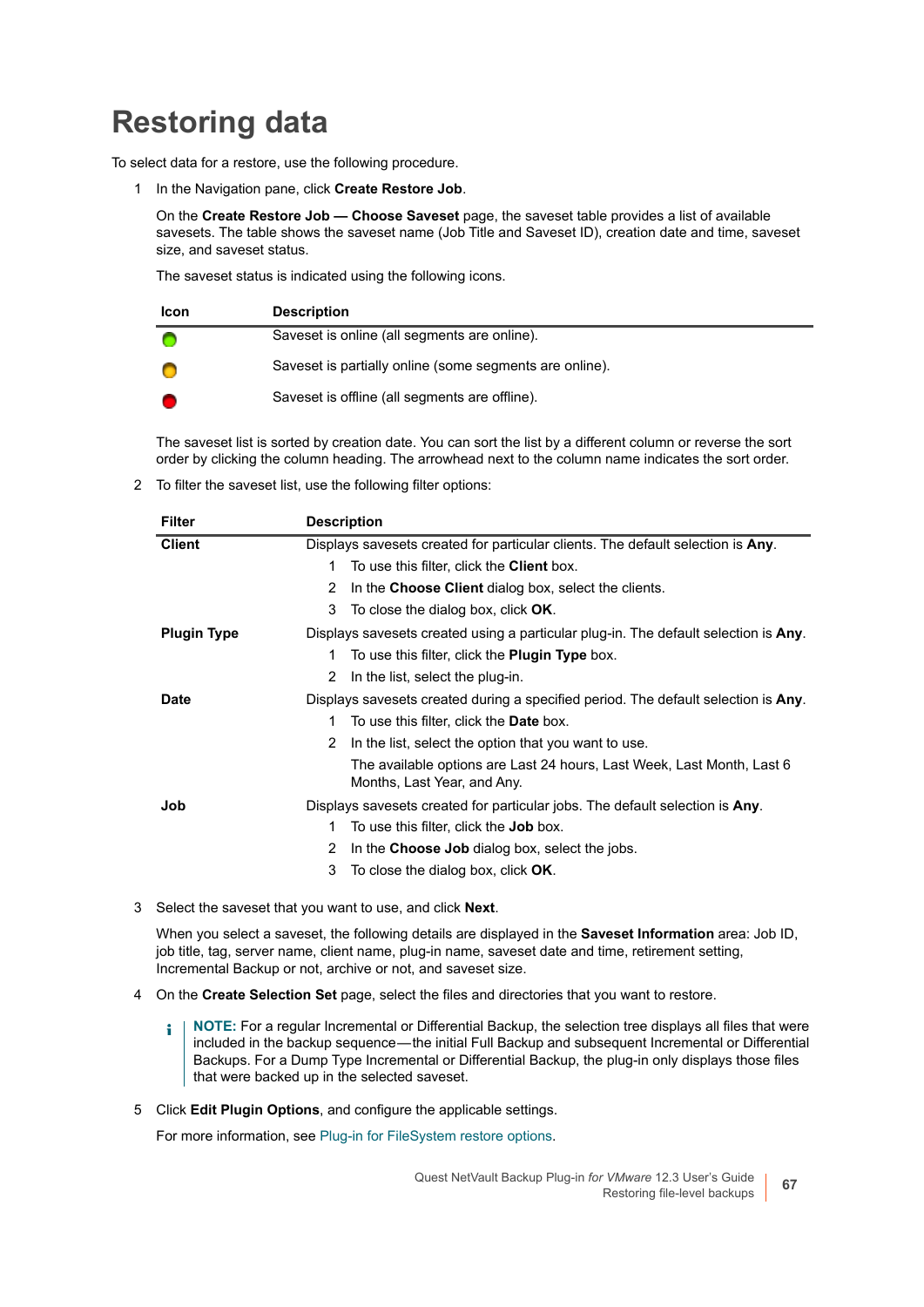- 6 To save the settings, click **Save**, and then click **Next**.
- 7 In **Job Name**, specify a name for the job.

÷

Assign a descriptive name that lets you easily identify the job for monitoring its progress. A job name can contain alphanumeric and nonalphanumeric characters, but it cannot contain non-Latin characters. There is no length restriction. However, a maximum of 40 characters is recommended on all platforms.

8 In the **Target Client** list, select the target virtual machine.

**IMPORTANT:** If you do not select the virtual machine in the Target Client list, the data is restored to the client on which the plug-in is installed.

9 Select or create the Schedule Set, Restore Source Set, and Advanced Options Set.

For more information about these sets, see the *Quest NetVault Backup Administrator's Guide*.

10 To submit the job for scheduling, click **Submit**.

You can monitor the job progress from the **Job Status** page and view the logs from the **View Logs** page. For more information about these functions, see the *Quest NetVault Backup Administrator's Guide*.

## <span id="page-67-0"></span>**Searching for files in savesets**

The **Search** option on the **Create Restore Job — Choose Saveset** page allows you to find specific files or data items without opening any savesets or browsing through their contents. You can use filenames or regular expressions to find the data items that you want to restore.

To configure or enable the catalog search, click the bulb icon shown near the **Search** button on the **Create Restore Job — Choose Saveset** page. The catalog search supports the regular expression syntax used by Elasticsearch. For more information on Elasticsearch, see

[https://www.elastic.co/guide/en/elasticsearch/reference/current/query-dsl-regexp-query.html.](https://www.elastic.co/guide/en/elasticsearch/reference/current/query-dsl-regexp-query.html) For more information on catalog search, see the *Quest NetVault Backup Administrator's Guide.*

#### *To search for data items in savesets:*

- 1 On the **Create Restore Job Choose Saveset** page, click **Search**.
- 2 In the **Search for files in savesets** dialog box, configure the following options:
	- **Search String:** Type the search string.
	- **Regular expression search:** To use POSIX regular expressions instead of Elasticsearch in the **Search String** box, select this check box.
	- **Use legacy search method**: If both cataloged and non-cataloged savesets are included in the search, the plug-in displays this check box.

If only non-cataloged savesets are included in the search or if **Use legacy search method** is selected, the legacy search is used.

If only cataloged savesets are included in the search or if **Use legacy search method** is cleared, the catalog search is used.

3 To search in one or more specific savesets, select the applicable savesets, and click **Search**.

If you do not select a saveset, all savesets are included in the search. On the **Search Results** page, you can view and filter the savesets that contain the specified files or data items.

4 Select the items you want to restore.

You can only restore items from one saveset.

- 5 Click **Restore selected items**.
- 6 Complete [Step 5](#page-64-0) through [Step 12](#page-65-2) in [Restoring data.](#page-63-0)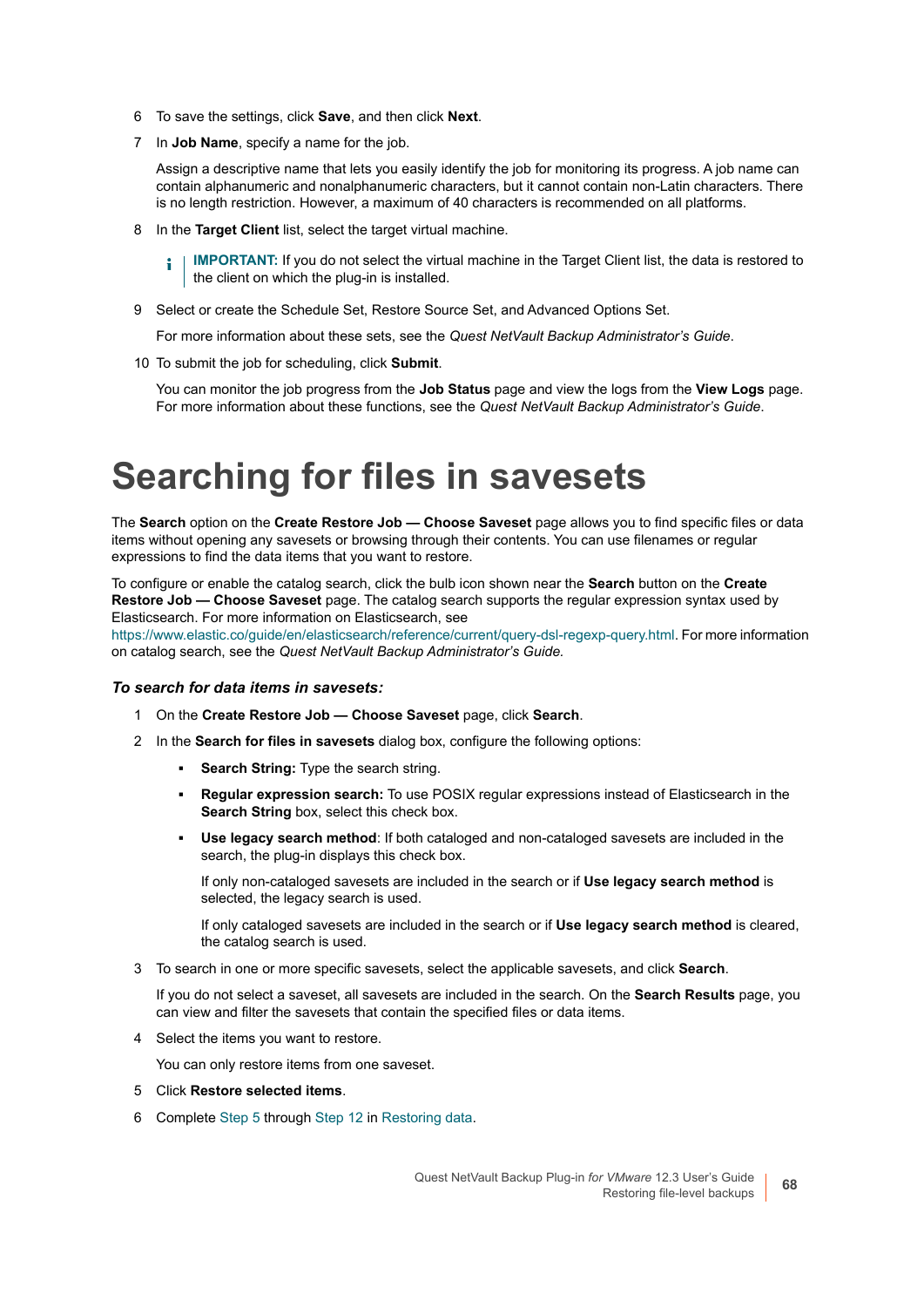# <span id="page-68-0"></span>**Viewing media list**

The **Media List** option on the **Create Restore Job — Choose Saveset** page lets you view information about the media items used to store a backup. You can view details about the data segments and index segments for a backup.

- 1 On the **Create Restore Job Choose Saveset** page, select the applicable saveset.
- 2 In the **Saveset Information** area, click **Media List**.
- 3 In the dialog box that is displayed, view the following details:
	- **Backup size:** This area shows the total size of the saveset in number of bytes
	- **Data segment table:** This table shows information about the media items that contain the data segments. You can view the following details: media label, media group label, stream ID, starting byte number, ending byte number, and media location
	- **Index segment table:** This table shows information about the media items that contain the index segments. You can view the media label and media location.
- 4 To close the dialog box, click **Close**.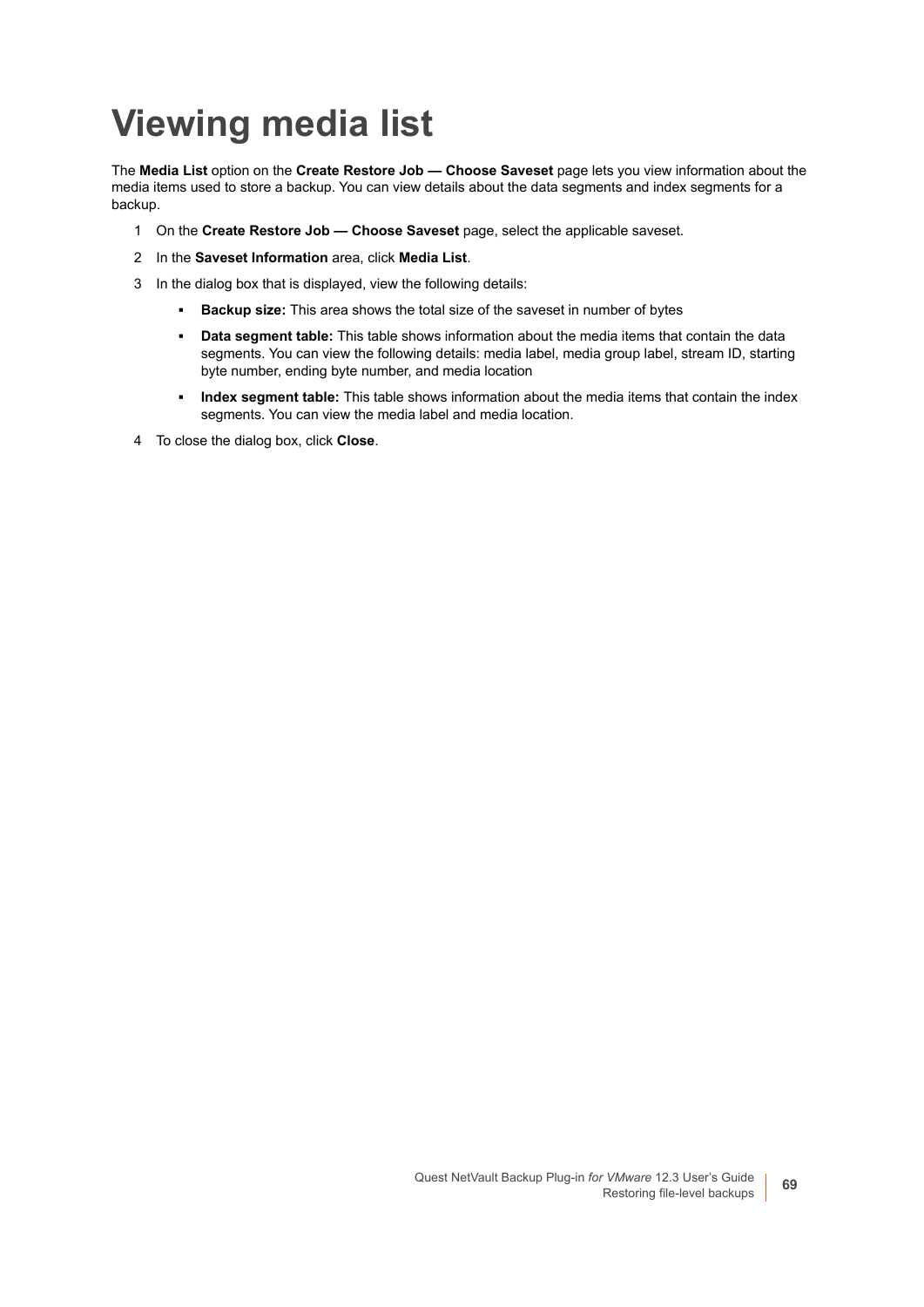**A**

# **Troubleshooting**

- **•** [Common errors](#page-69-0)
- **•** [Diagnosing virtual machine issues](#page-77-0)
- **•** [SOAP messages](#page-78-0)
- **•** [Generating VDDK logs](#page-78-1)

# <span id="page-69-0"></span>**Common errors**

This section describes some common errors and their solutions. It includes the following topics:

- **•** [NetVault Backup Service fails to start on Windows](#page-69-1)
- **•** [NetVault Backup Service fails to start after the machine is restarted](#page-70-0)
- **•** [NetVault Backup Service starts, but stops immediately on Linux](#page-70-1)
- **•** [Linux Hybrid version of the plug-in does not run on 64-bit OS](#page-70-2)
- **•** [Crash occurs during a backup](#page-71-0)
- **•** [CBT-based image-level backup fails](#page-71-1)
- **•** [SAN transport reports errors when multiple backups access the same datastore](#page-72-0)
- **•** [Default SCSI controller type on RHEL 7 and RHEL 6](#page-72-1)
- **•** [File-level backups do not back up data for a reparse point](#page-72-2)
- **•** [Restore job fails when using SAN transport](#page-73-0)
- **•** [Restore job fails to add a virtual machine to the server inventory](#page-73-1)
- **•** [Disk type is always Thick Provision Eager Zeroed after restoring an image-level backup](#page-74-0)
- **•** [Backup jobs of virtual machines protected by vSphere FT fail intermittently](#page-75-0)

### <span id="page-69-1"></span>**NetVault Backup Service fails to start on Windows**

### **Description**

The NetVault Backup Service fails to start on a Windows-based NetVault Backup Server.

### **Symptom**

Check the Windows Event Viewer for the following message: PDT FATAL: lock file "postmaster.pid" already exists.

### **Solution**

NetVault Backup cannot start if the PostgreSQL database that is used to store the system data does not start. To correct this issue, delete the **"postmaster.pid"** file from the location referenced in the log and restart the NetVault Backup Server.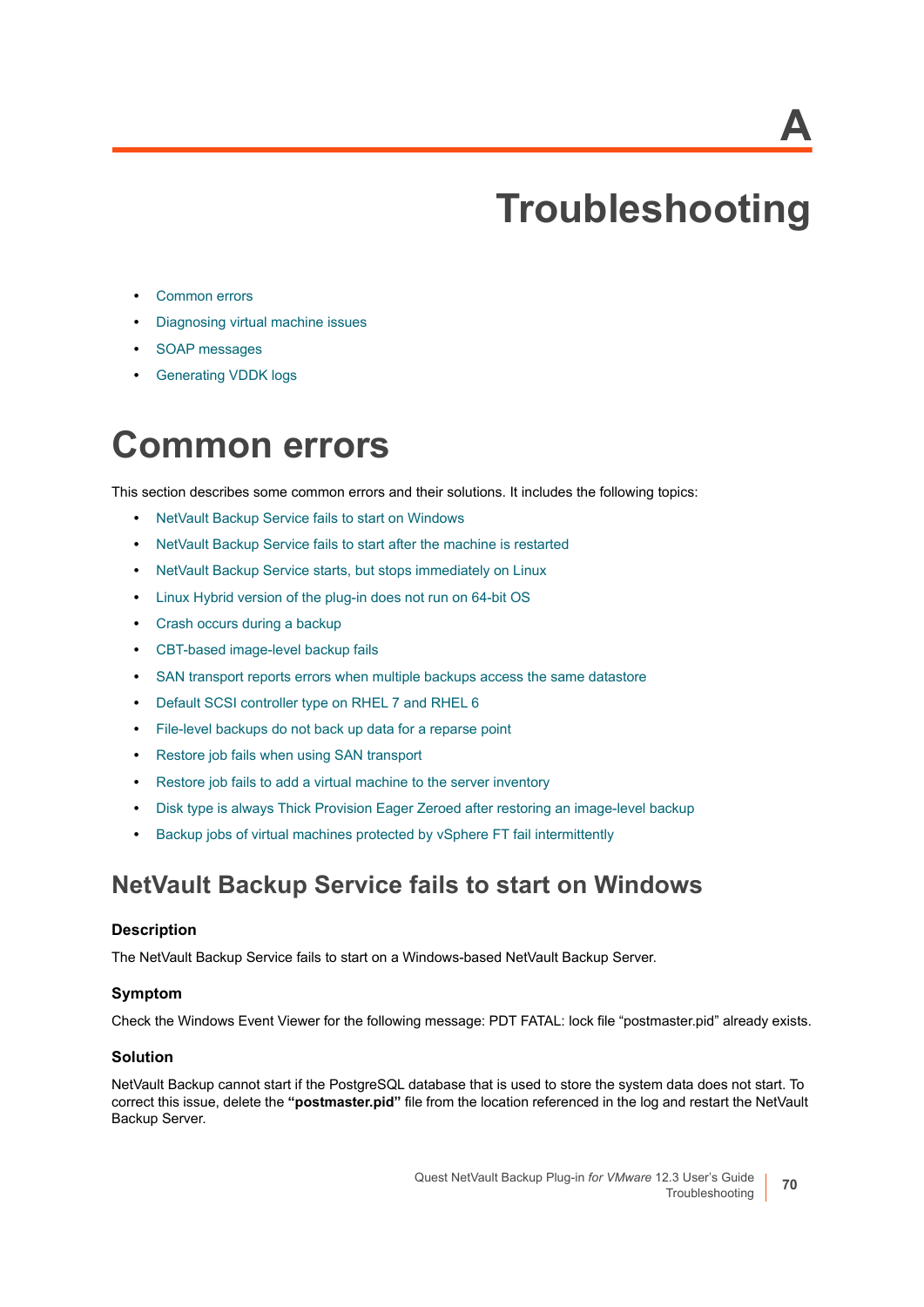### <span id="page-70-0"></span>**NetVault Backup Service fails to start after the machine is restarted**

### **Description**

After restarting the machine, the NetVault Backup Service sometimes fails to start on a Windows-based NetVault Backup Server.

### **Symptom**

Check the Windows Event Viewer for the following message: FATAL: could not create any TCP/IP sockets " for a PostgreSQL source

### **Solution**

NetVault Backup cannot start if the PostgreSQL database that is used to store the system data does not start. To correct this issue, start the Task Manager, and click **Show processes from all users**. You can see multiple instances of **postgres32.exe** running on the system. To remove all instances of **postgres32.exe**, select any instance of this process, and click **End Process**. Start the NetVault Backup Service.

### <span id="page-70-1"></span>**NetVault Backup Service starts, but stops immediately on Linux**

### **Description**

On a Linux-based machine, the NetVault Backup Service starts, and then stops immediately.

### **Symptom**

No error messages are displayed.

### **Solution**

This issue can occur if the Postgres service cannot resolve the host name **localhost**, and fails to start. Check the /etc/hosts file, and if the file does not contain an entry for **localhost**, add the entry.

### <span id="page-70-2"></span>**Linux Hybrid version of the plug-in does not run on 64-bit OS**

### **Description**

The Linux Hybrid version of the plug-in does not run on pure 64-bit operating system.

### **Symptom**

The plug-in fails to open and displays the message "No Error."

### **Solution**

Pure 64-bit operating systems do not install some common 32-bit libraries the plug-in requires.

To correct this problem, do the following:

- 1 Start a terminal session, and go to /usr/netvault/bin.
- 2 To list the missing libraries, run the following command:

ldd nvvmware | egrep -i "missing|not found"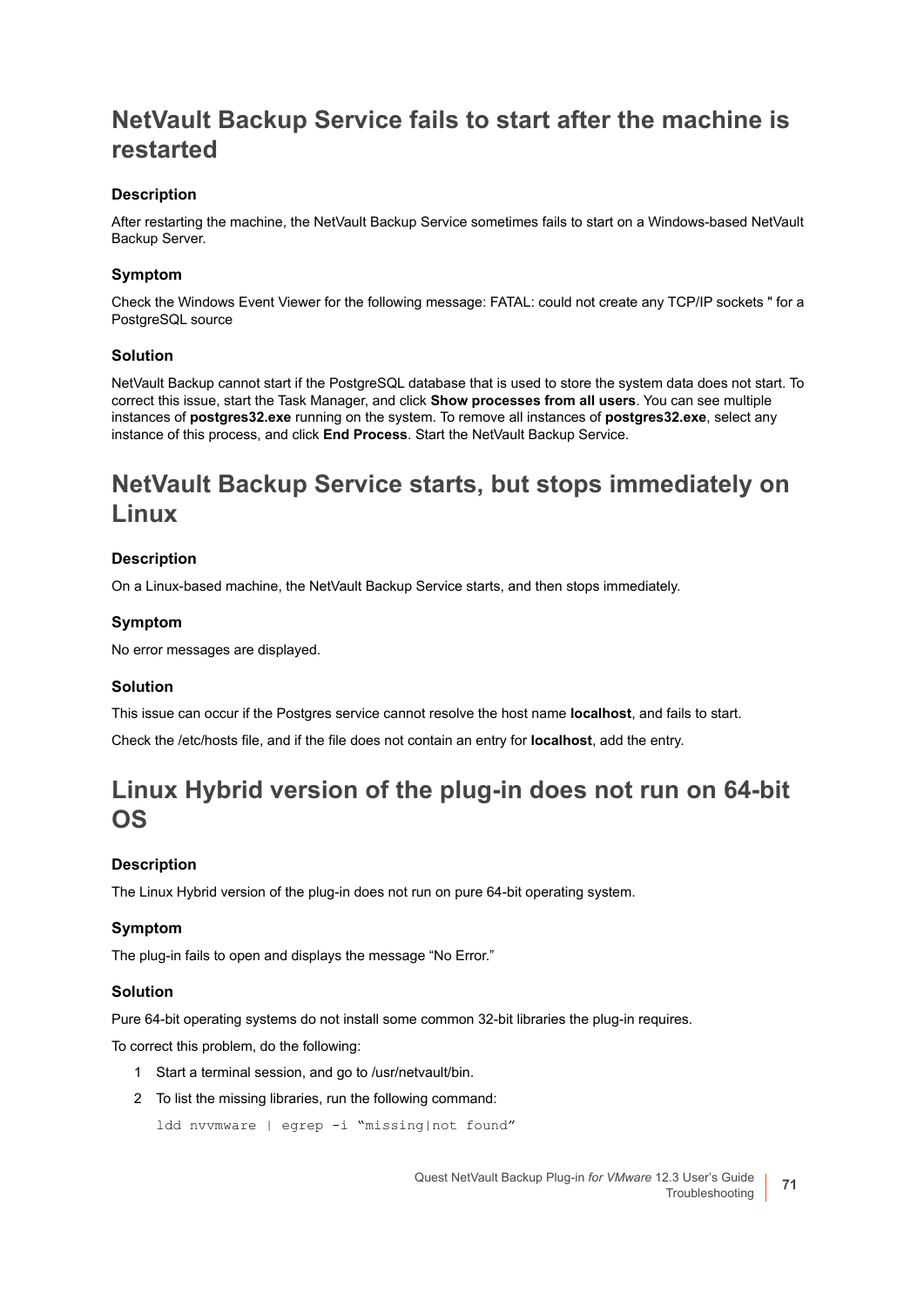- 3 Use the applicable package manager to install the missing 32-bit libraries.
- **NOTE:** Some libraries are dynamically loaded from the path  $\frac{1}{2}NV$  HOME/dynlib/vddk/. If these libraries f. are listed as missing, no action is required.

### <span id="page-71-0"></span>**Crash occurs during a backup**

### **Description**

During a backup, the plug-in reports an error and stops responding.

### **Symptom**

The plug-in fails with the following error in the NetVault Backup logs:

Backing up data of VM disk [XXXXXXX]xxx/xxxxxxxxxx vmdk' to media : "Job manager lost message channel unexpectedly."

The trace logs include the following message:

Cannot open library: libexpat.so.0: cannot open shared object file in vixDiskLib-16642.log.

### **Solution**

To correct this problem, navigate to the **/usr/lib** directory, and create the following symbolic link:

```
ln -s /lib/libexpat.so.1.5.2 libexpat.so.0
```
### <span id="page-71-1"></span>**CBT-based image-level backup fails**

### **Description**

An image-level backup for which CBT has been enabled reports an error and fails.

### **Symptom**

The job fails with the following error in the NetVault Backup logs:

Failed to get changed disk areas.

#### **Solution**

This issue occurs when a snapshot exists on a virtual machine when CBT is enabled. For snapshots that exist before enabling CBT, the changeId parameter is not set. So, when the **QueryChangedDiskAreas** API is invoked, it returns an error. For more information, see [http://kb.vmware.com/kb/1033816.](http://kb.vmware.com/kb/1033816)

To correct this problem, do either of the following:

**•** Ensure that no snapshots exist on the virtual machine before selecting the **Enable Change Block Tracking for VM** check box.

 $-$ or $-$ 

**•** Use the **Reset Change Block Tracking** option. This option reconfigures CBT on a virtual machine and allows you to run CBT-enabled backup that failed previously. For more information about this option, see [Resetting CBT on a virtual machine.](#page-39-0)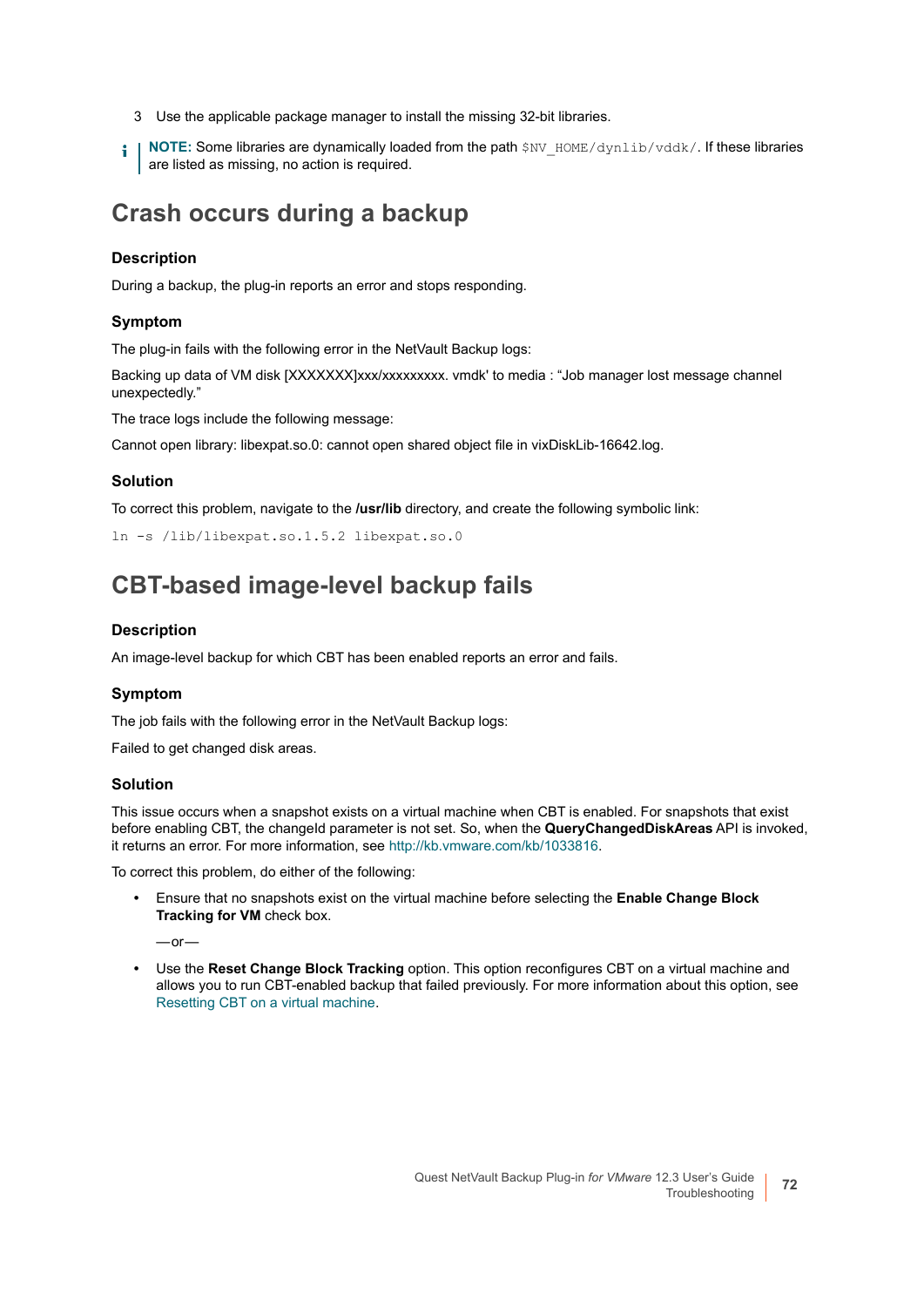## **SAN transport reports errors when multiple backups access the same datastore**

## **Description**

A Linux-based client may fail to read the contents of a virtual drive using the SAN transport mode if multiple backup processes are accessing the same datastore.

### **Symptom**

During a backup using the SAN transport mode, the following errors are reported:

San transport error: I/O Operation failed.

Error: One of the parameters supplied is invalid.

### **Solution**

These errors are caused by a fault in the Linux kernel when handling SCSI reservation conflicts.

The errors are encountered on the following systems:

- **•** Red Hat Enterprise Linux (RHEL) 6.1 and earlier versions
- **•** SUSE Linux Enterprise Server (SLES) 11.1 and earlier versions

To correct this issue, upgrade to kernel version 2.6.32-220 or later on RHEL and kernel version 3.0.13 or later on SLES.

## **Default SCSI controller type on RHEL 7 and RHEL 6**

### **Description**

When you create a virtual machine with RHEL 7 or RHEL 6 as the Guest OS, the SCSI controller type is set to **VMware Paravirtual** by default. The HotAdd transport mode does not work if either the backup proxy or the backup target uses Paravirtual SCSI controller.

### **Symptom**

N/A

### **Solution**

To use HotAdd transport mode, set the SCSI controller type to **LSI Logic Parallel** or **LSI Logic SAS** when you create the virtual machine. For more information about configuring this setting, see the relevant VMware documentation.

Quest does not recommend changing the SCSI controller type for an existing virtual machine without testing to ensure that it operates normally with the new controller type.

## **File-level backups do not back up data for a reparse point**

### **Description**

The file-level backup method does not back up data through a reparse point.

### **Symptom**

When a disk mounted as a reparse point on a Guest OS is included in a file-level backup, the backup completes without any errors or warnings. However, the plug-in does not back up any data for a reparse point. It is listed as an empty node on the **Create Selection Set** page.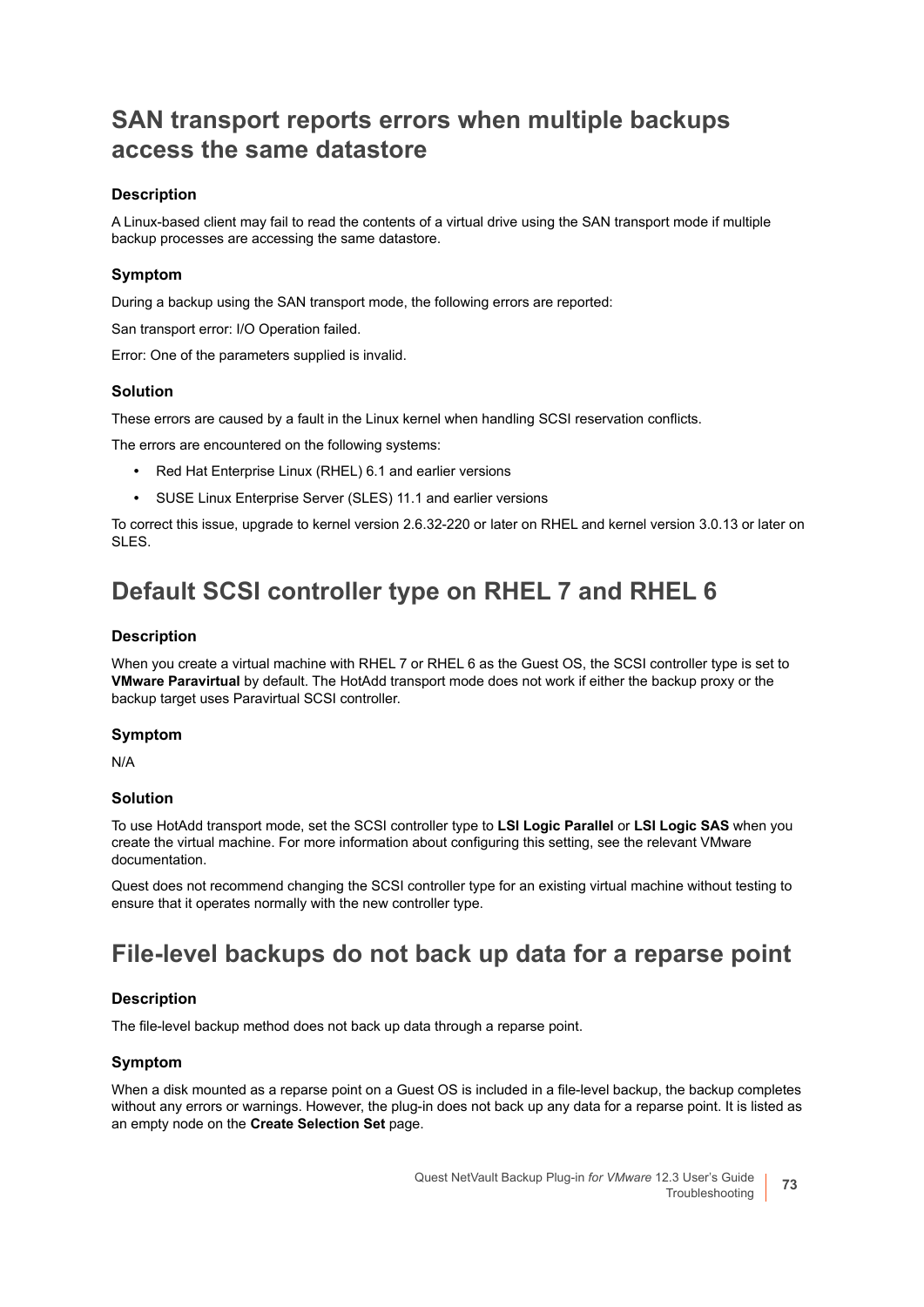The VMware API does not support this type of backup.

### **Workaround:**

- **•** Install NetVault Backup Client on the Guest OS, and perform a backup using the Plug-in *for FileSystem* to include the reparse point directory.
	- $-$ or $-$
- **•** Mount the disk as drive letter instead of a reparse point. Then, create a backup job to include the new drive letter.

## **Restore job fails when using SAN transport**

## **Description**

Restore job fails.

## **Symptom**

A restore job fails with the following error:

### **Log Message:**

Failed to restore VM disk data.

### **Log Context:**

Failed to open vmdk VDDK error encountered: code 13

Retrieving error message text VDDK error message is 'You do not have access rights to this file'

Disk data restore failed for '[datastore]VirtualMachineName/ VitrualDiskName.vmdk'

## **Solution**

The NetVault Backup Client running the Plug-in *for VMware* may not have access to the SAN. To verify, try using the NBD transport mode. If restore completes successfully with this mode, it indicates SAN connectivity issues.

To use the SAN transport mode, the NetVault Backup Client must have SAN connectivity to the VMFS LUN. Ensure that the LUN is accessible and the SAN is configured correctly.

## **Restore job fails to add a virtual machine to the server inventory**

## **Description**

Restore job fails.

## **Symptom**

A restore job fails with the following error:

### **Log message:**

Failed to add VM to target server's inventory.

### **Log context:**

Fault string is 'Invalid configuration for device '3'.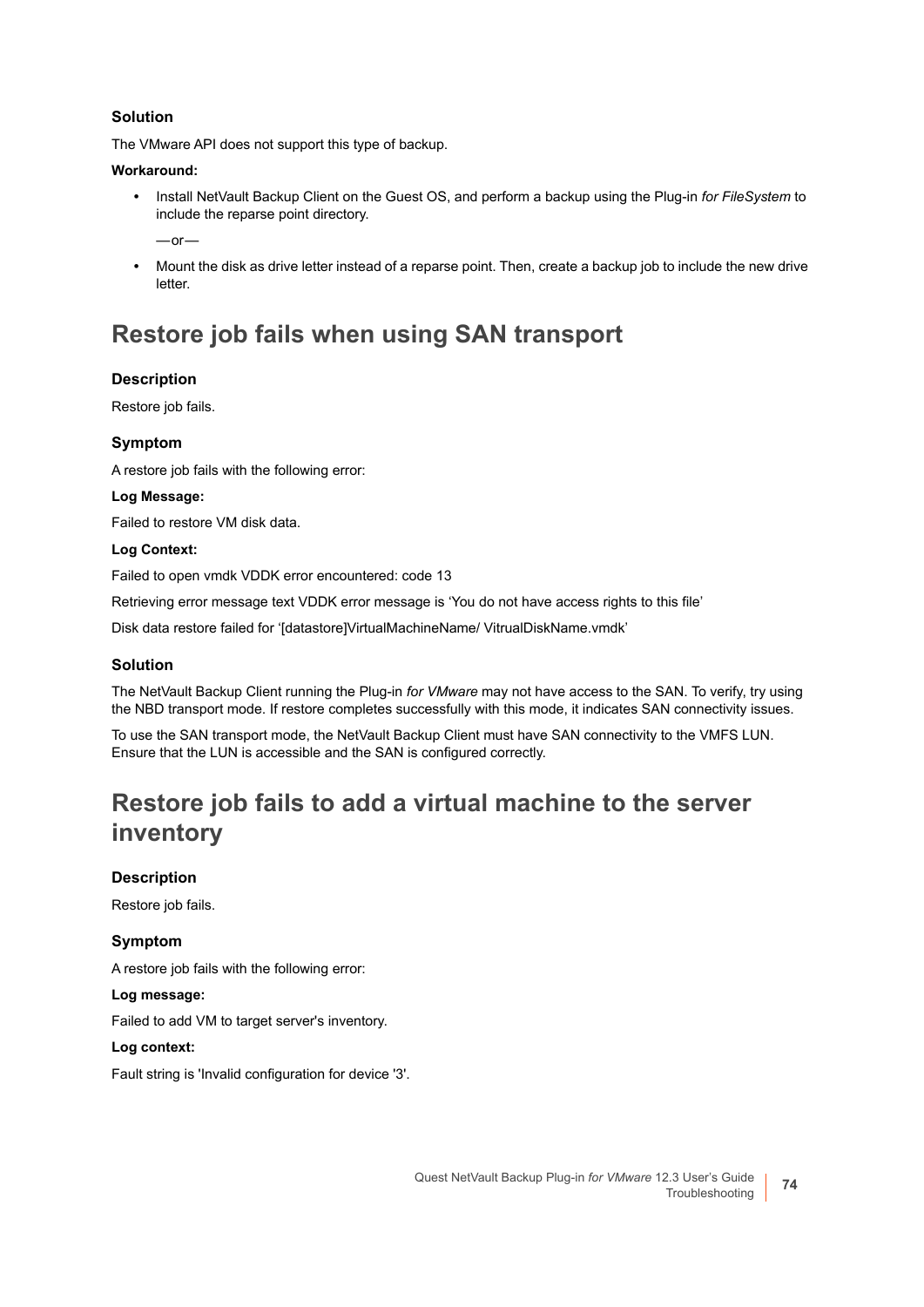When this error occurs, enable trace and run the restore job again. When the job completes, open the file named **vmw***<nnn>***\_soaprecv.log**, and check if it contains an XML message **<WaitForUpdatesExResponse>** with contents similar to the following:

```
<val xsi:type="LocalizedMethodFault">
<fault xsi:type="InvalidDeviceSpec">
<property>deviceChange[3].device.backing.fileName
</property>
<deviceIndex>3</deviceIndex>
\langle/fault>
<localizedMessage>Invalid configuration for device &apos;3&apos;.</localizedMessage>
\langle/val>
```
If so, it indicates that the backup contains an invalid configuration for a CD or DVD drive.

### *To correct this problem:*

1 Open the file **vmware.cfg** in a text editor.

You can find this file in *<NetVault Backup home>*\config on Windows and *<NetVault Backup home>*/config on Linux.

2 Set the value for the following entry to **True**:

```
[Custom:ReconfigureVirtualCdromDevices]
Value=True
```
(The default value for this entry is False.)

- 3 Save the file.
- 4 Run the restore job again.

The job completes successfully. If a CD or DVD drive was set to "Host Device" or "Datastore ISO File" type during the original backup, it is reconfigured as "Client Device" type. A warning message in the logs provides a list of reconfigured devices. The log context includes their original configuration. To view the log context, click the **More Info** button.

5 After restoring the virtual machine, reset **[Custom:ReconfigureVirtual CdromDevices]** to **False**.

## **Disk type is always Thick Provision Eager Zeroed after restoring an image-level backup**

## **Description**

After restoring a virtual machine, virtual drives that are Thin Provisioned or Thick Provisioned Lazy Zeroed are automatically converted to Thick Provision Eager Zeroed.

## **Symptom**

Regardless of the disk provisioning type, image-level backups without CBT enabled always back up the full disk. During restore, the .vmdk file is completely overwritten and VMware automatically converts a Thin Provision or Thick Provision Lazy Zeroed drive to Thick Provision Eager Zeroed.

### **Solution**

To retain the original type for the drive during the restore process, make sure that the **Enable Change Block Tracking for VM** option is enabled for the backup job. For more information, see [Defining a backup strategy.](#page-24-0)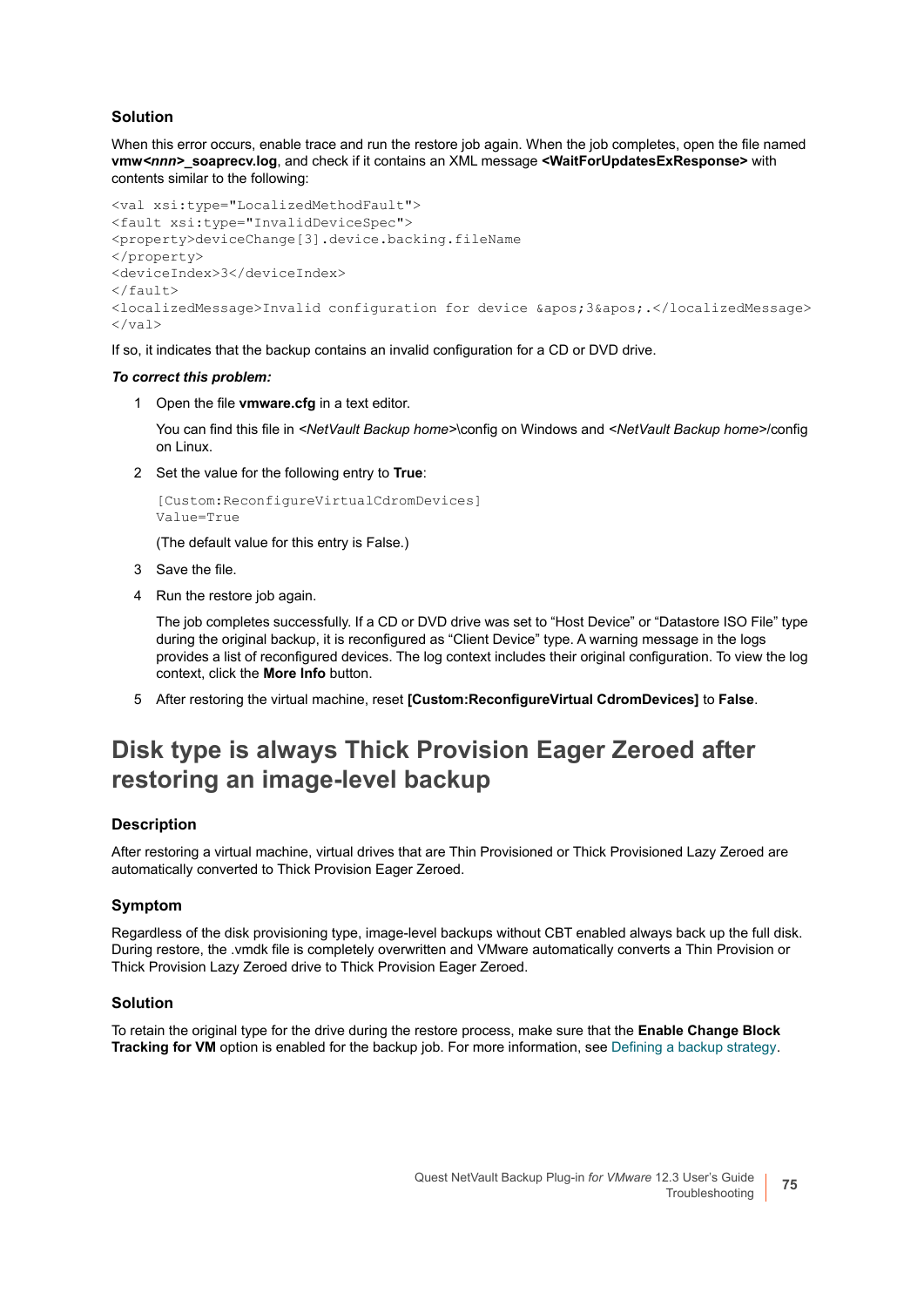## **Backup jobs of virtual machines protected by vSphere FT fail intermittently**

## **Description**

When backing up virtual machines that are protected using VMware vSphere Fault Tolerance (vSphere FT), the backup job fails.

## **Symptom**

The job fails and reports the following: Cannot back up virtual machine while legacy fault tolerance is enabled.

## **Solution**

#### **CAUTION: Before using the plug-in to back up virtual machines that are protected using vSphere FT,**  n **verify that your environment uses VMware ESXi 6.0 build number 4192238 or later.**

Your virtual machine is protected by an earlier version of fault tolerance that does not support backup snapshots.

To back up and restore virtual machines that are using legacy fault tolerance, reconfigure the virtual machines to use a newer version of vSphere FT. Using the vSphere Web Client, turn off fault tolerance for the virtual machine, and then turn it on again. During the reconfiguration process, FT protection is *not* available for the virtual machine that you are reconfiguring.

## **RDM disks are restored to VMDK files**

## **Description**

RDM disks in virtual compatibility mode are restored to flat **".vmdk"** files and not to the original RDM.

## **Solution**

The alternative is to omit these disks during a restore.

## **Unable to consolidate image-level backups**

When you use the NetVault Backup Plug-in *for Consolidation*, the image-level backups of virtual machines are displayed on the **Create Selection Set** page, but you cannot consolidate these savesets.

## **Restore job fails on Linux when file size exceeds 50 MB**

To avoid file fragmentation, the Plug-in *for VMware* preallocates disk space before restoring files to disk. On Linuxbased systems, files that are larger than 50 MB in size are not pre-allocated full disk space. Such files are handled similar to sparse files and allocated disk space as needed during restore. If the disk does not have sufficient space to fully restore files that are larger than 50 MB in size, the job fails when the disk runs out of space.

## **Web Service process displays message that indicates the server is unavailable**

## **Description**

If the **Diagnose Virtual Machine** method is unable to return any result within the timeout interval (five minutes), the Web Service process displays the following message: "Error: The remote machine: <Name of the NetVault Backup Server> is unavailable"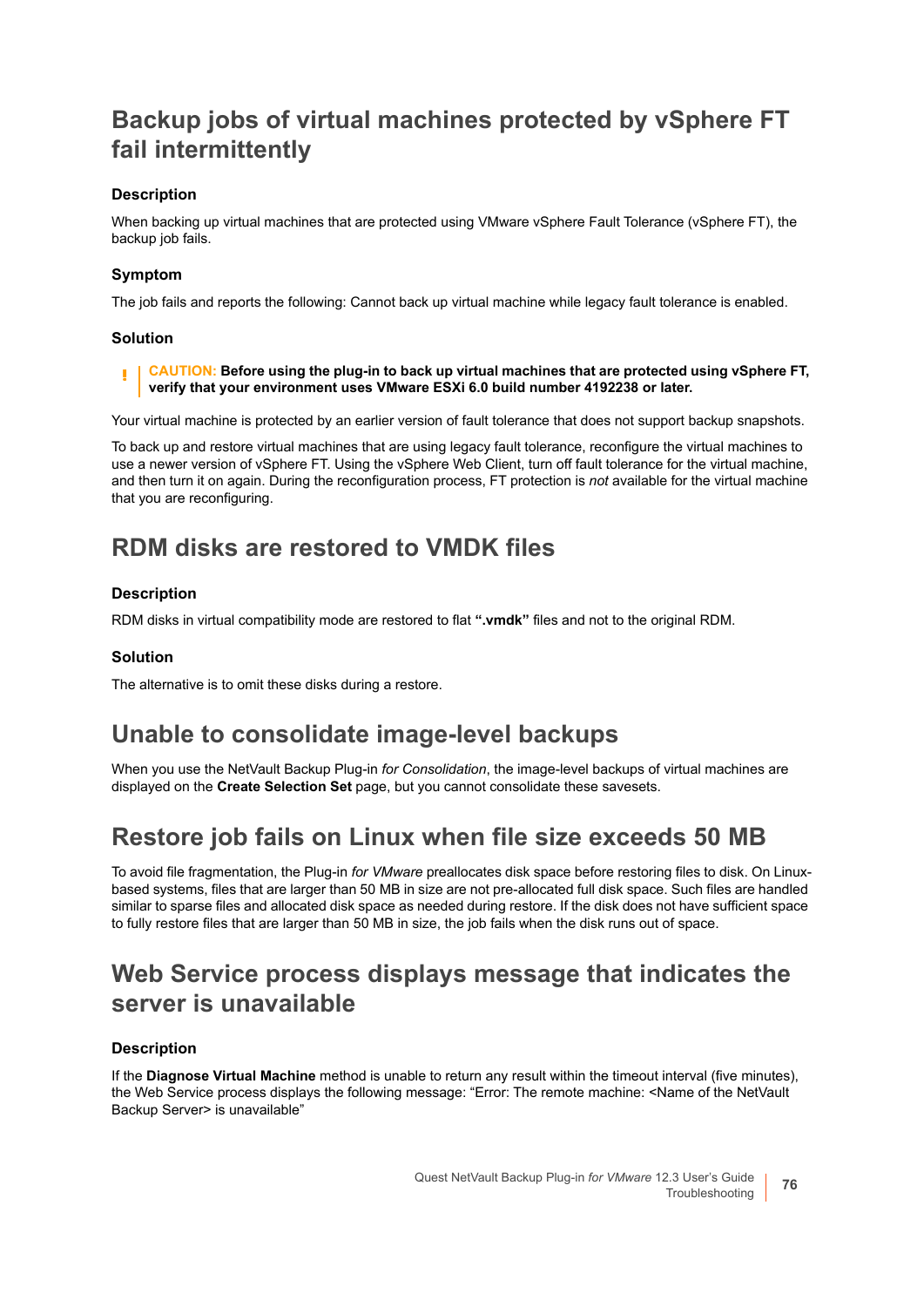You can close this dialog box to continue the current operation. In the background, the **Diagnose Virtual Machine** method runs the cleanup process to remove any snapshot that it has created.

## **Installing an update puts the VMware Vstor2 MntApi driver into an inconsistent state**

## **Description**

Installing an update of the plug-in puts the VMware Vstor2 MntApi driver into an inconsistent state.

## **Solution**

If you are using a Windows-based proxy server, restart the server after you remove a VDDK. If you try to install or remove the VMware Vstor2 MntApi driver without restarting the server, you might encounter an error. For more information, see [http://pubs.vmware.com/Release\\_Notes/en/developer/vddk/65/vsphere-vddk-65-release](http://pubs.vmware.com/Release_Notes/en/developer/vddk/65/vsphere-vddk-65-release-notes.html)[notes.html](http://pubs.vmware.com/Release_Notes/en/developer/vddk/65/vsphere-vddk-65-release-notes.html).

Before installing the latest version of the plug-in, complete the following steps:

- 1 Remove the existing version of the plug-in.
- 2 Check the status of VMware Vstor2 MntApi driver.
- 3 If the driver is present, delete it.
- 4 Install the latest version of the plug-in.

## **Backing up and restoring encrypted disks**

Support of virtual-machine encryption became available starting with vSphere 6.5; however, the plug-in does not support backup and restore of encrypted disks.

## **Backing up a cloned virtual machine that has the same UUID**

## **Description**

When a virtual machine is cloned outside the vCenter Server, it may have the same UUID as the original virtual machine. If this cloned virtual machine is selected for a backup, the plug-in may back up the original virtual machine instead of the clone.

## **Solution**

To correct this issue, you must change the UUID of the cloned virtual machine. For more information about changing the UUID of a virtual machine, see<http://kb.vmware.com/kb/1002403>.

## **Backing up virtual machines that are protected by vSphere FT**

## **Description**

**VMware vSphere Fault Tolerance (vSphere FT)** becomes disabled during the snapshot process. If you use an ESXi host with an unsupported build, vSphere FT protection might become disabled during the snapshot process. This issue occurs because of an issue in earlier versions of the VMware ESXi host.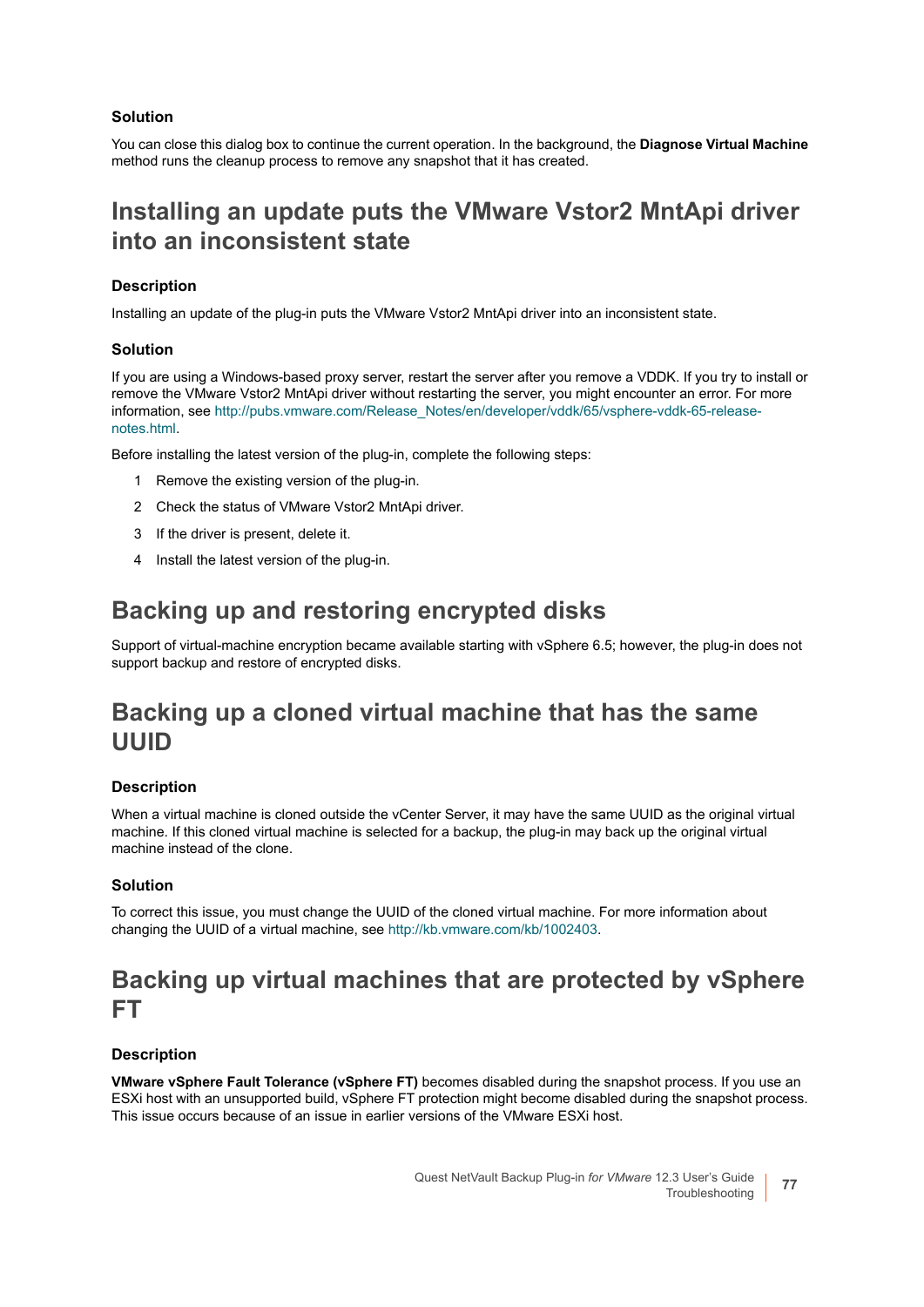To back up virtual machines that are protected by **vSphere FT** with plug-in version 11.2 or later, your environment must use VMware ESXi 6.0 build number 4192238 or later. This issue occurs because of an issue in earlier versions of the VMware ESXi host. This issue is more likely to occur when the virtual machine uses Windows 2008 or later as the guest OS *and* it uses the VMware Tools VSS provider to take quiesced snapshots. For more information, see [https://kb.vmware.com/kb/2145664.](https://kb.vmware.com/kb/2145664)

## **Error using VVols with a storage array**

If you use VMware Virtual Volumes (VVols) with a storage array that does not support thick-provisioned disks by default, you might receive the following error message: Error creating disk Error creating VVol Object. This may be due to insufficient available space on the datastore or the datastore's inability to support the selected provisioning type.

## **Solution**

**T**o allow VVols to create thick-provisioned disks, enable thick provisioning on the storage array. For more information, see [http://pubs.vmware.com/Release\\_Notes/en/horizon-6-view/horizon-62-view-release-notes.html](http://pubs.vmware.com/Release_Notes/en/horizon-6-view/horizon-62-view-release-notes.html).

# **Diagnosing virtual machine issues**

The **Diagnose Virtual Machine** method includes some predefined tests, which are used to identify issues in virtual machine setup that can cause failures when the plug-in performs the following activities:

- **•** Access the virtual machine disk (VMDK) files
- **•** Check CBT status and capabilities
- **•** Create quiesced snapshots

The plug-in reports the problems detected during these tests, and provides suggestions to correct the problems. You can run these tests at any time.

### *To run diagnostic tests:*

- 1 Start the Backup Job Wizard, and click **Create New** next to the **Selections** list.
- 2 Open the NetVault Backup Client on which plug-in is installed, and then open **VMware Plugin**.
- 3 Open the VMware ESXi or VMware vCenter Server and the other applicable container nodes for example, Datacenter, Cluster, Resource Pool, and other nodes — to display the target virtual machine.
- 4 Click the virtual machine, and select **Diagnose Virtual Machine** from the context menu.

The plug-in performs the following tests:

- **▪** Create a snapshot.
- **NOTE:** When performing diagnostic tests, the plug-in tries to create a quiesced snapshot. This f. operation may take some time to complete depending on how busy the virtual machine is.
	- Open and read VMDK files using the configured primary transport mode.
	- Check the virtual hardware version.
	- **Check the current CBT setting.**
	- Check if VMware Tools are installed and running.
	- **▪** Check if any snapshots exist on the virtual machine.
- 5 View the results in the **Diagnostic Results** dialog box:
	- **Results:** This tab shows the results of the diagnostic tests (passed or failed).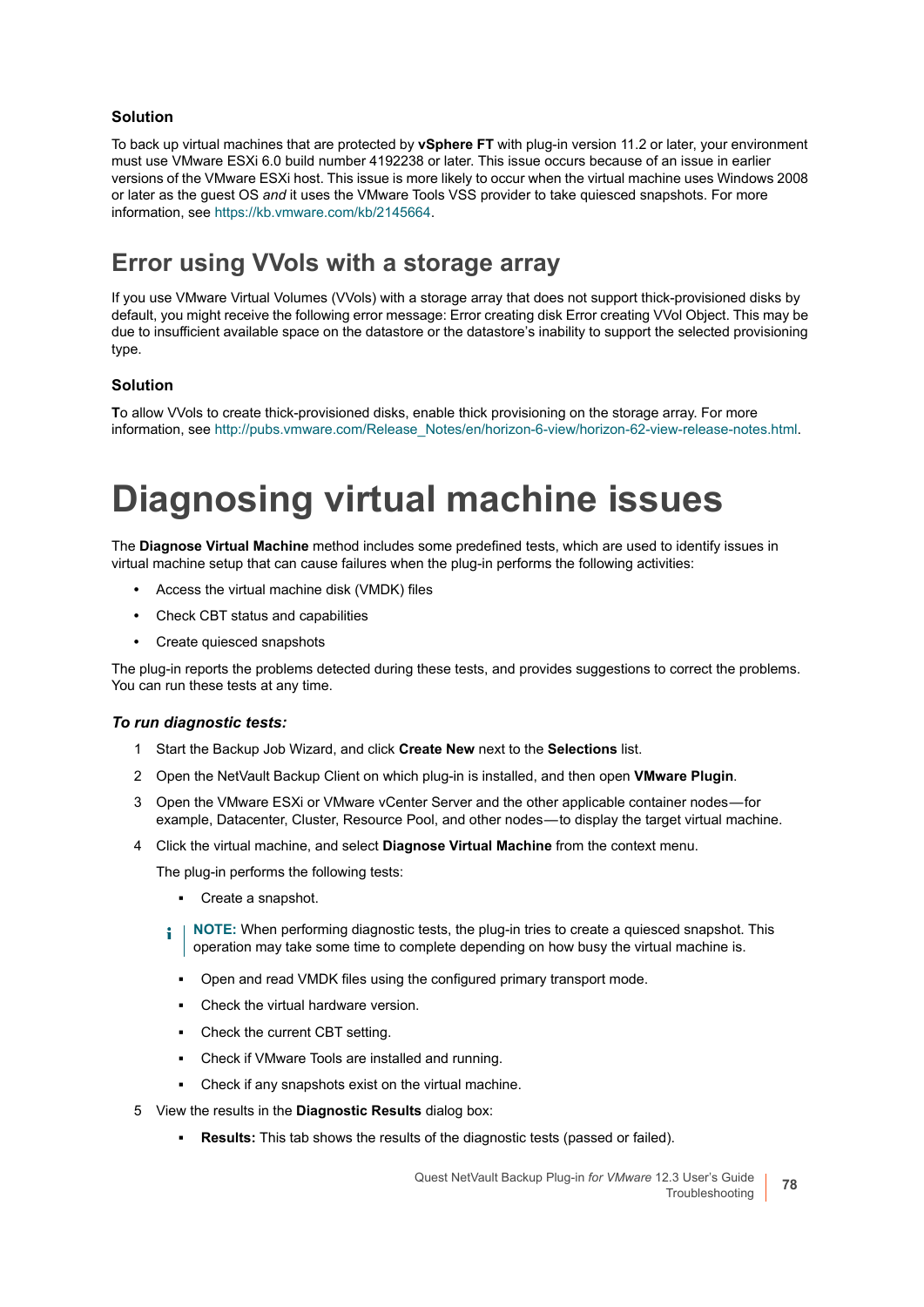- **Recommendations:** This tab includes suggestions to correct the problems detected during the tests.
- **Virtual Machine:** This tab shows general information about the virtual machine.
- 6 To close the dialog box, click **Close**.

# **SOAP messages**

When you enable tracing, the Plug-in *for VMware* generates the following two files along with the other trace logs:

- **vmw(nnn)\_soapsent.log**
- **vmw(nnn)\_soaprecv.log**

These files contain communication details between the plug-in and vSphere Web Service running on the VMware vCenter or ESXi Servers.

When you send the trace files to Quest Technical Support, ensure that these two files are included.

# **Generating VDDK logs**

The Plug-in *for VMware* uses the VMware VDDK API for the following operations:

- **•** Image-level backups and restores
- **•** File-level browse and backups

To diagnose or troubleshoot errors encountered during these operations, Quest Technical Support may request you to send the VDDK logs. You can use the following procedure to enable VDDK logging when these operations are performed.

## *To generate VDDK logs:*

- 1 In the navigation pane, click **Create Backup Job**, and then click **Create New** next to the **Selections** list.
- 2 Open the NetVault Backup Client on which the plug-in is installed.
- 3 Click **VMware Plugin**, and select **Configure** from the context menu.
- **NOTE:** You can also configure the default settings from the **Change Settings** page: ÷
	- 1 In the Navigation pane, click **Change Settings**.
	- 2 If the plug-in is installed on the NetVault Backup Server, click **Server Settings**.
		- $-$ or $-$

If the plug-in is installed on a NetVault Backup Client, click **Client Settings**; in the clients table, select the client, and click **Next**.

- 3 Under **Plugins**, click **Plugin Options**.
- 4 Under **Troubleshooting**, select the **Enable VDDK Logging** check box.
- 5 To save the settings, click **OK** or **Apply**.

The plug-in generates the VDDK log files entitled **vixDiskLib\*.log** in the following directories:

- **Windows:** *<System Drive>*\Windows\Temp\vmware-SYSTEM
- **Linux**: /tmp/vmware-root

The log files are generated when you perform image-level backup or restore or file-level backup or browse operations.